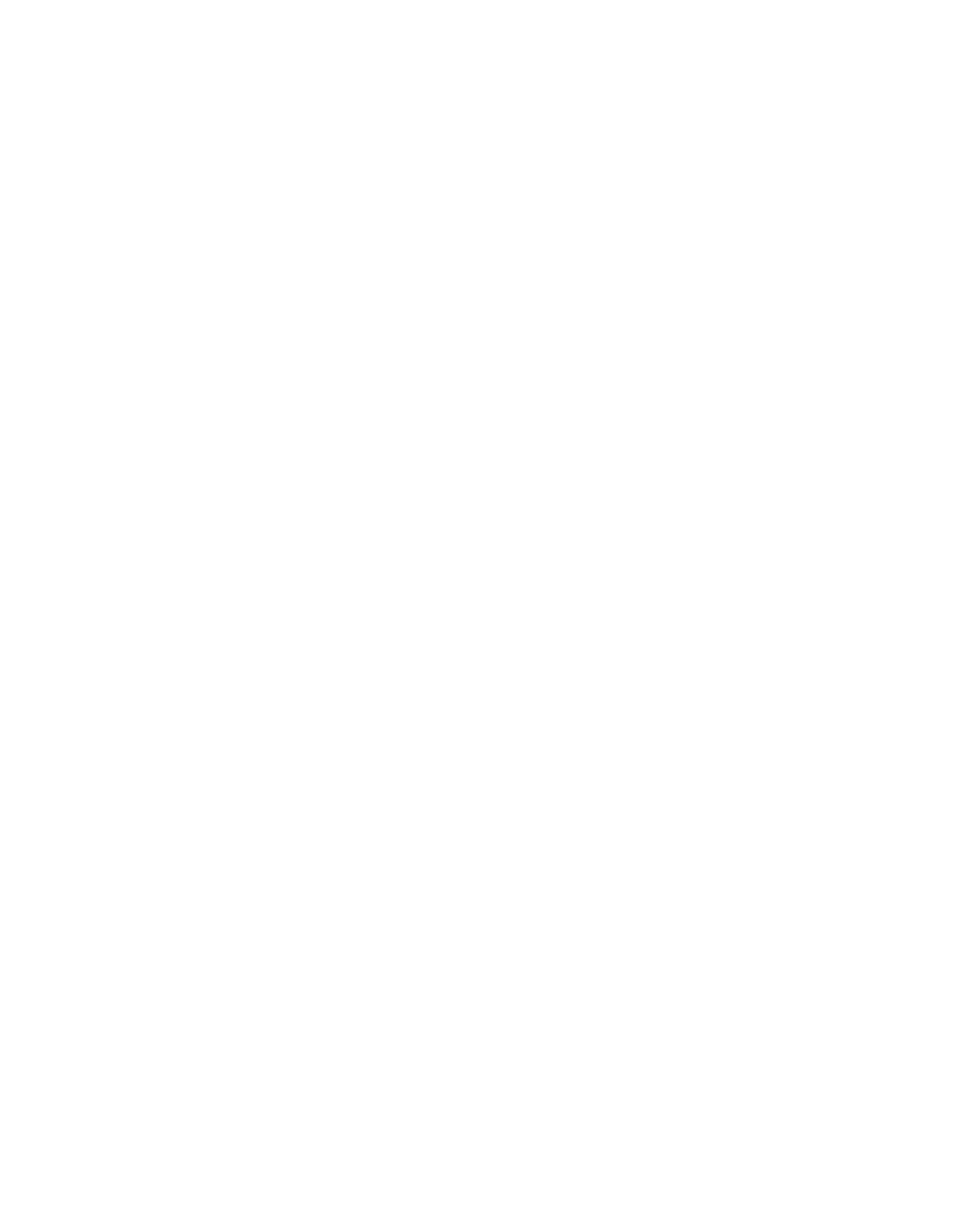## LD 11 **An Act Regarding the Acceptance of Maine Clean Election Act <b>Accepted Majority** Accepted Majority **Campaign Contributions on State Websites**

**(ONTP) Report**

| $S_{\text{DONSOT}}(s)$ | Committee Report | <b>Amendments Adopted</b> |
|------------------------|------------------|---------------------------|
| <b>CEBRAR</b>          | ONTP<br>)TP      |                           |

This bill prohibits candidates who are seeking certification under the Maine Clean Election Act from collecting qualifying contributions over the Internet on a website hosted or operated by the Commission on Governmental Ethics and Election Practices, the State or a state agency.

#### **LD 23 RESOLVE 6 Resolve, Regarding Legislative Review of Portions of Chapter 3: Maine EMERGENCY Clean Election Act and Related Provisions, a Major Substantive Rule of the Commission on Governmental Ethics and Election Practices**

Sponsor(s)

Committee Report<br>OTP

Amendments Adopted

This resolve provides for legislative review of portions of Chapter 3: Maine Clean Election Act and Related Provisions, a major substantive rule of the Commission on Governmental Ethics and Election Practices, which makes the following changes to the rules governing the MCEA:

1. It clarifies that initial distribution of MCEA Funds will be made no later than three days after the Secretary of State submits tabulated primary election results to the Governor, whether those results are tabulated traditionally or through ranked-choice voting.

2. It clarifies that certified MCEA candidates may not use MCEA Funds to pay for a recount or for recount-related litigation.

3. It clarifies that certified MCEA candidates may solicit and accept donations for attorneys' fees or litigation costs related to recounts or court proceedings in which election results are challenged. Traditional campaign contribution limits apply to donations accepted for these purposes, except there is no limit for donations from party committees; caucus campaign committees; and attorneys or consultants that provide their services pro bono.

#### **Enacted Law Summary**

Resolve 2019, chapter 6 provides for legislative review of portions of Chapter 3: Maine Clean Election Act and Related Provisions, a major substantive rule of the Commission on Governmental Ethics and Election Practices, which makes the following changes to the rules governing the MCEA.

1. It clarifies that initial distribution of MCEA Funds will be made no later than three days after the Secretary of State submits tabulated primary election results to the Governor, whether those results are tabulated traditionally or through ranked-choice voting.

2. It clarifies that certified MCEA candidates may not use MCEA Funds to pay for a recount or for recount-related litigation.

3. It clarifies that certified MCEA candidates may solicit and accept donations for attorneys' fees or litigation costs related to recounts or court proceedings in which election results are challenged. Traditional campaign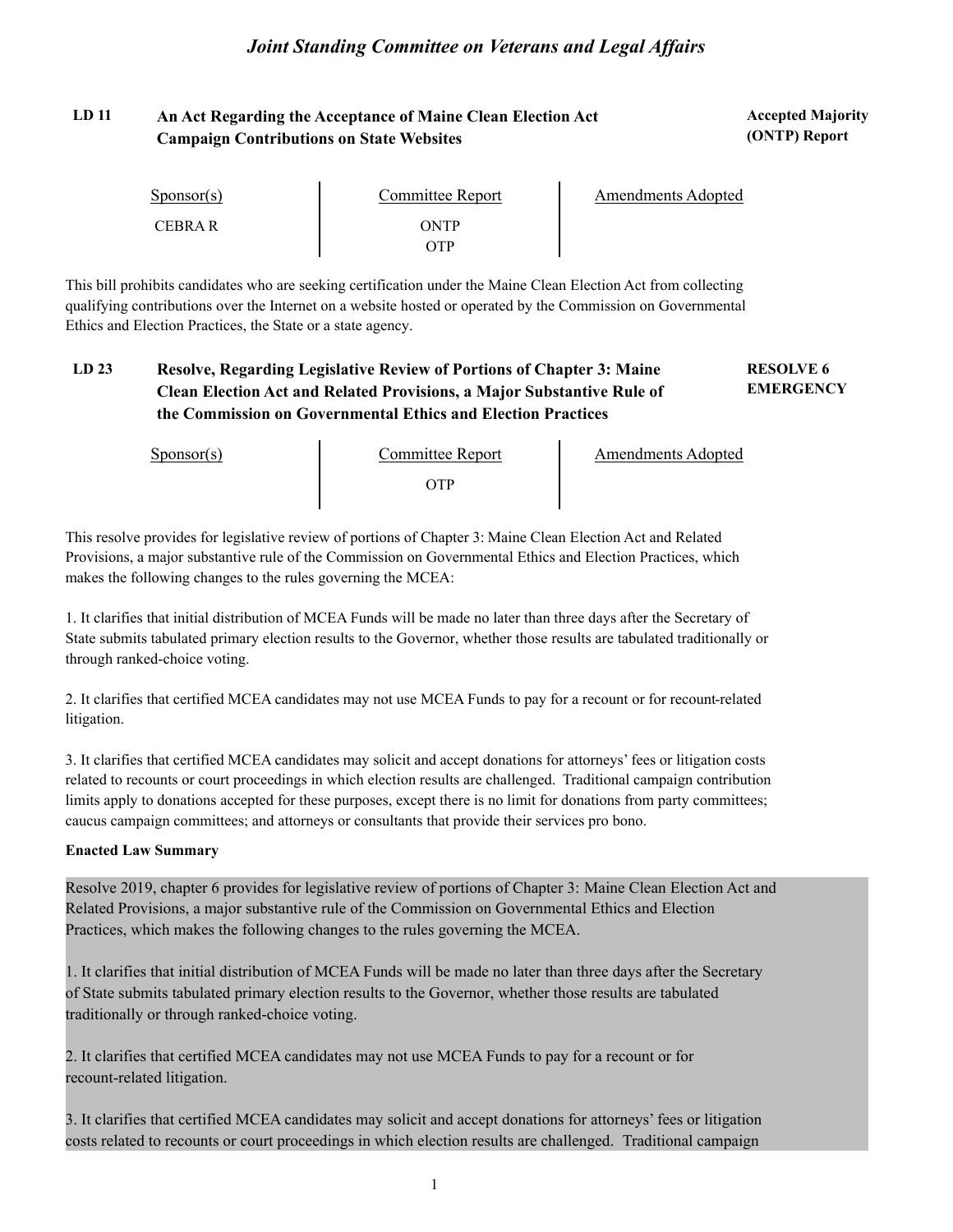contribution limits apply to donations accepted for these purposes, except there is no limit for donations from party committees; caucus campaign committees; and attorneys or consultants that provide their services pro bono.

Resolve 2019, chapter 6 was finally passed as an emergency measure effective March 19, 2019.

## **LD 25 An Act To Implement the Recommendations of the Government PUBLIC 13 Oversight Committee Regarding Bureau of Alcoholic Beverages and Lottery Operations Reporting Requirements**

| Sponsor(s) | Committee Report | Amendments Adopted |  |
|------------|------------------|--------------------|--|
|            | )TP-AM           | H-2                |  |

This bill implements recommendations of the Government Oversight Committee based on the report on the Maine State Lottery issued by the Office of Program Evaluation and Government Accountability in April 2017.

The bill removes the provision of law that requires the Director of the Bureau of Alcoholic Beverages and Lottery Operations within the Department of Administrative and Financial Services (DAFS) to certify certain financial information related to lottery operations to the Treasurer of State monthly but retains monthly financial reporting to the DAFS Commissioner and the State Liquor and Lottery Commission. The bill modifies the director's annual reporting requirements related to lottery operations to the Governor and the Legislature, establishing February 15th as the date each annual report is due and specifying the information to be included in each report. The bill makes similar changes to the director's monthly and annual reporting requirements with respect to administration of the State's spirits business, to make those requirements consistent with the bill's proposed requirements for lottery operations reporting.

Finally, the bill authorizes the joint standing committee of the Legislature having jurisdiction over lottery and alcoholic beverage matters to submit legislation based on the reports submitted by the director to the committee each year.

#### **Committee Amendment "A" (H-2)**

This amendment makes several changes to the requirement that the Director of the Bureau of Alcoholic Beverages and Lottery Operations within the Department of Administrative and Financial Services (DAFS) certify financial information related to administration of the State's spirits business and the bureau's oversight of the manufacture, distribution and sale of liquor in the State monthly. The amendment requires that the director make those monthly certifications to the State Liquor and Lottery Commission in addition to the DAFS Commissioner, as is current practice, to match the provisions of the bill regarding monthly certification of financial information regarding lottery operations. The amendment also repeals a duplicative monthly reporting requirement.

#### **Enacted Law Summary**

Public Law 2019, chapter 13 removes the provision of law that requires the Director of the Bureau of Alcoholic Beverages and Lottery Operations within the Department of Administrative and Financial Services (DAFS) to certify certain financial information related to lottery operations to the Treasurer of State monthly but retains monthly financial reporting to the DAFS Commissioner and the State Liquor and Lottery Commission. Chapter 13 modifies the director's annual reporting requirements related to lottery operations to the Governor and the Legislature, establishing February 15th as the date each annual report is due and specifying the information to be included in each report. Chapter 13 makes analogous changes to the director's monthly and annual reporting requirements with respect to administration of the State's spirits business, to make those requirements consistent with the revised requirements for lottery operations reporting, and repeals a duplicative montly reporting requirement.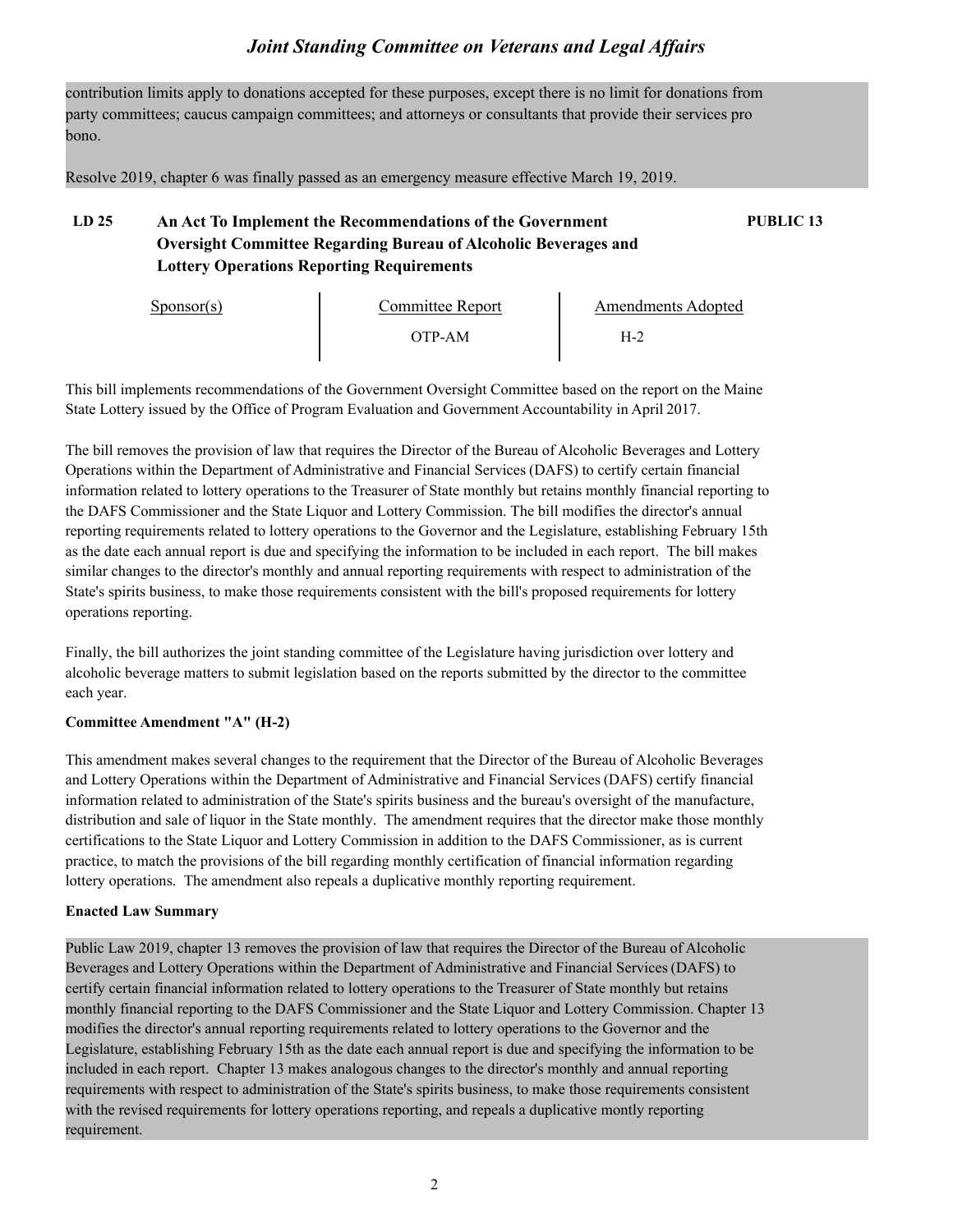Finally, Public Law 2019, chapter 13 authorizes the joint standing committee of the Legislature having jurisdiction over lottery and alcoholic beverage matters to submit legislation based on the reports submitted by the director to the committee each year.

### **LD 34 An Act To Clarify Game of Chance Licensing Requirements PUBLIC 60**

| Sponsor(s)                       | Committee Report | Amendments Adopted |  |
|----------------------------------|------------------|--------------------|--|
| <b>TUELL W</b><br><b>MOORE M</b> | OTP-AM           | H-92               |  |

This bill authorizes nonprofit fraternal and veterans' organizations to conduct cribbage tournaments in which no cash prizes are awarded without obtaining a license from or registering with the Department of Public Safety, Gambling Control Unit.

#### **Committee Amendment "A" (H-92)**

This amendment strikes and replaces the bill. Under current law, an organization must obtain a license to hold or conduct a game of chance, including a card game, if the players risk something of value for the opportunity to win something of value. The amendment modifies the definition of "something of value" to clarify that a license is not required merely because players are entitled to play the game of chance for free or to be entertained for free while playing the game.

#### **Enacted Law Summary**

Public Law 2019, chapter 60 modifies the definition of "something of value" in the laws governing games of chance to clarify that an organization is not required to obtain a license to hold or to conduct a game of chance, including a card game, merely because players are entitled to play the game of chance for free or to be entertained for free while playing the game.

#### LD 54 **An Act To Limit the Influence of Lobbyists by Expanding the <b>FIFLD BY GOVERNOR Prohibition on Accepting Political Contributions**

| Sponsor(s) | Committee Report | Amendments Adopted |  |
|------------|------------------|--------------------|--|
| CHENETTE J | OTP-AM           | S-132              |  |
| COLLINGS B | ONTP             |                    |  |

Current law prohibits the Governor, members of the Legislature, constitutional officers and the staff or agents of the Governor, from soliciting or accepting contributions from a lobbyist, lobbyist associate or employer while the Legislature is convened in session. This bill extends application of that prohibition year-round, regardless of whether the Legislature is in session.

#### **Committee Amendment "A" (S-132)**

This amendment, which is the majority report of the committee, strikes and replaces the bill. The amendment reorganizes the structure of the current law prohibiting the Governor, members of the Legislature, constitutional officers and the staff or agents of these officials from soliciting or accepting contributions from a lobbyist, lobbyist associate, employer of a lobbyist or a lobbying firm while the Legislature is convened in session. The amendment clarifies that this prohibition does not apply to a contribution unless the contribution is the property of the lobbyist, lobbyist associate, employer of a lobbyist or lobbying firm.

The amendment also newly prohibits the Governor, a member of the Legislature or the staff or agent of these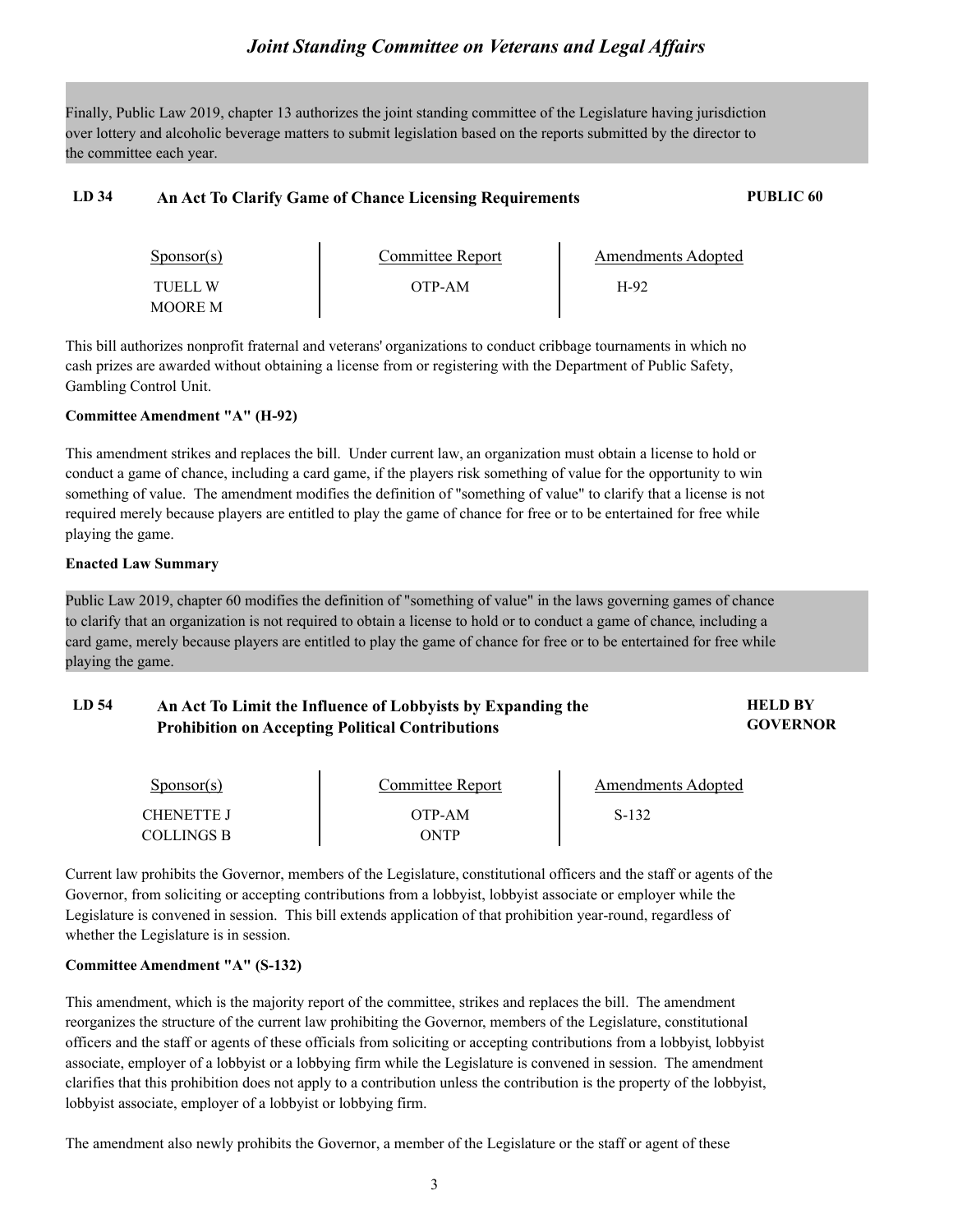officials from soliciting or accepting contributions from a lobbyist or lobbyist associate when the Legislature is not in session, unless the lobbyist or lobbyist associate is eligible to vote or will be eligible to vote on the day of the election in a district where the Governor or member of the Legislature will appear on the ballot. Similarly, the amendment prohibits a gubernatorial or legislative candidate and the staff or agent of these persons from soliciting or accepting contributions from a lobbyist or lobbyist associate at any time unless the lobbyist or lobbyist associate is eligible to vote or will be eligible to vote on the day of the election in a district where the gubernatorial or legislative candidate will appear on the ballot.

The amendment further clarifies the authority of the Commission on Governmental Ethics and Election Practices to undertake investigations to determine whether any person has improperly solicited, accepted, given or promised a contribution. A contribution made in violation of the law must be returned to the contributor.

The amendment also makes a technical change to remove an obsolete cross-reference to a portion of law repealed in 2008.

#### **Senate Amendment "A" To Committee Amendment "A" (S-150)**

This amendment applies the prohibitions on campaign contributions and solicitations when the Legislature is not in legislative session to contributions directly and indirectly solicited or accepted by or given, offered and promised to a political action committee, ballot question committee or party committee of which the Governor, a member of the Legislature or the staff or agent of these officials is a treasurer, officer or primary fund-raiser or decision maker. The amendment also applies the prohibitions on campaign contributions and solicitations at all times, regardless of whether the Legislature is in legislative session, to contributions directly and indirectly solicited or accepted by or given, offered and promised to a political action committee, ballot question committee or party committee of which a gubernatorial or legislative candidate who is not the Governor or a member of the Legislature, or the staff or agent of these persons, is a treasurer, officer or primary fund-raiser or decision maker.

This amendment was originally adopted in the Senate but ulimately removed from the bill after the amendment failed adoption in the House.

## **LD 76 An Act To Strengthen the Integrity of the Legislature PUBLIC 57**

| $S_{\text{DON}(\text{S})}$ | Committee Report | <b>Amendments Adopted</b> |  |
|----------------------------|------------------|---------------------------|--|
| <b>CHENETTE J</b>          | OTP-AM           | S-43                      |  |
| MCCREIGHT J                |                  |                           |  |

This bill prohibits a former Legislator from engaging in any compensated lobbying activities for four years after that person's term as a Legislator ends rather than for one year as in current law. This extended prohibition begins with the convening of the 130th Legislature. The bill also removes the safe harbor in current law that allows a former Legislator to engage in up to eight hours of compensated lobbying per calendar month without violating the prohibition.

#### **Committee Amendment "A" (S-43)**

Like the bill, this amendment removes the safe harbor in current law that allows a former Legislator to engage in up to eight hours of lobbying per calendar month without violating the prohibition against a former Legislator engaging in compensated lobbying. Unlike the bill, which prohibits a former Legislator from engaging in compensated lobbying activities for four years after that Legislator's term ends, the amendment prohibits a former Legislator from engaging in compensated lobbying activities for one year after that Legislator's term ends.

The amendment also makes a technical change to the bill to ensure that the prohibition against a former Legislator engaging in compensated lobbying does not prohibit the former Legislator from engaging in lobbying as an employee of the State or of an agency of the State.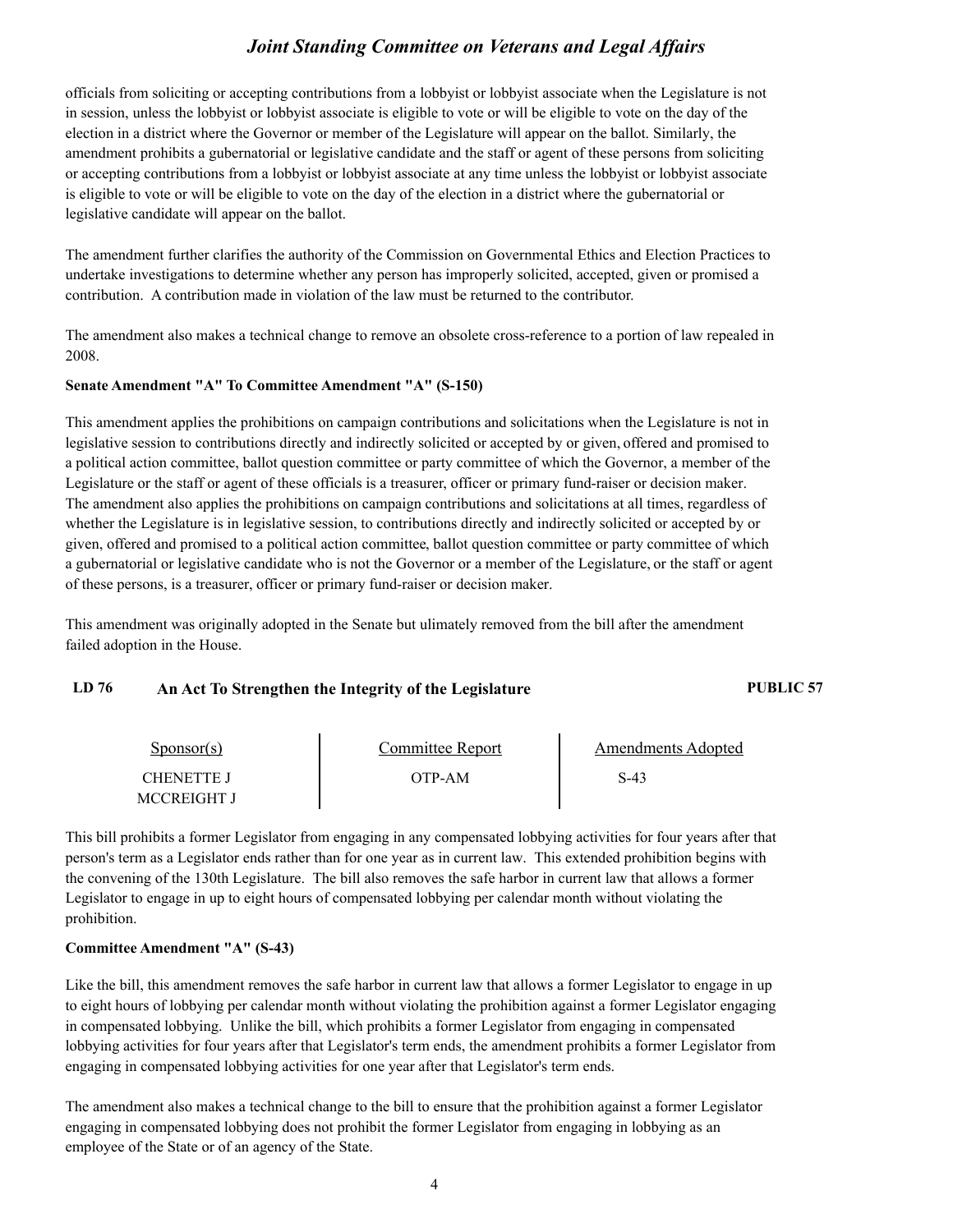#### **Enacted Law Summary**

Public Law 2019, chapter 57 removes the safe harbor in current law that allows a former Legislator to engage in up to eight hours of lobbying per calendar month without violating the prohibition against a former Legislator engaging in compensated lobbying.

#### LD 95 An Act To Clarify Residency Requirements for Legislative Candidates **Accepted Majority**

**(ONTP) Report**

| Sponsor(s)     | Committee Report | Amendments Adopted |
|----------------|------------------|--------------------|
| HIGGINS N      | ONTP             |                    |
| <b>DAVIS P</b> | OTP-AM           |                    |

This bill clarifies that the primary residence of a candidate for election as a State Senator or State Representative must be located in the district the candidate seeks to represent on the date of the candidate's nomination for placement on a primary, general or special election ballot. The bill also clarifies that the primary residence of a candidate for election as a State Senator or State Representative must be located in the district the candidate seeks to represent for the three months immediately preceding the general election and, if the candidate is elected, throughout the candidate's term of office.

#### **Committee Amendment "A" (H-40)**

This amendment, which is the minority report of the committee, adds a definition of "primary residence" to the bill and specifies that, when a person who is a State Senator or State Representative, or a candidate for those offices, claims a homestead exemption under the Maine Revised Statutes, Title 36, chapter 105, subchapter 4-B, that property is presumed to be the person's primary residence until the person claims a homestead exemption on another property or until the person no longer claims a homestead exemption on any property. A person who files a primary petition or a nomination petition for these offices or who seeks to be declared a write-in candidate for these offices must declare, under oath, that the person's primary residence is in the district the person seeks to represent.

The amendment also clarifies that a vacancy occurs in the office of State Senator or State Representative when the incumbent no longer maintains a primary residence in the district the person represents.

This amendment was not adopted.

## LD 114 An Act To Establish Open Primaries for Certain Federal and State **Accepted Majority Offices**

**(ONTP) Report**

| $S_{\text{ponsor}(s)}$          | Committee Report | Amendments Adopted |  |
|---------------------------------|------------------|--------------------|--|
| RYKERSON D<br><b>GRATWICK G</b> | ONTP<br>OTP-AM   |                    |  |

This bill provides for open primary elections for the elections for United States Senator, United States Representative to Congress, Governor, State Senator and State Representative. All of the candidates for those offices, including candidates enrolled in a party and unenrolled candidates, must appear on the same open primary ballot. All qualified voters, regardless of enrollment status, are eligible to vote in open primary elections.

Under the bill, the votes in an open primary election must be tabulated using ranked-choice voting, except that the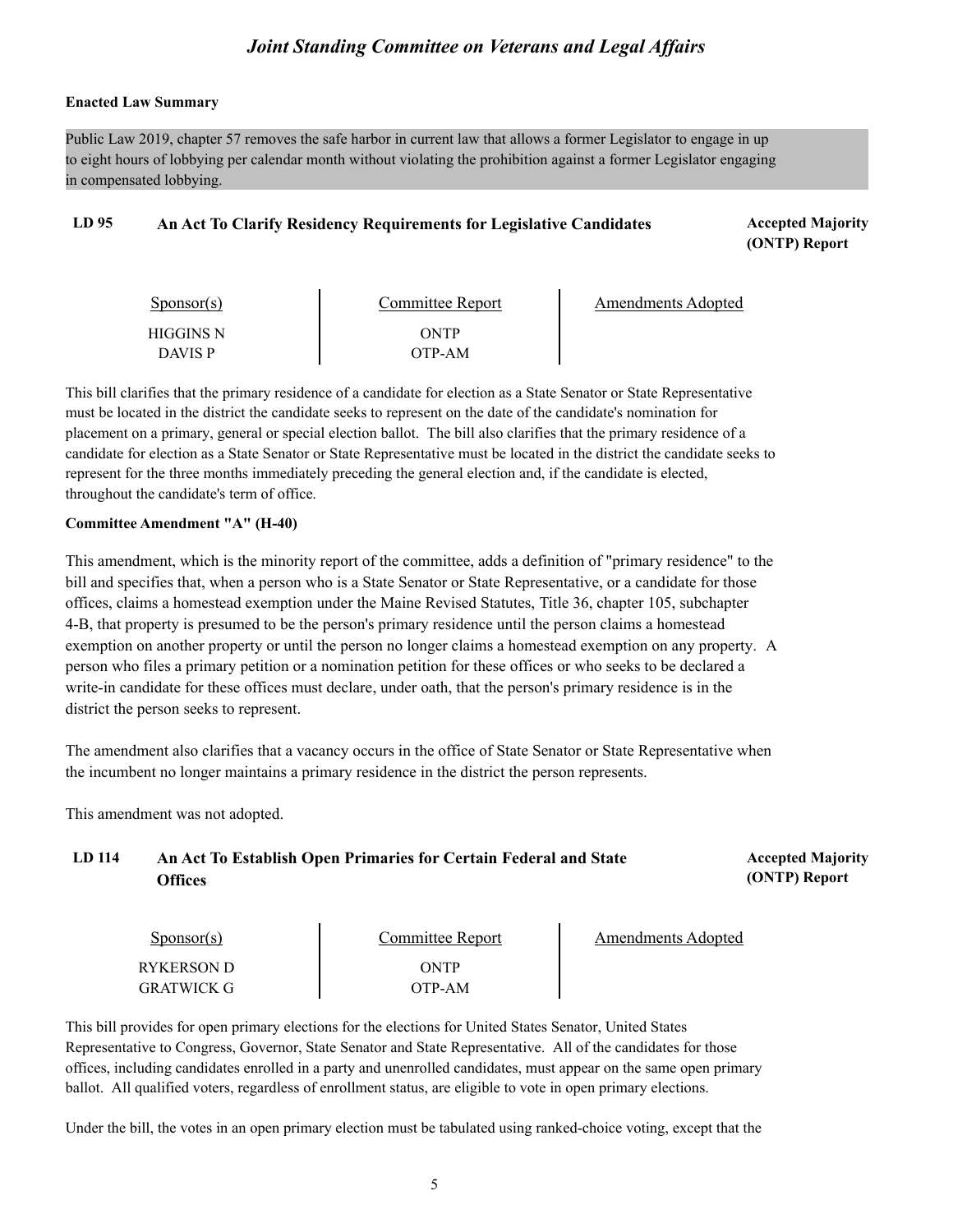two candidates who receive the most votes are declared the winners of the open primary and their names must appear on the ballot for the general election. If one of the two candidates who received the most votes at the open primary withdraws from the race at least 70 days before the general election, that candidate must be replaced with the candidate who received the third most votes in the open primary election, if any. Voters may not vote for a write-in candidate in a general election preceded by an open primary election. As a result, ranked-choice voting is no longer used in general elections for United States Senator and United States Representative to Congress under the bill. Instead, the candidate who receives a plurality of votes at the general election is elected to those offices.

#### **Committee Amendment "A" (H-311)**

This amendment, which is the minority report of the committee, makes the following changes to the election laws to implement the open primary election procedure authorized in the bill.

1. It reduces the number of candidate petition signatures that an unenrolled candidate for the office of United States Senator, United States Representative, Governor, State Senator or State Representative must obtain to be placed on the open primary ballot to match the number of petition signatures that a party candidate for the same office must obtain to be placed on the open primary ballot.

2. It authorizes an unenrolled candidate who is certified for participation under the Maine Clean Election Act and who participates in a contested open primary election to receive the same amount of distributions from the Maine Clean Election Fund that a certified party candidate receives for participation in the same contested open primary election.

3. If one of the two candidates who received the most votes at the open primary, as determined by ranked-choice voting, withdraws from the race at least 70 days before the general election, it directs the Secretary of State to replace that candidate on the general election ballot with the candidate who received the next most votes in the open primary who is willing and able to appear on the general election ballot. If no candidate meets these criteria, the amendment directs the Secretary of State to place a blank space on the general election ballot that may be used by a voter to vote for a write-in candidate.

4. It makes a technical change to the deadlines for candidate certification under the Maine Clean Election Act.

5. It adds an appropriations and allocations section.

This amendment was not adopted.

#### **LD 116 PUBLIC 8 An Act To Extend the Duration of Temporary Licenses for Sale and EMERGENCY Consumption of Liquor**

| Sponsor(s)  | Committee Report | Amendments Adopted |  |
|-------------|------------------|--------------------|--|
| WADSWORTH N | OTP-AM           | H-5                |  |
| UCHINL.     |                  |                    |  |

This bill extends the duration of a liquor license issued to an incorporated civic organization from seven days to 10 days.

#### **Committee Amendment "A" (H-5)**

This amendment adds an emergency preamble and emergency clause to the bill.

#### **Enacted Law Summary**

Public Law 2019, chapter 8 extends the duration of a liquor license issued to an incorporated civic organization from seven days to 10 days. Public Law 2019, chapter 8 was enacted as an emergency measure effective March 25,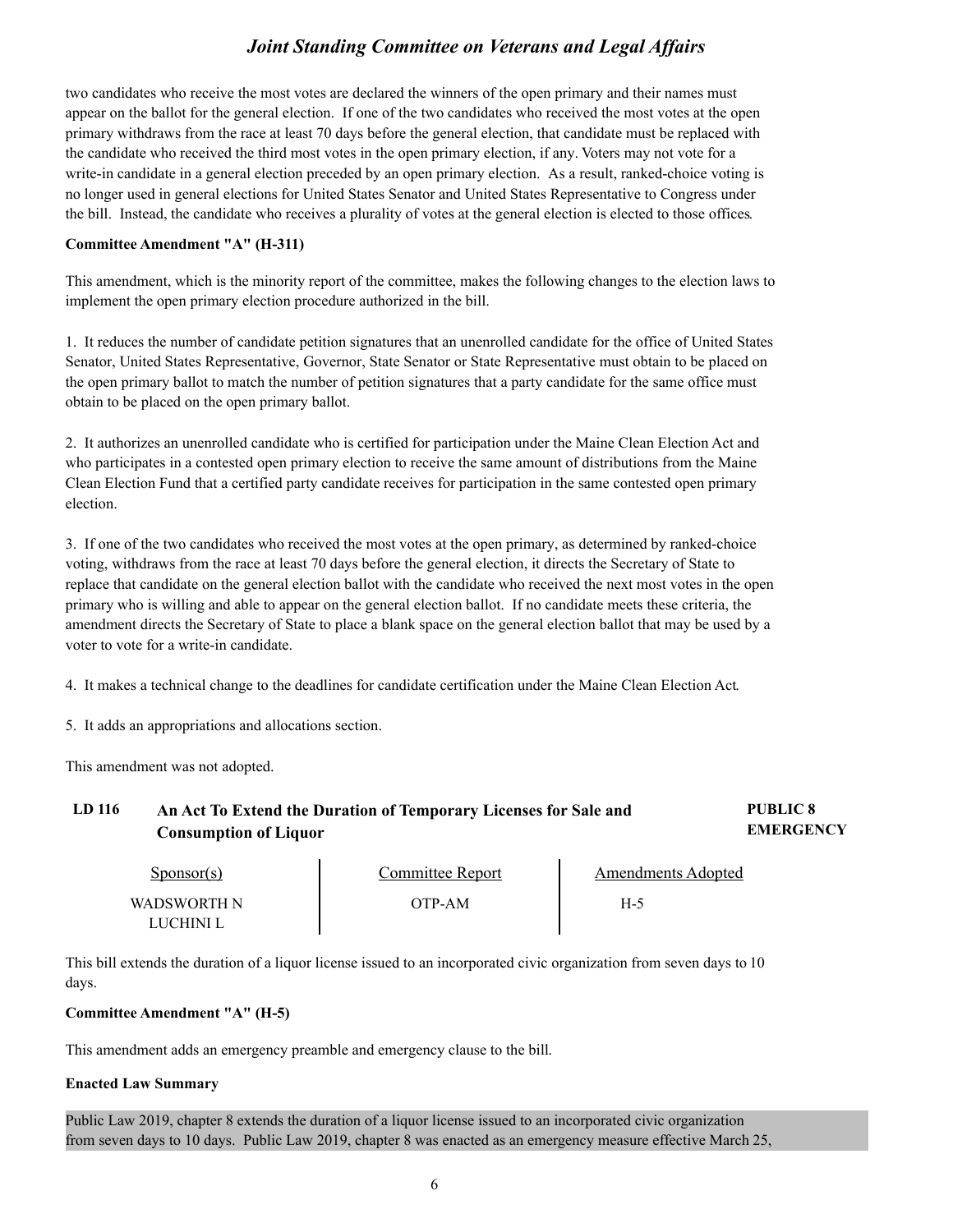#### 2019.

## **LD 131 PUBLIC 24 An Act To Permit a Veterans Organization To Lease Its Facility to an Organization That Is Registered To Operate Beano or Bingo Games without Obtaining a Commercial Beano Hall Permit**

**EMERGENCY**

| Sponsor(s)                        | Committee Report | Amendments Adopted |  |
|-----------------------------------|------------------|--------------------|--|
| <b>BRYANT M</b><br>DESCHAMBAULT S | OTP-AM           | $H-16$             |  |

This bill exempts a veterans organization from the requirement to obtain a commercial beano hall permit in order to lease its facility to an organization registered to operate "beano" or "bingo" games.

#### **Committee Amendment "A" (H-16)**

This amendment adds an emergency preamble and emergency clause to the bill and makes technical changes to the statutes governing "beano" and "bingo." The amendment clarifies that a charitable, educational, political, civic, recreational, fraternal, patriotic, religious or veterans organization that seeks to obtain a registration to conduct "beano" or "bingo" must be a bona fide nonprofit organization.

#### **Enacted Law Summary**

Public Law 2019, chapter 24 exempts a veterans organization from the requirement to obtain a commercial beano hall permit in order to lease its facility to an organization registered to operate "beano" or "bingo" games. It also makes a technical change to the statutes governing "beano" and "bingo" to clarify that a charitable, educational, political, civic, recreational, fraternal, patriotic, religious or veterans organization that seeks to obtain a registration to conduct "beano" or "bingo" games must be a bona fide nonprofit organization.

Public Law 2019, chapter 24 was enacted as an emergency measure effective April 11, 2019.

#### **LD 158 An Act To Amend the Laws Governing Beano PUBLIC 56**

| $S_{\text{PON}(\text{S})}$  | Committee Report | Amendments Adopted |  |
|-----------------------------|------------------|--------------------|--|
| <b>FARRIN B</b><br>NADEAU C | OTP-AM           | S-42               |  |

This bill removes the requirement that beano games conducted by organizations such as volunteer fire departments, agricultural fair associations and nonprofit, charitable, educational, political, civic, recreational, frate religious or veterans' organizations be conducted by members of those organizations and instead requires that beano games conducted by these organizations be conducted in the presence of at least one member of the organization.

#### **Committee Amendment "A" (S-42)**

This amendment strikes and replaces the bill. Like the bill, the amendment removes the requirement in current law that beano or bingo games conducted by an organization such as a volunteer fire department, agricultural fair association or nonprofit association must be conducted entirely by members of the organization. Under the amendment, the beano or bingo games must be conducted under the exclusive control of an adult member of the organization, who may be assisted by other individuals. The amendment defines "member" to mean an individual duly admitted as a member according to the laws, rules, regulations, ordinances or bylaws governing the organization.

The amendment also makes a technical change to the laws governing beano and bingo to clarify that a charitable,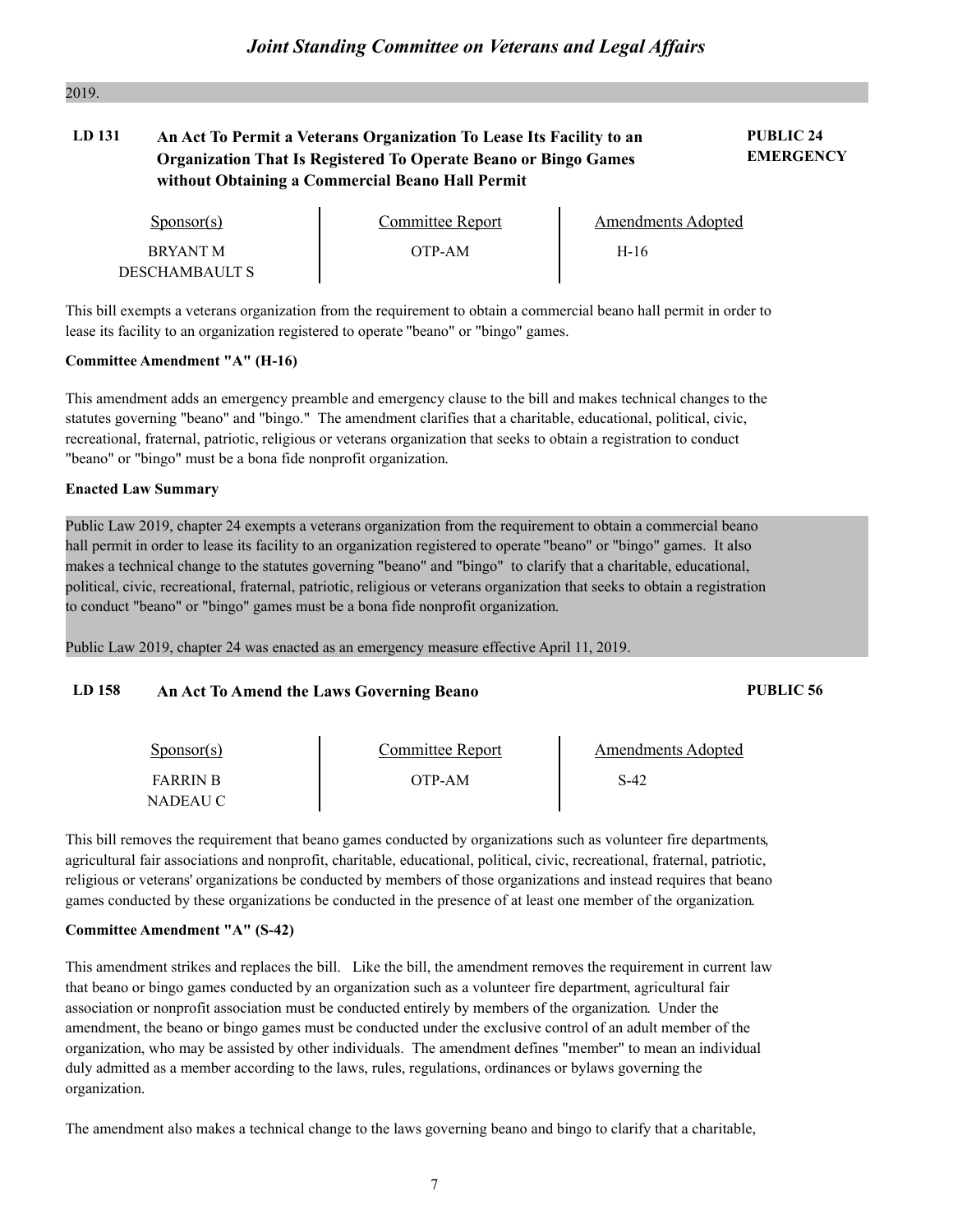educational, political, civic, recreational, fraternal, patriotic, religious or veterans' organization that seeks to obtain a registration to conduct beano or bingo must be a bona fide nonprofit organization.

#### **Enacted Law Summary**

Public Law 2019, chapter 56 removes the requirement in current law that beano or bingo games conducted by an organization such as a volunteer fire department, agricultural fair association or nonprofit association must be conducted entirely by members of the organization. The beano or bingo games must be conducted under the exclusive control of an adult member of the organization, who may be assisted by other individuals. A "member" of an organization is defined as an individual duly admitted as a member according to the laws, rules, regulations, ordinances or bylaws governing the organization.

Public Law 2019, chapter 56 also makes a technical change to the laws governing beano and bingo to clarify that a charitable, educational, political, civic, recreational, fraternal, patriotic, religious or veterans' organization that seeks to obtain a registration to conduct beano or bingo games must be a bona fide nonprofit organization.

## **LD 171 Resolve, To Establish a Pilot Project To Evaluate and Address the CARRIED OVER Transportation Needs of Maine's Veterans**

| $S_{\text{PON}(\text{S})}$ | Committee Report | <b>Amendments Adopted</b> |  |
|----------------------------|------------------|---------------------------|--|
| <b>SHEATS B</b>            | OTP-AM           | H-116                     |  |
| CARSON B                   |                  |                           |  |

This resolve establishes a 30-month pilot project in Oxford, Franklin and Androscoggin counties to provide transportation to veterans and their caregivers or dependents to and from employment or employment-related services, medical appointments, mental health services, social services and community activities.

#### **Committee Amendment "A" (H-116)**

This amendment adds an appropriations and allocations section.

This resolve was reported out of committee and then carried over to any spcial or regular session, or both, of the 129th Legislature on the Special Appropriations Table by joint order, H.P. 1322.

#### **LD 184 PUBLIC 504 An Act To Amend the Veterans' Homelessness Prevention Coordination EMERGENCY Program**

| $S_{\text{ponsor}}(s)$ | Committee Report | Amendments Adopted        |
|------------------------|------------------|---------------------------|
| DEVEAU J               | OTP-AM           | H-117                     |
| <b>FARRIN B</b>        |                  | $S-325$<br><b>BREEN C</b> |

This bill repeals and replaces the provisions of law regarding veterans' homelessness prevention coordination. Unlike current law, which requires the Director of the Bureau of Maine Veterans Services to establish a single partnership to conduct the program with a national veterans services organization that has been in exsitence for a least 30 years, the bill allows the director to establish multiple partnerships with human services-based veterans organizations that have been active in the State for at least two years, with priority given to organizations founded, chartered or organized in Maine. It changes the order of priorities for the partnerships, prioritizing securing temporary or permanent living space for veterans within the veterans' communities over conducting annual outreach events. It also establishes a nonlapsing fund to support services for homeless veterans and directs Bureau of Maine Veterans' Services to collaborate with the Department of Economic and Community Development to distribute any funds.

#### **Committee Amendment "A" (H-117)**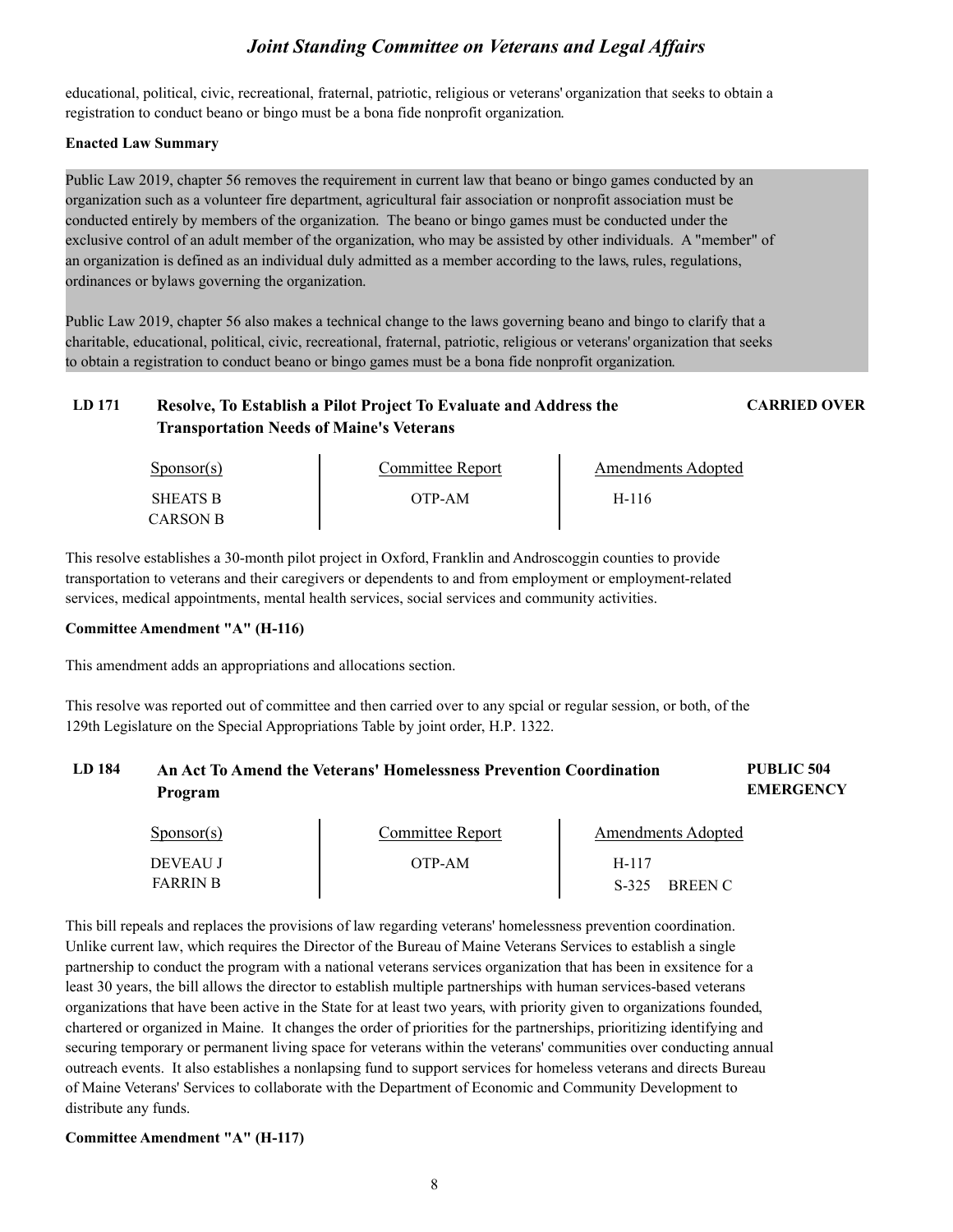This amendment strikes and replaces the bill and does the following:

1. Directs the Director of the Bureau of Maine Veterans' Services to establish a program of partnerships, through one or more collaborative agreements, with human services-based volunteer organizations to provide transitional housing to homeless veterans and coordinate efforts to remedy and prevent homelessness among veterans in this State;

2. Provides that one of the priorities of the partnerships is to provide reimbursement to human services-based volunteer organizations that provide transitional housing to homeless veterans pursuant to collaborative agreements;

3. Authorizes the Bureau of Maine Veterans' Services to adopt rules necessary to implement this partnership program, including to define "veterans" for purposes of the program, to govern collaborative agreements with human services-based volunteer organizations and to govern the reimbursement of organizations that provide transitional housing to homeless veterans through disbursements from the Veterans' Homelessness Prevention Partnership Fund;

4. Establishes the Veterans' Homelessness Prevention Partnership Fund and provides that it is to be used to reimburse human services-based volunteer organizations that provide transitional housing to homeless veterans and to otherwise carry out the purposes of the partnership program;

5. Provides \$600,000 in annual, ongoing funding for reimbursement to human services-based volunteer organizations that provide transitional housing to homeless veterans;

6. Creates two new positions in the Bureau of Maine Veterans' Services to help administer this partnership program; and

7. Includes an emergency preamble and clause.

#### **Senate Amendment "A" To Committee Amendment "A" (S-325)**

This amendment reduces the ongoing funding provided in the appropriations and allocations section to \$100,000 per year and, instead of creating two new positions in the Bureau of Maine Veterans' Services, it creates one new part-time position to help administer the partnership program.

#### **Enacted Law Summary**

Public Law 2019, chapter 504 does the following:

1. Directs the Director of the Bureau of Maine Veterans' Services to establish a program of partnerships, through one or more collaborative agreements, with human services-based volunteer organizations to provide transitional housing to homeless veterans and coordinate efforts to remedy and prevent homelessness among veterans in this State;

2. Provides that one of the priorities of the partnerships is to provide reimbursement to human services-based volunteer organizations that provide transitional housing to homeless veterans pursuant to collaborative agreements;

3. Authorizes the Bureau of Maine Veterans' Services to adopt rules necessary to implement this partnership program, including to define "veterans" for purposes of the program, to govern collaborative agreements with human services-based volunteer organizations and to govern the reimbursement of organizations that provide transitional housing to homeless veterans through disbursements from the Veterans' Homelessness Prevention Partnership Fund;

4. Establishes the Veterans' Homelessness Prevention Partnership Fund and provides that it is to be used to reimburse human services-based volunteer organizations that provide transitional housing to homeless veterans and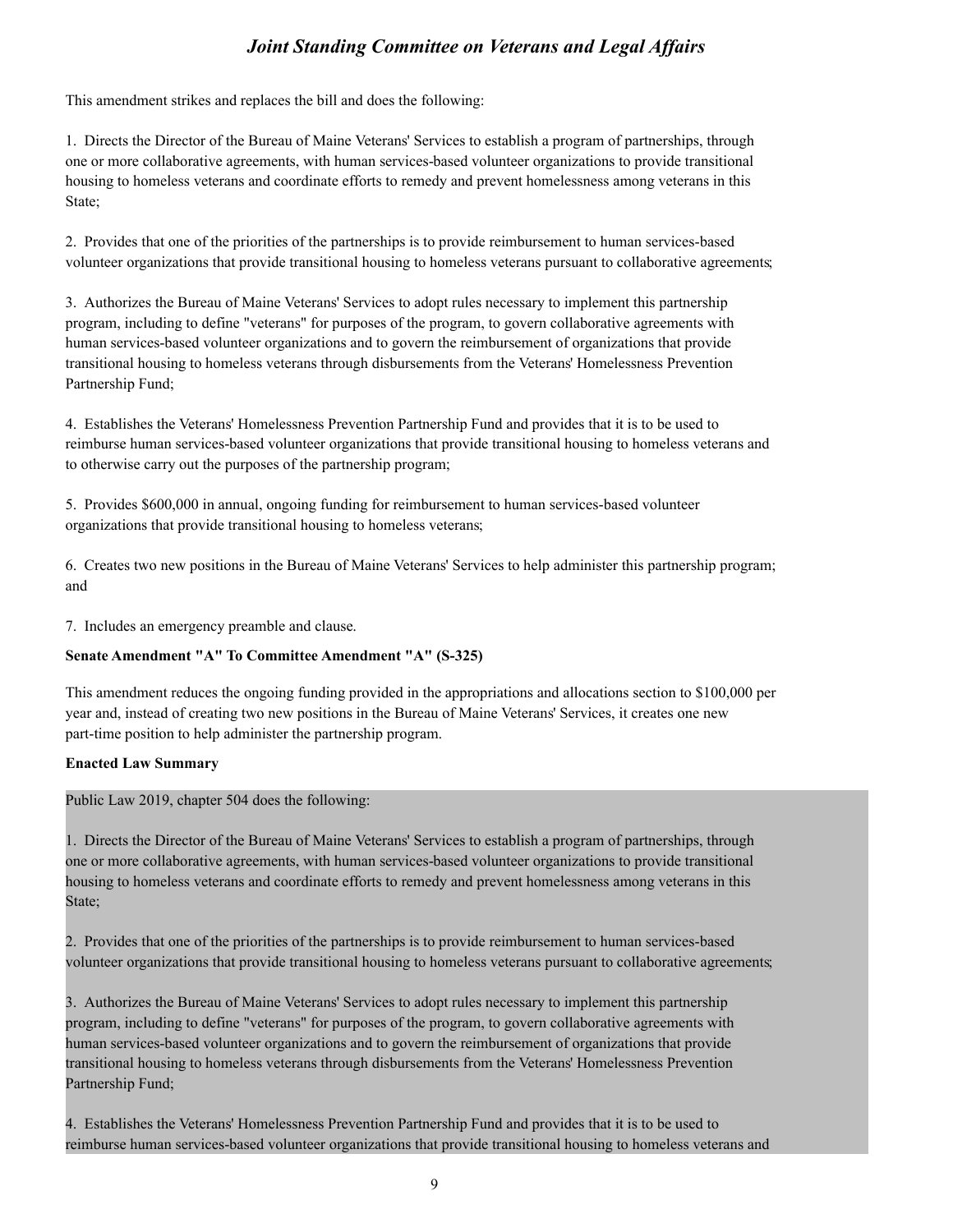to otherwise carry out the purposes of the partnership program; and

5. Provides \$100,000 in annual, ongoing funding for reimbursement to human services-based volunteer organizations that provide transitional housing to homeless veterans and creates a new part-time position in the Bureau of Maine Veterans' Services to help administer this partnership program.

Public Law 2019, chapter 504 was enacted as an emergency measure effective June 28, 2019.

#### LD 186 RESOLUTION, Proposing an Amendment to the Constitution of Maine **Died Between Houses To Specify the Qualifications of Electors**

| Sponsor(s)                | Committee Report | Amendments Adopted |  |
|---------------------------|------------------|--------------------|--|
| FAULKINGHAM B<br>GUERIN S | ONTP<br>OTP-AM   |                    |  |

This resolution proposes to amend Article II, section 1 of the Constitution of Maine to specify that only a person who is a citizen of the United States may vote in a state, county or municipal or other local election. Compare LD 1372.

#### **Committee Amendment "A" (H-531)**

This amendment, which is the minority report of the committee, incorporates a fiscal note. This amendment was adopted in the Senate but not in the House.

#### LD 202 An Act To Increase the Required Number of Qualifying Contributions **Accepted Majority (ONTP) Report Gubernatorial Candidates Must Obtain To Qualify as Maine Clean Election Act Candidates**

| $S_{\text{ponsor}}(s)$ | Committee Report | Amendments Adopted |
|------------------------|------------------|--------------------|
| <b>STOVER H</b>        | ONTP             |                    |
|                        | OTP-AM           |                    |

This bill increases from 3,200 to 6,000 the number of qualifying contributions a gubernatorial candidate must collect from registered voters to be certified as a Maine Clean Election Act candidate.

#### **Committee Amendment "A" (H-15)**

This amendment, which is the minority report of the committee, incorporates a fiscal note.

This amendment was not adopted.

## LD 211 An Act To Open Maine's Primaries and Permit Unenrolled Voters To **Accepted Majority Cast Ballots in Primary Elections**

Sponsor(s) ACKLEY K CHENETTE J ONTP OTP-AM Committee Report Amendments Adopted

**(ONTP) Report**

This bill allows an unenrolled voter to vote in a primary election without having to enroll in a political party. An unenrolled voter may vote in only one party's primary election.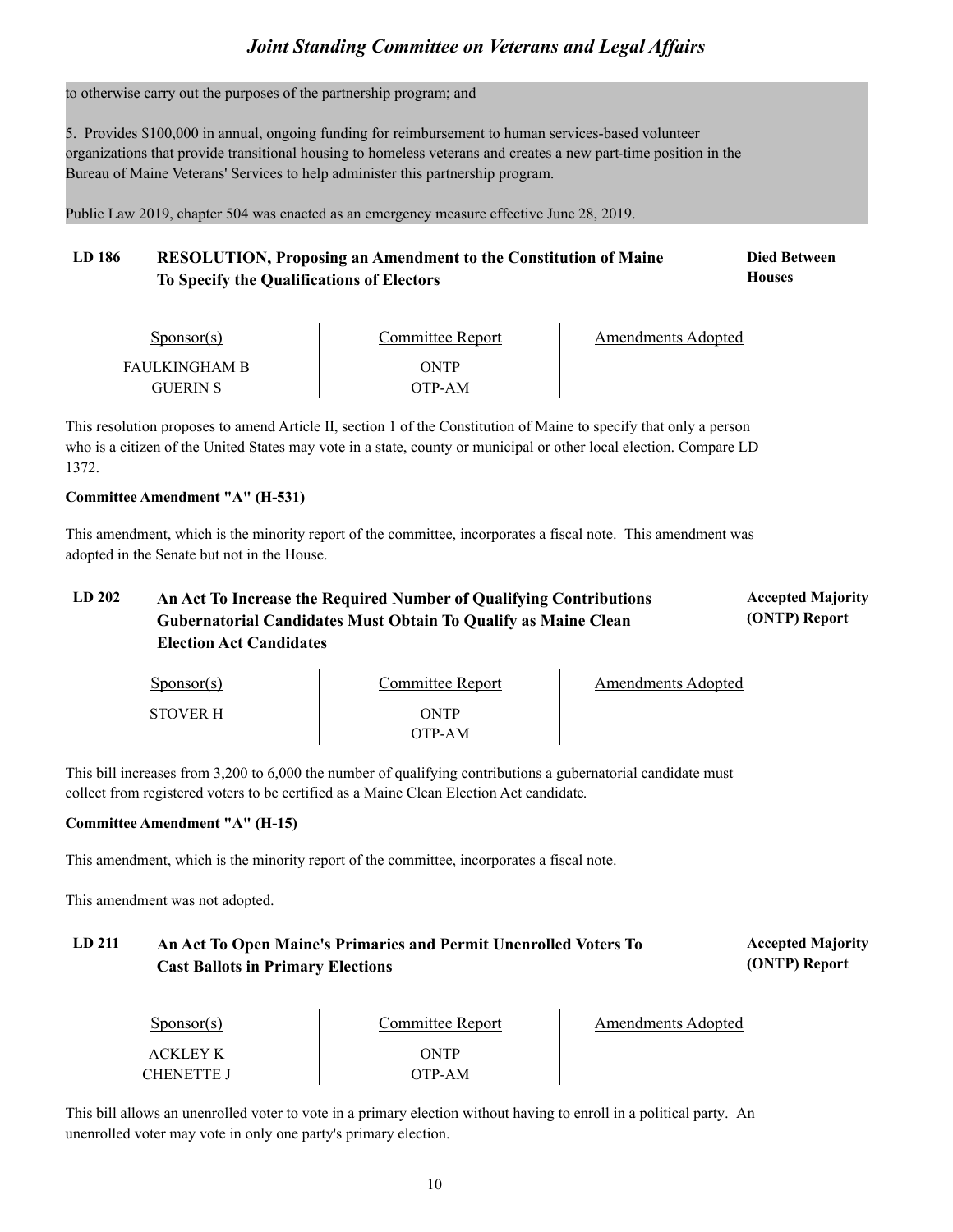#### **Committee Amendment "A" (H-312)**

This amendment, which is the minority report of the committee, retains the provisions of the bill that allow an unenrolled voter to vote in a single party's primary election without having to enroll in a political party.

Under current law, a voter who changes enrollment from one political party to another political party may not vote in any caucus, convention or primary election for 15 days after changing enrollment, unless the voter changes the voter's voting residence at the same time that the voter changes political party enrollment. This amendment similarly prohibits a voter who withdraws from a political party from voting in any caucus, convention or primary election for 15 days after withdrawing, unless the voter changes the voter's voting residence at the same time that the voter withdraws from a political party.

This amendment also requires an election clerk to record on the incoming voting list which party's primary ballot, if any, is requested by and issued to an unenrolled voter during a primary election. After the primary election, this information must be entered in the central voter registration system.

This amendment further provides that the effective date of this legislation is July 1, 2021.

This amendment was not adopted.

#### **LD 217 An Act To Aid Certain Veterans' Organizations PUBLIC 44**

| Sponsor(s)         | Committee Report | Amendments Adopted         |
|--------------------|------------------|----------------------------|
| <b>SYLVESTER M</b> | OTP-AM           | H-39                       |
|                    |                  | <b>SYLVESTER M</b><br>H-61 |

This bill allows a veterans' organization that has a valid license to sell liquor and is located either in a municipality with fewer than 5,000 residents or on an coastal island that is provided with ferry service pursuant to state law to sell liquor to the general public at the discretion of the Commissioner of Administrative and Financial Services.<br>Sales to the general public are subject to the time-of-day and seasonal limitations defined at the time of l approval.

#### **Committee Amendment "A" (H-39)**

This amendment permits only a licensed veterans' organization that is located on an island off the coast of the State that is provided with ferry service pursuant to state law to sell liquor to the general public at the discretion of and by agreement with the Department of Administrative and Financial Services, Bureau of Alcoholic Beverages and Lottery Operations, instead of the Commissioner of Administrative and Financial Services.

#### **House Amendment "A" (H-61)**

This amendment prohibits smoking on the premises at which a licensed veterans' organization sells liquor to the general public during the time the general public is invited or allowed to be present.

#### **Enacted Law Summary**

Public Law 2019, chapter 44 allows a veterans' organization that has a valid license to sell liquor and is located on an coastal island that is provided with ferry service pursuant to state law to sell liquor to the general public at the discretion of and by agreement with the Department of Administrative and Financial Services, Bureau of Alcoholic Beverages and Lottery Operations. Sales to the general public are subject to the time-of-day and seasonal limitations defined at the time of license approval and smoking is prohibited on the premises during the time the general public is invited or allowed to be present.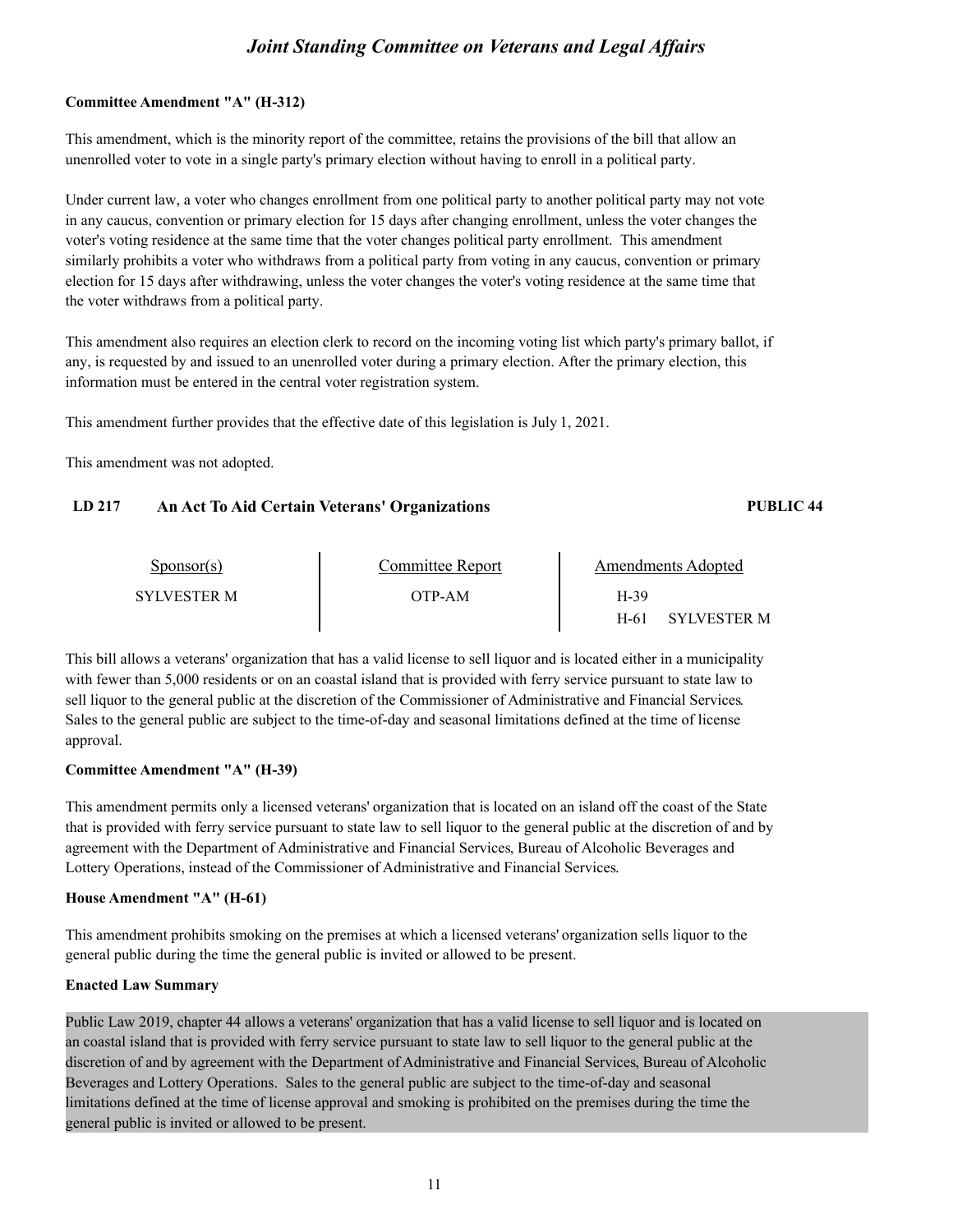## **LD 218 An Act To Prohibit a Person from Collecting Contributions under the ONTP Maine Clean Election Act at a Polling Place**

| $S_{\text{POD}S}$ (s) | Committee Report | Amendments Adopted |
|-----------------------|------------------|--------------------|
| CAMPBELL D            | ONTP             |                    |
| GRATWICK G            |                  |                    |

This bill prohibits the solicitation, acceptance or collection by a participating candidate under the Maine Clean Election Act of seed money contributions or qualifying contributions within 250 feet of the entrance to a voting place as well as within the voting place itself.

A prohibition on improperly influencing voters at a polling place or within 250 feet of the entrance to a polling place on Election Day with respect to an office that is on the ballot for the election that day, which effectively prohibits the solicitation or acceptance of campaign contributions by both traditionally financed candidates and Maine Clean Election Act candidates running for offices that appear on the ballot, was enacted as part of Public Law 2019, chapter 371 (LD 1730).

## **LD 245 An Act To Reestablish a Presidential Primary System in Maine ONTP**

| $S_{\text{DONSOT}}(s)$ | Committee Report | Amendments Adopted |  |
|------------------------|------------------|--------------------|--|
| LUCHINI L<br>MOONEN M  | ONTP             |                    |  |

This bill makes permanent the temporary provisions in law for presidential primaries that were repealed on December 1, 2018. Under the bill, if a state party committee certifies that there is a contest among its candidates for president, the Secretary of State must set the date of the presidential primary election, which must be held on a Tuesday in March. To be included on the primary ballot, candidates for the presidential primary must submit petitions signed by between 2,000 and 3,000 registered voters enrolled in the candidate's party to the Secretary of State by December 21 of the year prior to the primary election.

A separate bill proposing to establish a presidential primary in Maine (LD 1626) was enacted as Public Law 2019, chapter 445.

## **LD 252 Accepted Majority RESOLUTION, Proposing an Amendment to the Constitution of Maine To Prohibit New or Increased Fees or Taxes by Means of Direct Initiatives of Legislation**

| Sponsor(s)          | Committee Report | Amendments Adopted |
|---------------------|------------------|--------------------|
| <b>TIMBERLAKE J</b> | ONTP             |                    |
| DILLINGHAM K        | OTP-AM           |                    |

**(ONTP) Report**

This resolution proposes to amend Article IV, part 3, section 18 of the Constitution of Maine to prohibit the imposition of any new or increased taxes or fees through the direct initiative process.

#### **Committee Amendment "A" (S-23)**

This amendment, which is the minority report of the committee, incorporates a fiscal note.

This amendment was not adopted.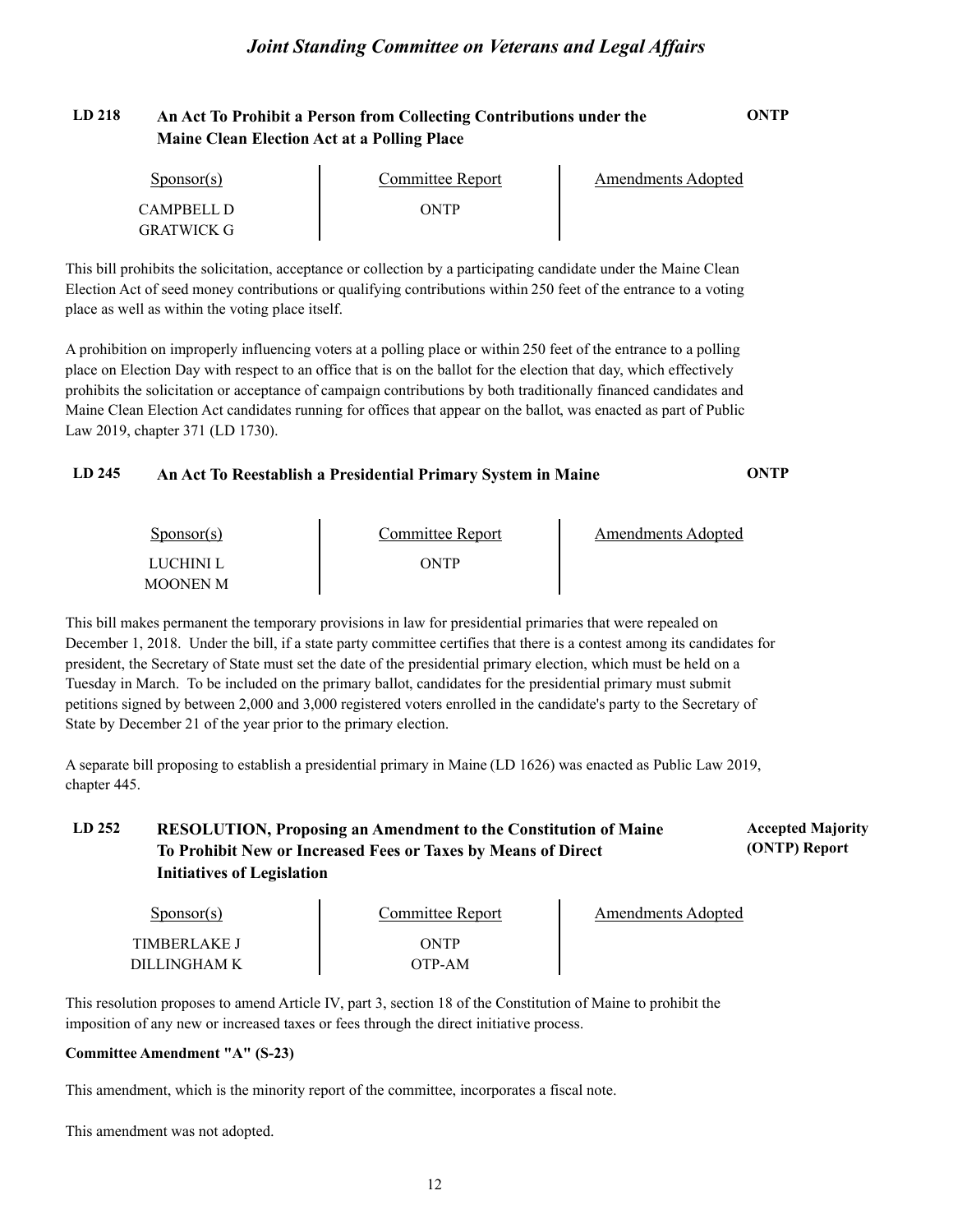## **LD 253 An Act To Clarify the Requirements for High-hand Competitions in PUBLIC 119 Games of Chance Tournament Games**

| Sponsor(s)                    | Committee Report | Amendments Adopted |  |
|-------------------------------|------------------|--------------------|--|
| <b>BELLOWS S</b><br>HICKMAN C | OTP-AM           | S-64               |  |

This bill removes the \$5 bet limit for a winner-take-all hand that is conducted during a tournament involving a card game that is a game of chance.

#### **Committee Amendment "A" (S-64)**

This amendment replaces the bill and changes the title. It removes the authority in current law for one winner-take-all-hand to be conducted during a tournament involving a card game that is a game of chance and instead authorizes licensees to conduct one high-hand competition per tournament. Under the amendment, a "high-hand competition" is defined as an optional game of chance conducted during a tournament game in which the winner is the person who plays the highest hand of cards, according to the rules of the tournament, during the tournament game. Participation in the high-hand competition must be determined prior to the start of the tournament and the total number of bets received in a high-hand competition must be awarded to the winner or, in the case of multiple winners, divided among them as evenly as possible.

The amendment also authorizes the payment of tournament game prizes and high-hand competition prizes either in cash or by check.

#### **Enacted Law Summary**

Public Law 2019, chapter 119 removes the authority in current law for one winner-take-all-hand to be conducted during a tournament involving a card game that is a game of chance and instead authorizes licensees to conduct one high-hand competition per tournament. A "high-hand competition" is defined as an optional game of chance conducted during a tournament game in which the winner is the person who plays the highest hand of cards, according to the rules of the tournament, during the tournament game. Participation in the high-hand competition must be determined prior to the start of the tournament and the total number of bets received in a high-hand competition must be awarded to the winner or, in the case of multiple winners, divided among them as evenly as possible.

Public Law 2019, chapter 119 also authorizes the payment of tournament game prizes and high-hand competition prizes either in cash or by check.

| LD 254 | An Act To Clarify Liquor Label Approval and Registration | <b>PUBLIC 46</b> |
|--------|----------------------------------------------------------|------------------|
|        | <b>Requirements</b>                                      |                  |

| $S_{\text{ponsor}}(s)$ | Committee Report | Amendments Adopted |  |
|------------------------|------------------|--------------------|--|
| DILL.                  | )TP-AM           | $S-27$             |  |
| DUNPHY M               |                  |                    |  |

This bill requires that all malt liquor, wine and low-alcohol spirits products imported to, exported from or sold in Maine bear a label approved by the United States Department of the Treasury, Alcohol and Tobacco Tax and Trade Bureau unless the malt liquor, wine or low-alcohol spirits products are manufactured in Maine and are not shipped, distributed or sold in interstate commerce.

The bill also requires manufacturers to register the labels of all malt liquor, wine and low-alcohol spirits products sold in the State with the Department of Administrative and Financial Services, Bureau of Alcoholic Beverages and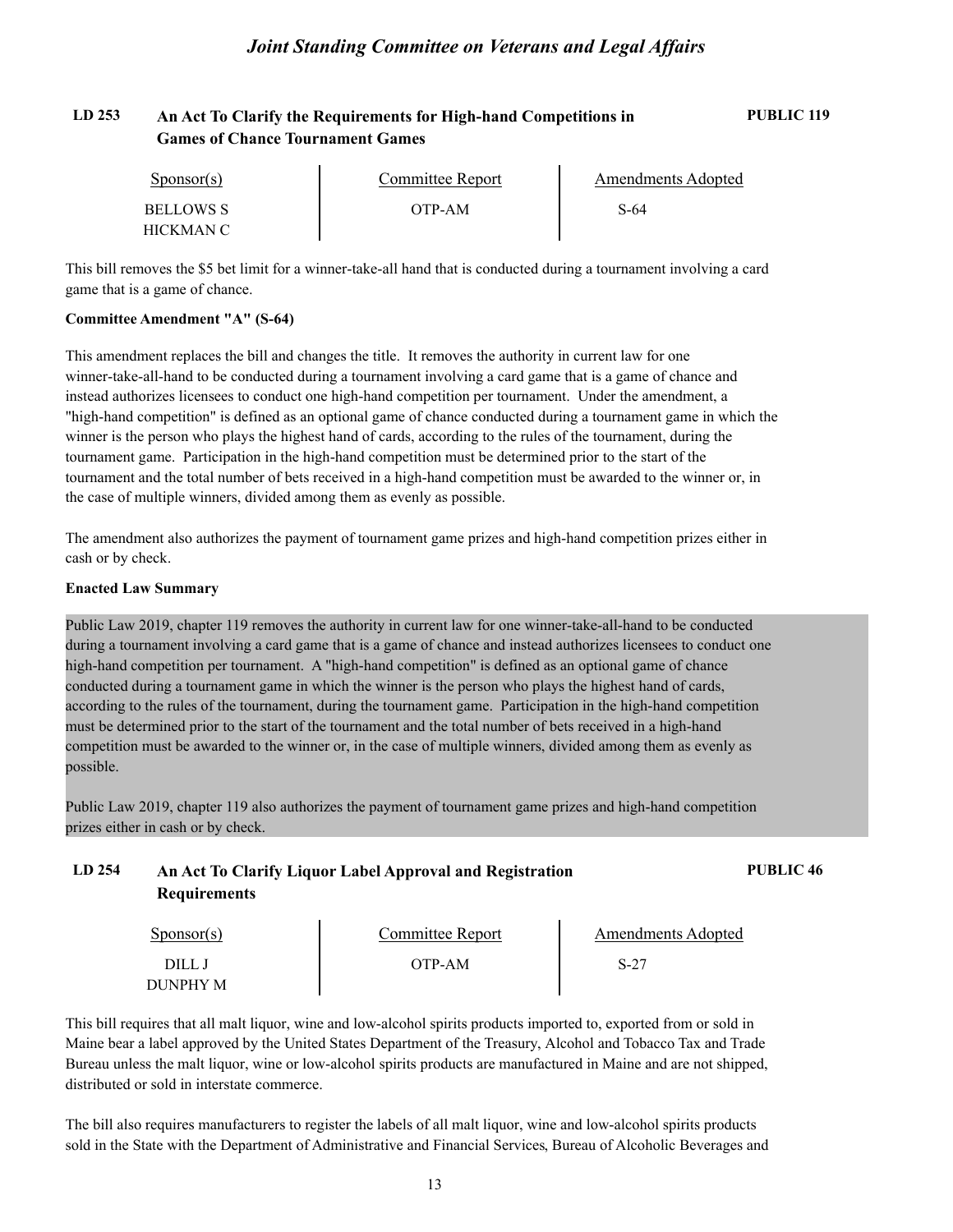Lottery Operations unless the malt liquor, wine or low-alcohol spirits products are sold by a Maine manufacturer directly to consumers for on-premises consumption or in a keg to a Maine retailer licensed to sell liquor for on-premises consumption. The Bureau of Alcoholic Beverages and Lottery Operations is required to adopt rules establishing requirements for label registration that are consistent with the regulations promulgated by the United States Department of the Treasury, Alcohol and Tobacco Tax and Trade Bureau pursuant to the Federal Alcohol Administration Act, 27 United States Code, Section 205(e).

#### **Committee Amendment "A" (S-27)**

This amendment clarifies that the liquor label approval and registration requirements in the bill apply to hard cider as well as to malt liquor, wine and low-alcohol spirits products.

The amendment further exempts Maine manufacturers from the requirement to register the labels of all malt liquor, wine, hard cider and low-alcohol spirits products with the Department of Administrative and Financial Services, Bureau of Alcoholic Beverages and Lottery Operations if those products are given as complimentary samples to consumers or sold to customers as samples.

#### **Enacted Law Summary**

Public Law 2019, chapter 46 requires that all malt liquor, wine, hard cider and low-alcohol spirits products imported to, exported from or sold in Maine bear a label approved by the United States Department of the Treasury, Alcohol and Tobacco Tax and Trade Bureau unless the malt liquor, wine, hard cider or low-alcohol spirits products are manufactured in Maine and are not shipped, distributed or sold in interstate commerce.

Public Law 2019, chapter 46 also requires manufacturers to register the labels of all malt liquor, wine, hard cider and low-alcohol spirits products sold in the State with the Department of Administrative and Financial Services, Bureau of Alcoholic Beverages and Lottery Operations unless the malt liquor, wine, hard cider or low-alcohol spirits products are given by a Maine manufacturer directly to consumers as complimentary samples or sold by a Maine manufacturer directly to consumers for on-premises consumption or in a keg to a Maine retailer licensed to sell liquor for on-premises consumption. The Bureau of Alcoholic Beverages and Lottery Operations is required to adopt rules establishing requirements for label registration that are consistent with the regulations promulgated by the United States Department of the Treasury, Alcohol and Tobacco Tax and Trade Bureau pursuant to the Federal Alcohol Administration Act, 27 United States Code, Section 205(e).

#### LD 255 Resolution, Proposing an Amendment to the Constitution of Maine To **Died Between Houses Require That Signatures on a Direct Initiative of Legislation Come from Each Congressional District**

| $S_{\text{ponsor}}(s)$       | Committee Report | Amendments Adopted |  |
|------------------------------|------------------|--------------------|--|
| <b>FARRIN B</b><br>STETKIS J | OTP-AM<br>ONTP   | S-247              |  |

This resolution proposes to amend Article IV, part 3, section 18 of the Constitution of Maine to require that the signatures on a petition to directly initiate legislation be collected from each of the State's two congressional districts; the number of signatures collected from each congressional district must be not less than 10% of the total vote for Governor cast in that congressional district in the previous gubernatorial election. The resolution further provides that, if the resolution is ratified by the voters, this constitutional amendment becomes part of the Constitution of Maine on March 1, 2020. Compare LD 374.

#### **Committee Amendment "A" (S-247)**

This amendment, which is the majority report of the committee, incorporates a fiscal note.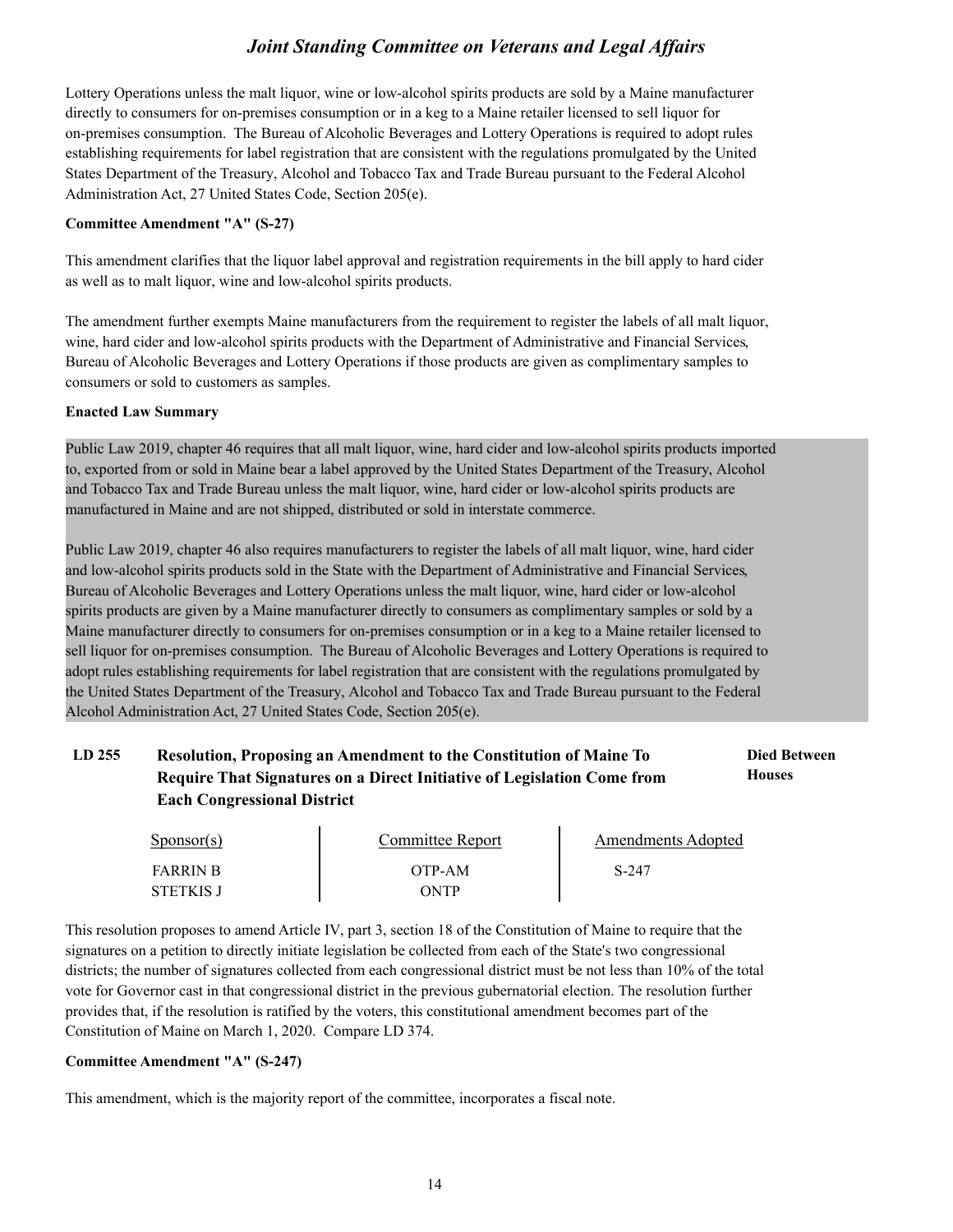## **LD 256 An Act To Ensure Responsible Operation of Political Action Committees PUBLIC 21**

| Sponsor(s)       | Committee Report | Amendments Adopted |  |
|------------------|------------------|--------------------|--|
| CHENETTE J       | OTP-AM           | S-6                |  |
| <b>SCHNECK J</b> | <b>)NTP</b>      |                    |  |

Current law prohibits a political action committee from compensating a Legislator or a business owned or operated by the legislator if the legislator is a principal officer or treasurer of the committee or one of the individuals primarily responsible for raising contributions or making decisions for the committee. This bill further prohibits such a political action committee from making loans or gifts to a business owned or operated by the legislator and prohibits commingling the funds of such a political action committee with the personal funds of the legislator or the funds of a business owned or operated by the legislator.

#### **Committee Amendment "A" (S-6)**

This amendment is the majority report of the committee and changes the title of the bill.

#### **Enacted Law Summary**

Public Law 2019, chapter 21 prohibits certain political action committees from making loans or gifts to a business owned or operated by a legislator and from commingling committee funds with the personal funds of a legislator or the funds of a business owned or operated by a legislator. The prohibitions in Public Law 2019, chapter 21 apply to a political action committee if the relevant legislator is a principal officer or treasurer of the political action committee or if the relevant legislator is one of the individuals primarily responsible for raising contributions for the political action committee.

#### **LD 272 An Act To Allow Voting by Mail ONTP**

Sponsor(s) Sponsor(s) Committee Report<br>MIRAMANT D ONTP Amendments Adopted

This bill requires that, beginning November 1, 2020, all primary and general elections for President of the United States, United States Senator, United States Representative to Congress, Governor, State Senator and State Representative as well as all elections on people's veto questions, initiated measures, bond issues, constitutional amendments and other legislatively proposed referenda be conducted by mail. The bill also establishes the Commission to Implement Voting by Mail to make recommendations, including proposed legislation, to the Joint Standing Committee on Veterans and Legal Affairs, which may report out legislation to the Second Regular Session of the 129th Legislature for implementing voting by mail.

#### **LD 293 An Act Regarding Early Voting in Person ONTP**

| $S_{\text{PON}(\text{S})}$ | Committee Report | <b>Amendments Adopted</b> |  |
|----------------------------|------------------|---------------------------|--|
| PIERCE T<br>BREEN C        | ONTP             |                           |  |

This bill allows for municipalities to conduct early voting in person during the same period as is permitted for absentee voting. Early voting takes place in the municipal offices with the same requirements and restrictions regarding voting places, voting booths, ballot boxes and ballot challenges as apply to regular voting. At the end of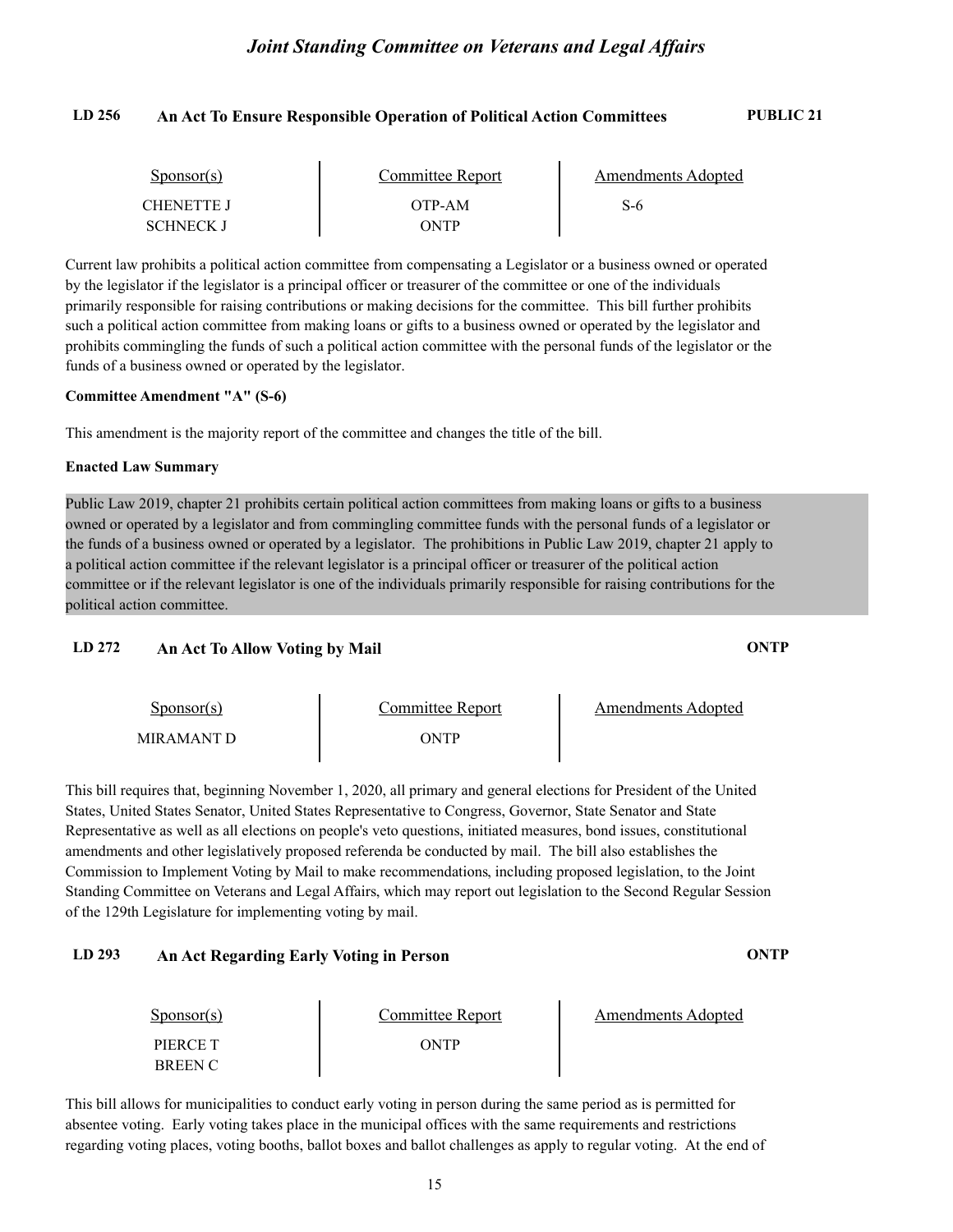early voting, the municipal clerk delivers the sealed ballot boxes to the voting place as presently required by law. Compare LD 619.

## **LD 294 An Act To Require the Fiscal Impact Estimate of a Direct Initiative of ONTP Legislation To Be Included on the Ballot**

| Sponsor(s)      | Committee Report | Amendments Adopted |
|-----------------|------------------|--------------------|
| <b>MORRIS J</b> | WTP              |                    |

This bill provides that a ballot for a statewide vote on a direct initiative must include a summary of the fiscal impact estimate prepared by the Office of Fiscal and Program Review for that direct initiative.

#### LD 322 An Act To Strengthen Maine's Election Laws by Requiring **Accepted Majority** Accepted Majority **(ONTP) Report Photographic Identification for the Purpose of Voting**

| $S_{\text{ponsor}}(s)$ | Committee Report | <b>Amendments Adopted</b> |
|------------------------|------------------|---------------------------|
| <b>CEBRA R</b>         | ONTP<br>OTP-AM   |                           |

This bill requires that a voter provide proof of identity with photographic identification approved by the Secretary of State by rule for the purpose of voting.

#### **Committee Amendment "A" (H-94)**

This amendment, which is the minority report of the committee, strikes and replaces the bill and adds a mandate preamble. The amendment requires that a voter provide proof of identity with photographic identification for the purpose of voting. The amendment specifies the types of photographic identification that may be used to verify the identity of a voter. It provides that a person who does not present photographic identification may cast a provisional ballot and establishes the process for provisional voting. Under this process, if the person can verify the person's identity to the municipal clerk, deputy clerk or warden or an election clerk within three business days of the election by presenting acceptable photographic identification, the ballot will be cast as a regular ballot. Through the general election of 2020, a person who does not present acceptable photographic identification but is known to a municipal clerk, registrar or election official at the voting place may cast a regular ballot upon submission of an affidavit by the municipal clerk, registrar or election official attesting to the person's identity. Finally, the amendment requires the Secretary of State to provide, at no fee, nondriver identification cards to eligible persons who do not have another form of acceptable photographic identification to verify identity for the purpose of voting.

The amendment also adds an appropriations and allocations section.

This amendment was not adopted.

#### **LD 352 An Act Regarding Licensing Fees for Certain Tournament Games PUBLIC 63**

| Sponsor(s)                           | Committee Report | Amendments Adopted |  |
|--------------------------------------|------------------|--------------------|--|
| <b>SKOLFIELD T</b><br><b>BLACK R</b> | OTP-AM<br>ONTP   | H-95               |  |

This bill waives the license fees for game of chance tournaments with fewer than 50 players conducted by veterans' organizations.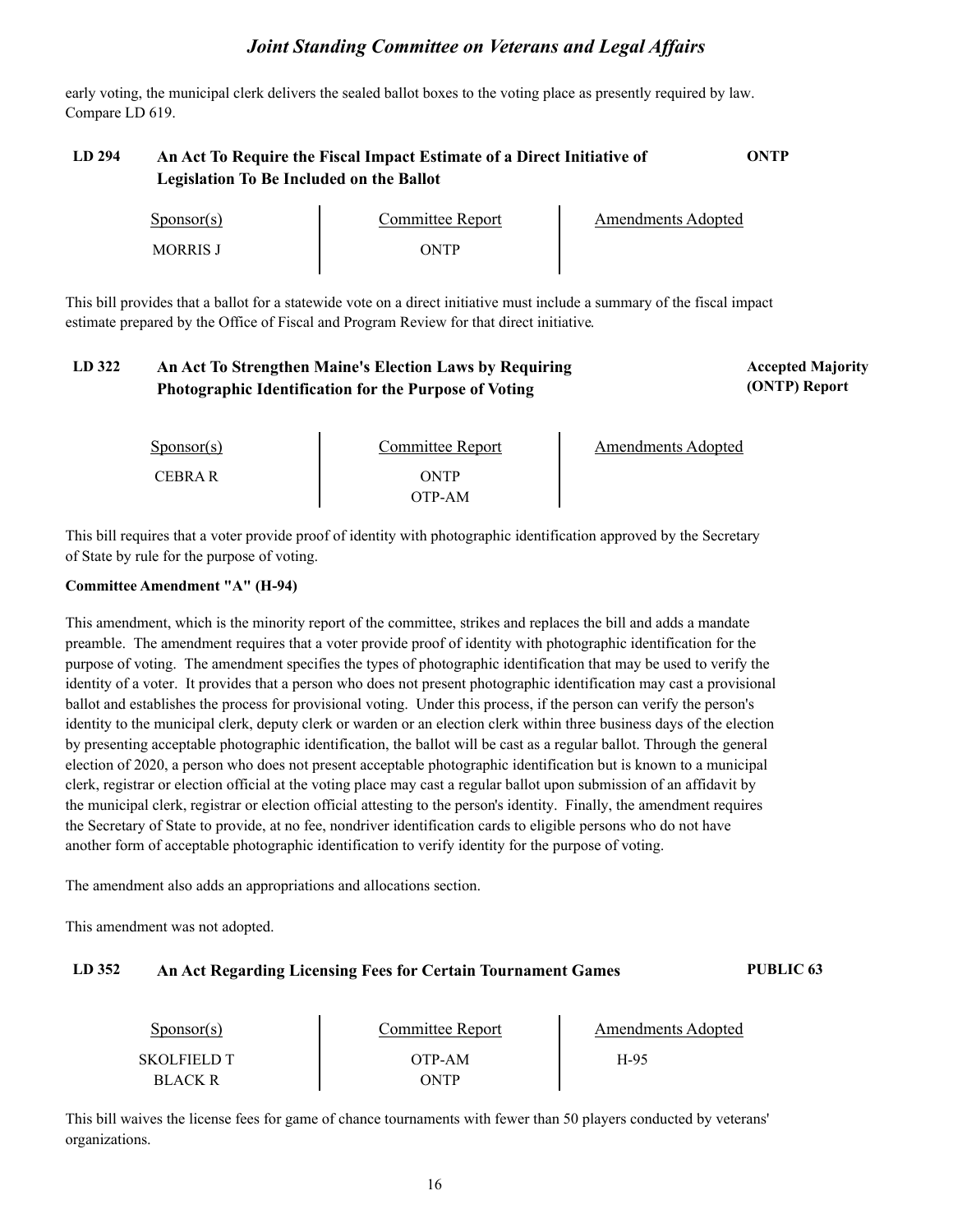#### **Committee Amendment "A" (H-95)**

This amendment, which is the majority report of the committee, reduces the license fees for games of chance tournaments with fewer than 50 players.

#### **Enacted Law Summary**

Public Law 2019, chapter 63 reduces the license fees for games of chance tournaments with fewer than 50 players.

#### LD 361 **An Act To Amend the Laws Governing Political Action Committees Accepted Majority**

**(ONTP) Report**

| Sponsor(s)         | Committee Report | Amendments Adopted |
|--------------------|------------------|--------------------|
| <b>CHENETTE J</b>  | ONTP             |                    |
| <b>SYLVESTER M</b> | YTP              |                    |

This bill prohibits a legislative candidate from establishing a political action committee for which the candidate is a treasurer or principal officer or for which the candidate is primarily responsible for fund-raising or decision making. The bill also makes a change to a provision under the Maine Clean Election Act, which includes the same prohibition, to specify that the prohibition in that Act applies only to participating gubernatorial candidates and certified gubernatorial candidates because participating and certified legislative candidates are included under the more general prohibition created by the bill.

## **LD 365 An Act To Allow Flexible Business Hours for Certain Agency Liquor PUBLIC 48 Stores**

| $S_{\text{ponsor}}(s)$           | Committee Report | Amendments Adopted |  |
|----------------------------------|------------------|--------------------|--|
| <b>KEIML</b><br><b>SCHNECK J</b> | OTP-AM           | $S-22$             |  |

This bill allows an agency liquor store flexibility in setting seasonal hours if the agency liquor store is subject to a substantial seasonal variation in business or retail customers based upon tourism or other factors.

#### **Committee Amendment "A" (S-22)**

This amendment requires an agency liquor store that establishes seasonal hours as allowed by the bill to send a written notice to the Department of Administrative and Financial Services, Bureau of Alcoholic Beverages and Lottery Operations of those seasonal hours.

#### **Enacted Law Summary**

Public Law 2019, chapter 48 grants an agency liquor store the flexibility to set seasonal hours if the agency liquor store is subject to a substantial seasonal variation in business or retail customers based upon tourism or other factors. An agency liquor store that establishes seasonal hours must send a written notice to the Department of Administrative and Financial Services, Bureau of Alcoholic Beverages and Lottery Operations, of those seasonal hours.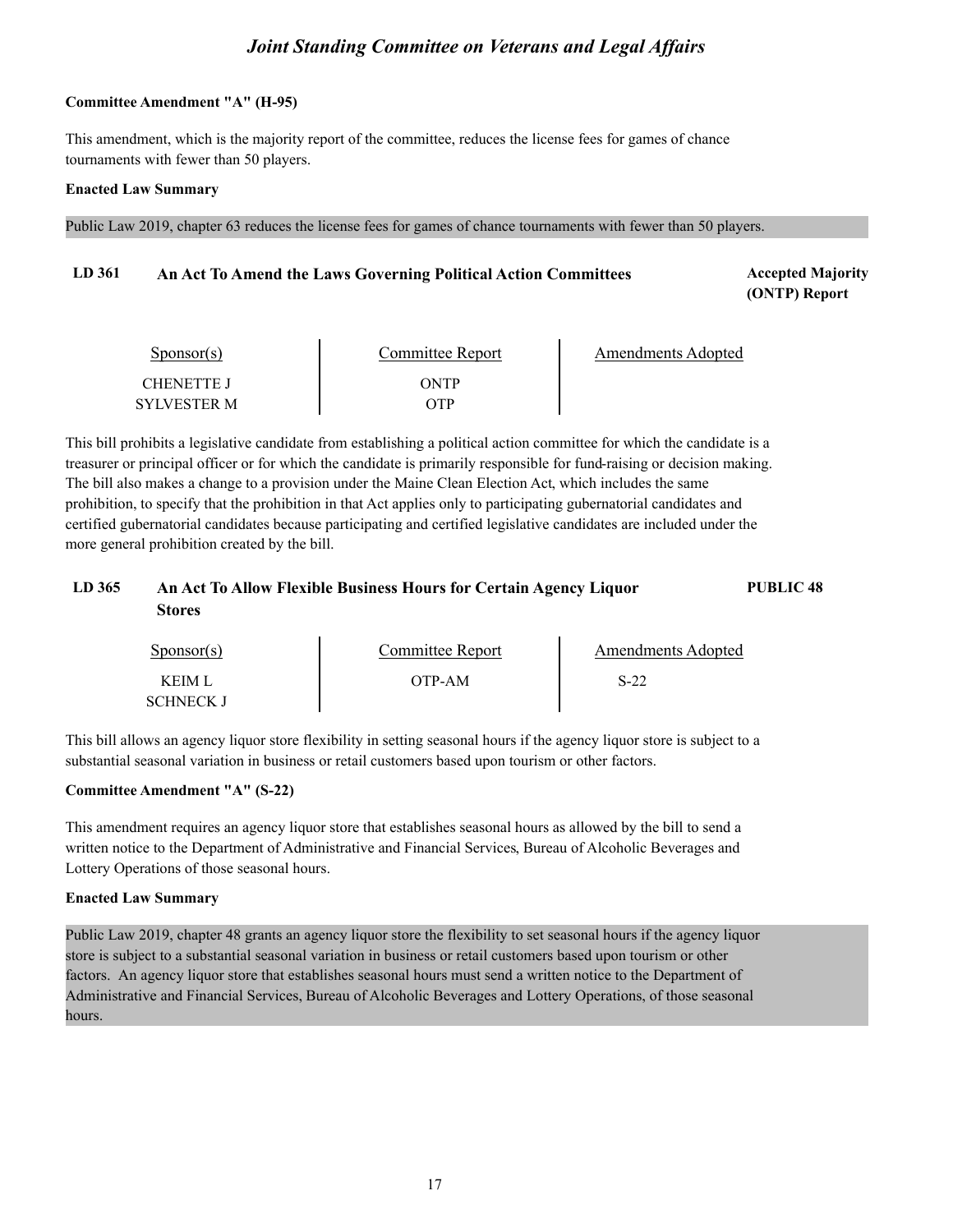## **LD 374 Accepted Majority RESOLUTION, Proposing an Amendment to the Constitution of Maine To Require That Signatures on a Direct Initiative of Legislation Come from Each State Senatorial District**

| $S_{\text{PON}(\text{S})}$ | Committee Report | Amendments Adopted |
|----------------------------|------------------|--------------------|
| <b>STEWART T</b>           | ONTP<br>OTP-AM   |                    |

This resolution proposes to amend Article IV, part 3, section 18 of the Constitution of Maine to require that the signatures on a petition to directly initiate legislation be collected from each of the State's senate districts; the number of signatures collected from each senate district must be not less than 10% of the total vote for Governor cast in that senate district in the previous gubernatorial election. The resolution further provides that, if the resolution is ratified by the voters, this constitutional amendment becomes part of the Constitution of Maine on March 1, 2020. Compare LD 255.

#### **Committee Amendment "A" (H-41)**

This amendment, which is the minority report of the committee, incorporates a fiscal note.

This amendment was not adopted.

## **LD 411 Resolve, Directing the Commission on Governmental Ethics and ONTP Election Practices To Allow Maine Clean Election Act Funds To Be Used for Election Recounts**

| Sponsor(s)       | Committee Report | Amendments Adopted |  |
|------------------|------------------|--------------------|--|
| <b>RISEMAN W</b> | ONTP             |                    |  |

This resolve directs the Commission on Governmental Ethics and Election Practices to amend its rules no later than October 1, 2020 to allow a certified candidate under the Maine Clean Election Act to use money disbursed from the Maine Clean Election Fund for expenses related to an election recount.

Because the prohibition in rule against using money disbursed from the Maine Clean Election Fund for recount expenses derives from Title 21-A, section 1018-B of the Maine Revised Statutes, this resolution would not have been effective if adopted. Compare LD 1686.

#### **LD 418 An Act To Implement the National Popular Vote for President ONTP**

| Sponsor(s)                      | Committee Report | Amendments Adopted |
|---------------------------------|------------------|--------------------|
| RYKERSON D<br><b>CHENETTE J</b> | ONTP             |                    |

This bill proposes to adopt an interstate compact to elect the President of the United States by national popular vote. Under the compact, the presidential candidate who receives the most popular votes in all 50 states and the District of Columbia is elected President. Under the compact, all of a state's electoral votes would be awarded to the presidential candidate who receives the most popular votes in all 50 states and the District of Columbia. This bill takes effect only if enacted by states possessing a majority of the electoral votes, that is, enough electoral votes to elect a President, which is 270 of 538. See also LD 816.

**(ONTP) Report**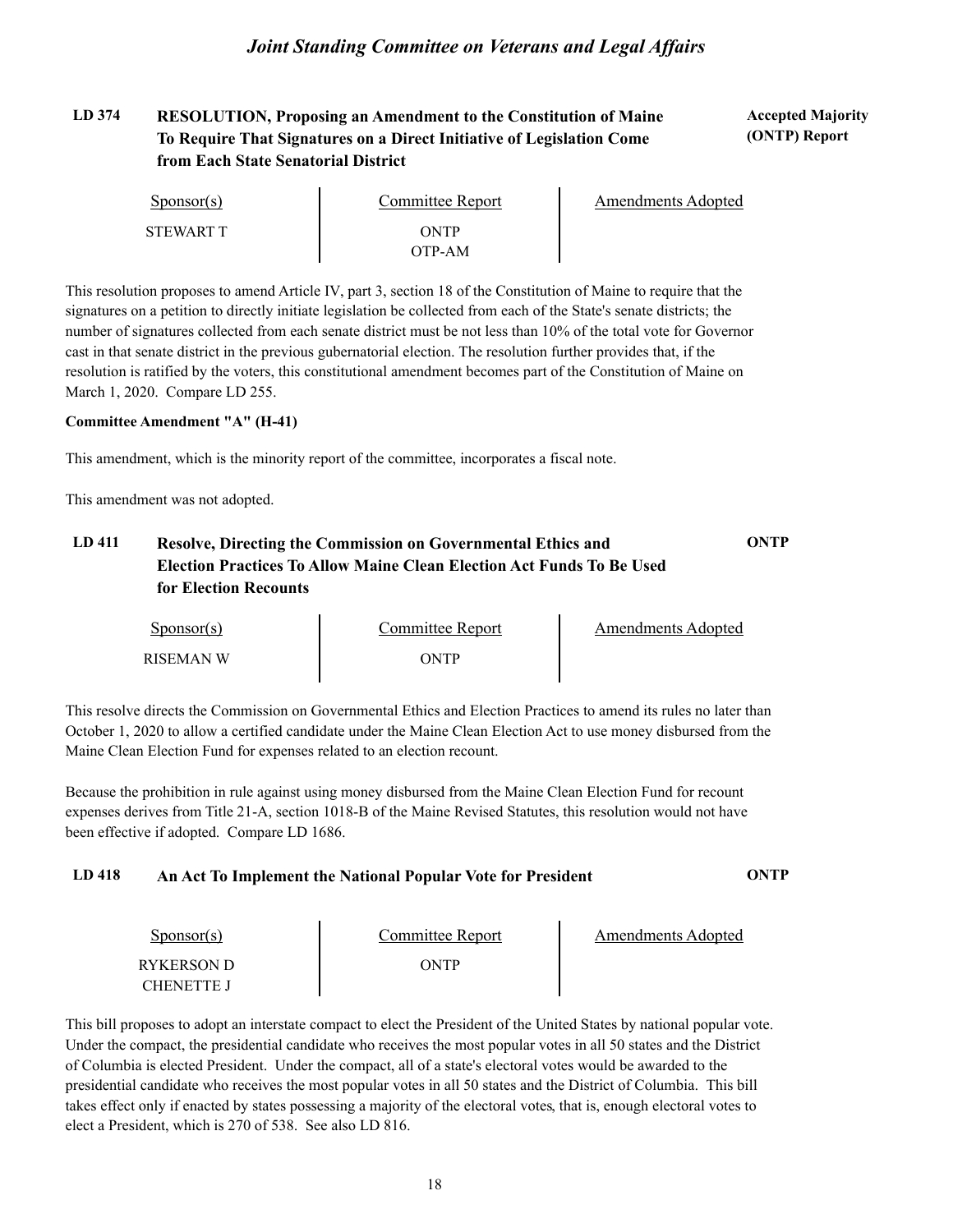## **LD 499 An Act To Collect Data Regarding How Payment Is Made for Collection PUBLIC 456 of Signatures for Direct Initiatives and People's Veto Referendums**

| $S_{\text{ponsor}}(s)$ | Committee Report | <b>Amendments Adopted</b> |  |
|------------------------|------------------|---------------------------|--|
| <b>GUERIN S</b>        | OTP-AM           | $S-232$                   |  |
| SCHNECK J              | ONTP             |                           |  |

This bill prohibits the circulator or person who causes the circulation of a direct initiative or people's veto referendum petition or a petition organization from receiving payment for the collection of signatures based on the number of signatures collected. The bill clarifies that a salary or fee for the collection of signatures is not prohibited if it is not based on the number of signatures collected.

#### **Committee Amendment "A" (S-232)**

This amendment is the majority report of the committee. The amendment replaces the title and the bill and strengthens the integrity of the direct initiative and people's veto referendum process by requiring a petition circulator to submit an affidavit that includes the circulator's name, the address at which the circulator resides and the date the circulator signed the affidavit; that the circulator read the information provided by the Secretary of State and understand the laws governing the circulation of petitions in Maine; that the circulator be a resident of Maine and a registered voter in Maine at the time of circulating the petition; and that the circulator understand that the circulator can be prosecuted for violating the laws governing the circulation of petitions, including the requirement that a circulator truthfully execute the affidavit. The amendment also requires petition organizations and others to indicate the method by which they are compensating any individuals hired to assist in circulating petitions.

#### **Enacted Law Summary**

Public Law 2019, chapter 456 strengthens the integrity of the direct initiative and people's veto referendum process by requiring a petition circulator to submit an affidavit that includes the circulator's name, the address at which the circulator resides and the date the circulator signed the affidavit; that the circulator read the information provided by the Secretary of State and understand the laws governing the circulation of petitions in Maine; that the circulator was a resident of Maine and a registered voter in Maine at the time of circulating the petition; and that the circulator understand that the circulator can be prosecuted for violating the laws governing the circulation of petitions, including the requirement that a circulator truthfully execute the affidavit. The amendment also requires petition organizations and others to indicate the method by which they are compensating any individuals hired to assist in circulating petitions.

| LD 501 | An Act To Provide Funding for the Homeless Veterans Center in | <b>ONTP</b> |
|--------|---------------------------------------------------------------|-------------|
|        | Caribou                                                       |             |

| $S_{\text{ponsor}(s)}$       | Committee Report | Amendments Adopted |
|------------------------------|------------------|--------------------|
| JACKSON T<br><b>DEVEAU J</b> | ONTP             |                    |

This bill provides a one-time appropriation of \$200,000 to the homeless veterans center in Caribou.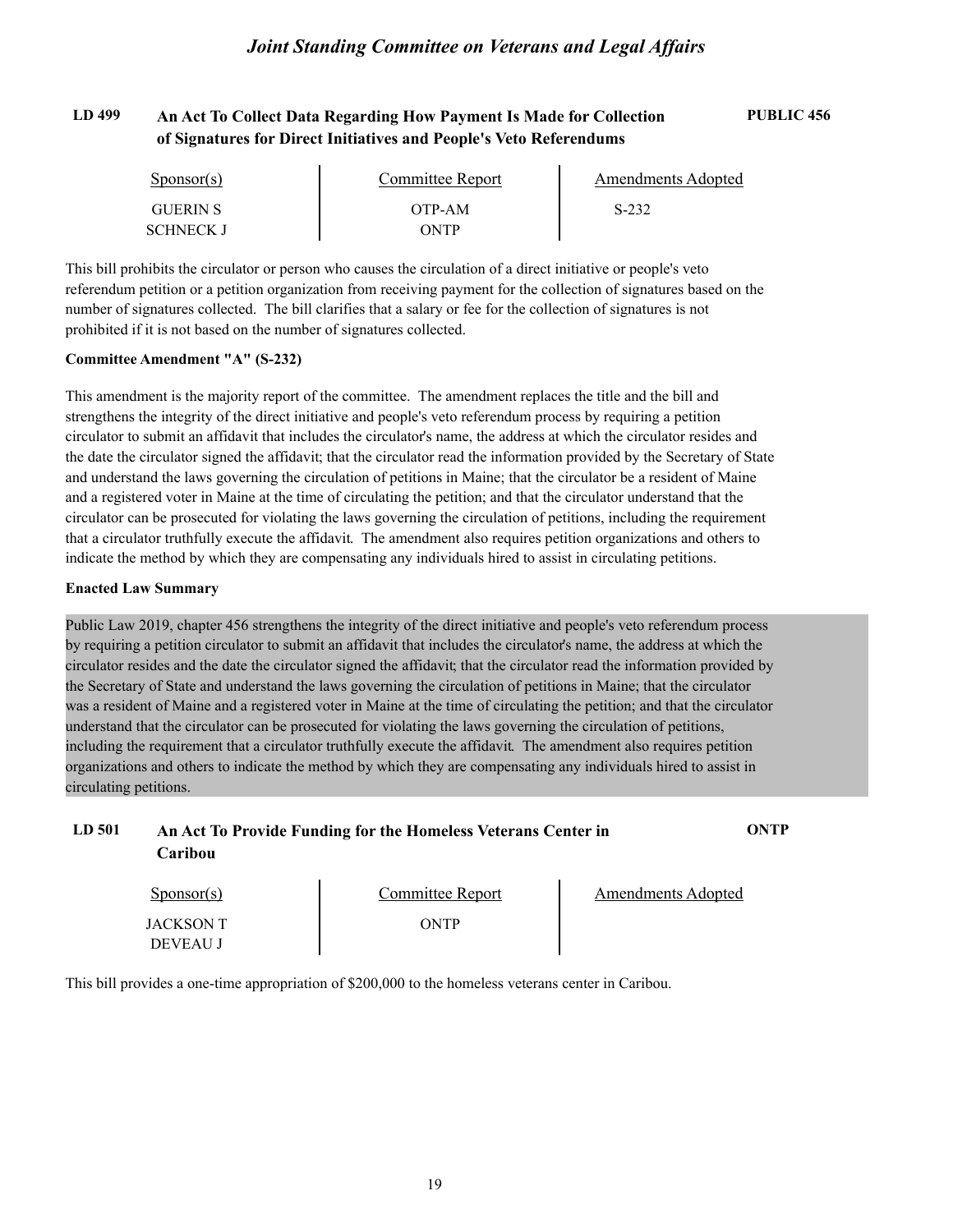## **LD 510 An Act To Authorize Funding for Transitional Housing for Women CARRIED OVER Veterans and Their Families**

| $S_{\text{PON}(\text{S})}$ | Committee Report | Amendments Adopted |  |
|----------------------------|------------------|--------------------|--|
| <b>SHEATS B</b>            | OTP-AM           | H-118              |  |
| <b>HERBIG E</b>            |                  |                    |  |

This bill provides a one-time General Fund appropriation of \$150,000 in fiscal year 2019-20 to the Department of Defense, Veterans and Emergency Management for the Betsy Ann Ross House of Hope to provide suitable housing for women veterans in transition and their families.

#### **Committee Amendment "A" (H-118)**

This amendment adds an emergency preamble and emergency clause to the bill and moves the appropriation to fiscal year 2018-19.

This bill was reported out of committee and then carried over to any special or regular session, or both, of the 129th legislature on the Special Appropriations Table by joint order, H.P. 1322.

## **LD 514 An Act To Amend the Laws Governing the Political Party PUBLIC 64 Representation of Election Clerks**

| Sponsor(s) | Committee Report | Amendments Adopted |  |
|------------|------------------|--------------------|--|
| SCHNECK J  | OTP-AM           | $H-93$             |  |
| GRATWICK G | ONTP             |                    |  |

This bill requires election clerks in a municipality to be selected so that 33% of clerks are from one major party and 33% from another major party, with 34% of clerks being selected without regard to party enrollment.

#### **Committee Amendment "A" (H-93)**

This amendment, which is the majority report of the committee, strikes and replaces the bill. This amendment changes the process for selection of election clerks and clarifies other provisions regarding election clerks. Specifically, the amendment retains the provision in current law allowing parties to nominate election clerks but also allows the municipal clerk or any registered voter to make nominations. Like current law, the amendment directs timely consideration of nominations but, unlike current law, it does not require municipal officers to appoint the election clerks from among nominees and instead allows them to appoint any qualified voter. Under the amendment, the minimum requirement is two election clerks at each voting place, one each from the two major parties. The amendment requires that at least one-half of the election clerks working at any election be affiliated with the major parties, the remaining election clerks may be affiliated with a minor party or be unenrolled.

The amendment also provides that if the municipal officers do not appoint a sufficient number of election clerks representing the major parties or an insufficient number of appointees are available to serve from the list provided by municipal officers, the municipal clerk may appoint additional election clerks without regard to party enrollment status.

#### **Enacted Law Summary**

Public Law 2019, chapter 64 changes the process for selection of election clerks and clarifies other provisions regarding election clerks. It retains the provision in current law allowing parties to nominate election clerks but adds authority for the municipal clerk or any registered voter to make nominations. Like current law, Public Law 2019, chapter 64 directs timely consideration of nominations but unlike current law it does not require municipal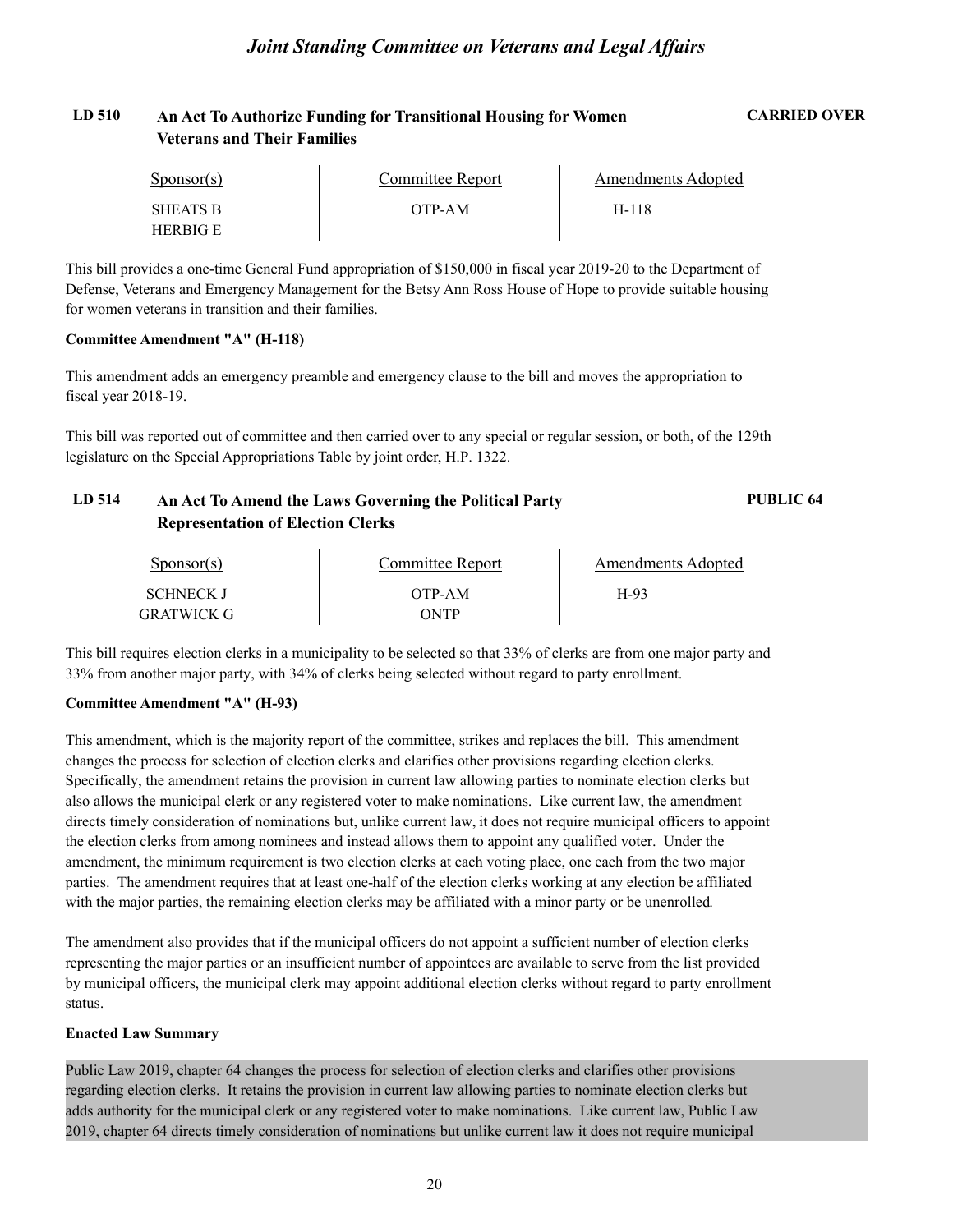officers to appoint the election clerks from among nominees and instead allows them to appoint any qualified voter.<br>Under Public Law 2019, chapter 64 there must be a minimum of two election clerks at each voting place, one from the two major parties. At least one-half of the total election clerks working at any election must be affiliated with the major parties; the remaining election clerks may be affiliated with a minor party or be unenrolled.

Public Law 2018, chapter 64 also provides that if the municipal officers do not appoint a sufficient number of election clerks representing the major parties or an insufficient number of appointees are available to serve from the list provided by municipal officers, the municipal clerk may appoint additional election clerks without regard to party enrollment status.

#### LD 517 **An Act To Facilitate Fair Ballot Representation for All Candidates <b>FILL BY**

**GOVERNOR**

| Sponsor(s)                             | Committee Report | Amendments Adopted |  |
|----------------------------------------|------------------|--------------------|--|
| <b>FAULKINGHAM B</b><br><b>MOORE M</b> | OTP-AM<br>ONTP   | H-164              |  |

This bill permits a candidate to request that the candidate's nickname appear on the ballot for an election in the State. The candidate's nickname, if any, must be set off by quotation marks and be placed on the ballot immediately after the candidate's legal first name or initial and before the candidate's legal middle name or middle initial, if any.

#### **Committee Amendment "A" (H-164)**

This amendment is the majority report of the committee and specifies that if a candidate requests that the candidate's nickname appear on the ballot for an election in the State, the candidate must include the nickname on the candidate's declaration of consent or written acceptance filed with the Secretary of State and must declare that the nickname is actually the name by which the candidate is known to others. The amendment also specifies that if a candidate requests that the candidate's nickname appear on the ballot for an election in the State, the Secretary of State must set off the candidate's nickname by quotation marks and it must be placed on the ballot following the candidate's legal last name, first initial and middle initial, if any.

#### **LD 534 PUBLIC 414 An Act To Make Ballot Questions Easier To Read and Understand for EMERGENCY Maine Voters**

| Sponsor(s) | Committee Report | Amendments Adopted |  |
|------------|------------------|--------------------|--|
| ANDREWS J  | OTP-AM-          | H-277              |  |
| LUCHINI L  |                  |                    |  |

This bill requires that ballot questions be written in a manner that is understandable to the greatest number of voters possible, determined to be for adult literacy at the 6th-grade reading level, which is the standard used for other important official state documents, including for the Maine Residents Property Tax Program, notices regarding child support, municipal property tax deferral programs for seniors and temporary assistance for needy families. This bill also requires ballot questions to unambiguously state the effect of a "yes" or "no" vote.

#### **Committee Amendment "A" (H-277)**

This amendment strikes and replaces the bill but retains the emergency preamble and emergency clause. The amendment makes the following changes to the laws governing the printing of ballots for referendum questions.

1. It requires the Secretary of State to draft the ballot question for a people's veto or a direct initiative in a clear, concise and direct manner that describes the subject matter of the people's veto or direct initiative as simply as is possible.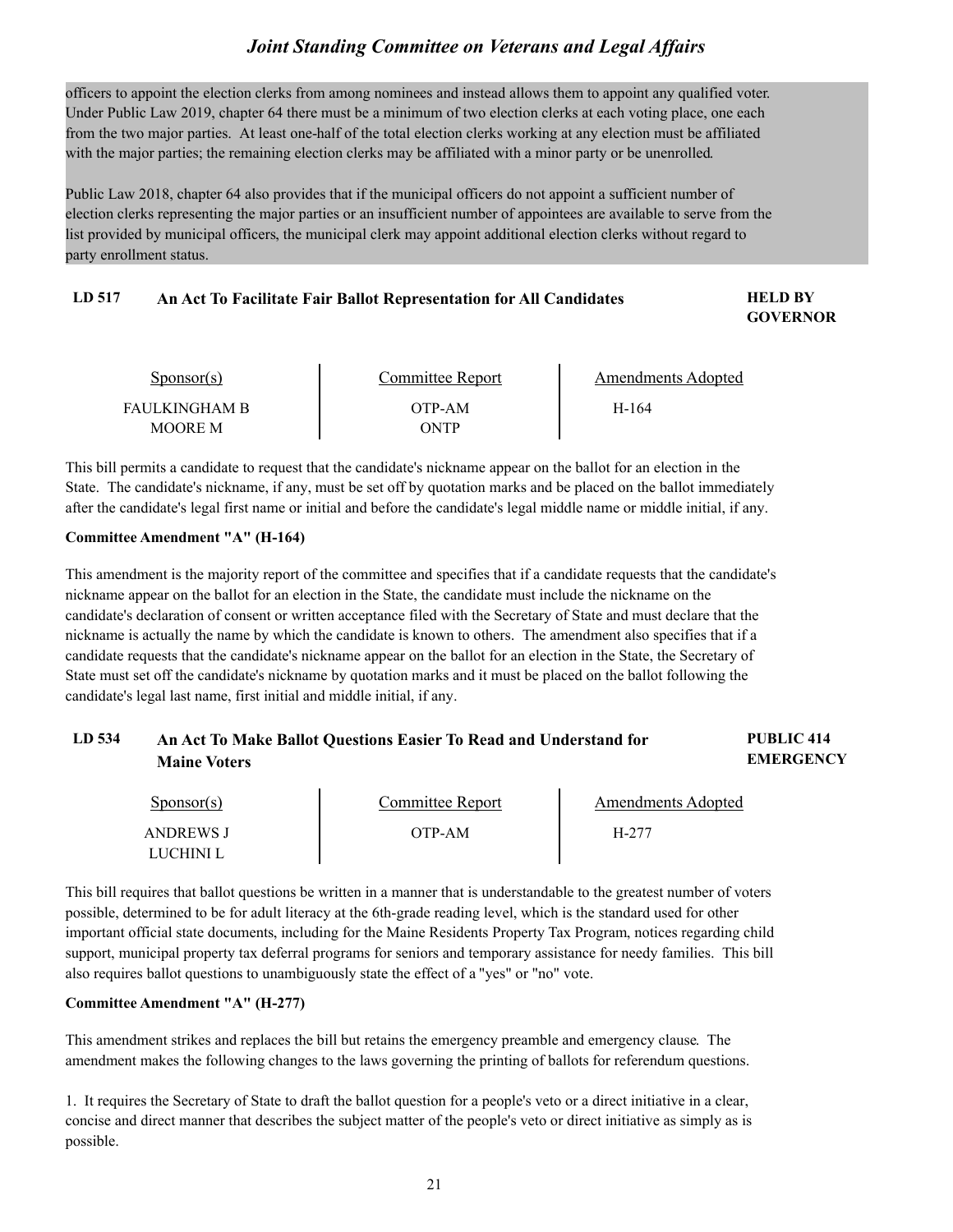2. It eliminates the requirement that questions for a people's veto referendum be phrased so that an affirmative vote is in favor of the people's veto.

3. It requires that an explanation of the effect of a "yes" vote and the effect of a "no" vote be printed on the ballot immediately below each referendum question, including each people's veto, direct initiative, bond issue, constitutional amendment and other legislatively proposed referendum question.

#### **Enacted Law Summary**

Public Law 2019, chapter 414 makes the following changes to the laws governing the printing of ballots for referendum questions.

1. It requires the Secretary of State to draft the ballot question for a people's veto or a direct initiative in a clear, concise and direct manner that describes the subject matter of the people's veto or direct initiative as simply as is possible.

2. It eliminates the requirement that questions for a people's veto referendum be phrased so that an affirmative vote is in favor of the people's veto.

3. It requires that an explanation of the effect of a "yes" vote and the effect of a "no" vote be printed on the ballot immediately below each referendum question, including each people's veto, direct initiative, bond issue, constitutional amendment and other legislatively proposed referendum question.

Public Law 2019, chapter 414 was enacted as an emergency measure effective June 20, 2019.

### LD 553 An Act To Ensure Proper Oversight of Sports Betting in the State **HELD BY**

# **GOVERNOR**

| $S_{\text{PON}(\text{S})}$ | Committee Report         | <b>Amendments Adopted</b> |  |
|----------------------------|--------------------------|---------------------------|--|
| LUCHINI L                  | OTP-AM<br>OTP-AM<br>ONTP | S-318                     |  |

This bill is a concept draft pursuant to Joint Rule 208 that proposes to ensure proper oversight of sports betting.

#### **Committee Amendment "A" (S-318)**

This amendment, which is the majority report of the committee, strikes and replaces the bill, which is a concept draft. The amendment authorizes the Department of Public Safety, Gambling Control Unit to regulate sports wagering in the State.

Licensed commercial tracks, licensed off-track betting facilities, licensed casinos and federally recognized Indian tribes are eligible to apply for facility sports wagering licenses to conduct in-person sports wagering in the State. These entities are also eligible to apply for mobile sports wagering licenses to conduct sports wagering through mobile applications or digital platforms, as are qualified gaming entities that offer sports wagering through mobile applications or digital platforms in any jurisdiction in the United States pursuant to a state regulatory structure. Facility sports wagering licensees and mobile sports wagering licensees, referred to in the amendment as operators, may purchase or lease equipment, systems or services for sports wagering from entities with a supplier license, whose equipment, systems or services must meet standards established by rule. Operators may also enter into written contracts, approved by the director of the Gambling Control Unit within the Department of Public Safety, with management services licensees that have sufficient knowledge and experience in the business of operating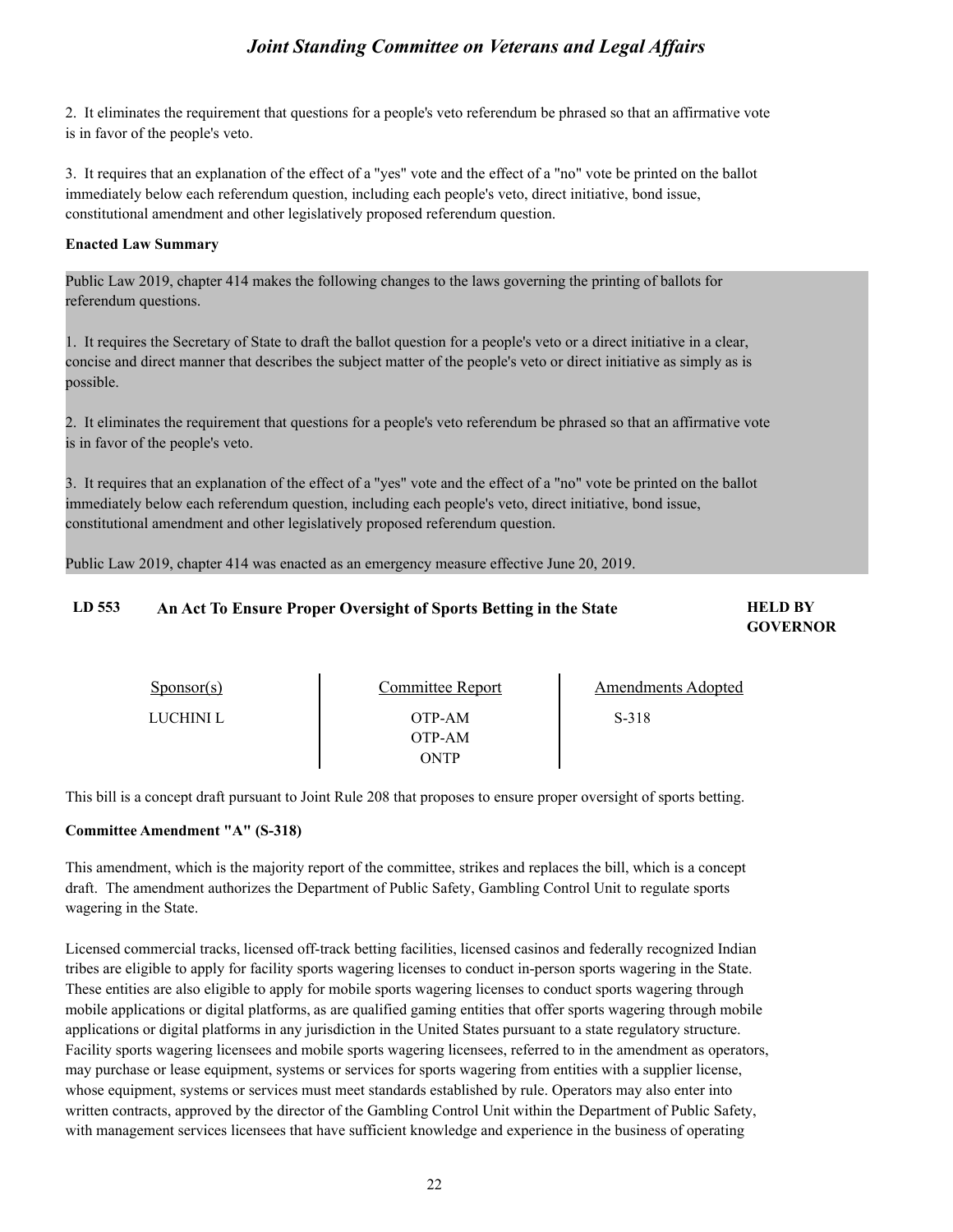sports wagering to effectively conduct sports wagering on behalf of operators. A person employed by a facility sports wagering licensee to be engaged directly in sports wagering-related activities must be licensed by the Gambling Control Unit.

Operators may accept wagers on professional, collegiate and amateur sports events, including international events, as well as on the individual performances of athletes, on motor vehicle races and on electronic sports. Sports wagers are prohibited on high school events, other events where a majority of participants are less than 18 years of age and events involving Maine-based colleges and universities. Operators may not accept sports wagers from individuals under 21 years of age; participants in the sports event, including athletes and officials; persons with an interest in the outcome of the sports event identified by the director by rule; the operator's own directors or employees or persons living in their households; persons voluntarily or involuntarily placed on a list maintained by the Gambling Control Unit within the Department of Public Safety of persons not authorized to make sports wagers; third persons making wagers on behalf of another person; and Gambling Control Unit employees. Mobile sports wagering licensees are also prohibited from accepting sports wagers from persons who are not physically located within the State.

A facility sports wagering licensee must remit 10% of the licensee's adjusted gross sports wagering receipts to the State and a mobile sports wagering licensee must remit 16% of the licensee's adjusted gross sports wagering receipts to the State. One percent of adjusted gross sports wagering receipts must be deposited in the General Fund for the administrative expenses of the Gambling Control Unit within the Department of Public Safety and 1% of the adjusted gross sports wagering receipts must be deposited in the Gambling Addiction Prevention and Treatment Fund established by the Maine Revised Statutes, Title 5, section 20006-B. The remaining adjusted gross sports wagering receipts remitted to the State must be deposited in the General Fund.

The amendment also allows a licensed fantasy contest operator to offer a fantasy contest based on the performances of participants in collegiate athletic events and adds an appropriations and allocations section.

#### **Committee Amendment "B" (S-319)**

This amendment, which is one of two minority reports of the committee, strikes and replaces the bill, which is a concept draft. This amendment authorizes the Department of Public Safety, Gambling Control Unit to regulate sports wagering in the State through a regulatory framework idential to the framework set forth in the majority report, except that only licensed commercial tracks, licensed off-track betting facilities, licensed casinos and federally recognized Indian tribes are eligible to obtain mobile sports wagering licenses, not qualified gaming entities that offer sports wagering through mobile applications or digital platforms in any jurisdiction in the United States pursuant to a state regulatory structure.

This amendment was not adopted.

## **LD 619 RESOLUTION, Proposing an Amendment to the Constitution of Maine CARRIED OVER Regarding Early Voting**

| $S_{\text{DON}(\text{S})}$ | <b>Committee Report</b> | <b>Amendments Adopted</b> |
|----------------------------|-------------------------|---------------------------|
| <b>SCHNECK J</b>           | OTP-AM                  | H-42                      |
| `HINI I                    | ONTP                    |                           |

This resolution proposes to amend Article II, section 4 of the Constitution of Maine to allow the Legislature to authorize a process by which municipalities may conduct early voting by allowing voters to vote in the same manner as on election day during a period immediately preceding an election and to allow absentee voting for any sufficient reason. Compare LD 293.

#### **Committee Amendment "A" (H-42)**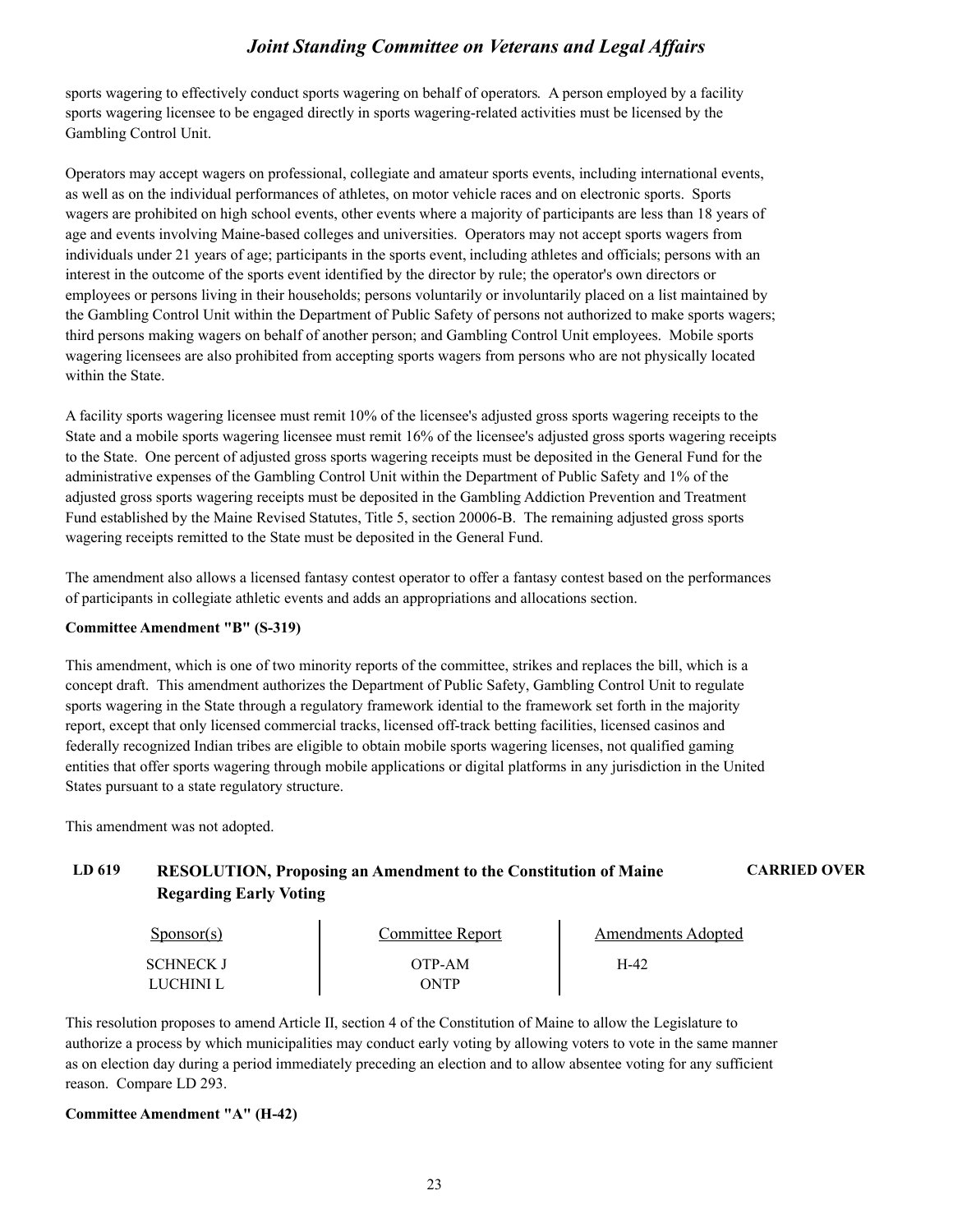This amendment, which is the majority report of the committee, incorporates a fiscal note.

This resolution was reported out of committee and then carried over to any special or regular session, or both, of the 129th Legislature on the Special Appropriations Table by joint order, H.P. 1322.

## **LD 631 An Act To Fund the Operations of the Tick Identification Laboratory in ONTP the University of Maine Cooperative Extension Diagnostic and Research Laboratory**

| $S_{\text{ponsor}}(s)$ | Committee Report | Amendments Adopted |
|------------------------|------------------|--------------------|
| <b>DUNPHY M</b>        | ONTP             |                    |

This bill directs the State Liquor and Lottery Commission, in consultation with the University of Maine Cooperative Extension Pest Management Office, to develop and initiate a \$2 instant lottery game designed to raise funds to support the operation of a diagnostic and research laboratory focused on ticks and tick-borne diseases in the State.

#### **LD 661 An Act To Increase Gaming Opportunities for Charitable Veterans' CARRIED OVER Organizations**

Sponsor(s) Sponsor(s)<br>MASTRACCIO A Committee Report HERBIG E Amendments Adopted

This bill permits the Department of Public Safety, Gambling Control Board, beginning January 1, 2020, to issue a license to a charitable nonprofit organization that is a veterans' organization that is tax-exempt under the United States Internal Revenue Code of 1986 to operate up to three slot machines on premises that have been owned, rented or leased by the organization for at least two consecutive years, that serve as its primary administrative operations headquarters and that are located in a municipality that has, by referendum of the voters, approved the operation of slot machines in that municipality. The charitable nonprofit veterans' organization must be able to demonstrate that it has a cash reserve of \$1,000 for each machine the organization intends to operate.

A charitable nonprofit veterans' organization that wishes to apply prior to January 1, 2020 may file a declaration of intent to apply with the Gambling Control Board. An application must include a refundable \$2,500 deposit. The initial application fee for a slot machine operator license is \$500, and the annual renewal fee is \$175.

A slot machine operated by a charitable nonprofit veterans' organization is subject to the same central site monitoring that applies to casinos and slot machine facilities at harness racing tracks. The total number of slot machines allowed to be operated by charitable nonprofit veterans' organizations statewide between January 1, 2020 and December 31, 2020 is 80; beginning January 1, 2021 the number increases to 150.

The bill provides that 10% of the net slot machine income from a charitable nonprofit veterans' organization is required to be deposited directly with the Gambling Control Board for administrative expenses; 8% goes directly to the General Fund; 10% goes to the host municipality; and 2% is dedicated to gambling addiction prevention and treatment. A charitable nonprofit veterans' organization that is licensed to operate slot machines is required to establish a separate account, from which the board may withdraw funds to distribute the net revenue percentages. The remaining revenue generated from the slot machines must be used to support the charitable purposes of the veterans' organization.

This bill was carried over to any special or regular session, or both, of the 129th Legislature by joint order, H.P. 1322.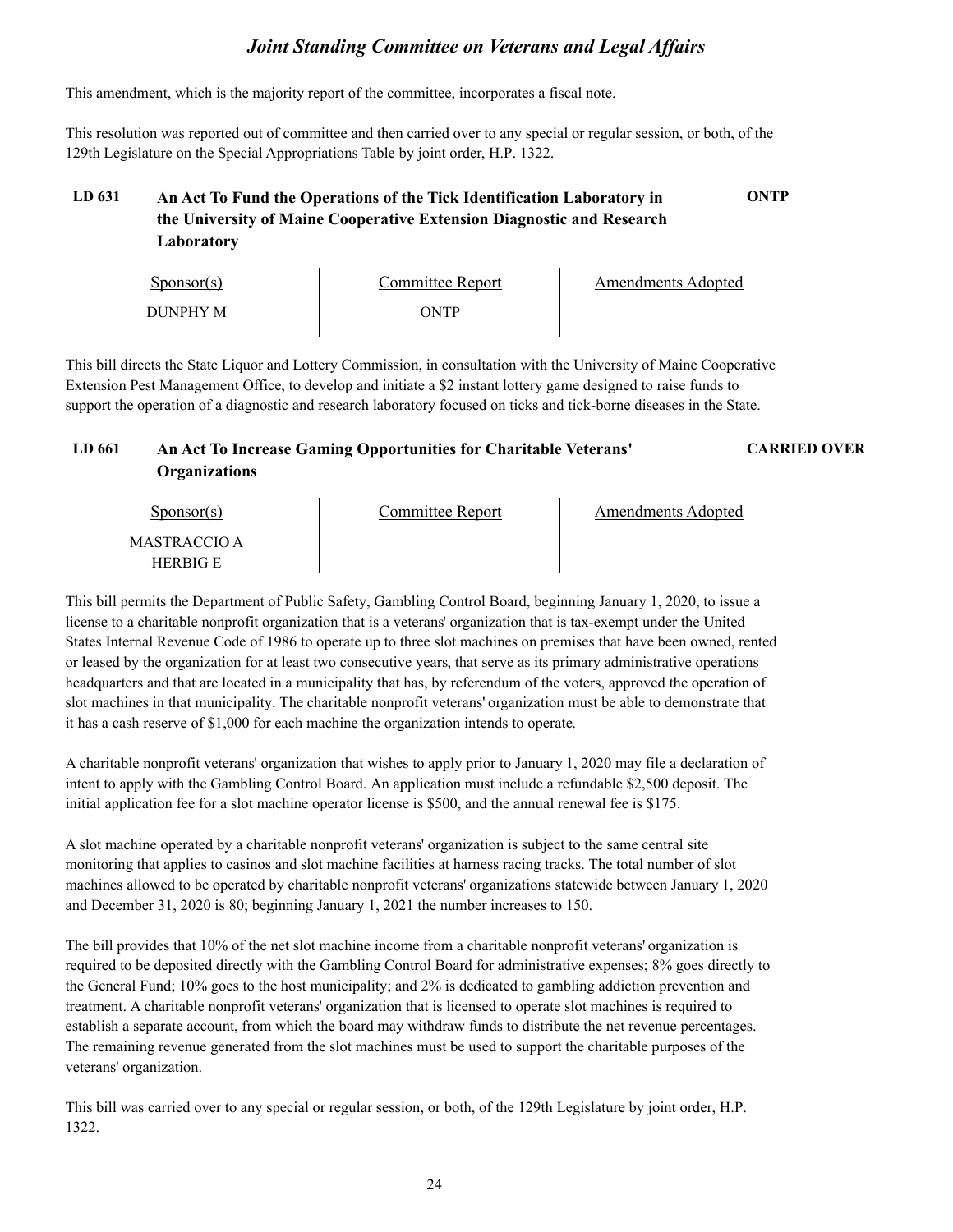## **LD 667 RESOLUTION, Proposing an Amendment to the Constitution of Maine ONTP To Require That the Governor Be Elected by a Majority Vote**

| $S_{\text{PONSOT}}(s)$ | Committee Report | Amendments Adopted |
|------------------------|------------------|--------------------|
| KESCHL D               | ONTP             |                    |
| <b>BLACK R</b>         |                  |                    |

Under Article V, part I, section 3 of the Constitution of Maine, the candidate who receives a "plurality" of votes, which is the largest number of votes cast, regardless of that number's percentage of the total number of votes cast, is declared the winner of the gubernatorial election. This resolution proposes to amend the Constitution to require that a candidate for Governor receive more than 50% of the votes cast to be elected. When no candidate receives more than 50% of the total number of votes cast, the resolution requires a run-off election between the two persons who received the largest number of votes. The person who receives the larger number of votes in the run-off election is declared Governor. If the run-off election yields a tie, the Maine Senate and House of Representatives must meet in a joint session, conduct a vote between the two run-off candidates and declare the person who receives the most votes at the joint session to be the Governor.

#### **LD 702 Leave to Withdraw An Act Regarding the Pricing of Spirits**

**Pursuant to Joint Rule**

| $S_{\text{ponsor}}(s)$ | Committee Report | Amendments Adopted |  |
|------------------------|------------------|--------------------|--|
| LUCHINI L              |                  |                    |  |
| <b>HANDY J</b>         |                  |                    |  |

This bill is a concept draft pursuant to Joint Rule 208 that proposes to enact measures designed to ensure a thorough appeals process relating to the pricing of spirits by the Department of Administrative and Financial Services, Bureau of Alcoholic Beverages and Lottery Operations and the State Liquor and Lottery Commission.

## **LD 715 An Act To Change the Allocation Formula for Revenue from Slot ONTP Machines**

| Sponsor(s)                  | Committee Report | Amendments Adopted |  |
|-----------------------------|------------------|--------------------|--|
| <b>HANDY J</b><br>CHIPMAN B | ONTP             |                    |  |

This bill is a concept draft pursuant to Joint Rule 208 that proposes to change the allocation of the revenue from slot machines operated by casinos, as established in the Maine Revised Statutes, Title 8, section 1036, subsections 2 and 2-A. This bill would not change the percentage of the net slot machine income being distributed, but would:

1. Return to the allocation formula established in the legislation allowing casinos that was approved at referendum, which would require reducing the funding of certain items, such as the fund to supplement harness racing purses and the Sire Stakes Fund, and eliminating the funding of other items, such as the Fund to Encourage Racing at Maine's Commercial Tracks and the Fund to Stabilize Off-track Betting Facilities. Under this proposal, the 14% of the net slot machine income attributable to the reduction or elimination of those allocations would be distributed elsewhere;

2. Reallocate the net slot machine income among the current receivers of the income, increasing the share of some, such as the Fund for a Healthy Maine, the University of Maine System Scholarship Fund, the Maine Maritime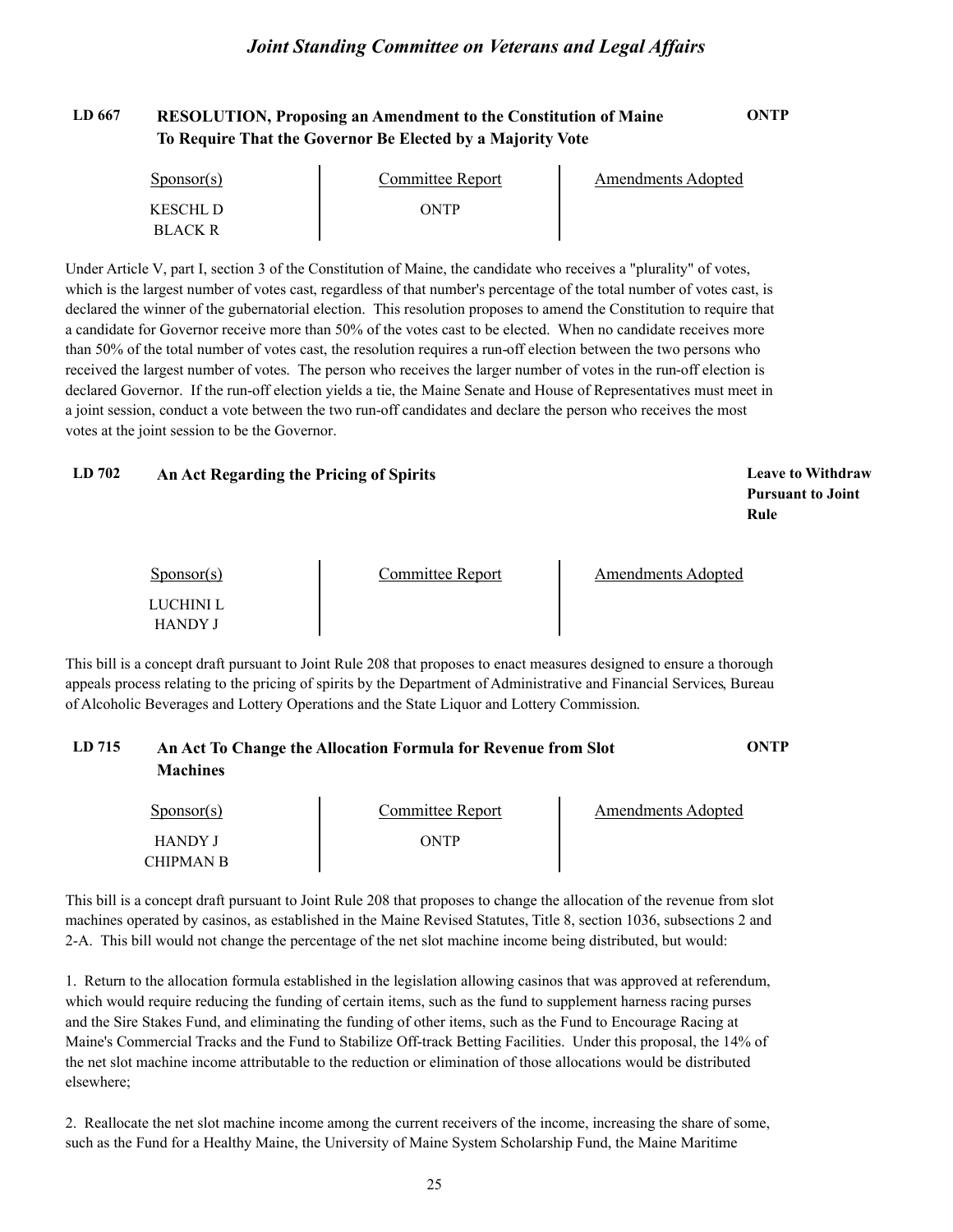Academy and the Maine Community College System, while decreasing the share of others, such as the fund to supplement harness racing purses, and eliminating the share of others, such as the Fund to Encourage Racing at Maine's Commercial Tracks, the Sire Stakes Fund and the Fund to Stabilize Off-track Betting Facilities; or

3. Enact a combination of the two methods and include different recipients.

## **LD 719 An Act Regarding Adult Use Marijuana PUBLIC 491**

| $S_{\text{PON}(\text{S})}$ | Committee Report | <b>Amendments Adopted</b> |  |
|----------------------------|------------------|---------------------------|--|
| PIERCE T                   | OTP-AM           | H-657                     |  |
|                            | OTP-AM           |                           |  |
|                            | ONTP             |                           |  |

This bill is a concept draft pursuant to Joint Rule 208 that proposes to amend the Marijuana Legalization Act.

#### **Committee Amendment "A" (H-657)**

This amendment, which is the majority report of the committee, changes the title and replaces the bill, which is a concept draft. The amendment:

1. Amends the Maine Food Law to provide that goods that are prepared in a licensed food establishment that is also a licensed adult use marijuana products manufacturing facility and that contain marijuana for adult use pursuant to the Maine Revised Statutes, Title 28-B, are not considered adulterated under the Maine Food Law;

2. Authorizes the Department of Administrative and Financial Services, under the Marijuana Legalization Act, to require a conditionally licensed applicant seeking active licensure under the Marijuana Legalization Act to submit information necessary for the department to determine that the applicant continues to meet all applicable requirements for conditional licensure and authorizes the department to refuse to issue an active license if the applicant no longer meets the requirements for conditional licensure;

3. Clarifies the routine technical rule-making authority of the department under the Marijuana Legalization Act with respect to the adoption of rules regarding the provisional licensure, licensure, certification and accreditation of testing facilities;

4. Amends the Marijuana Legalization Act to authorize entry into limited access areas within a marijuana establishment by contractors of a licensee who do not have an individual identification card as long as certain criteria are met;

5. Amends the Marijuana Legalization Act to authorize the department to determine by rule that, for a particular type of edible marijuana product, the stamping or embossing of a universal symbol on each serving of the product is impracticable and is not required;

6. Amends the Marijuana Legalization Act to authorize the department to impose an administrative hold on a licensee, which may involve imposition of certain operational restrictions on the licensee's license if, as a result of an inspection or investigation, the department determines there are reasonable grounds to believe the licensee has committed or is committing a violation of the Marijuana Legalization Act, the rule adopted pursuant to the Marijuana Legalization Act or the conditions or provisions of the licensee's license. An administrative hold may not be imposed for a period exceeding 30 consecutive days; and

7. Authorizes, subject to the incorporation of specified amendments, final adoption of Chapter 1: Adult Use Marijuana Program, a major substantive rule of the Department of Administrative and Financial Services, office of marijuana policy, that was submitted to the Legislature for review.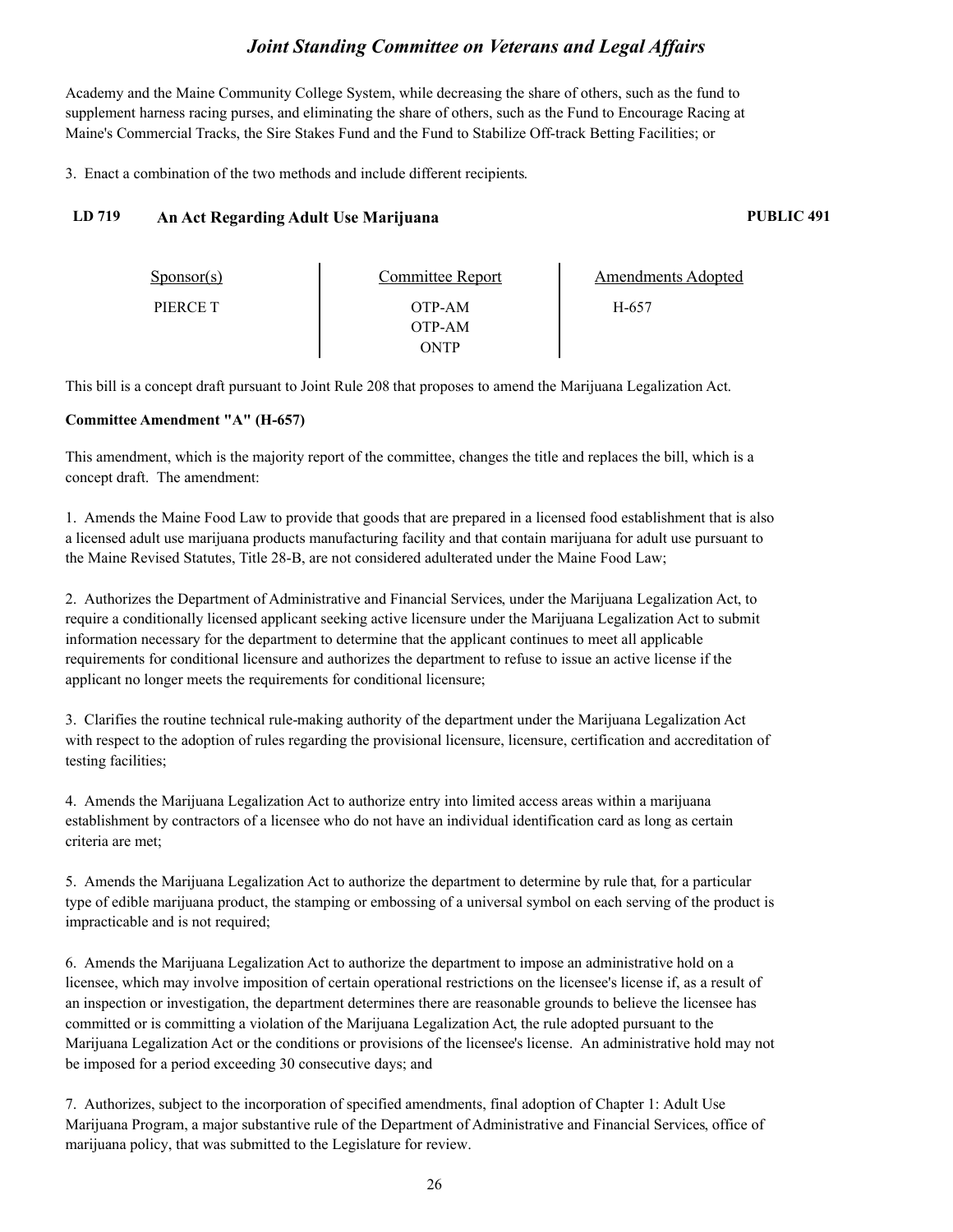#### **Committee Amendment "B" (H-658)**

This amendment, which is the minority report of the committee, changes the title and replaces the bill, which is a concept draft, as follows:

1. Part A provides to the municipalities in which adult use marijuana cultivation facilities and retail stores are located 25% of the excise tax and sales tax from adult use marijuana sales for use in offsetting the negative effects on local resources of local regulation and enforcement of adult use marijuana laws;

2. Part B repeals from the adult use marijuana laws the provision that allows the Department of Administrative and Financial Services to temporarily waive mandatory testing requirements under some circumstances;

3. Part C requires certification of an adult use marijuana testing facility by the United States Department of Health and Human Services, Centers for Disease Control and Prevention and repeals from the law provisional licensure for testing facilities;

4. Part D amends the general licensing criteria for all types of adult use marijuana establishments and requires that all investors and owners, of any type and in any amount, be Maine residents. The amendment repeals from the law an exception that states that the licensing criteria relating to residency do not apply to licensed testing facilities;

5. Part E requires all marijuana and marijuana products to be sold or offered for sale to a consumer to have labels that warn of the connection of marijuana to negative health effects, including but not limited to schizophrenia, mental illness, psychosis, disrupted learning and memory and interruption of the normal development of the brain and other negative health effects as determined by the Department of Health and Human Services, Maine Center for Disease Control and Prevention;

6. Part F:

A. Amends the Maine Food Law to provide that goods that are prepared in a licensed food establishment that is also a licensed adult use marijuana products manufacturing facility and that contain marijuana for adult use pursuant to the Maine Revised Statutes, Title 28-B, are not considered adulterated under the Maine Food Law;

B. Authorizes the Department of Administrative and Financial Services, under the Marijuana Legalization Act, to require a conditionally licensed applicant seeking active licensure under the Marijuana Legalization Act to submit information necessary for the department to determine that the applicant continues to meet all applicable requirements for conditional licensure and authorizes the department to refuse to issue an active license if the applicant no longer meets the requirements for conditional licensure;

C. Clarifies the routine technical rule-making authority of the department under the Marijuana Legalization Act with respect to the adoption of rules regarding the licensure, certification and accreditation of testing facilities;

D. Amends the Marijuana Legalization Act to authorize entry into limited access areas within a marijuana establishment by contractors of a licensee who do not have an individual identification card as long as certain criteria are met;

E. Amends the Marijuana Legalization Act to authorize the department to determine by rule that, for a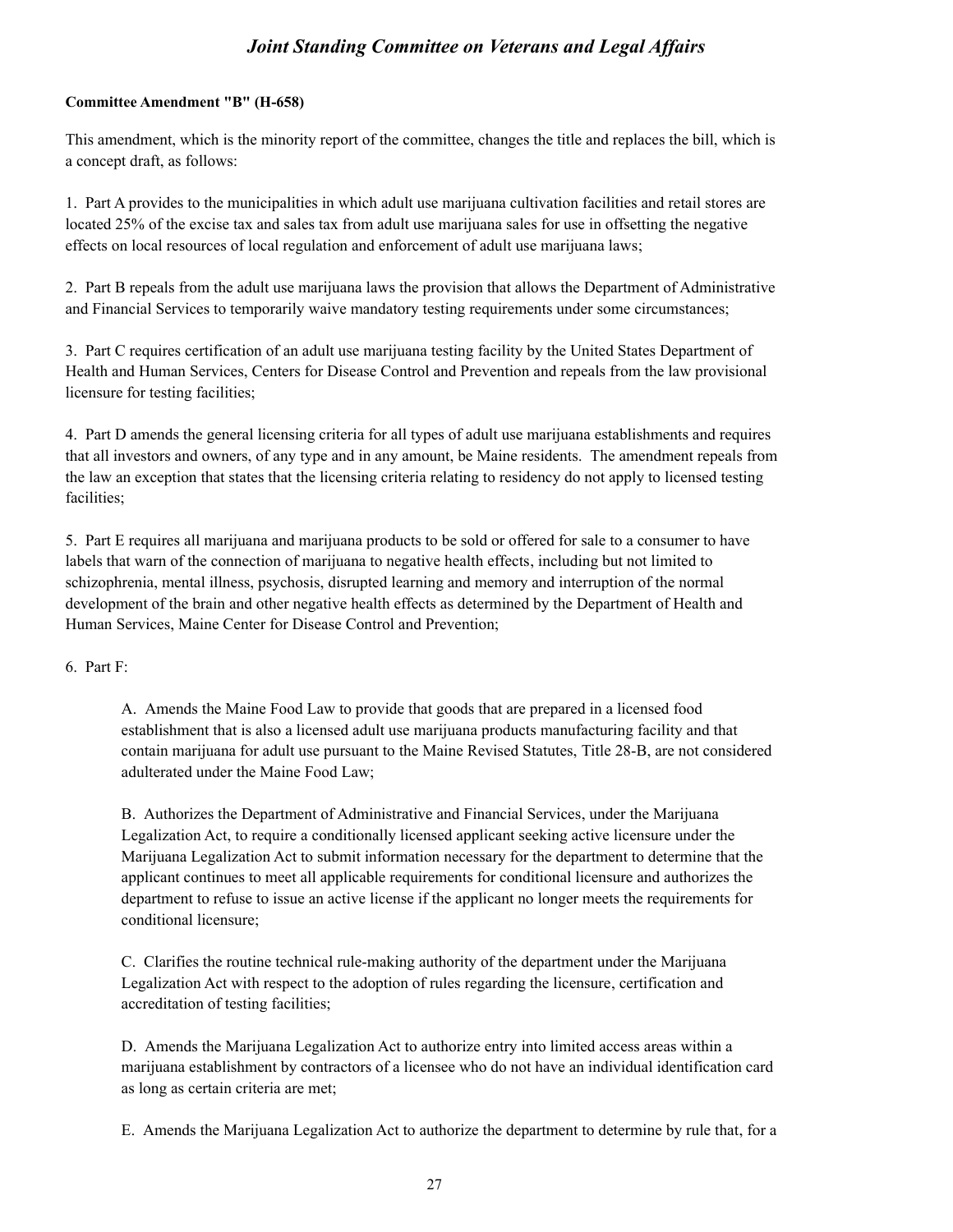particular type of edible marijuana product, the stamping or embossing of a universal symbol on each serving of the product is impracticable and is not required; and

F. Amends the Marijuana Legalization Act to authorize the department to impose an administrative hold on a licensee, which may involve imposition of certain operational restrictions on the licensee's license if, as a result of an inspection or investigation, the department determines there are reasonable grounds to believe the licensee has committed or is committing a violation of the Marijuana Legalization Act, the rule adopted pursuant to the Marijuana Legalization Act or the conditions or provisions of the licensee's license. An administrative hold may not be imposed for a period exceeding 30 consecutive days; and

7. Part G authorizes, subject to the incorporation of specified amendments, final adoption of Chapter 1: Adult Use Marijuana Program, a major substantive rule of the Department of Administrative and Financial Services, office of marijuana policy, that was submitted to the Legislature for review.

This amendment was not adopted.

#### **Enacted Law Summary**

Public Law 2019, chapter 491 does the following:

1. Amends the Maine Food Law to provide that goods that are prepared in a licensed food establishment that is also a licensed adult use marijuana products manufacturing facility and that contain marijuana for adult use pursuant to the Maine Revised Statutes, Title 28-B, are not considered adulterated under the Maine Food Law;

2. Authorizes the Department of Administrative and Financial Services, under the Marijuana Legalization Act, to require a conditionally licensed applicant seeking active licensure under the Marijuana Legalization Act to submit information necessary for the department to determine that the applicant continues to meet all applicable requirements for conditional licensure and authorizes the department to refuse to issue an active license if the applicant no longer meets the requirements for conditional licensure;

3. Clarifies the routine technical rule-making authority of the department under the Marijuana Legalization Act with respect to the adoption of rules regarding the provisional licensure, licensure, certification and accreditation of testing facilities;

4. Amends the Marijuana Legalization Act to authorize entry into limited access areas within a marijuana establishment by contractors of a licensee who do not have an individual identification card as long as certain criteria are met;

5. Amends the Marijuana Legalization Act to authorize the department to determine by rule that, for a particular type of edible marijuana product, the stamping or embossing of a universal symbol on each serving of the product is impracticable and is not required;

6. Amends the Marijuana Legalization Act to authorize the department to impose an administrative hold on a licensee, which may involve imposition of certain operational restrictions on the licensee's license if, as a result of an inspection or investigation, the department determines there are reasonable grounds to believe the licensee has committed or is committing a violation of the Marijuana Legalization Act, the rule adopted pursuant to the Marijuana Legalization Act or the conditions or provisions of the licensee's license. An administrative hold may not be imposed for a period exceeding 30 consecutive days; and

7. Authorizes, subject to the incorporation of specified amendments, final adoption of Chapter 1: Adult Use Marijuana Program, a major substantive rule of the Department of Administrative and Financial Services, office of marijuana policy, that was submitted to the Legislature for review.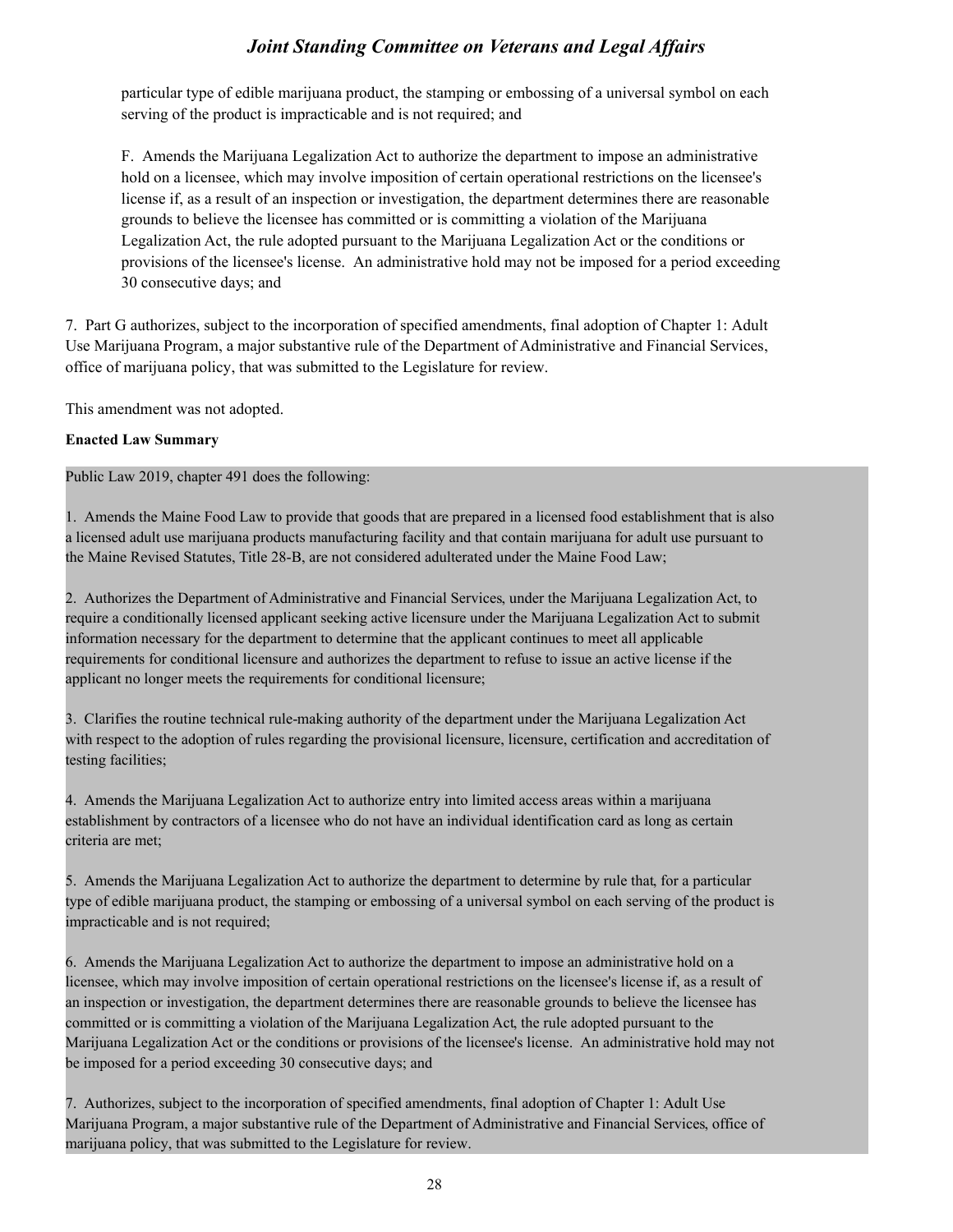#### **LD 720 An Act Regarding Maine's Adult Use Marijuana Law CARRIED OVER**

| $S_{\text{ponsor}}(s)$ | Committee Report | Amendments Adopted |  |
|------------------------|------------------|--------------------|--|
| PIERCE T               |                  |                    |  |

This bill is a concept draft pursuant to Joint Rule 208 that proposes to amend the laws governing adult use marijuana in the State.

This bill was carried over to any special or regular session, or both, of the 129th Legislature by joint order, H.P. 1322.

#### LD 722 An Act To Require Presidential and Vice-Presidential Candidates To **Accepted Majority Disclose Their Federal Income Tax Returns**

**(ONTP) Report**

| Sponsor(s)                         | Committee Report | Amendments Adopted |
|------------------------------------|------------------|--------------------|
| <b>BERRY S</b><br><b>BELLOWS S</b> | ONTP<br>OTP      |                    |

This bill requires that, in order for a candidate for President or a candidate for Vice President to appear on a general election ballot, the candidate for President or the candidate for Vice President must disclose the previous three years of that candidate's federal income tax returns, which may be redacted by the candidate or the candidate's staff to remove personally identifying information other than the candidate's name. The bill directs the Secretary of State to post the tax returns on the Secretary of State's publicly accessible website. The legislation takes effect only if a sufficient number of states, with a total of at least 100 electoral votes, including Maine's electoral votes, adopt similar legislation.

#### **LD 737 PUBLIC 79 An Act To Update Alcohol Taste-testing Requirements**

# **EMERGENCY**

| Sponsor(s)       | Committee Report | Amendments Adopted |  |
|------------------|------------------|--------------------|--|
| <b>STEWART T</b> | OTP-AM           | H-119              |  |
| SANBORN H        |                  |                    |  |

This bill allows agency liquor stores and off-premises retail licensees to conduct up to three tastings per month of distilled spirits, wine and malt liquor each, for a potential total of nine tastings per month at some retailers.

#### **Committee Amendment "A" (H-119)**

This amendment adds an emergency preamble and emergency clause and authorizes agency liquor stores and off-premises retail licensees to conduct up to 15 taste-testing events per month of spirits, wine and malt liquor. The amendment allows, but does not require, agency liquor stores and off-premises retail licensees to submit a single request to the Department of Administrative and Financial Services, Bureau of Alcoholic Beverages and Lottery Operations listing all of the taste-testing events the agency liquor store or off-premises retail licensee plans to conduct in a single calendar month. The amendment also allows agency liquor stores and off-premises retail licensees to conduct taste testing of spirits, wine and malt liquor at the same taste-testing event, as long as the agency liquor store or off-premises retail licensee is licensed to sell the types of liquor being offered at the event.<br>Finally, the amendment also makes several technical corrections to the terminology and cross-reference agency liquor store and off-premsies retail licensee taste-testing statutes.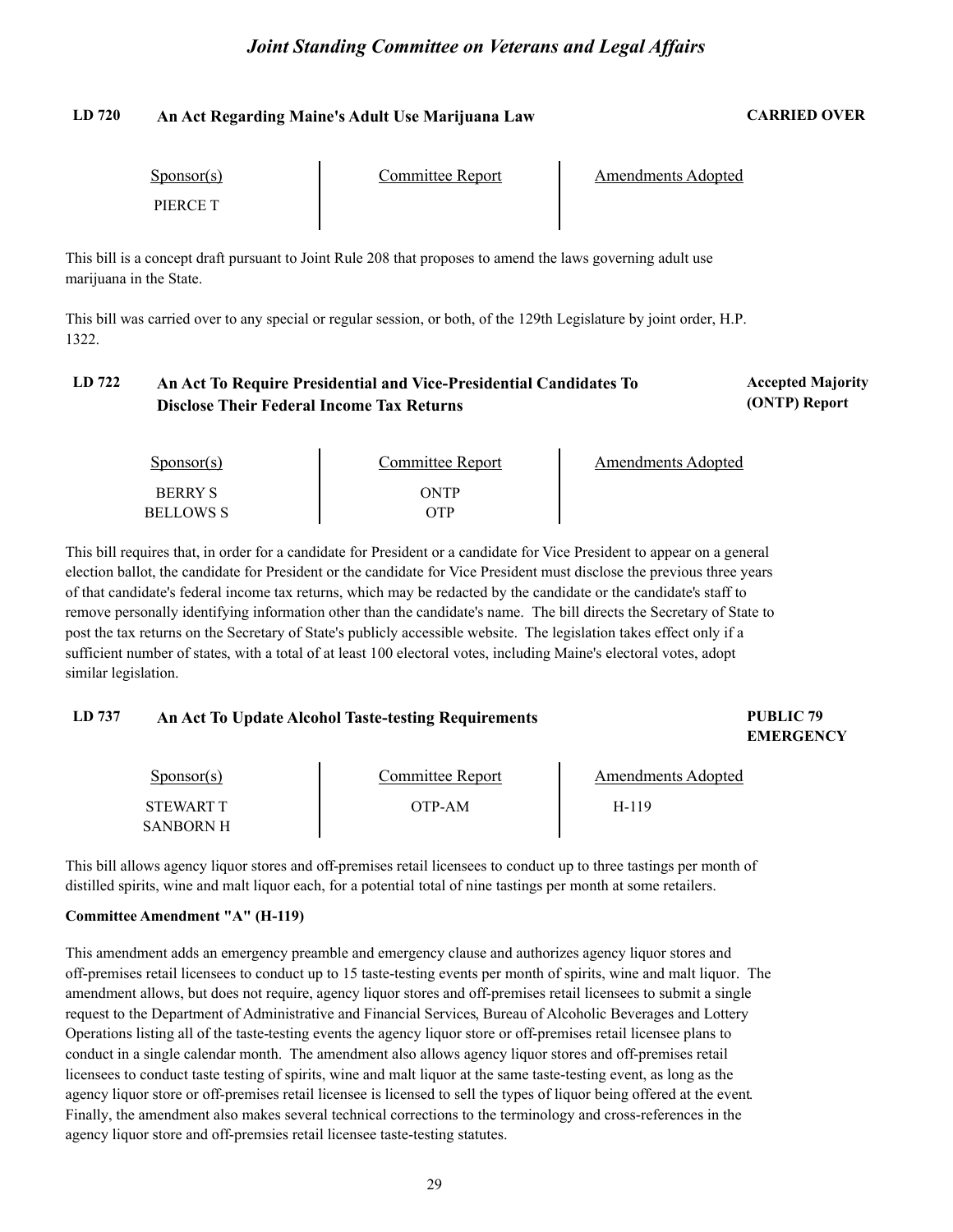#### **Enacted Law Summary**

Public Law 2019, chapter 79 authorizes agency liquor stores and off-premises retail licensees to conduct up to 15 taste-testing events per month of spirits, wine and malt liquor. Agency liquor stores and off-premises retail licensees are authorized, but not required, to submit a single request to the Department of Administrative and Financial Services, Bureau of Alcoholic Beverages and Lottery Operations listing all of the taste-testing events the agency liquor store or off-premises retail licensee plans to conduct in a single calendar month. Agency liquor stores and off-premises retail licensees may conduct taste testing of spirits, wine and malt liquor at the same taste-testing event, as long as the agency liquor store or off-premises retail licensee is licensed to sell the types of liquor being offered at the event. Public Law 2019, chapter 79 also makes several technical corrections to the terminology and cross-references in the agency liquor store and off-premises retail licensee taste-testing statutes.

Public Law 2019, chapter 79 was enacted as an emergency measure effective May 8, 2019.

### **LD 753 An Act To Allow Voters To Choose Ongoing Absentee Voter Status ONTP**

Sponsor(s) FECTEAU R DESCHAMBAULT S Committee Report<br>ONTP Amendments Adopted

This bill provides a process for a voter to request ongoing absentee voter status in a municipality that has approved the use of ongoing absentee voter status. Ongoing absentee voter status allows the voter to automatically receive an absentee ballot for each statewide and municipal election until the status is terminated by request of the voter, because an absentee ballot sent to the voter is returned as undeliverable, because the voter dies or is disqualified to vote or because the voter's registration record is designated as inactive or cancelled in the centeral voter registration system.

#### **LD 780 An Act To Change Municipal Campaign Contribution Limits PUBLIC 51**

Sponsor(s) CHIPMAN B ACKLEY K Committee Report<br>OTP-AM ONTP Amendments Adopted S-21

This bill reduces from \$750 to \$350 the maximum allowable contribution that may be made to a candidate for municipal office for a single primary, general or special election by an individual or by a political committee, political action committee, other committee, firm, partnership, corporation, association or organization.

#### **Committee Amendment "A" (S-21)**

This amendment, which is the majority report of the committee, reduces from \$750 to \$500 the maximum statutory allowable contribution for candidates for municipal office.

#### **Enacted Law Summary**

Public Law 2019, chapter 51 reduces from \$750 to \$500 the maximum allowable contribution that may be made to a candidate for municipal office for a single primary, general or special election by an individual or by a political committee, political action committee, other committee, firm, partnership, corporation, association or organization.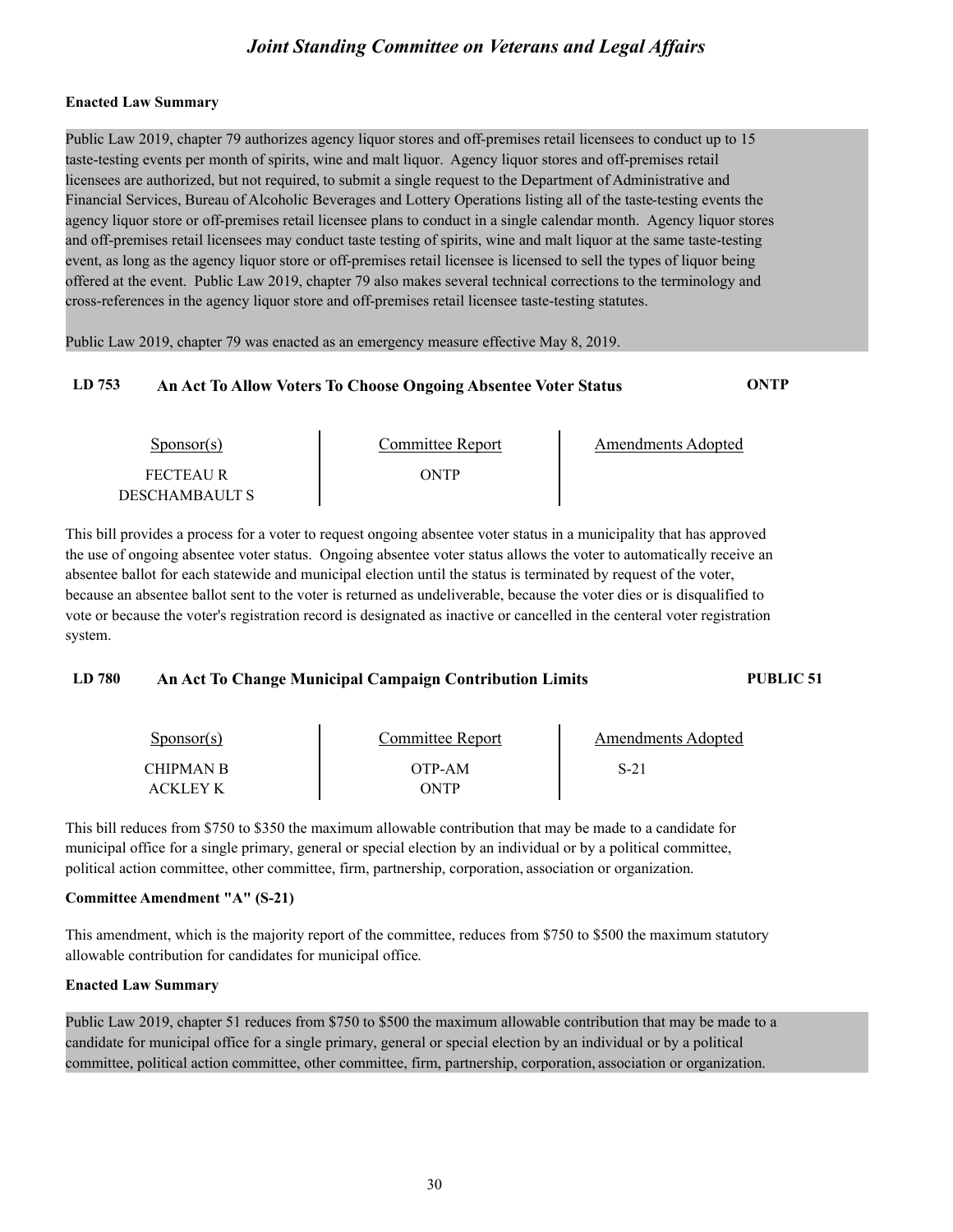## **LD 805 An Act To Clarify the Laws Governing Taste Testing and Retail Sales of PUBLIC 360 Liquor at Farmers' Markets and To Allow Retail Sales at Other Taste-testing Events**

| Sponsor(s)            | Committee Report | Amendments Adopted |  |
|-----------------------|------------------|--------------------|--|
| <b>DESCHAMBAULT S</b> | OTP-AM           | S-248              |  |
|                       | ONTP             |                    |  |

This bill is a concept draft pursuant to Joint Rule 208 that proposes to clarify the laws governing the taste testing and retail sale of liquor at farmers' markets.

#### **Committee Amendment "A" (S-248)**

This amendment, which is the majority report of the committee, strikes and replaces the bill, which is a concept draft. This amendment combines, clarifies and removes several inconsistencies in the laws governing the retail sale and taste testing of Maine-manufactured liquor at farmers' markets. As in current law, a licensed Maine small brewery, small winery or small distillery may conduct both retail sales and taste-testing events at a farmers' market subject to the applicable bylaws of the farmers' market. The manufacturer must first obtain approval from both the Department of Administrative and Financial Services, Bureau of Alcoholic Beverages and Lottery Operations and the municipality where the farmers' market will be held.

The amendment eliminates the provision of current law that limits to two the number of taste-testing events that may be held by a single manufacturer at a farmers' market each month. It also eliminates the provisions of current law that allow Maine breweries, wineries or distilleries that produce more than 50,000 gallons per year to conduct taste-testing events at farmers' markets, because these manufacturers are not authorized to conduct retail sales at farmers' markets.

The amendment further allows a licensed Maine brewery, small brewery, winery, small winery, distillery or small distillery that is authorized to participate in a taste-testing event under the Maine Revised Statutes, Title 28-A, section 1052-D to conduct retail sales of malt liquor, wine or spirits produced by that manufacturer during the taste-testing event.

#### **Enacted Law Summary**

Public Law 2019, chapter 360 combines, clarifies and removes several inconsistencies in the laws governing the retail sale and taste testing of Maine-manufactured liquor at farmers' markets. As in current law, a licensed Maine small brewery, small winery or small distillery may conduct both retail sales and taste-testing events at a farmers' market subject to the applicable bylaws of the farmers' market. The manufacturer must first obtain approval from both the Department of Administrative and Financial Services, Bureau of Alcoholic Beverages and Lottery Operations and the municipality where the farmers' market will be held.

Public Law 2019, chapter 360 eliminates the provision of current law that limits to two the number of taste-testing events that may be held by a single manufacturer at a farmers' market each month. It also eliminates the provisions of current law that allow Maine breweries, wineries or distilleries that produce more than 50,000 gallons per year to conduct taste-testing events at farmers' markets, because these manufacturers are not authorized to conduct retail sales at farmers' markets.

Finally, Public Law 2019, chapter 360 allows a licensed Maine brewery, small brewery, winery, small winery, distillery or small distillery that is authorized to participate in a taste-testing event under the Maine Revised Statutes, Title 28-A, section 1052-D to conduct retail sales of malt liquor, wine or spirits produced by that manufacturer during the taste-testing event.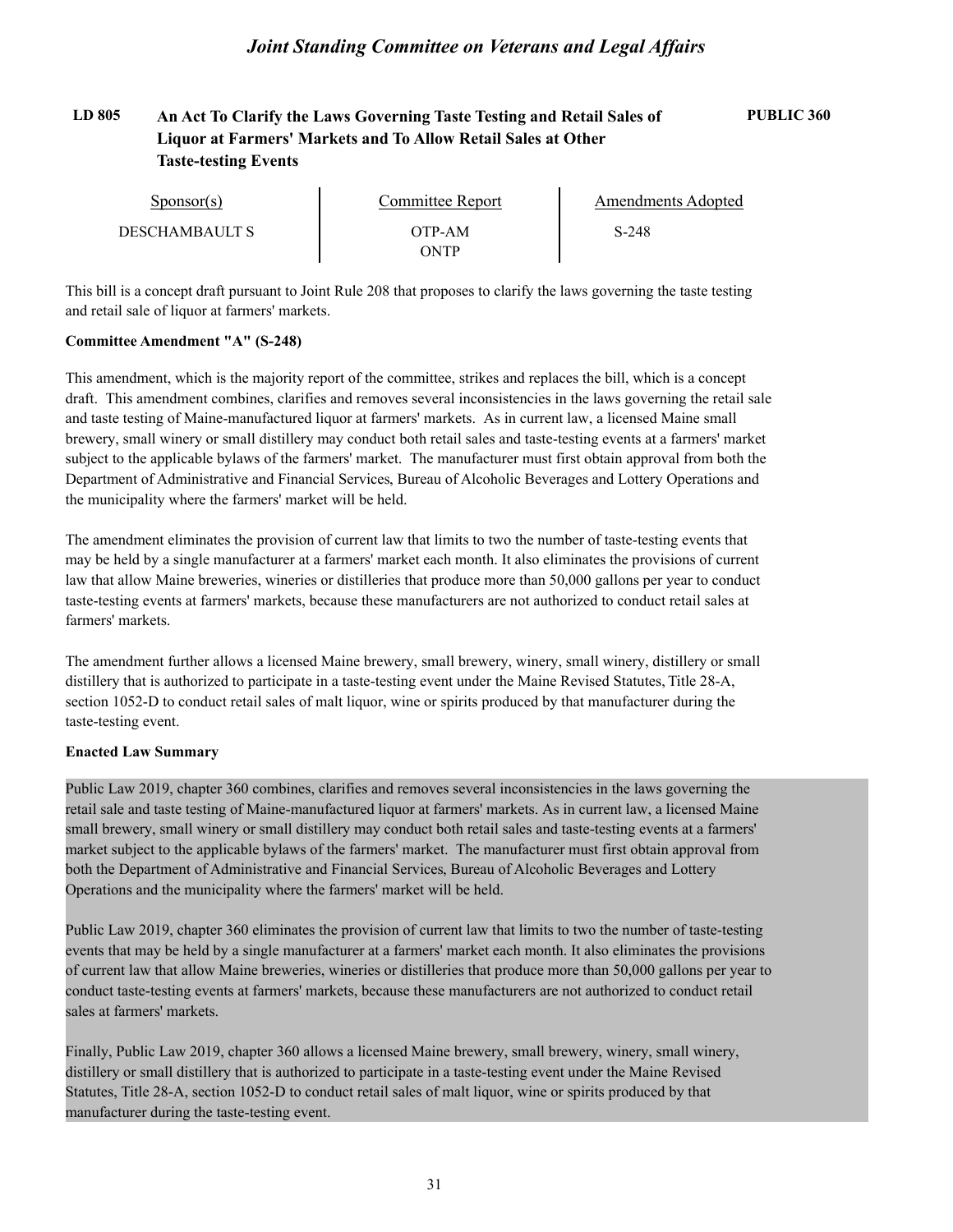#### LD 816 **An Act To Implement the National Popular Vote for President of the <b>Died Between Houses United States**

| $S_{\text{DONSOT}}(s)$ | Committee Report | Amendments Adopted |  |
|------------------------|------------------|--------------------|--|
| JACKSON T              | ONTP             | S-44               |  |
| MARTIN J               | ЭТР-АМ           |                    |  |

This bill proposes to adopt an interstate compact to elect the President of the United States by national popular vote. Under the compact, the presidential candidate who receives the most popular votes in all 50 states and the District of Columbia is elected President. Under the compact, all of a state's electoral votes would be awarded to the presidential candidate who receives the most popular votes in all 50 states and the District of Columbia. This bill takes effect only if enacted by states possessing a majority of the electoral votes, that is, enough electoral votes to elect a President, which is 270 of 538. See also LD 418.

#### **Committee Amendment "A" (S-44)**

This amendment, which is the minority report of the committee, clarifies that Maine's presidential electors are not obligated to cast their votes in favor of the presidential candidate and vice presidential candidate that are declared the winners of the national popular vote until the interstate compact to elect the President of the United States by national popular vote takes effect as described in the bill.

#### **LD 835 An Act To Increase Funding for Case Managers for Veterans CARRIED OVER**

Sponsor(s)

Amendments Adopted

Sponsor(s) Committee Report<br>ROBERTS-LOVELL

This bill is a concept draft pursuant to Joint Rule 208 that proposes to provide funding for additional case managers in the Department of Defense, Veterans and Emergency Management, Bureau of Maine Veterans' Services to provide information and assistance to veterans regarding the availability of benefits and services for veterans such as health care, home financing, property tax exemptions and income tax credits.

This bill was carried over to any special or regular session, or both, of the 129th Legislature by joint order, H.P. 1322.

## **LD 845 Leave to Withdraw An Act To Secure the Integrity of Elections When the Secretary of State Is a Candidate**

**Pursuant to Joint Rule**

Sponsor(s)

Sponsor(s) Committee Report<br>FECTEAU R

Amendments Adopted

This bill prohibits the Secretary of State from overseeing an election in which the Secretary of State is a candidate and transfers all responsibilities of the Secretary of State for that election to the first deputy secretary of state.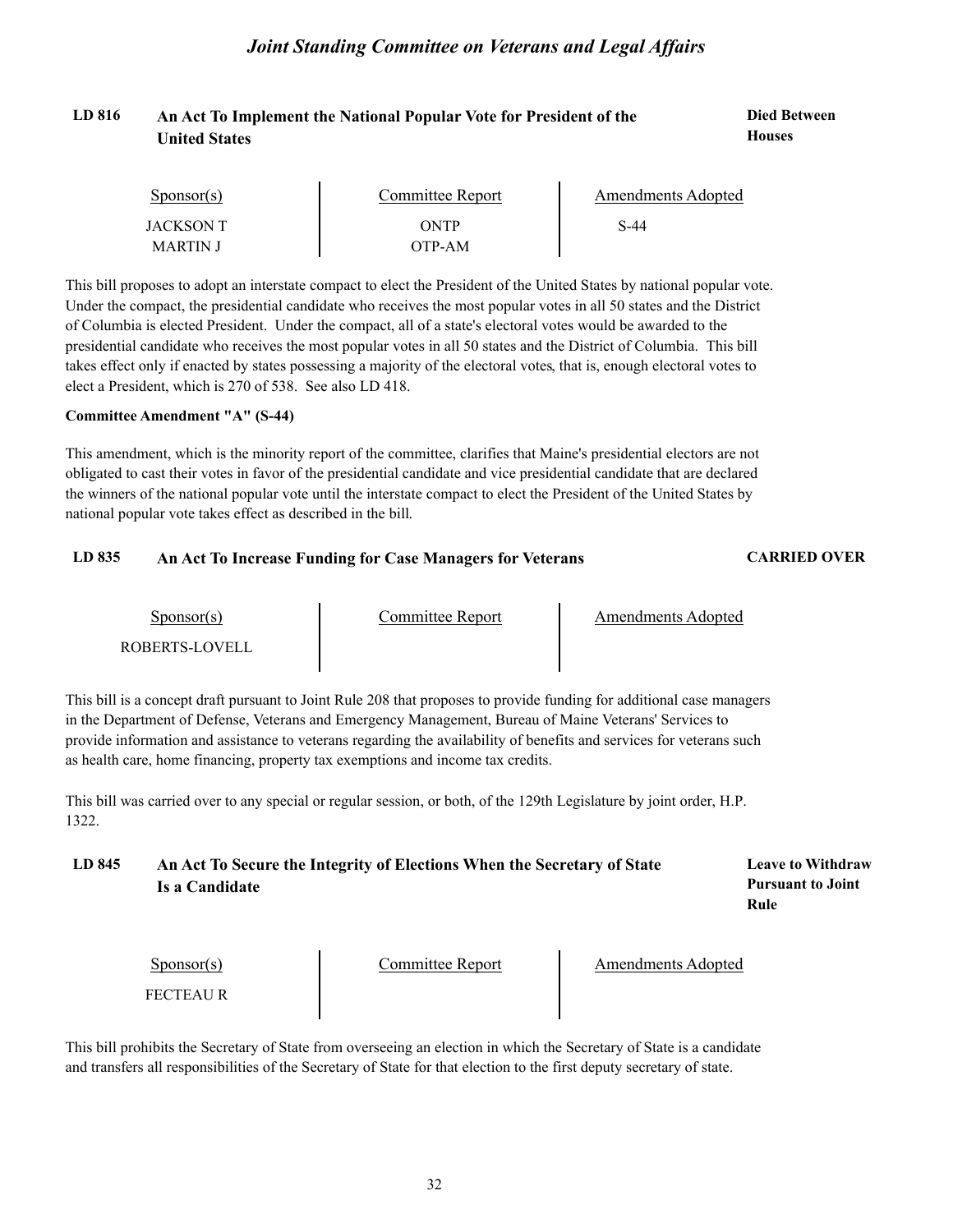| LD 853 | An Act To Facilitate Weekend Malt Liquor Purchases by Licensed | PUBLIC <sub>122</sub> |
|--------|----------------------------------------------------------------|-----------------------|
|        | Establishments                                                 |                       |

| Sponsor(s) | Committee Report | Amendments Adopted |  |
|------------|------------------|--------------------|--|
| ANDREWS J  | OTP-AM           | H-161              |  |
| LUCHINI L  |                  |                    |  |

This bill permits retailers licensed for the sale of malt liquor to be consumed on the premises to purchase malt liquor from retailers licensed for the sale of malt liquor to be consumed off of the premises during weekend hours, when wholesalers and distributors are typically closed.

#### **Committee Amendment "A" (H-161)**

This amendment permits retailers licensed for on-premises consumption of malt liquor to purchase malt liquor from retailers licensed for the sale of malt liquor to be consumed off the licensed premises only during weekend hours and only two times annually. If an on-premises retailer purchases malt liquor from an off-premises retailer, the on-premises retailer must immediately notify both the Department of Administrative and Financial Services, Bureau of Alcoholic Beverages and Lottery Operations and the retailer's malt liquor wholesaler of the purchase. The on-premises retailer may not purchase more than 10 gallons of malt liquor in a single weekend and must purchase the malt liquor from an off-premises retailer located within the same malt liquor wholesaler's sales territory.

#### **Enacted Law Summary**

Public Law 2019, chapter 122 permits retailers licensed for on-premises consumption of malt liquor to purchase malt liquor from retailers licensed for the sale of malt liquor to be consumed off the licensed premises only during weekend hours and only two times annually. If an on-premises retailer purchases malt liquor from an off-premises retailer, the on-premises retailer must immediately notify both the Department of Administrative and Financial Services, Bureau of Alcoholic Beverages and Lottery Operations and the retailer's malt liquor wholesaler of the purchase. The on-premises retailer may not purchase more than 10 gallons of malt liquor in a single weekend and must purchase the malt liquor from an off-premises retailer located within the same malt liquor wholesaler's sales territory.

### **LD 874 An Act To Conform the Clean Election Financing Laws to the Judicially ONTP Determined Procedures**

| $S_{\text{ponsor}}(s)$ | Committee Report | <b>Amendments Adopted</b> |
|------------------------|------------------|---------------------------|
| ACKLEY K               | ONTP             |                           |

This bill codifies the decision of the Superior Court in *Maine Citizens for Clean Elections v. LePage*, No. CV-18-112, 2018 (Me. Super. Ct., Ken. Cty., August 2, 2018). The bill authorizes the Commission on Governmental Ethics and Election Practices to expend existing revenues from the Maine Clean Election Fund in excess of the current year allocations without first obtaining a financial order approved by the Governor, solely for the purpose of making distributions required by the Maine Clean Election Act to certified candidates.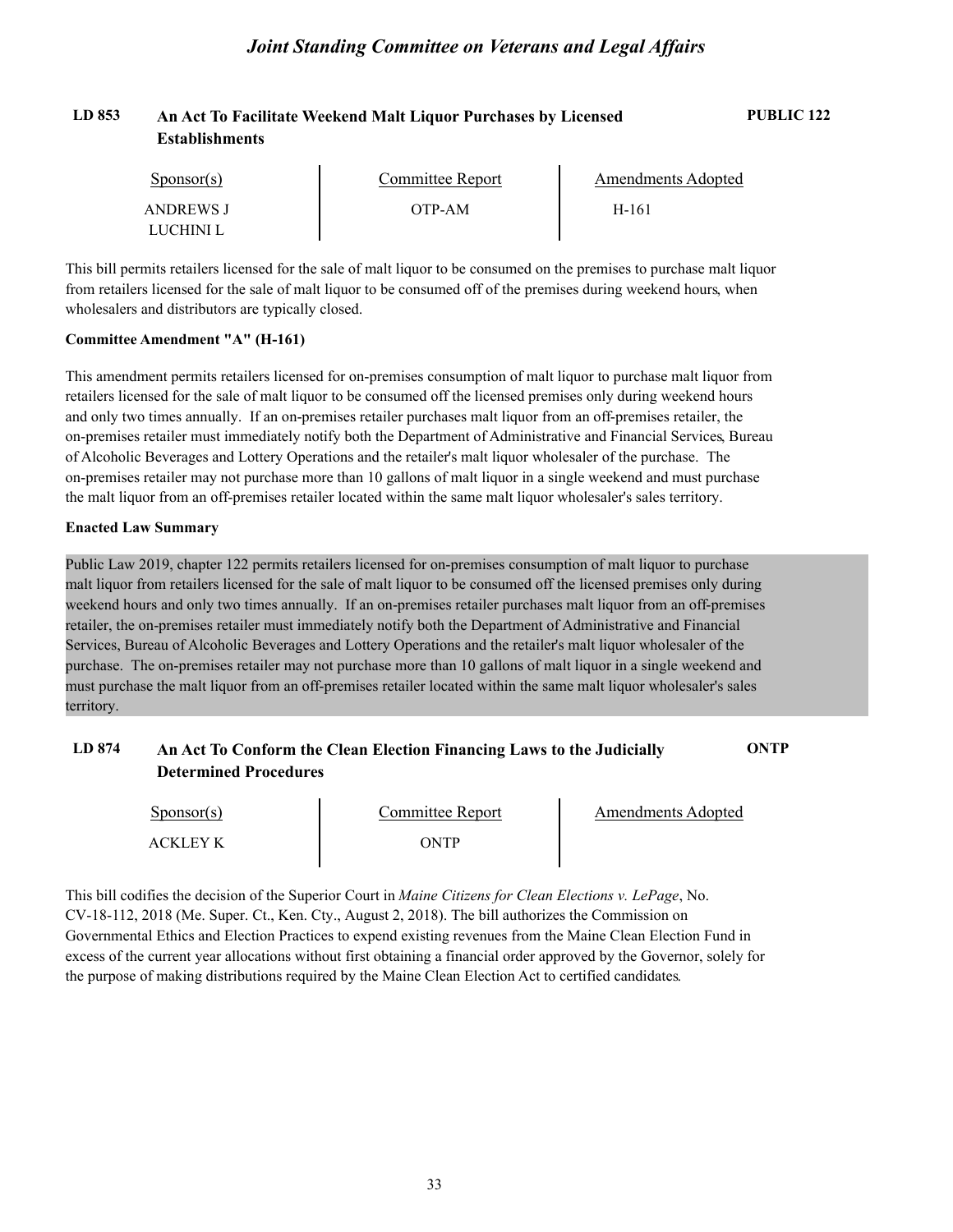## LD 878 An Act To Make Clean Election Filing Deadlines Consistent for All **Accepted Majority Candidates**

**(ONTP) Report**

| Sponsor(s)       | Committee Report | Amendments Adopted |
|------------------|------------------|--------------------|
| <b>HIGGINS N</b> | ONTP<br>OTP-AM   |                    |

This bill changes the date on which a candidate who is not enrolled in a party must file to participate in the Maine Clean Election Act from April 20th to June 1st for a candidate for the Legislature and from April 1st to June 1st for a candidate for Governor. The new deadline, June 1st, matches the deadline under current law for an unenrolled candidate for the Legislature or for Governor to file a nomination petition with the Secretary of State.

#### **Committee Amendment "A" (H-53)**

This amendment, which is the minority report of the committee, removes the change in the bill of the date on which a gubernatorial candidate who is not enrolled in a party must file to participate in the Maine Clean Election Act.<br>The amendment retains the portion of the bill that changes from April 1st to June 1st the date on which a s

legislative candidate who is not enrolled in a party must file to participate in the Maine Clean Election Act. This amendment was not adopted.

### LD 929 An Act Regarding the Use of Maine Clean Election Act Funds for **Accepted Majority Salaries**

**(ONTP) Report**

| $S_{\text{DODSOT}}(s)$         | Committee Report | <b>Amendments Adopted</b> |
|--------------------------------|------------------|---------------------------|
| COOPER J<br><b>CARPENTER M</b> | ONTP<br>OTP-AM   |                           |

This bill provides that a person employed on a campaign by a certified candidate under the Maine Clean Election Act may not be paid a salary and consulting fees by the candidate or the candidate's committee in excess of the annual salary of the Governor.

#### **Committee Amendment "A" (H-165)**

This amendment, which is the minority report of the committee, provides that a person employed on a campaign by a certified candidate under the Maine Clean Election Act may not be paid a salary or consulting fees in excess of \$70,000, the current annual salary of the Governor.

#### **LD 999 An Act To Allow Medical and Adult Use Marijuana Stores To Share a CARRIED OVER Common Space**

| Sponsor(s)  | Committee Report | <b>Amendments Adopted</b> |
|-------------|------------------|---------------------------|
| MIR AMANT D |                  |                           |

This bill allows the use of a shared facility for retail sale of adult use marijuana and adult use marijuana products and sale of marijuana and marijuana products for medical use, as long as the adult use marijuana and adult use marijuana products are sold using a different cash register than that used for sales of marijuana and marijuana products for medical use.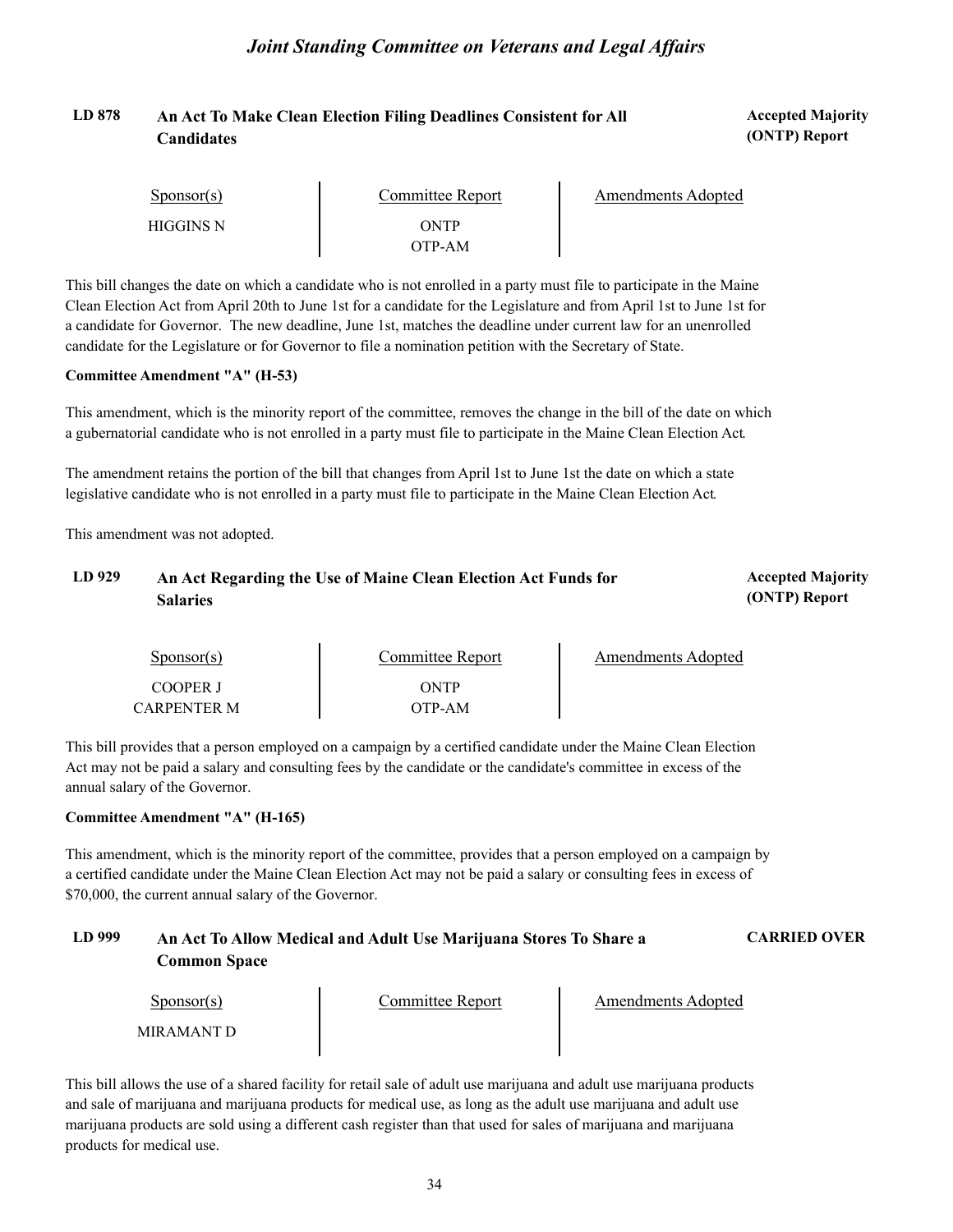This bill was carried over to any special or regular session, or both, of the 129th Legislature by joint order, H.P. 1322.

#### **LD 1015 PUBLIC 168 An Act To Support Maine Craft Distillers**

# **EMERGENCY**

| $S_{\text{PON}(\text{S})}$   | Committee Report | <b>Amendments Adopted</b> |  |
|------------------------------|------------------|---------------------------|--|
| LUCHINI L<br><b>GIDEON S</b> | OTP-AM           | S-93                      |  |

This bill exempts the holder of a small distillery license from bailment or other distribution fees if the product sold by that license holder, either for on-premises or off-premises consumption, was not transported to a warehouse operated by the State or a wholesaler contracted by the State.

#### **Committee Amendment "A" (S-93)**

This amendment strikes and replaces the bill and adds an emergency preamble and emergency clause. The amendment provides that the Department of Administrative and Financial Services, Bureau of Alcoholic Beverages and Lottery Operations is required to set the price of spirits produced by a licensed Maine small distillery and retained by that small distillery for sale directly to customers at a discount of 22.75% off the list price. This discount rate is greater than the discount that an agency liquor store is given off of the list price when it purchases spirits produced by a small distillery because, unlike spirits purchased by an agency liquor store, the spirits retained by the small distillery are not transported to a warehouse operated by the bureau or by a wholesaler contracted by the bureau and then distributed by that wholesaler to another location.

#### **Enacted Law Summary**

Public Law 2019, chapter 168 provides that the Department of Administrative and Financial Services, Bureau of Alcoholic Beverages and Lottery Operations is required to set the price of spirits produced by a licensed Maine small distillery and retained by that small distillery for sale directly to customers at a discount of 22.75% off the list price. This discount rate is greater than the discount that an agency liquor store is given off of the list price when it purchases spirits produced by a small distillery because, unlike spirits purchased by an agency liquor store, the spirits retained by the small distillery are not transported to a warehouse operated by the bureau or by a wholesaler contracted by the bureau and then distributed by that wholesaler to another location.

Public Law 2019, chapter 168 was enacted as an emergency measure effective May 30, 2019.

### **LD 1020 An Act to Modify the Number of Retail Liquor Licenses Allowed in ONTP Certain Municipalities**

| $S_{\text{ponsor}}(s)$ | Committee Report | Amendments Adopted |  |
|------------------------|------------------|--------------------|--|
| POULIOT M              | ONTP             |                    |  |
| <b>STROM S</b>         |                  |                    |  |

This bill allows the Department of Administrative and Financial Services, Bureau of Alcoholic Beverages and Lottery Operations to license up to eight agency liquor stores in a municipality with a population of at least 16,001 but less than 30,001; current law requires a population of at least 20,001 before a municipality qualifies for eight agency liquor stores. The population threshold to qualify for five agency liquor stores remains at 10,001.

The committee considered this bill in concert with LD 1068 and LD 1078, each of which also proposed to change the number of agency liquor stores allowed in each municipality. Ultimately, LD 1078 was enacted as Public Law 2019, chapter 74.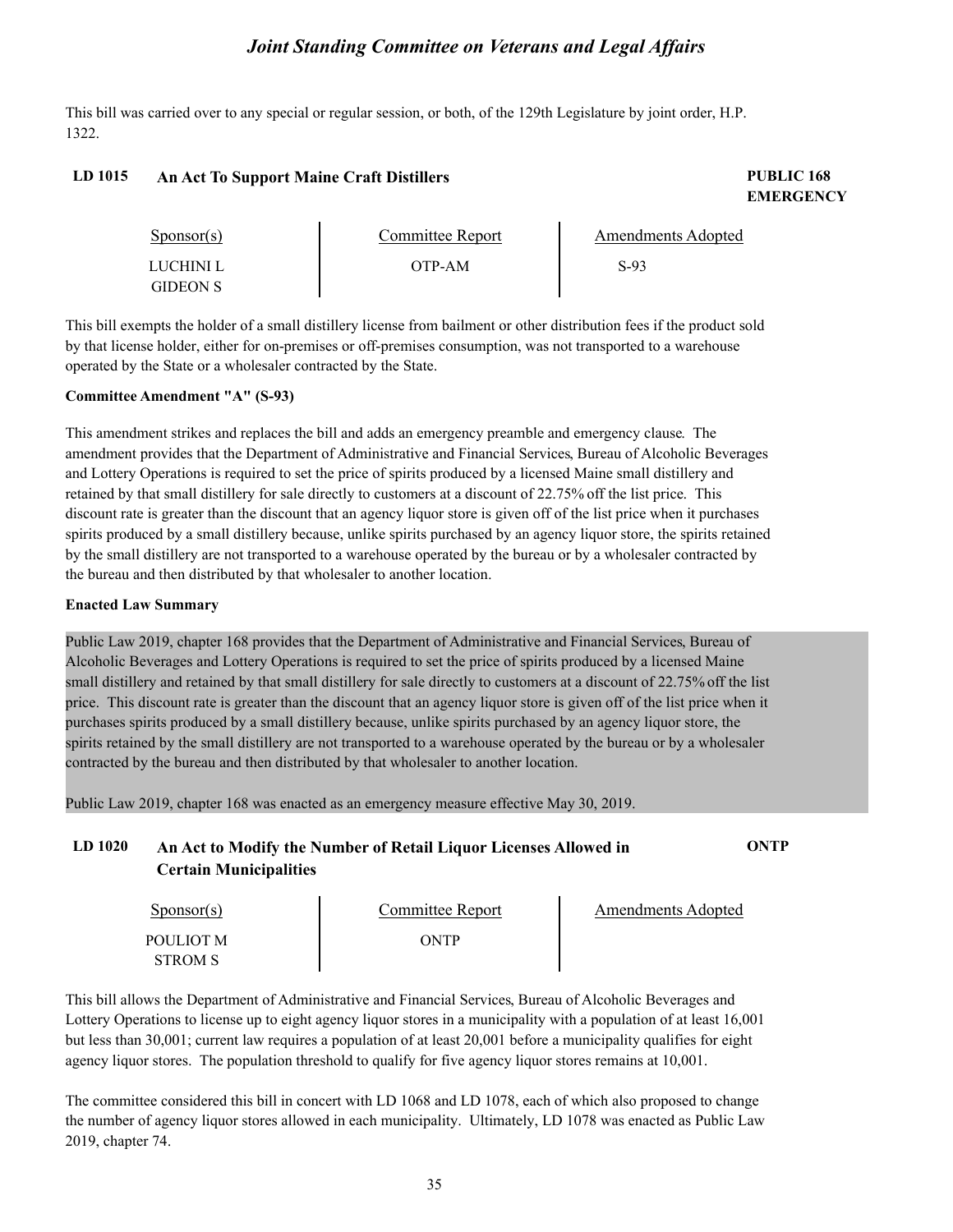| LD 1026 | Resolve, Directing the Secretary of State To Examine Best Practices in | <b>RESOLVE 48</b> |
|---------|------------------------------------------------------------------------|-------------------|
|         | <b>Elections</b>                                                       |                   |

| Sponsor(s) | Committee Report | Amendments Adopted |  |
|------------|------------------|--------------------|--|
| HUBBELL B  | OTP-AM           | H-278              |  |
| BELLOWS S  | ONTP             |                    |  |

This bill requires the Secretary of State to:

1. Publish a guide to election procedures for public distribution and revise the guide annually to reflect current law, rules and procedures regarding elections;

2. Provide local election procedure and ballot reconciliation forms for local election officials to complete;

3. Develop an election complaint process;

4. Maintain automatic voter registration information and contract with a nonprofit corporation of member states to maintain the information;

5. Report to the Legislature on certain election issues within 12 months after a general election; and

6. Conduct a study of post-election audits and recounts.

#### **Committee Amendment "A" (H-278)**

This amendment, which is the majority report of the committee, replaces the bill with a resolve directing the Secretary of State to conduct a study of post-election ballot audits and recounts. By December 6, 2023, the Secretary of State is directed to submit a report based upon the study to the joint standing committee of the Legislature having jurisdiction over election matters. The joint standing committee may report out a bill based upon the report to the Second Regular Session of the 131st Legislature.

#### **Enacted Law Summary**

Resolve 2019, chapter 48 directs the Secretary of State to conduct a study of post-election ballot audits and recounts. By December 6, 2023, the Secretary of State is directed to submit a report based upon the study to the joint standing committee of the Legislature having jurisdiction over election matters. The joint standing committee may report out a bill based upon the report to the Second Regular Session of the 131st Legislature.

#### **LD 1068 An Act To Increase the Number of Agency Liquor Stores Permitted in ONTP Municipalities with 10,000 to 20,000 Residents**

| Sponsor(s)       | Committee Report | Amendments Adopted |  |
|------------------|------------------|--------------------|--|
| <b>GATTINE D</b> | ONTP             |                    |  |
| SANBORN H        |                  |                    |  |

This bill allows the Department of Administrative and Financial Services, Bureau of Alcoholic Beverages and Lottery Operations to license up to six agency liquor stores in a municipality with a population of at least 10,001 but less than 20,001; current law allows such a municipality a maximum of five agency liquor stores.

The committee considered this bill in concert with LD 1020 and LD 1078, each of which also proposed to change the number of agency liquor stores allowed in each municipality. Ultimately, LD 1078 was enacted as Public Law 2019, chapter 74.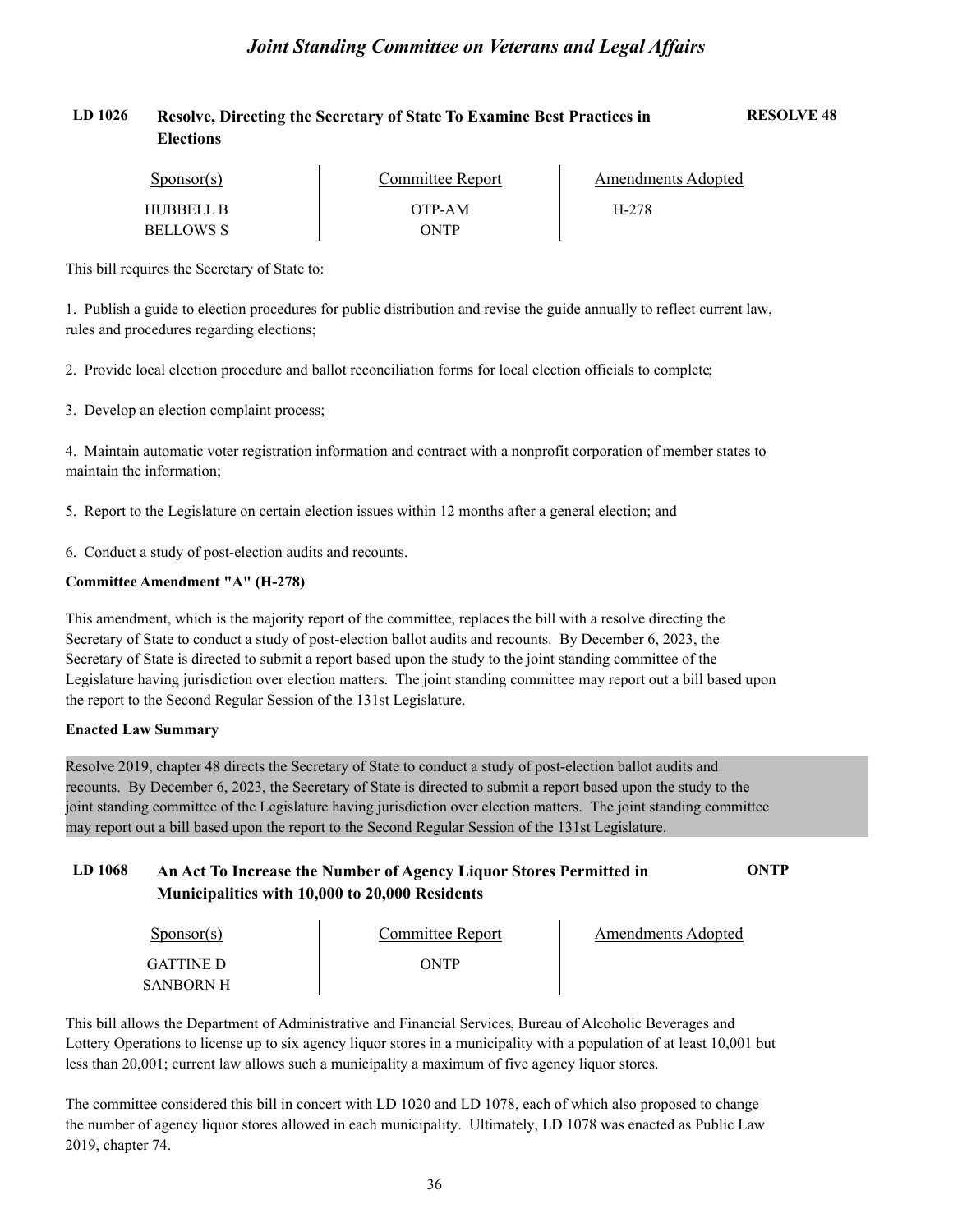### **LD 1078 An Act Regarding the Number of Agency Liquor Store Licenses PUBLIC 74 Permitted in a Municipality**

| Sponsor(s) | Committee Report | Amendments Adopted |  |
|------------|------------------|--------------------|--|
| HICKMAN C  | OTP-AM           | H-96               |  |
| LUCHINI L  |                  |                    |  |

This bill allows the Department of Administrative and Financial Services, Bureau of Alcoholic Beverages and Lottery Operations to license up to 11 agency liquor stores in a municipality with a population over 60,000. Under current law, the maximum number of agency liquor stores that may be licensed in a municipality with a population over 45,000 is 10. Compare LD 1020 and LD 1068.

#### **Committee Amendment "A" (H-96)**

This amendment replaces the bill. The amendment restructures for clarity current law limiting the number of agency liquor stores. Substantively, the amendment allows the Department of Administrative and Financial Services, Bureau of Alcoholic Beverages and Lottery Operations to:

1. License up to 11 agency liquor stores in a municipality with a population over 60,000. Under current law, the maximum number of agency liquor stores that may be licensed in a municipality with a population over 45,000 is 10; and

2. License up to seven agency liquor stores in a municipality with a population over 15,000 but less than 20,001 and six agency liquor stores in a municipality with a population over 10,000 but less than 15,001. Currently, five agency liquor stores are allowed in a municipality with a population over 10,000 but less than 20,001.

#### **Enacted Law Summary**

Public Law 2019, chapter 74 restructures for clarity current law limiting the number of agency liquor stores and allows the Department of Administrative and Financial Services, Bureau of Alcoholic Beverages and Lottery Operations to:

1. License up to 11 agency liquor stores in a municipality with a population over 60,000. Under current law, the maximum number of agency liquor stores that may be licensed in a municipality with a population over 45,000 is 10; and

2. License up to seven agency liquor stores in a municipality with a population over 15,000 but less than 20,001 and six agency liquor stores in a municipality with a population over 10,000 but less than 15,001. Currently, five agency liquor stores are allowed in a municipality with a population over 10,000 but less than 20,001.

#### **LD 1081 An Act To Impose Further Restrictions on where Marijuana May Be CARRIED OVER Smoked**

| $S_{\text{DON}(\text{S})}$ | Committee Report | <b>Amendments Adopted</b> |
|----------------------------|------------------|---------------------------|
| CYRWAY S                   |                  |                           |
| COSTAIN D                  |                  |                           |

This bill expands the restrictions on where marijuana may be smoked to include:

1. Areas in which tobacco smoking is prohibited;

2. Private residences or private property when a person under 18 years of age is present; and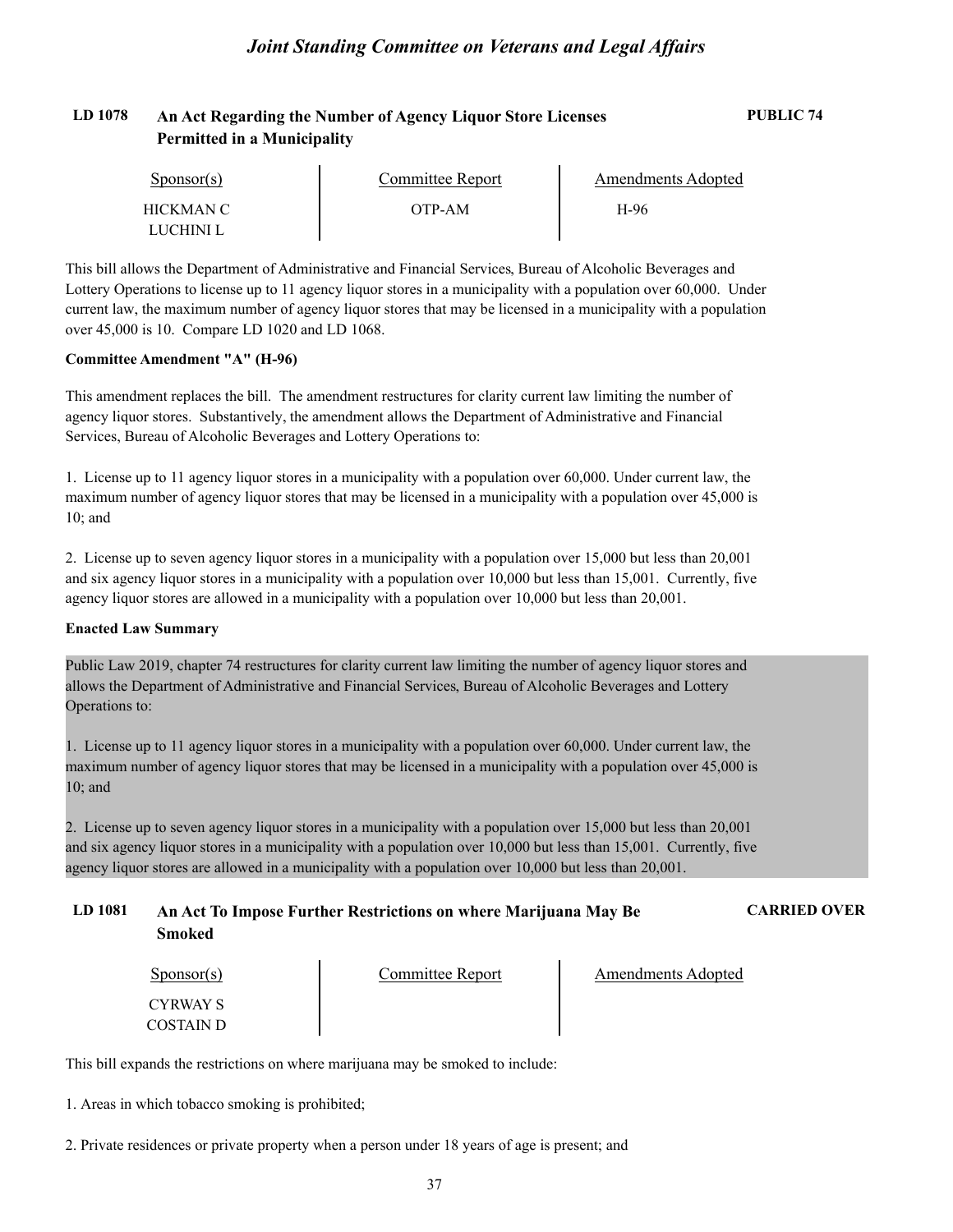3. Vehicles in which a person under 18 years of age is present.

This bill was carried over to any special or regular session, or both, of the 129th Legislature by joint order, H.P. 1322.

### **LD 1083 An Act To Implement Ranked-choice Voting for Presidential Primary CARRIED OVER and General Elections in Maine**

| $S_{\text{PON}(\text{S})}$ | <b>Committee Report</b> | Amendments Adopted |  |
|----------------------------|-------------------------|--------------------|--|
| JACKSON T                  | OTP-AM                  | S-313              |  |
| WARREN C                   | <b>ONTP</b>             |                    |  |
|                            | OTP-AM                  |                    |  |

This bill provides that, whenever the state committee of a qualified political party certifies that there is a contest among candidates for nomination as the presidential candidate of the party and that the committee has voted to conduct a presidential primary election, the State shall hold a presidential primary election on a date in March of the presidential election year chosen by the Secretary of State in consultation with the parties. Only voters who are enrolled in the party may vote in that party's presidential primary election. The votes cast in the presidential primary for each party must be tabulated according to the ranked-choice method of tabulating votes. The selection of delegates to the national presidential nominating convention for each party and allocation of those delegates among primary candidates must be in accordance with any reasonable procedures established at the state party convention.

This bill also requires the ballots cast for presidential electors during the general election to be tabulated according to the ranked-choice method of tabulating votes.

#### **Committee Amendment "A" (S-313)**

This amendment, which is the majority report of the committee, strikes and replaces the bill. Under the amendment, general elections for presidential electors must be determined by ranked-choice voting. The amendment further provides that, if a law establishing a presidential primary election is enacted in the State, primary elections for the office of President of the United States must be determined by ranked-choice voting.

#### **Committee Amendment "B" (S-314)**

This amendment, which is one of two minority reports of the committee, strikes and replaces the bill. Under the amendment, general elections for presidential electors must be determined by ranked-choice voting if that method of conducting general elections for presidential electors is approved by the voters of the State at referendum.

This amendment was not adopted.

This bill was reported out of committee and passed to be enacted as amended by Commitee Amendment "A" (S-313) in the House. The bill was then tabled in the Senate and carred over to any special or regular session, or both, of the 129th Legislature by joint order, H.P. 1322.

#### **LD 1144 An Act To Authorize Tribal Gaming CARRIED OVER**

Committee Report Amendments Adopted

COLLINGS B CARPENTER M

Sponsor(s)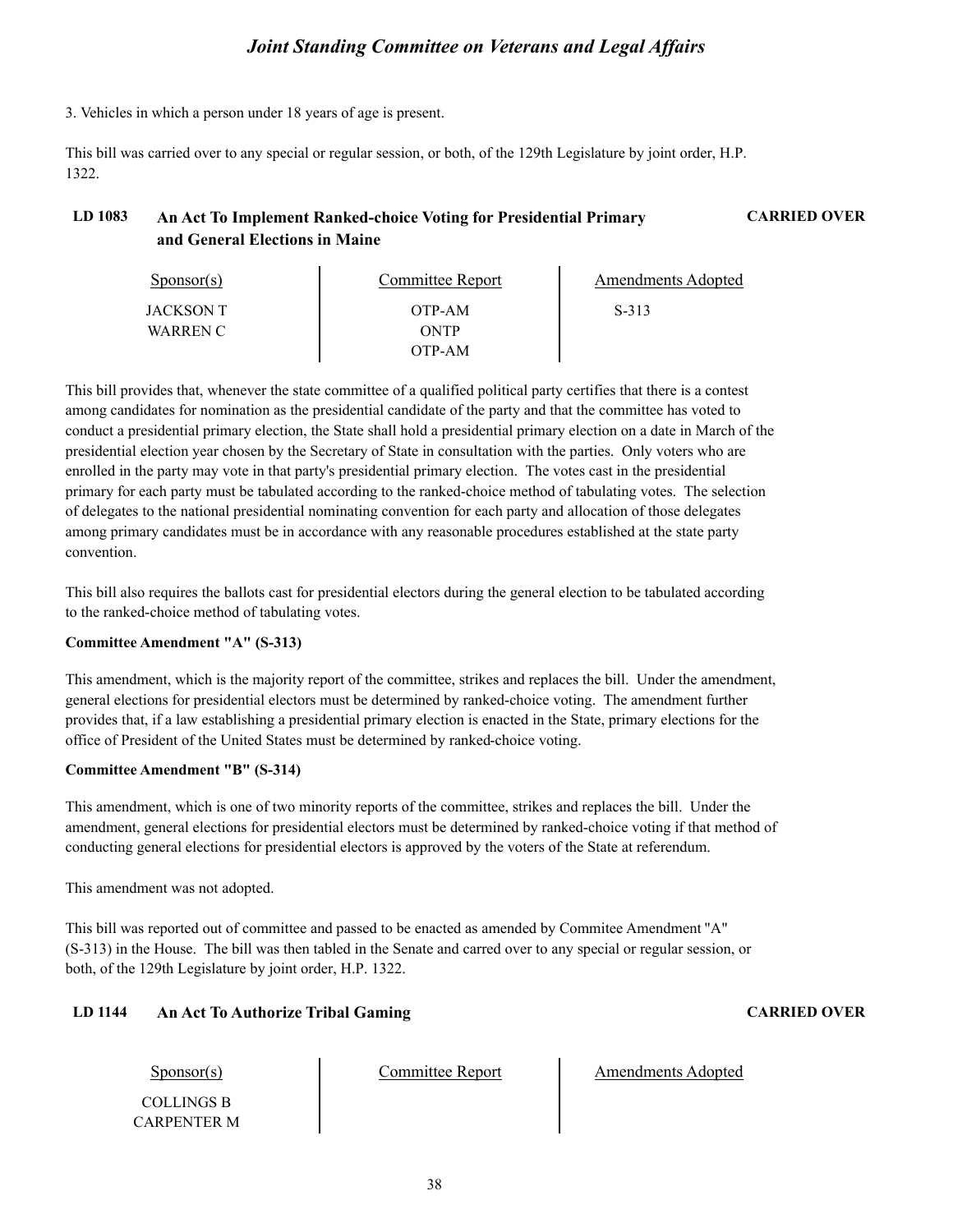This bill increases by 1,500 the number of slot machines that may be registered in the State and authorizes the Department of Public Safety, Gambling Control Board to accept an application for a casino operator license from a joint tribal entity authorizing the joint tribal entity to operate table games and slot machines at one casino owned by the joint tribal entity. "Joint tribal entity" is defined as a legal entity formed for the purpose of operating slot machines and table games at one casino, the entire ownership of which is held equally, either jointly or in common, by the Passamaquoddy Tribe, the Penobscot Nation, the Aroostook Band of Micmacs and the Houlton Band of Maliseet Indians.

The bill provides the following in regard to the casino.

1. It specifies that, as a condition of a joint tribal entity's receiving a license, a casino must be located:

A. On land that on January 1, 2019 was owned by the Passamaquoddy Tribe, the Penobscot Nation, the Aroostook Band of Micmacs or the Houlton Band of Maliseet Indians or land held in trust by the United States or by any other person or entity for the Passamaquoddy Tribe, the Penobscot Nation, the Aroostook Band of Micmacs or the Houlton Band of Maliseet Indians;

B. On land located in the unorganized territory; or

C. On land in a municipality and that municipality approves of the operation of the casino in that municipality, either by vote of its legislative body or in a referendum of the voters of the municipality.

2. It exempts a casino licensed to a joint tribal entity from the provision in current law that prohibits a new casino or slot machine facility from being located within 100 miles of an existing casino or slot machine facility. It provides that a casino licensed to a joint tribal entity may not be located within 50 miles of an existing facility.

3. It provides that a change in the composition of a joint tribal entity does not invalidate a casino license issued to the entity as long as the change occurs no sooner than six months after the license is issued and the entity still consists of at least two federally recognized Indian tribes in the State who own equal shares of the entity in its entirety.

4. It changes the provision in current law that states that distributions of net slot machine revenue from the casino located in Oxford County to the Penobscot Nation and the Passamaquoddy Tribe revert to the operator if one or both tribes operate or receive distributions from a newly licensed casino. It provides that the distribution of that slot machine revenue would instead be deposited into the General Fund if either the Penobscot Nation or the Passamaquoddy Tribe operated or received distributions from a newly licensed casino.

5. It establishes a distribution rate of 25% of net slot machine income and 16% of net table game income for a casino operator that is a joint tribal entity. The slot machine income is used to fund education for kindergarten to grade 12 and the table game income is deposited to the General Fund.

This bill was carried over to any special or regular session, or both, of the 129th Legislature by joint order, H.P. 1322.

### **LD 1154 PUBLIC 117 An Act To Increase the Betting Limit on Games of Chance at Fairs and Festivals and To Expand Allowed Operation**

**EMERGENCY**

| Sponsor(s)                | Committee Report | Amendments Adopted |  |
|---------------------------|------------------|--------------------|--|
| <b>HANDY J</b><br>LIBBY N | OTP-AM           | H-162              |  |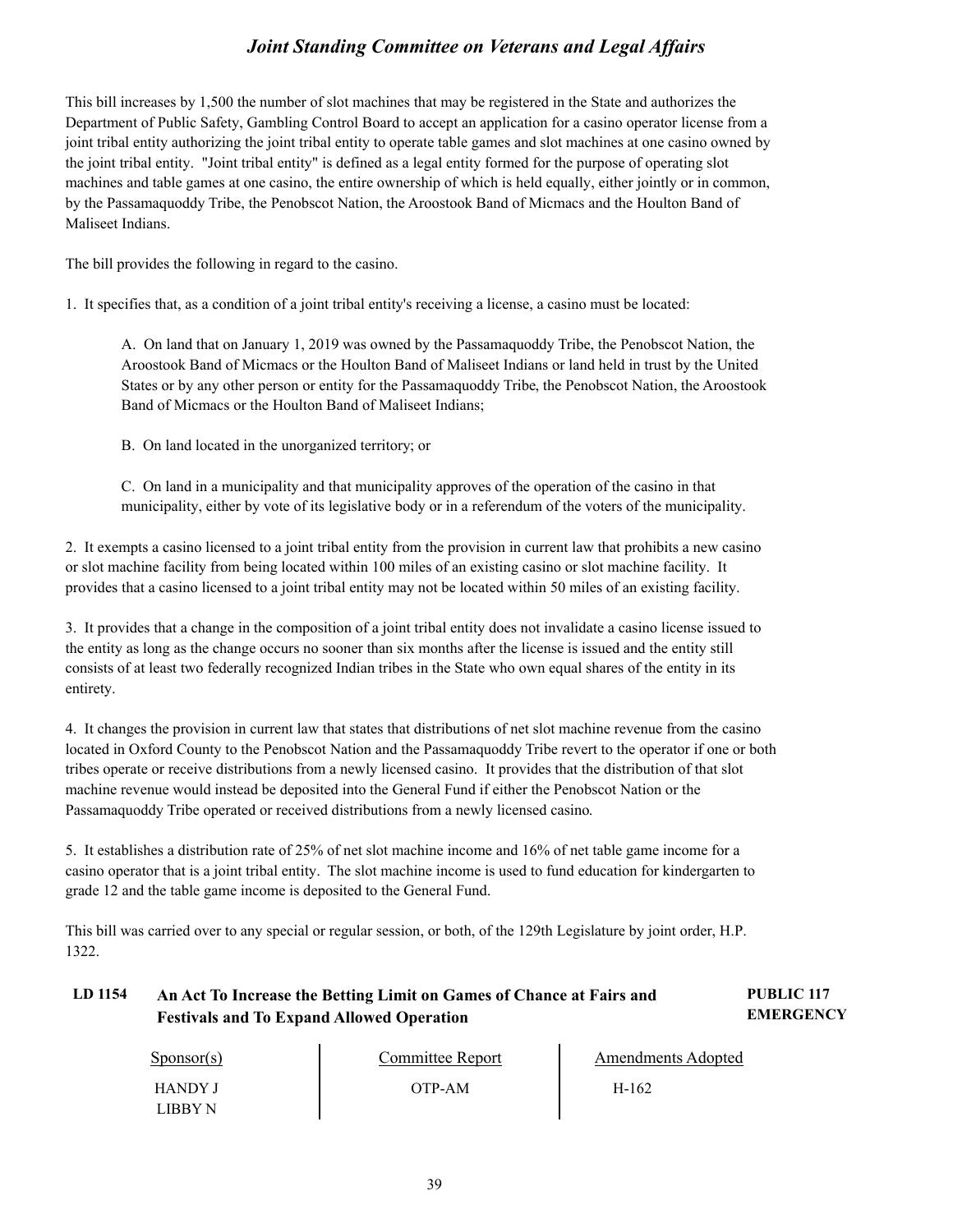This bill raises the betting limit for games of chance from \$1 to \$5. It also allows a bona fide nonprofit organization to operate a licensed card game or registered game of chance to which the general public has access for four consecutive days instead of four days and removes the current three-month waiting period between game operations.

#### **Committee Amendment "A" (H-162)**

This amendment provides that the maximum bet for a licensed card game in which bets are placed per hand or per deal is \$5, inclusive of any raises made during the hand or deal. The amendment also provides that a bona fide nonprofit organization may operate a licensed card game or registered game of chance to which the general public has access for four consecutive days no more than four times in a calendar year. The amendment also adds an emergency preamble and emergency clause.

#### **Enacted Law Summary**

Public Law 2019, chapter 117 increases the maximum bet for a licensed game of chance from \$1 to \$5 and specifies that when the game of chance is a card game in which bets are placed per hand or per deal, the \$5 bet limit includes any raises made during the hand or deal. It also provides that a bona fide nonprofit organization may operate a licensed card game or registered game of chance to which the general public has access for four consecutive days no more than four times in a calendar year, eliminating the current three-month waiting period between such game operations.

Public Law 2019, chapter 117 was enacted as an emergency measure effective May 16, 2019.

### **LD 1187 An Act To Apply the Same Auditing Standards to All Legislative CARRIED OVER Candidates**

| Sponsor(s)       | Committee Report | Amendments Adopted |  |
|------------------|------------------|--------------------|--|
| <b>RISEMAN W</b> | OTP-AM           | H-313              |  |
| CHENETTE J       | <b>NTP</b>       |                    |  |

This bill directs the Commission on Governmental Ethics and Election Practices to conduct random audits of political action committees that are required to file campaign finance reports with the commission and candidates for state office, including candidates for Governor, State Senator, State Representative and presidential elector. The bill directs the commission to adopt rules to implement this requirement. The rules must direct the commission to audit an equal percentage of candidates for state office who are certified as Maine Clean Election Act candidates, candidates for state office who are not certified as Maine Clean Election Act candidates and political action committees. The rules must also establish standard auditing requirements to be applied to each candidate and political action committee.

#### **Committee Amendment "A" (H-313)**

This amendment, which is the majority report of the committee, strikes and replaces the bill and title. Under current practice, the Commission on Governmental Ethics and Election Practices uses funding from the Maine Clean Election Fund established in the Maine Revised Statutes, Title 21-A, section 1124 to contract with independent auditors to conduct random post-election audits of 20% of the legislative candidates who are certified as Maine Clean Election Act candidates. The amendment provides an ongoing General Fund appropriation to the Commission on Governmental Ethics and Election Practices to contract with independent auditors to conduct random post-election audits of 20% of legislative candidates who are not certified as Maine Clean Election Act candidates.

This bill was reported out of committee and then carried over to any special or regular session, or both, of the 129th Legislature on the Special Appropriations Table by joint order, H.P. 1322.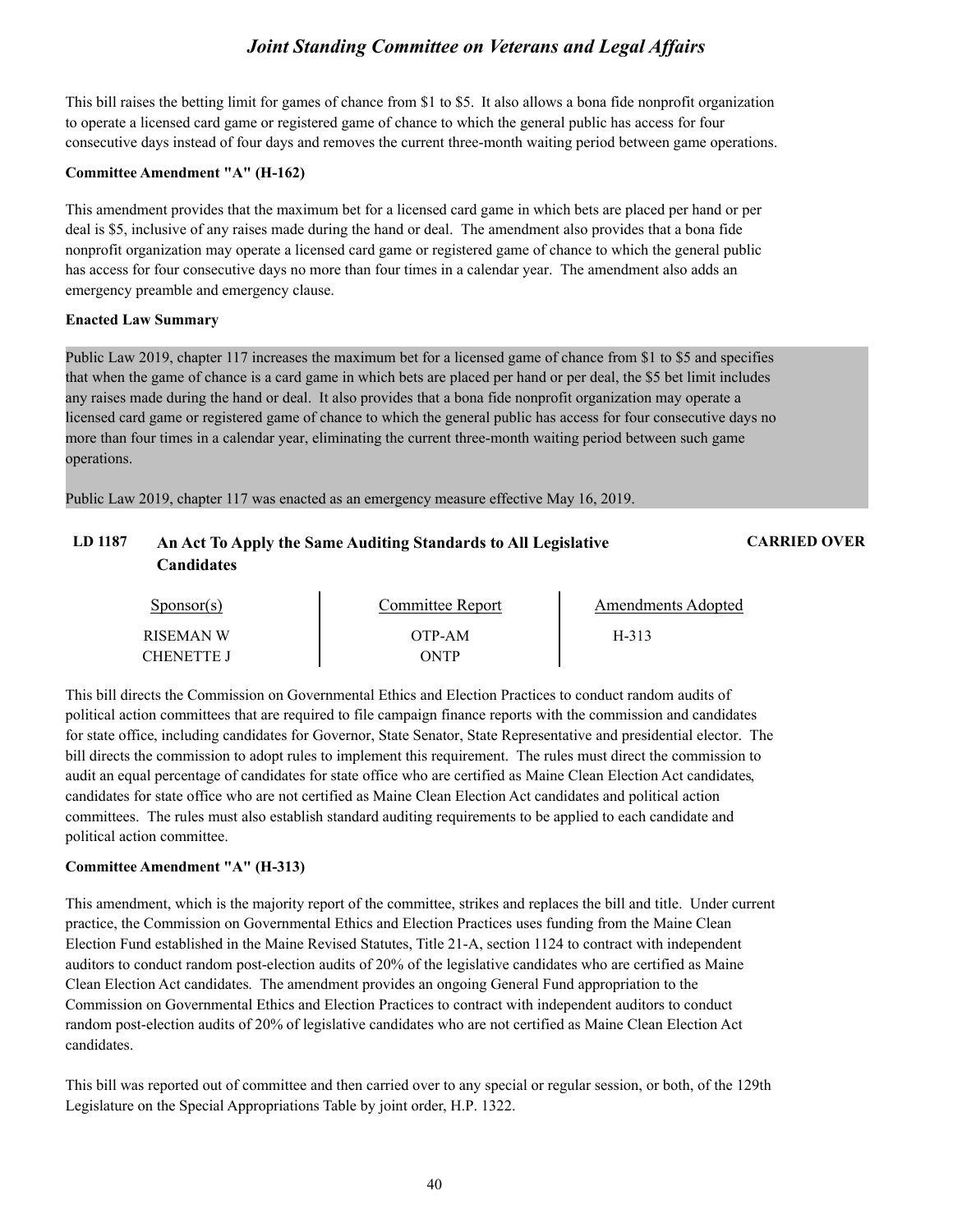### **LD 1196 RESOLUTION, Proposing an Amendment to the Constitution of Maine ONTP To Implement Ranked-choice Voting**

| Sponsor(s)        | Committee Report | Amendments Adopted |  |
|-------------------|------------------|--------------------|--|
| <b>CHENETTE J</b> | ONTP             |                    |  |
| <b>FECTEAUR</b>   |                  |                    |  |

This resolution proposes to amend the Constitution of Maine to require candidates for the political offices of Governor, State Senator and State Representative to be elected by a majority of the votes cast for that office. See also LD 1477.

#### **LD 1213 Accepted Majority An Act To Repeal the Ranked-choice Voting Law**

**(ONTP) Report**

| Sponsor(s)                          | Committee Report | Amendments Adopted |
|-------------------------------------|------------------|--------------------|
| <b>STETKIS J</b><br><b>GUERIN S</b> | ONTP<br>OTP-AM   |                    |

This bill repeals the laws governing ranked-choice voting.

#### **Committee Amendment "A" (H-232)**

This amendment, which is the minority report of the committee, incorporates a fiscal note.

This amendment was not adopted.

### **LD 1226 An Act To Make Criteria for State Veterans' Benefits Consistent within ONTP the Maine Revised Statutes**

| Sponsor(s)      | Committee Report | Amendments Adopted |
|-----------------|------------------|--------------------|
| <b>BAILEY D</b> | ONTP             |                    |
| CARPENTER M     |                  |                    |

This bill revises language in the Maine Revised Statutes regarding eligibility for veterans' benefits to make that language consistent throughout the statutes.

### **LD 1244 An Act To Authorize the Gambling Control Board To Accept an CARRIED OVER Application from the Passamaquoddy Tribe To Operate 50 Slot Machines in the Tribe's High-stakes Beano Facility**

Sponsor(s)

Committee Report Amendments Adopted

COLLINGS B MOORE M

This bill authorizes the Department of Public Safety, Gambling Control Board to accept an application from the Passamaquoddy Tribe to operate 50 slot machines at a gambling facility in Washington County at which high-stakes beano is conducted by the Passamaquoddy Tribe. The bill raises the limit on the number of slot machines allowed in the State by 50 to accommodate the slot machines that may be operated by the Passamaquoddy Tribe. The bill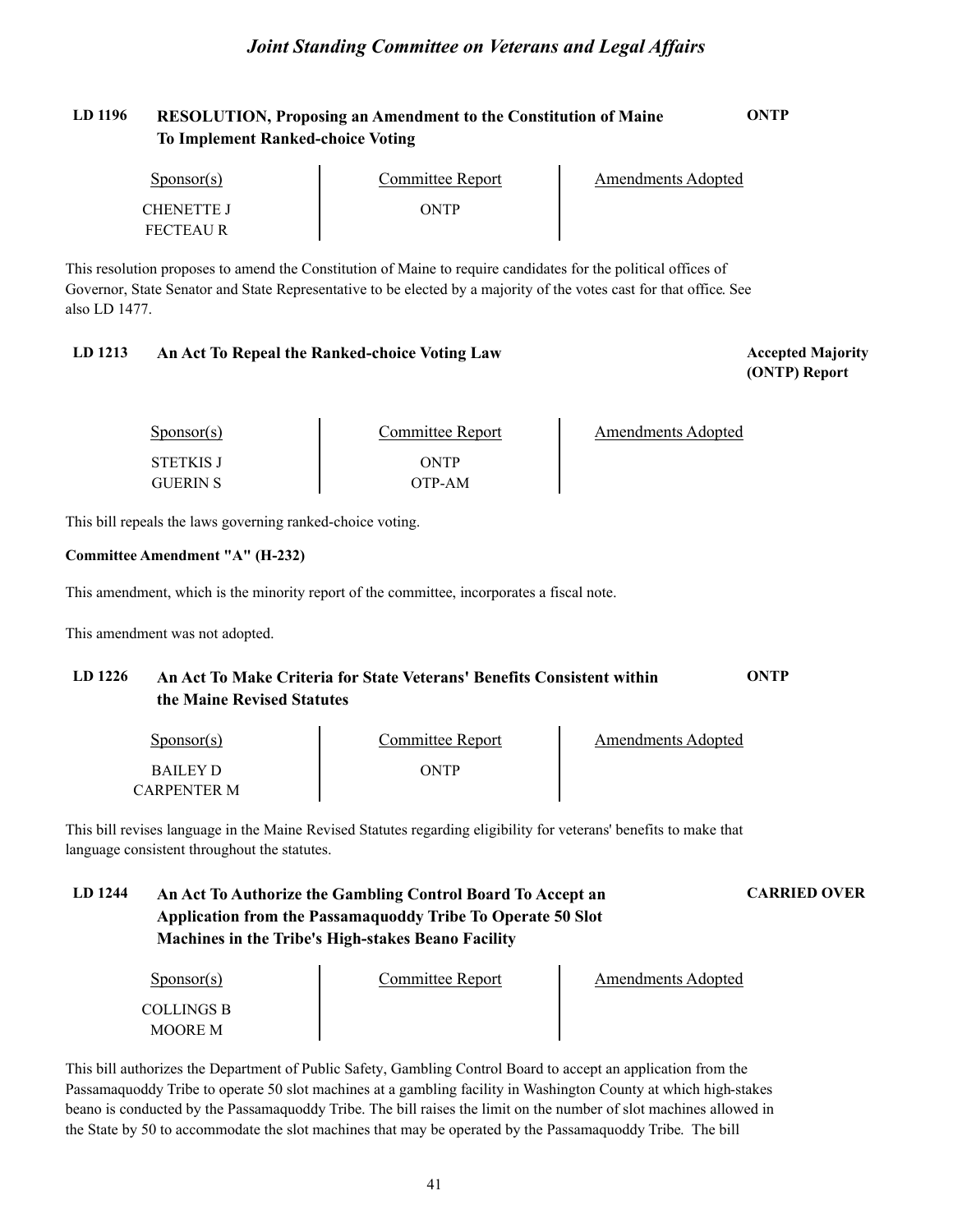requires deposit of 25% of net slot machine income in the General Fund and sets the initial application fee to operate the 50 slot machines at \$10,000 and the renewal fee at \$5,000. The Passamaquoddy Tribe is exempted from paying a \$250,000 nonrefundable privilege fee and a \$5,000,000 license fee. Slot machines operated by the Passamaquoddy Tribe would be subject to the oversight of the Gambling Control Board and subject to the same laws and rules as other slot machines operated in this State.

This bill was carried over to any special or regular session, or both, of the 129th Legislature by joint order, H.P. 1322.

#### **LD 1255 Accepted Majority RESOLUTION, Proposing an Amendment to the Constitution of Maine (ONTP) Report To Require Referenda To Receive 60 Percent of the Vote To Become Law**

| Sponsor(s)      | Committee Report | <b>Amendments Adopted</b> |
|-----------------|------------------|---------------------------|
| <b>MORRIS J</b> | ONTP             |                           |
|                 | OTP-AM           |                           |

This resolution proposes to amend Article IV, part 3, section 18 of the Constitution of Maine to require that a direct initiative of legislation or a competing measure receive at least 60% of the votes cast to become law.

#### **Committee Amendment "A" (H-172)**

This amendment, which is the minority report of the committee, incorporates a fiscal note.

This amendment was not adopted.

#### **LD 1268 An Act To Update and Clarify the Laws Governing Raffles PUBLIC 129**

| $S_{\text{DONSOT}}(s)$ | <b>Committee Report</b> | Amendments Adopted |  |
|------------------------|-------------------------|--------------------|--|
| <b>CYRWAY S</b>        | OTP-AM                  | S-67               |  |
| NADEAU C               |                         |                    |  |

This bill amends the law governing raffles for certain nonprofit organizations in the following ways:

1. Increasing the amount of total value of all prizes for which the nonprofit organization is not required to register the raffle with the Gambling Control Unit from \$2,500 to \$10,000;

2. Allowing noncash raffle prizes, which have a maximum value of \$75,000, to be exchanged for a cash prize of up to \$20,000;

3. Removing the limitation allowing only one raffle with a noncash prize of up to \$75,000 or a cash prize of up to \$20,000 in a 12-month period; and

4. Clarifying that the nonprofit organization may conduct more than one raffle at a time.

#### **Committee Amendment "A" (S-67)**

This amendment clarifies that certain nonprofit organizations, which may register with the Department of Public Safety, Gambling Control Unit to conduct raffles with noncash prizes that do not exceed \$75,000 in value or raffles with cash prizes that do not exceed \$20,000 in value, may conduct only one of these registered noncash prize raffles and one of these registered cash prize raffles at the same time. The amendment eliminates the portion of the bill that allows nonprofit organizations to exchange the prizes awarded in a noncash prize raffle for cash prizes.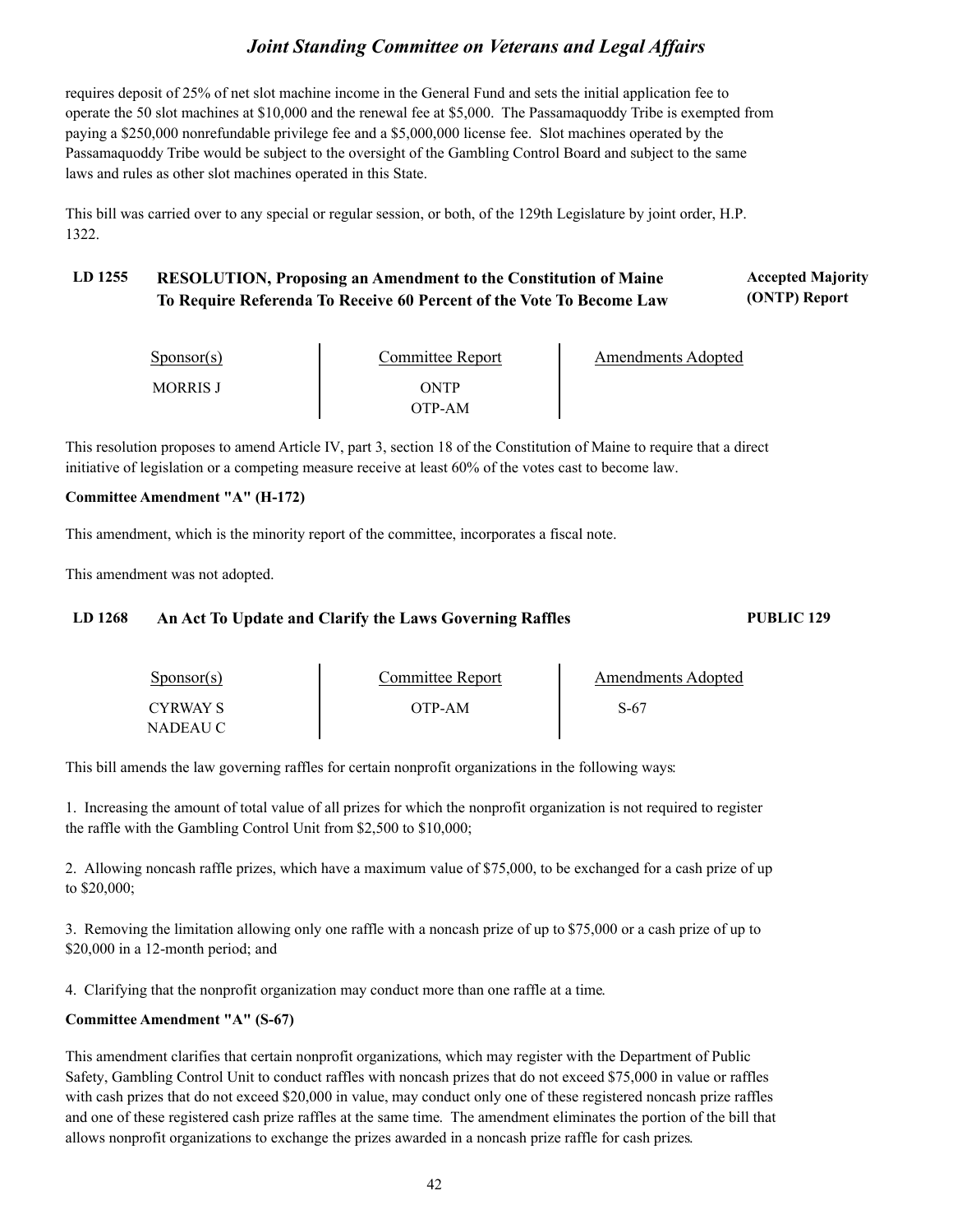The amendment also makes technical changes to the laws governing games of chance that clarify the authority of the Gambling Control Unit to issue registrations to organizations that conduct raffles, including raffles with noncash prizes of a value greater than \$2,500, and that clarify the weekly, monthly and annual registration fees for all games of chance, including raffles.

#### **Enacted Law Summary**

Public Law 2019, chapter 129 amends the law governing raffles for certain nonprofit organizations in the following ways:

1. Increasing the amount of total value of all prizes for which the nonprofit organization is not required to register the raffle with the Gambling Control Unit from \$2,500 to \$10,000;

2. Removing the limitation allowing only one raffle with a noncash prize of up to \$75,000 or a cash prize of up to \$20,000 in a 12-month period; and

3. Clarifying that the nonprofit organization may conduct more than one raffle at the same time, as long as the organization does not conduct more than one raffle with a noncash prize of greater than \$10,000 but less than \$75,000 at the same time or more than one raffle with a cash prize of greater than \$10,000 but less than \$20,000 at the same time.

Public Law 2019, chapter 129 also makes technical changes to the laws governing games of chance that clarify the authority of the Gambling Control Unit to issue registrations to organizations that conduct raffles, including raffles with noncash prizes of a value greater than \$2,500, and that clarify the weekly, monthly and annual registration fees for all games of chance, including raffles.

### **LD 1332 Accepted Majority RESOLUTION, Proposing an Amendment to the Constitution of Maine To Require State and Congressional Elections To Be Decided by a Plurality of Votes Cast**

Sponsor(s) JOHANSEN C ONTP OTP-AM Committee Report Fig. 2. Amendments Adopted

This resolution proposes to amend the Constitution of Maine to provide that a primary election for State Representative, State Senator or Governor must be decided by a plurality of votes cast. It also provides that a primary, general or special election for United States Representative or United States Senator must be decided by a plurality of votes cast.

#### **Committee Amendment "A" (H-233)**

This amendment, which is the minority report of the committee, provides that a primary election for President of the United States and a general election for presidential elector must be decided by a plurality of votes cast.

This amendment was not adopted.

#### **LD 1348 An Act To Authorize Sports Wagering ONTP**

Committee Report Amendments Adopted

Sponsor(s) EVANGELOS J DOW D

ONTP

**(ONTP) Report**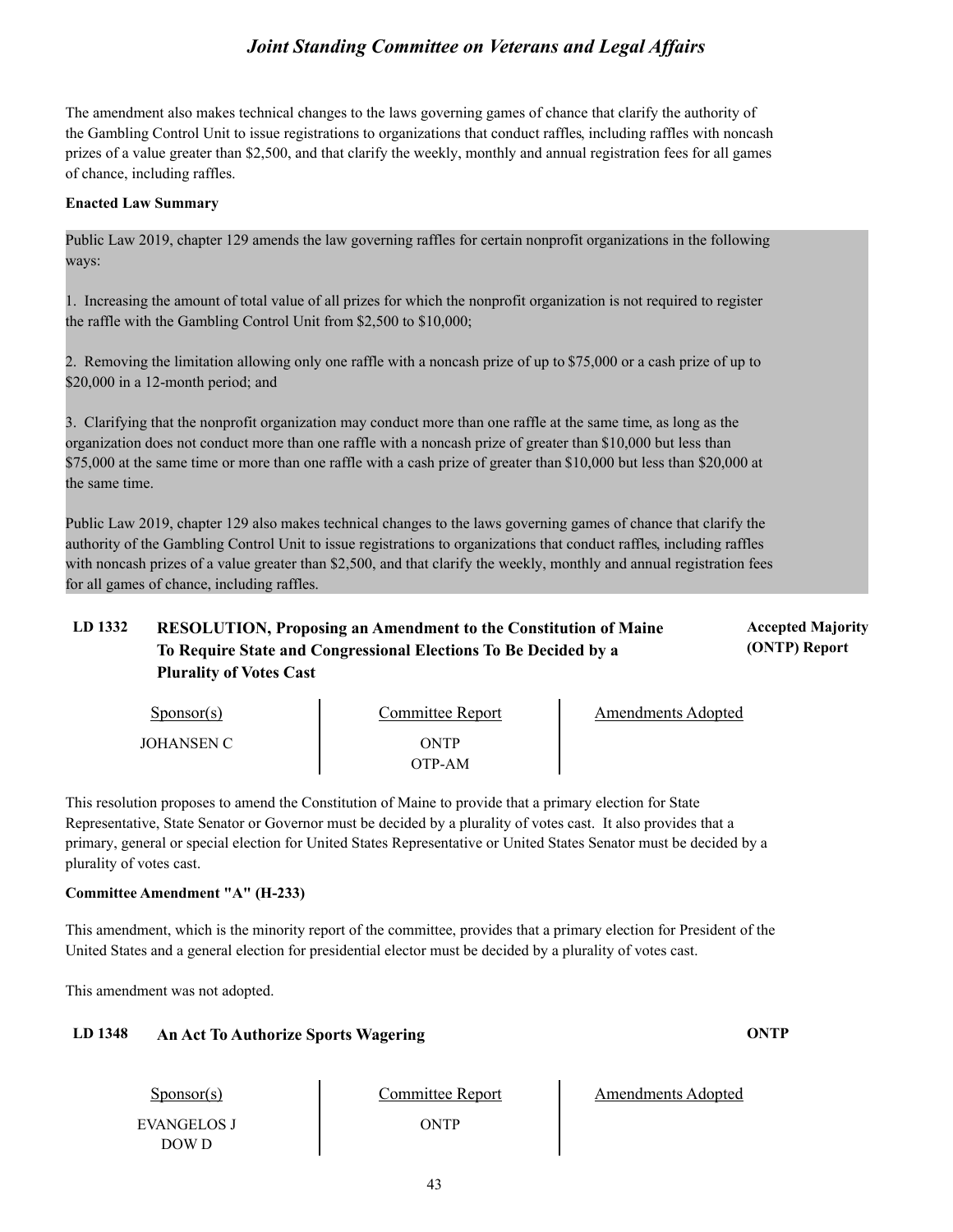This bill authorizes the Department of Public Safety, Gambling Control Board to issue licenses to conduct sports wagering, including online sports wagering, to persons or federally recognized Indian tribes licensed to operate casinos, commercial tracks or off-track betting facilities. The board may issue licenses to operate only online sports wagering to federally recognized Indian tribes that are not licensed to operate casinos, commercial tracks or off-track betting facilities.

Under the bill, "sports wagering" is defined as any device or system established for the acceptance of wagers on a sports event by any system or method of wagering. Sports wagering operators may accept wagers on all professional or amateur sports events except high school sports events, other events in which a majority of the participants are minors and competitive video game events. Sports wagering operators may not accept wagers from persons whose identity they cannot verify; persons under 21 years of age; the director, officers and employees of the sports wagering operator and relatives living in the same household as those persons; athletes, coaches, referees and umpires participating in the sports event; other interested persons if the sports event upon which the wager is placed is overseen by the person's league or sports governing body; persons with confidential information that could affect the outcome of the sports event; persons who are on a list of prohibited persons established by the board, including persons who voluntarily request to be prohibited from making sports wagers; and persons who make wagers on behalf of another person.

The bill requires the board to adopt rules regulating the conduct of sports wagering, including rules restricting the types of wagers permitted, establishing the maximum wagers that may be accepted from any one person on a single sports event, regulating the design and minimum security standards for in-person sports wagering lounges located within casino, commercial track or off-track betting facilities and establishing record keeping, reporting and auditing requirements. The bill also requires the board to adopt rules further regulating the conduct of online sports wagering, including rules regulating the servers and other equipment used to conduct sports wagering online, establishing methods for verifying the identity and age of persons placing wagers online and prohibiting the acceptance of wagers from outside the State as required by federal law.

The bill further requires that 1% of net sports wagering income be used for administrative expenses of the board and 24% of net sports wagering income be credited by the Treasurer of State to the Department of Education for essential programs and services for kindergarten to grade 12.

Finally, the bill provides that the laws governing unlawful gambling and games of chance do not apply to sports wagering operators that comply with the laws governing sports wagering.

Selected portions of this bill were incorporated in the committee amendments to LD 553.

LD 1357 An Act Regarding State Licensure for the Sale of Spirits for **Accepted Majority** Accepted Majority **Off-premises Consumption**

**(ONTP) Report**

| Sponsor(s)      | Committee Report | Amendments Adopted |  |
|-----------------|------------------|--------------------|--|
| <b>FECTEAUR</b> | ONTP             |                    |  |
|                 | OTP-AM           |                    |  |

This bill repeals the law that establishes a limit on the number of agency stores allowed in a municipality based upon the population of the municipality and replaces it with a provision authorizing municipalities to determine the number of agency liquor stores that may be licensed within the municipality, with existing agency liquor store licenses grandfathered if the municipality authorizes a number of agency liquor stores less than the number of operating liquor stores previously licensed by the Department of Administrative and Financial Services, Bureau of Alcoholic Beverages and Lottery Operations or if the municipality does not make a determination.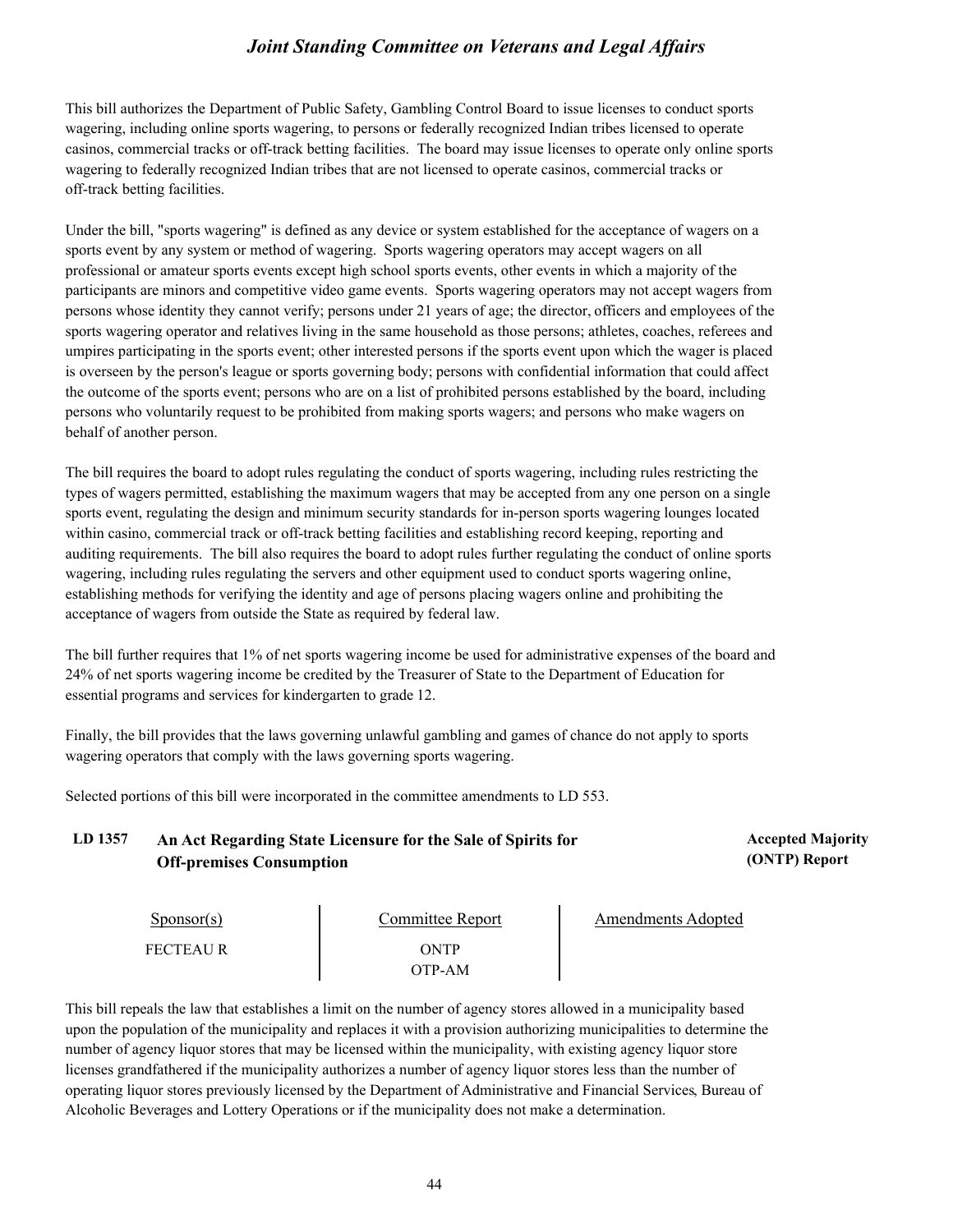This bill also requires the bureau to consider, when evaluating an application for an agency liquor store license, whether the applicant is a business licensed in the municipality in which the agency liquor store will be located, has been in existence for at least the three years immediately prior to application, and has been in good standing with every agency of the State for the three years immediately prior to application.

#### **Committee Amendment "A" (H-201)**

This amendment, which is the minority report of the committee, clarifies that when the Department of Administrative and Financial Services, Bureau of Alcoholic Beverages and Lottery Operations gives public notice that any agency liquor store may be established in a particular municipality or unincorporated place, the bureau has discretion to not issue a license if, for example, the bureau determines that no applicant meets the criteria for licensure.

This amendment was not adopted.

### **LD 1365 RESOLUTION, Proposing an Amendment to the Constitution of Maine ONTP To Provide for the Election of the Governor by Majority Vote**

| Sponsor(s)                            | Committee Report | Amendments Adopted |
|---------------------------------------|------------------|--------------------|
| <b>BABBIDGE C</b><br><b>SANBORN L</b> | ONTP             |                    |

This resolution proposes to amend the Constitution of Maine to require that the Governor be elected by majority vote.

#### LD 1372 RESOLUTION, Proposing an Amendment to the Constitution of Maine **Died Between Houses To Ensure That Voting Rights Belong Only to Citizens in Municipal or Other Local Elections**

| Sponsor(s)  | Committee Report | Amendments Adopted |  |
|-------------|------------------|--------------------|--|
| WADSWORTH N | ONTP<br>)TP-AM   |                    |  |

This resolution proposes to amend Article II, section 1 of the Constitution of Maine to specify that only a person who is a citizen of the United States may vote in a municipal or other local election. Compare LD 186.

#### **Committee Amendment "A" (H-530)**

This amendment, which is the minority report of the committee, incorporates a fiscal note. This amendment was adopted in the Senate but not in the House.

### **LD 1432 An Act To Improve the Adult Use Marijuana Laws CARRIED OVER**

| $S_{\text{ponsor}}(s)$ | Committee Report | <b>Amendments Adopted</b> |
|------------------------|------------------|---------------------------|
| PIERCE T               |                  |                           |

This bill amends the adult use marijuana law in several ways. First, it repeals all residency requirements regarding licensure and operations as of June 1, 2021. Second, the bill clarifies that, during the first two years after the first active cultivation facility license is issued, a dispensary or caregiver may transfer both harvested marijuana and marijuana products to an adult use marijuana establishment controlled by that dispensary or caregiver during the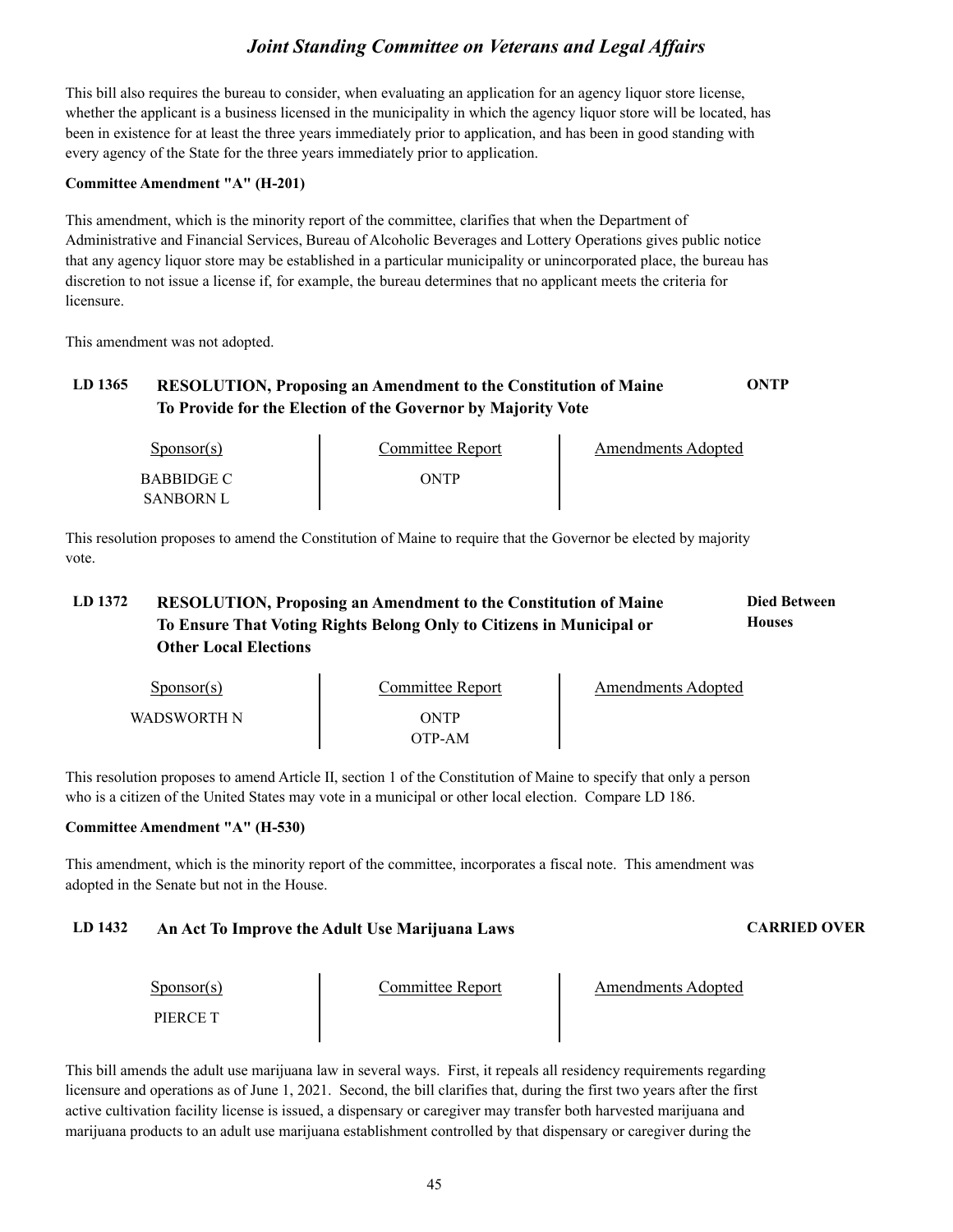first year of that marijuana establishment's operation. Third, this bill allows a marijuana store licensee that is also a registered caregiver or a registered dispensary to sell or offer for sale both adult use marijuana and adult use marijuana products within the same facility or building in which the licensee also sells or offers for sale marijuana or marijuana products to qualifying patients.

This bill was carried over to any special or regular session, or both, of the 129th Legislature by joint order, H.P. 1322.

### **LD 1437 RESOLUTION, Proposing an Amendment to the Constitution of Maine CON RES 1 Concerning Alternative Signatures Made by Persons with Disabilities**

| $S_{\text{PONSOT}}(s)$ | Committee Report | Amendments Adopted |  |
|------------------------|------------------|--------------------|--|
| WHITE B                | OTP-AM           | H-163              |  |
| LUCHINI L              |                  | H-344<br>WHITE B   |  |

This resolution, which was submitted by the Secretary of State pursuant to Joint Rule 204, proposes to amend Article IV, part 3, section 20 of the Constitution of Maine to grant the Legislature authority, by proper enactment, to authorize persons with disabilities to use alternative signatures when signing petitions for people's vetoes or direct initiatives of legislation.

#### **Committee Amendment "A" (H-163)**

This amendment incorporates a fiscal note.

#### **House Amendment "A" (H-344)**

This amendment revises the language in the resolution that allows alternative signatures for persons with disabilities who sign a petition for a people's veto and for a direct initiative to clarify that the alternative signatures are authorized for use by persons with physical disabilities that prevent them from signing their own names.

#### **Enacted Law Summary**

Constitutional Resolution 2019, chapter 1 proposes to amend Article IV, part 3, section 20 of the Constitution of Maine to grant the Legislature authority, by proper enactment, to authorize persons with physical disabilities that prevent them from signing their own names to use alternative signatures when signing petitions for people's vetoes or direct initiatives of legislation.

#### **LD 1438 An Act To Clarify the Intent of Referendum Questions for Voters ONTP**

| Sponsor(s)             | Committee Report | Amendments Adopted |  |
|------------------------|------------------|--------------------|--|
| LOBEA Þ<br>HANINGTON S | ONTP             |                    |  |

This bill requires the Secretary of State, with the assistance of the Attorney General and the Revisor of Statutes, to prepare a summary of each referendum question that explains the referendum question to the voter and to place this summary on the ballot after the corresponding referendum question. This summary may not exceed 250 words, except that additional words may be used if the Secretary of State considers it necessary and space on the ballot permits.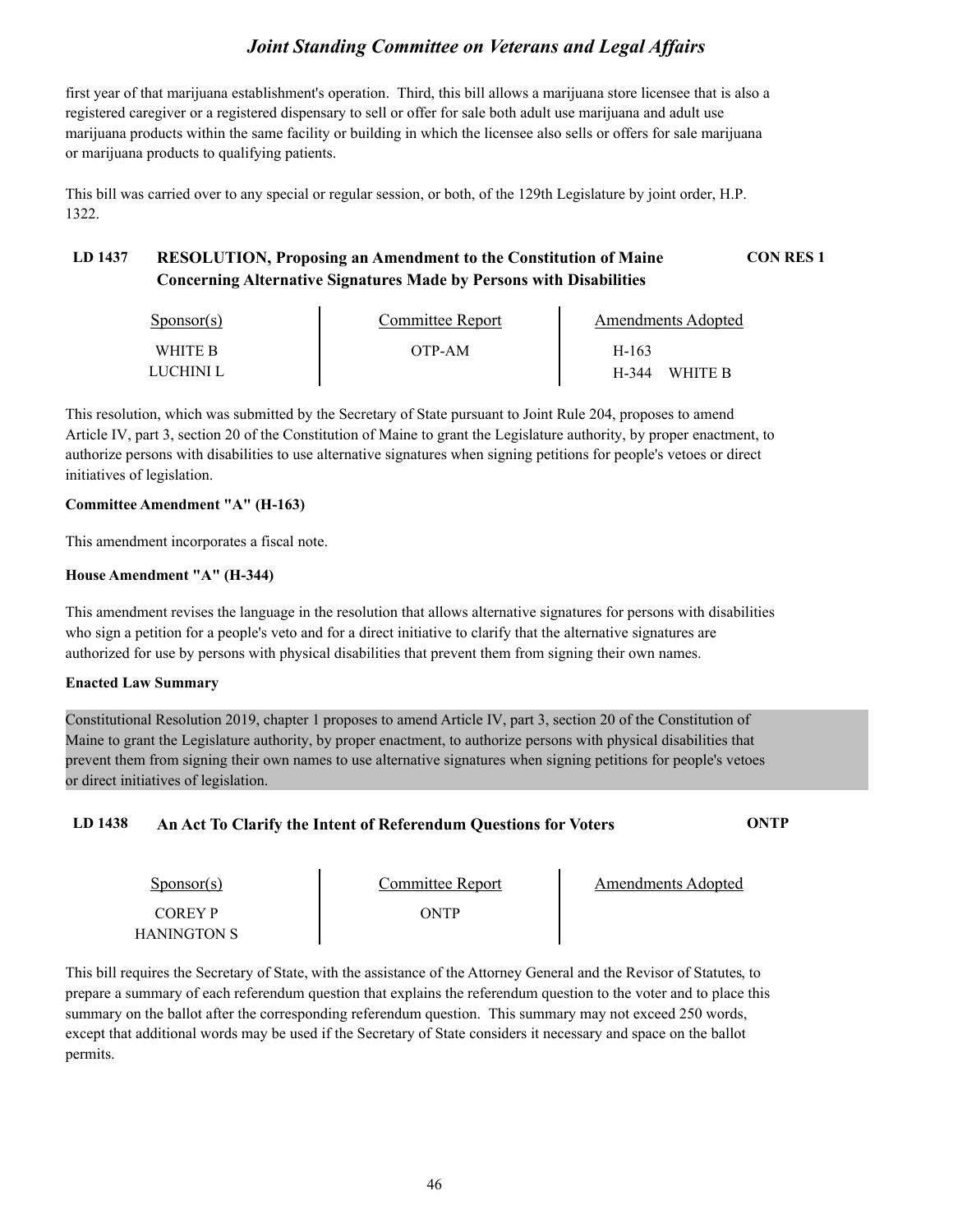#### **LD 1444 An Act To Make the Distance to Schools for Marijuana Establishments CARRIED OVER Consistent with the Liquor Laws**

| Sponsor(s)             | Committee Report | Amendments Adopted |  |
|------------------------|------------------|--------------------|--|
| MADIGAN C<br>CHIPMAN B |                  |                    |  |

This bill changes the distance requirements under the adult use marijuana provisions from 1,000 feet to 300 feet for a marijuana establishment to a preexisting public or private school and the method by which the distance is measured to make the adult use marijuana distance requirements consistent with liquor law requirements.

This bill was carried over to any special or regular session, or both, of the 129th Legislature by joint order, H.P. 1322.

#### LD 1447 An Act To Simplify Voting in Maine by Placing a Moratorium on *Accepted Majority* **(ONTP) Report Ranked-choice Voting**

| $S_{\text{ponsor}}(s)$ | Committee Report | Amendments Adopted |  |
|------------------------|------------------|--------------------|--|
| WHITE D                | ONTP             |                    |  |
| <b>FARRIN B</b>        | OTP-AM           |                    |  |

This bill suspends the use of ranked-choice voting until elections held after December 1, 2023. The bill provides that the laws governing ranked-choice voting are repealed December 1, 2023 unless the Constitution of Maine is amended to authorize the Legislature to determine the method by which the Governor and members of the Legislature are elected.

#### **Committee Amendment "A" (H-234)**

This amendment, which is the minority report of the committee, incorporates a fiscal note.

This amendment was not adopted.

#### LD 1454 An Act Concerning Elections in Maine Congressional Districts **Accepted Majority** Accepted Majority

**(ONTP) Report**

| Sponsor(s)                   | Committee Report | Amendments Adopted |
|------------------------------|------------------|--------------------|
| <b>BRADSTREET D</b><br>DOW D | ONTP<br>OTP-AM-  |                    |

This bill provides that the voters of a congressional district must determine by referendum vote the method used in that congressional district to elect their Representative to Congress. The voters of a congressional district may choose to elect their Representative to Congress by plurality voting or by ranked-choice voting. The bill requires that such a referendum be held in each congressional district on a date established by the Secretary of State, but not later than 180 days after the effective date of the legislation.

#### **Committee Amendment "A" (H-235)**

This amendment, which is the minority report of the committee, incorporates a fiscal note.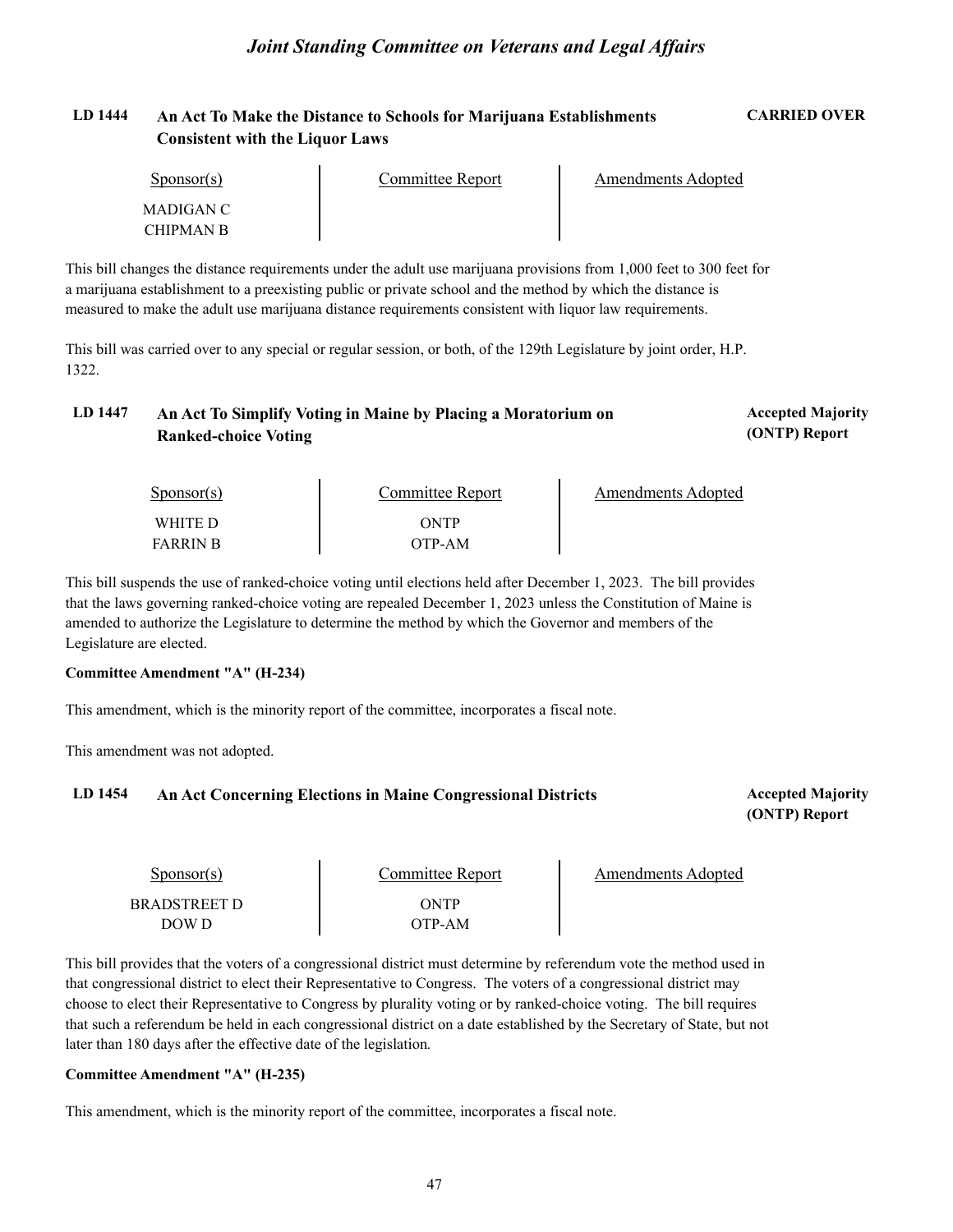This amendment was not adopted.

#### **LD 1456 An Act To Amend the Laws Governing Raffles ONTP**

| Sponsor(s) | Committee Report | Amendments Adopted |
|------------|------------------|--------------------|
| COREY P    | WTP              |                    |

This bill repeals the current law governing raffles and enacts new law based on the former Maine Revised Statutes,<br>Title 17, section 1837, which was enacted by Public Law 2009, chapter 487, Part A, section 2 and took effec July 12, 2010.

#### **LD 1463 An Act To Create an Automatic Voter Registration System PUBLIC 409**

| $S_{\text{PON}(\text{s})}$   | Committee Report | Amendments Adopted |  |
|------------------------------|------------------|--------------------|--|
| <b>GIDEON S</b><br>LUCHINI L | OTP-AM<br>ONTP   | H-458              |  |

This bill establishes, beginning January 1, 2022, a method of automatically registering eligible individuals to vote. The Department of the Secretary of State, Bureau of Motor Vehicles, when receiving any documentation from an individual doing business with the bureau, including applying for or renewing a driver's license or nondriver identification card, is required to scan and electronically store the documentation provided by the individual. If the documentation provides proof of eligibility to vote, including citizenship, age and residency, that individual is added to the central voter registration system and relevant information is transmitted to election officials unless the individual, at the time of the collection of the documentation, chooses not to be registered to vote, which the Secretary of State is required to ensure that an individual is given the opportunity to do. An application or document used to collect information that may be used to register an individual must contain a notice that the individual's information may be used to register that individual to vote, meaning that the information would be available by persons other than the State or election officials. An election official must provide the same notice to an individual upon receipt of the registration record from the Bureau of Motor Vehicles and also must inform the individual of the ability to choose not to be registered to vote and to pick a party affiliation. If the individual fails to respond within 21 days, the individual is considered a registered voter if that individual meets the qualifications to be registered as a voter.

The Secretary of State and the Governor are allowed to designate other state agencies and departments and public and private entities, such as colleges and municipal clerk offices, as so-called source agencies that are allowed to submit registration information to the bureau for inclusion in the central voter registration system, but only if those agencies, as part of their normal course of business, collect information that provides proof of eligibility to vote, including an entity that, as of January 1, 2022, is designated under the National Voter Registration Act of 1993 as a voter registration agency that collects information that provides proof of voter eligibility. A source agency is required to comply with the same restrictions regarding sharing and use of documentation as the bureau.

Information from a source agency may also be used to update an individual's voter registration.

This bill exempts from liability an individual who is not qualified to be a registered voter but who becomes a registered voter by operation of the automatic registration, as long as that individual has not knowingly or willfully provided false information.

This bill also requires the Secretary of State to adopt major substantive rules to implement the new automatic voter registration system and submit those rules, along with any proposed legislation necessary for the proper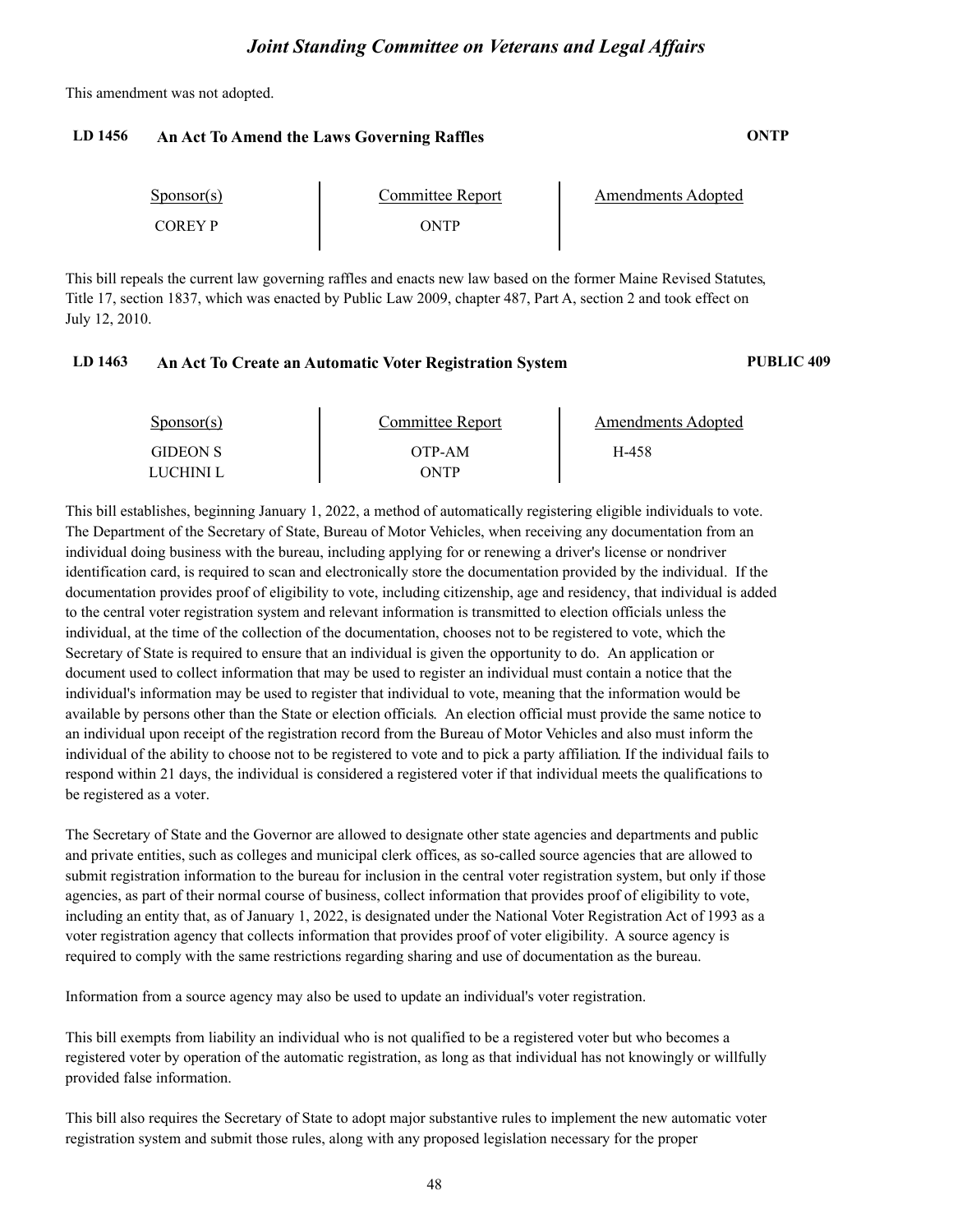implementation of the new system, to the Second Regular Session of the 129th Legislature.

Finally, this bill lowers the age at which a person may submit a conditional registration to vote and enrollment in a political party from 17 years of age to 16 years of age.

#### **Committee Amendment "A" (H-458)**

This amendment, which is the majority report of the committee, makes the following changes to the automatic voter registration system established in the bill.

1. It clarifies the process for automatic voter registration. When an individual doing business with a source agency provides information demonstrating the individual's eligibility to vote, the individual must be notified that the individual's information will be used to register that individual to vote unless the individual declines to be registered. If the individual does not opt out, the source agency must create a pending voter registration record and transmit that record to the applicable registrar of voters, who shall determine whether the individual is eligible to vote. If the individual is eligible to vote, the registrar must enter the individual's information in the central voter registration system or, if the individual is already registered to vote, the registrar must update the central voter registration system with the individual's change of name or address, if any.

2. As in the bill, the Department of the Secretary of State, Bureau of Motor Vehicles is automatically designated a "source agency" through which automatic voter registration takes place. Unlike the bill, the amendment grants authority to designate other source agencies only to the Secretary of State. The Secretary of State may designate as a source agency a state entity or department or another entity designated by Section 7 of the National Voter Registration Act of 1993, as long as the Secretary of State verifies that the department, agency or entity collects documents that provide proof of voter eligibility as part of its normal course of business.

3. It eliminates the provisions of the bill establishing specific privacy and security measures and specific restrictions against the misuse of voter registration information, allowing the Secretary of State to adopt rules related to these topics.

4. It changes the rules that the Secretary of State may adopt to implement the automatic voter registration system from major substantive rules to routine technical rules.

5. It changes to January 1, 2020 the effective date of the provision of the bill that lowers the age at which a person may submit a conditional registration to vote and enroll in a political party.

6. As in the bill, automatic voter registration is effective January 1, 2022. Unlike the bill, the amendment directs the Secretary of State to submit, by January 1, 2020, a report to the Joint Standing Committee on Veterans and Legal Affairs on the progress made toward implementing automatic voter registration and the estimated time required to complete all activities necessary for implementation. The Joint Standing Committee on Veterans and Legal Affairs may report out legislation to the Second Regular Session of the 129th Legislature based on the report.

7. It adds an appropriations and allocations section.

#### **Enacted Law Summary**

Public Law 2019, chapter 409 establishes, beginning January 1, 2022, a method of automatically registering eligible individuals to vote. When an individual doing business with a source agency provides information demonstrating the individual's eligibility to vote, the individual must be notified that the individual's information will be used to register that individual to vote unless the individual declines to be registered. If the individual does not affirmatively opt out, the source agency must create a pending voter registration record and transmit that record to the applicable registrar of voters, who shall determine whether the individual is eligible to vote. If the individual is eligible to vote, the registrar must enter the individual's information in the central voter registration system or, if the individual is already registered to vote, the registrar must update the central voter registration system with the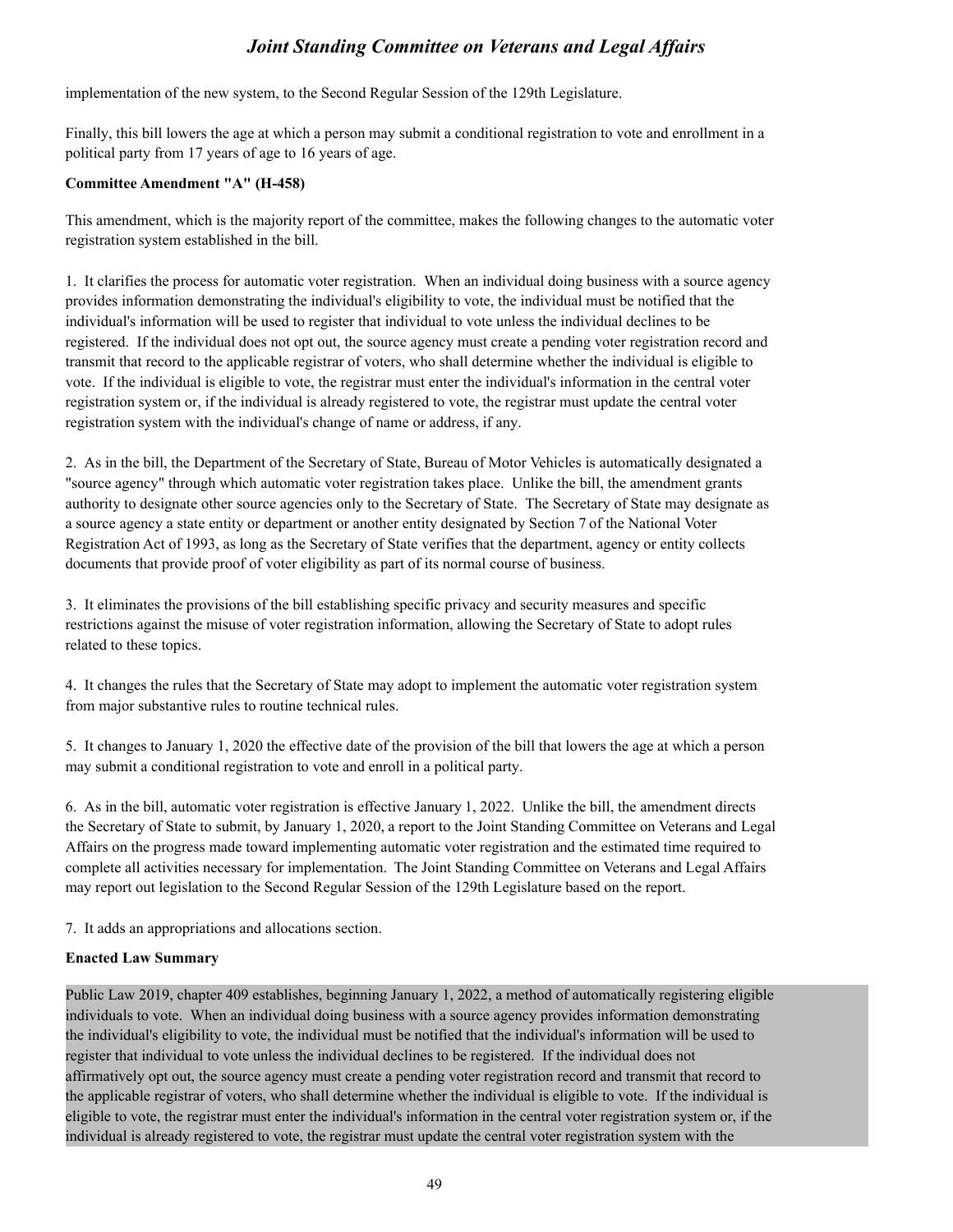individual's change of name or address, if any. An individual who is not qualified to be a registered voter but who becomes a registered voter by operation of the automatic registration is exempted from liability as long as that individual has not knowingly or willfully provided false information.

The Department of the Secretary of State, Bureau of Motor Vehicles is automatically designated a "source agency" through which automatic voter registration takes place. The Secretary of State may designate another state agency or department or another entity designated by Section 7 of the National Voter Registration Act of 1993 as a source agency, as long as the Secretary of State verifies that the department, agency or entity collects documents that provide proof of voter eligibility as part of its normal course of business.

Public Law 2019, chapter 409 also requires the Secretary of State to audit the central voter registration system for quality of data prior to implementation of automatic voter registration and periodically thereafter and to adopt routine technical rules to implement the new automatic voter registration system. The Secretary of State is further required to submit, by January 1, 2020, a report to the Joint Standing Committee on Veterans and Legal Affairs on the progress made toward implementing automatic voter registration and the estimated time required to complete all activities necessary for implementation. The Joint Standing Committee on Veterans and Legal Affairs may report out legislation to the Second Regular Session of the 129th Legislature based on the report.

Finally, effective January 1, 2020, Public Law 2019, chapter 409 lowers from 17 years of age to 16 years of age the age at which a person may submit a conditional registration to vote and to enroll in a political party.

### **LD 1477 RESOLUTION, Proposing an Amendment to the Constitution of Maine CARRIED OVER To Facilitate the Use of Ranked-choice Voting for Governor and Members of the Legislature**

| $S_{\text{DONSOT}}(s)$ | Committee Report | <b>Amendments Adopted</b> |  |
|------------------------|------------------|---------------------------|--|
| COOPER J               | OTP-AM           | H-236                     |  |
| MIR AMANT D            | ONTP             |                           |  |

This resolution proposes to amend the Constitution of Maine to allow the Legislature, or the people by using the direct initiative, to determine whether a general election for the Governor, a State Senator or a State Representative should be decided by a plurality or a majority of the votes.

#### **Committee Amendment "A" (H-236)**

This amendment, which is the majority report of the committee, allows the Legislature, or the people using the direct initiative, to establish the method for determining the winners of general elections for Governor, State Senators and State Representatives. The amendment also clarifies that, after local officials form records of the votes received in a general election for Representatives, Senators and Governor, the ballots may be forwarded to the Secretary of State at the direction of the Secretary of State, rather than to the Governor as in the resolution.

This resolution was reported out of committee and then carried over to any special or regular session, or both, of the 129th Legislature on the Special Appropriations Table by joint order, H.P. 1322.

### **LD 1493 An Act To Exempt Cribbage and Other Card Games from Licensing ONTP and Regulation When Conducted by Certain Organizations**

| Sponsor(s)       | Committee Report | Amendments Adopted |
|------------------|------------------|--------------------|
| <b>SANBORN H</b> | WTP              |                    |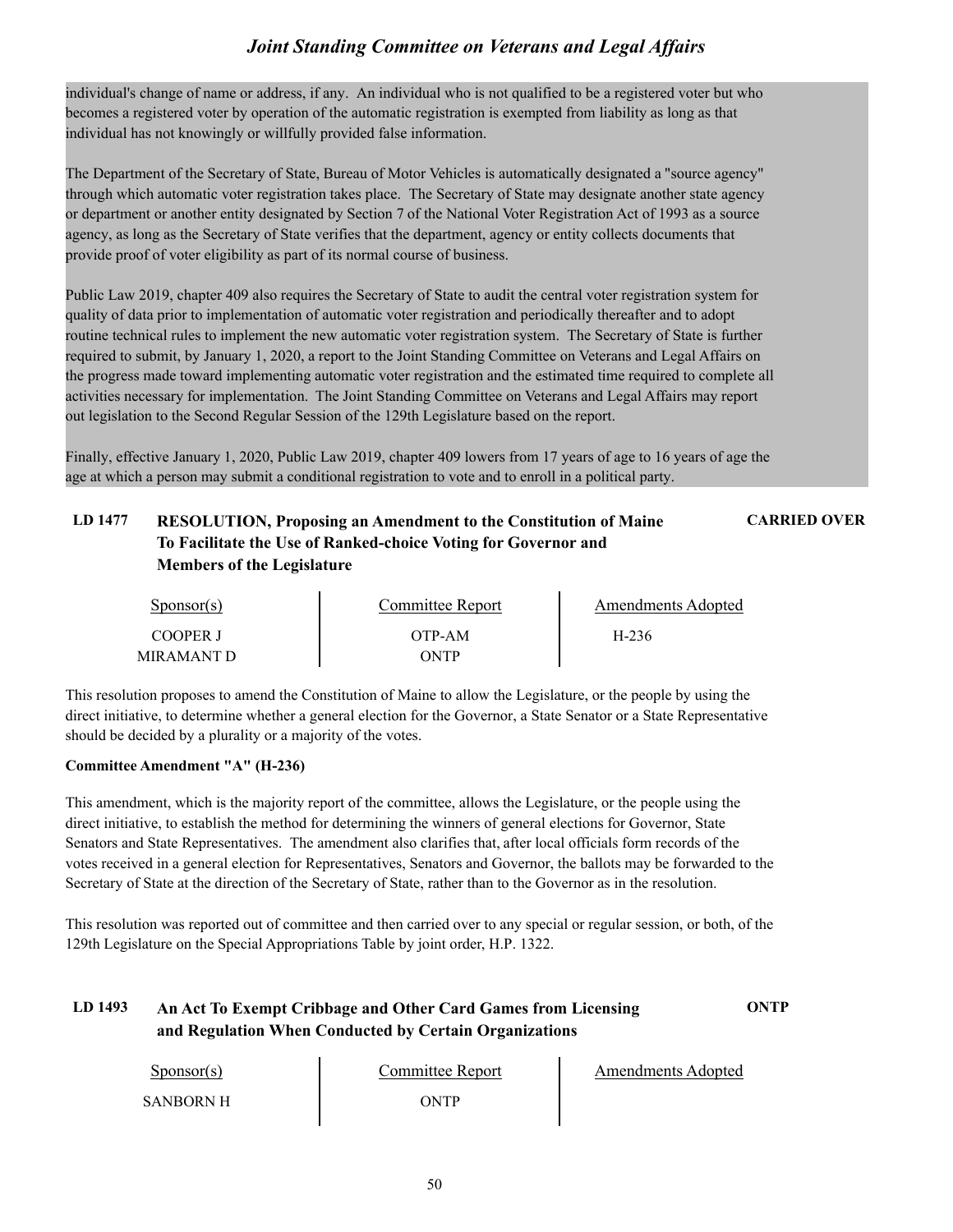This bill amends the laws regarding games of chance conducted and regulated pursuant to the Maine Revised Statutes, Title 17, chapter 62, including the following.

1. It provides a definition of "bona fide charitable organization" to include entities such as fire departments and political, recreational and patriotic organizations, as long as those entities have tax-exempt status under the United States Internal Revenue Code of 1986, are licensed as charitable organizations under the Charitable Solicitations Act and are corporations in good standing with the Secretary of State.

2. It provides a definition of "game of chance and skill" for the purpose of distinguishing a game that requires the skillful exercise of judgment to influence the outcome of a game from a game of chance, which is a game in which chance influences the outcome in a manner that cannot be eliminated through the application of skill.

3. It provides that a game of chance and skill that is conducted by a bona fide charitable organization is exempt from licensing and other regulation.

4. It provides that a game of chance and skill that is conducted by a person that is not a bona fide charitable organization is treated in the same manner, for purposes of regulation and licensing, as a game of chance.

5. It removes the cap on the maximum number of players allowed in tournament games and requires prizes to be paid by check.

6. It removes the specific regulation of cribbage tournaments and the exceptions for cribbage tournaments, since they will either not be regulated if conducted by a bona fide charitable organization or will be subject to the same regulation as other tournament games if conducted by an organization that is not a bona fide charitable organization.

7. It removes the requirement that the Department of Public Safety, Gambling Control Unit adopt rules that regulate undesirable activities and conduct of organizations established primarily to operate games but that do not have a bona fide nonprofit charitable, educational, political, civic, recreational, fraternal, patriotic, religious or public safety purpose.

### **LD 1495 Resolve, Regarding the Revision of Title 28-A of the Maine Revised RESOLVE 15 Statutes**

Sponsor(s) Committee Report Amendments Adopted

This resolve, which was reported out by the Joint Standing Committee on Veterans and Legal Affairs pursuant to Joint Order 2019, Senate Paper 381, does the following.

1. It repeals Resolve 2017, chapter 18, which directed legislative staff to prepare a recodification and revision of the Maine Revised Statutes, Title 28-A and to submit it to the Joint Standing Committee on Veterans and Legal Affairs no later than January 15, 2019.

2. It directs the Office of Policy and Legal Analysis to prepare an analysis regarding inconsistencies, duplications and ambiguities contained within the text of Title 28-A and, on or before January 1, 2020, to submit that analysis to the Joint Standing Committee on Veterans and Legal Affairs.

3. It authorizes the Joint Standing Committee on Veterans and Legal Affairs to report out legislation to the Second Regular Session of the 129th Legislature proposing revisions to Title 28-A in response to the analysis submitted by the Office of Policy and Legal Analysis.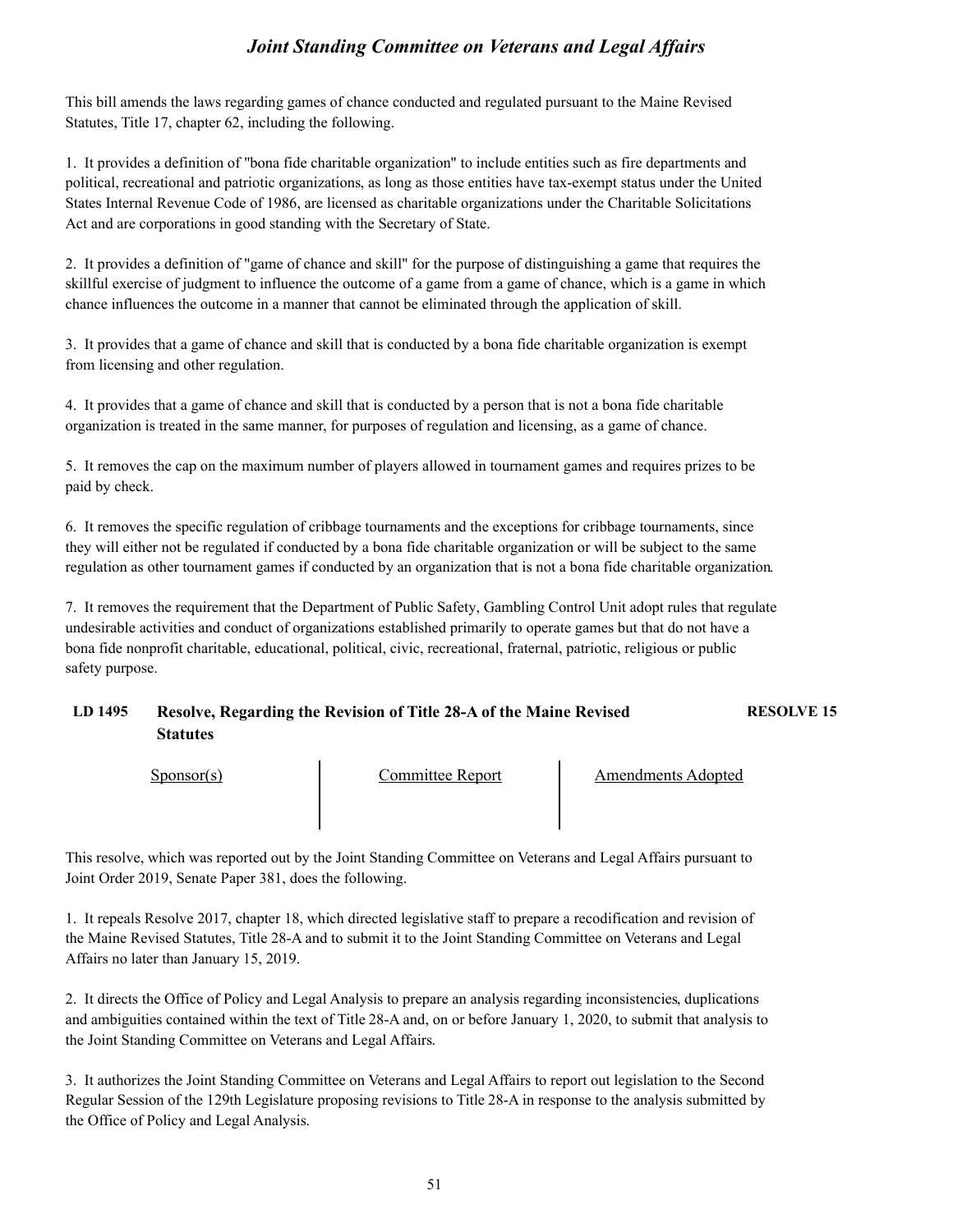#### **Enacted Law Summary**

Resolve 2019, chapter 15 repeals Resolve 2017, chapter 18, which directed legislative staff to prepare a recodification and revision of the Maine Revised Statutes, Title 28-A and to submit that recodification and revision to the Joint Standing Committee on Veterans and Legal Affairs no later than January 15, 2019.

Resolve 2019 chapter 15 instead directs the Office of Policy and Legal Analysis to prepare an analysis regarding inconsistencies, duplications and ambiguities contained within the text of Title 28-A and submit that analysis to the Joint Standing Committee on Veterans and Legal Affairs on or before January 1, 2020. The Joint Standing Committee on Veterans and Legal Affairs may report out legislation to the Second Regular Session of the 129th Legislature proposing revisions to Title 28-A in response to the analysis submitted by the Office of Policy and Legal Analysis.

#### **LD 1515 An Act To Allow Sports Wagering in Maine ONTP**

| $S_{\text{PON}(\text{S})}$ | Committee Report | Amendments Adopted |  |
|----------------------------|------------------|--------------------|--|
| WHITE D<br><b>FARRIN B</b> | <b>DNTP</b>      |                    |  |

This bill authorizes the Department of Public Safety, Gambling Control Board to issue licenses to operate sports pools to commercial tracks and off-track betting facilities in the State. Under the bill, wagers on sports events must be made in person at a sports wagering lounge and may not be transmitted over the Internet from a remote location.

Sports pool operators may accept wagers on all professional or amateur sports events except high school sports events and other events in which a majority of the participants are minors. Sports pool operators may not accept wagers from persons whose identity they cannot verify; persons under 18 years of age; the director, officers and employees of the sports pool operator and relatives living in the same household as those persons; athletes, coaches, referees and umpires participating in the sports event; other interested persons including persons who own more than 50% of the legal or beneficial interest in any team if the sports event upon which the wager is placed is overseen by the person's league or sports governing body; persons with confidential information that could affect the outcome of the sports event; persons who are on a list of persons who are to be excluded or removed from a sports wagering lounge established by the board, including persons who voluntarily request to be excluded; and persons who make wagers on behalf of another person.

The bill requires the board to adopt rules regulating the operation of sports pools, including rules restricting the types of wagers permitted, establishing the maximum wagers that may be accepted from any one person on a single sports event, regulating the design and minimum security standards for in-person sports wagering lounges located within a commercial track or off-track betting facility and establishing record-keeping, reporting and auditing requirements.

The bill further requires that 18% of net sports pool income be transferred to the board for distribution as follows: 1% for administrative expenses of the board; 2% for primary and secondary school education in the State; 2% for the Maine Community College System's scholarships program; 2% to the Agricultural Fair Support Fund; 2% to the fund used to supplement harness racing purses; 2% to the Fund to Encourage Racing at Maine's Commercial Tracks; 2% to the Fund to Stabilize Off-track Betting Facilities; and 5% to be divided equally among the tribal governments of the federally recognized Indian tribes in the State.

Finally, the bill provides that the laws governing unlawful gambling and games of chance do not apply to sports pool operators that comply with the laws governing sports pools.

Selected portions of this bill were incorporated in the committee amendments to LD 553.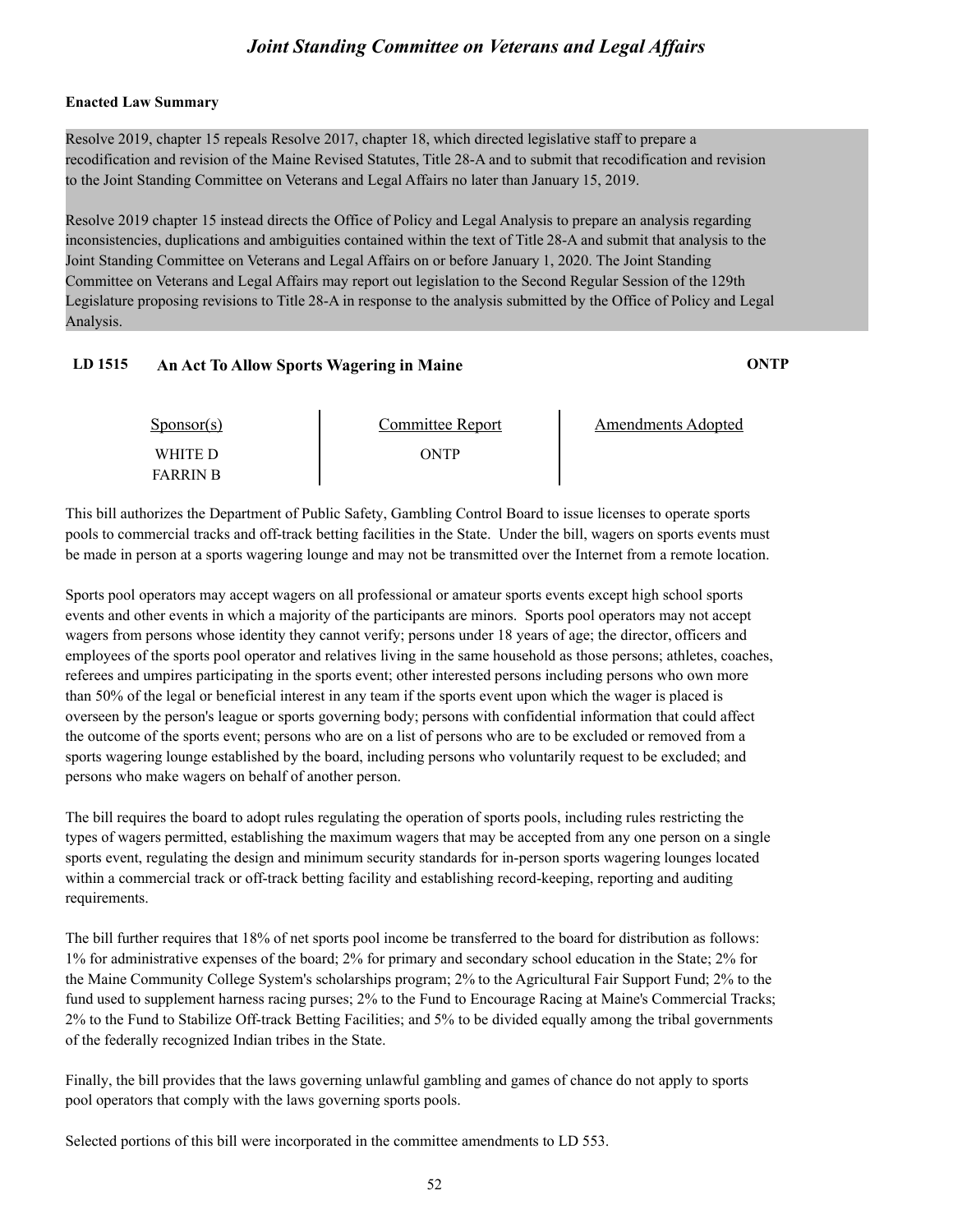#### **LD 1545 An Act Regarding the Testing of Adult Use Marijuana and Marijuana CARRIED OVER Products**

| Sponsor(s)              | Committee Report | <b>Amendments Adopted</b> |  |
|-------------------------|------------------|---------------------------|--|
| MIRAMANT D<br>HICKMAN C |                  |                           |  |

This bill amends the provisions regarding the testing of adult use marijuana and adult use marijuana products by:

1. Requiring that any testing conform to any applicable state or federal process, protocol or standard for the testing of tobacco; and

2. Providing that if a testing facility does not test adult use marijuana or an adult use marijuana product within five days of receiving the marijuana or marijuana product from a licensee, the licensee may sell or distribute the marijuana or marijuana product if the marijuana or marijuana product is labeled "Untested." If upon testing a testing facility determines that the marijuana or marijuana product exceeds the maximum level of allowable contamination for any contaminant that is injurious to health and for which testing is required, the testing facility is required to immediately notify the Department of Administrative and Financial Services and the licensee. The licensee is required to recover, document, quarantine and hold the marijuana or marijuana product for either remediation and retesting or destruction by the department.

This bill was carried over to any special or regular session, or both, of the 129th Legislature by joint order, H.P. 1322.

### **LD 1565 RESOLUTION, Proposing an Amendment to the Constitution of Maine ONTP To Protect Voter-approved Measures**

| Sponsor(s)        | Committee Report | <b>Amendments Adopted</b> |
|-------------------|------------------|---------------------------|
| <b>CHENETTE J</b> | ONTP             |                           |

This resolution proposes amending the Constitution of Maine as follows:

1. To allow the Legislature to establish a process for the review of a direct initiative before petition forms are furnished or approved by the Secretary of State; and

2. To allow the Legislature to change a direct initiative after it is approved by the voters at referendum if the change clarifies or further advances the original intent of the direct initiative. Any change made by the Legisalture less than a year after the effective date of the initiative that frustrates the effectuation or implementation of the direct initiative does not go into effect until submitted to the voters at referendum and approved by a majority of those voting on the question.

#### **LD 1570 An Act To Allow Residents To Register Online To Vote ONTP**

| $S_{\text{ponsor}}(s)$ | Committee Report | Amendments Adopted |
|------------------------|------------------|--------------------|
| ACKLEY K               | ONTP             |                    |

This bill allows online applications for voter registration by eligible residents of the State through the Secretary of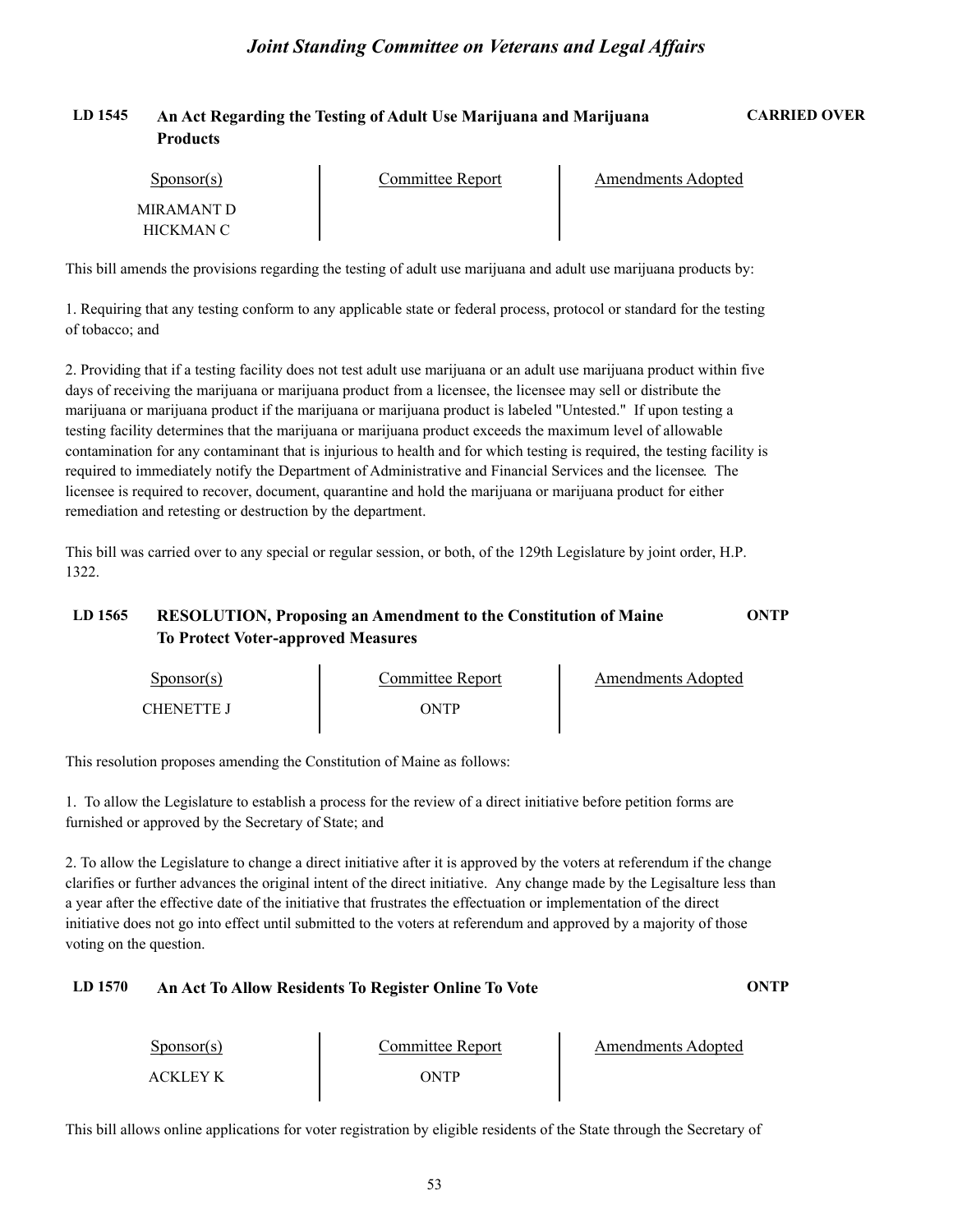State's publicly accessible website.

### **LD 1571 An Act To Establish the Exclusive Right of the Federally Recognized ONTP Indian Tribes in the State To Conduct All Sports Betting in Maine**

| Sponsor(s) | Committee Report | Amendments Adopted |
|------------|------------------|--------------------|
| COLLINGS B | ONTP             |                    |
| JACKSON T  |                  |                    |

This bill authorizes the Department of Public Safety, Gambling Control Board to issue licenses to federally recognized Indian tribes to operate online sports pools. A tribe that is licensed by the board may enter into a written contract, approved by the board, with a licensed online sports pool vendor to operate the online sports pool on behalf of the tribe. Under the bill, an online sports pool is described as a device or system established for the acceptance of wagers on a sports event by any system or method of wagering in which the wagers are made via electronic device and transmitted by any means that involves the use, at least in part, of the Internet.

Online sports pool operators may accept wagers on all professional or amateur sports events except high school sports events or other events in which a majority of the participants are minors. Online sports pool operators may not accept wagers from persons whose identity they cannot verify; persons under 21 years of age; the director, officers and employees of the online sports pool operator and relatives living in the same household as those persons; athletes, coaches, referees and umpires participating in the sports event; other interested persons if the sports event upon which the wager is placed is overseen by the person's league or sports governing body; persons with confidential information that could affect the outcome of the sports event; persons who voluntarily request to be prohibited from making online sports wagers; and persons who make wagers on behalf of another person.

The bill requires the board to adopt rules regulating the operation of online sports pools, including rules restricting the types of wagers permitted, establishing the maximum wagers that may be accepted from any one person on a single sports event, imposing requirements for servers and other equipment used to operate the online sports pool, establishing methods for verifying the identity and age of persons placing wagers online and prohibiting the acceptance of wagers from outside the State as required by federal law.

The bill further requires that 1% of net online sports pool income be used for administrative expenses of the board and that 10% of net online sports pool income be distributed to the Treasurer of State to be credited to the Department of Education for essential programs and services for kindergarten to grade 12.

Finally, the bill provides that the laws governing unlawful gambling and games of chance do not apply to online sports pool operators that comply with the laws governing online sports pools.

Selected portions of this bill were incorporated in the committee amendments to LD 553.

#### LD 1583 An Act To Enact the Maine Citizens' Initiatives Clean Election Act **Accepted Majority**

**(ONTP) Report**

| $S_{\text{ponsor}}(s)$ | Committee Report | Amendments Adopted |  |
|------------------------|------------------|--------------------|--|
| COREY P                | ONTP             |                    |  |
| <b>CHENETTE J</b>      | )TP-AM           |                    |  |

This bill establishes the Maine Citizens' Initiatives Clean Election Act. It provides a public financing mechanism for committees that are Maine-chartered nonprofits or groups whose principal officers are Maine citizens and are formed to support or oppose a direct initiative of legislation or a people's veto or to support a competing measure to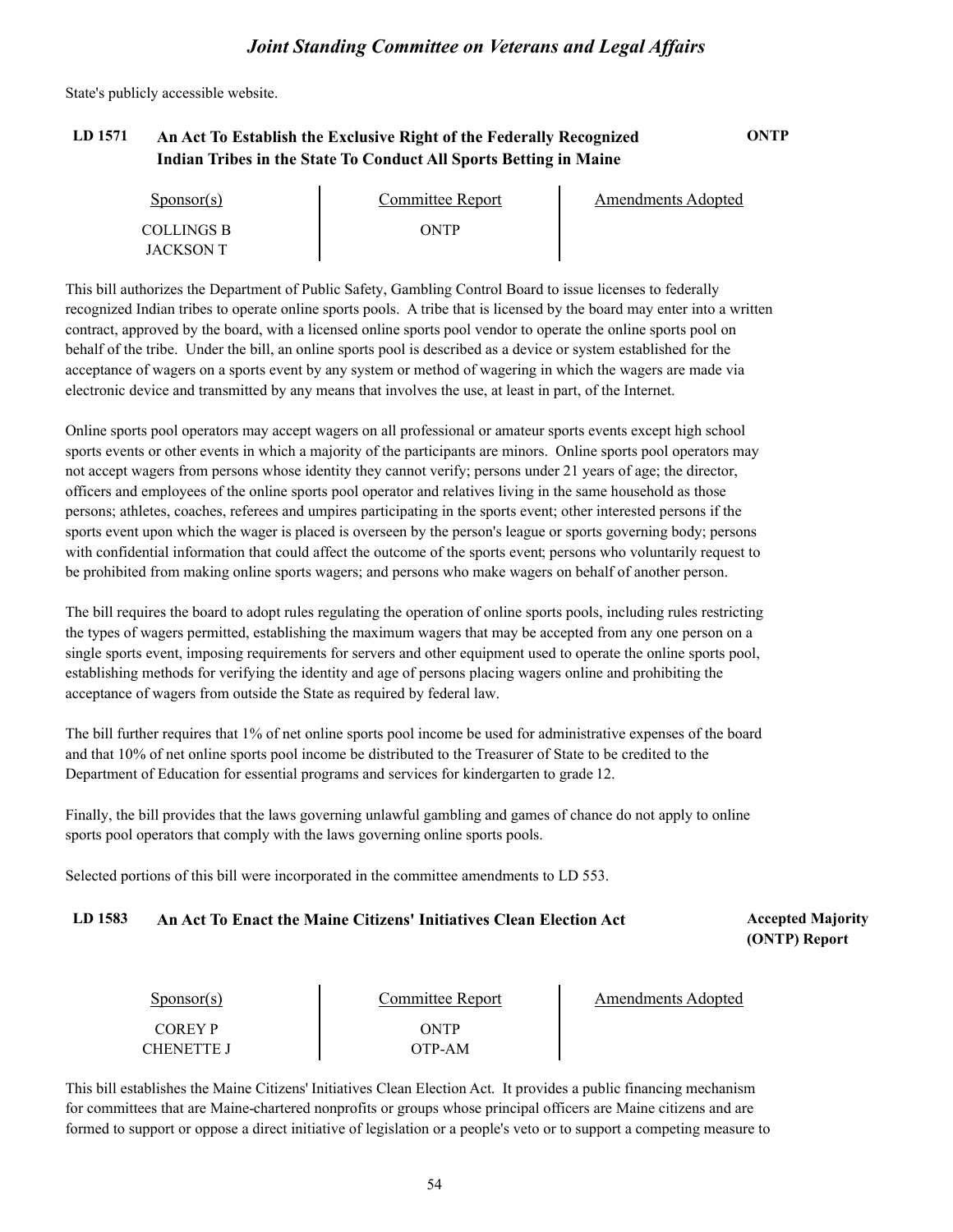a direct initiative of legislation. The funding process is similar to that provided for clean election candidates under the Maine Revised Statutes, Title 21-A, chapter 14. It provides for limits on the amount of funds that committees seeking public funding may raise and spend prior to qualifying for public funding and the amount of qualifying contributions that a committee must raise to be certified to receive public funding, and it establishes the amounts that certified committees may receive. It also establishes procedures governing financial reporting and accounting, appeals of decisions, penalties for violations and other procedural matters to ensure the integrity of the process. In addition to other available funds, including qualifying contributions raised by committees and voluntary contributions through a tax checkoff program, funding for certified committees is provided by an annual appropriation of \$3,000,000.

#### **Committee Amendment "A" (H-318)**

This amendment, which is the minority report of the committee, makes technical changes to the Maine Citizens' Initiatives Clean Election Act established in the bill. The amendment clarifies that a ballot question committee that wishes to participate in the Act and that supports a direct initiative or people's veto may, in addition to collecting seed money contributions, collect a limited amount of contributions and make a limited amount of expenditures specifically for the purposes of gathering signatures on the ballot question petition. The amendment clarifies that a ballot question committee that wishes to participate in the Act may be involved in collecting signatures for only one ballot question at a time and may not expend any revenues distributed from the Maine Citizens' Initiatives Clean Election Fund on signature-gathering activities.

The amendment further provides that the qualifying period, during which ballot question committees may collect qualifying contributions for certification under the Act, commences for all committees on the date that an application to initiate proceedings for a direct initiative or people's veto is filed with the Secretary of State under the Maine Revised Statutes, Title 21-A, section 901.

The amendment also adds an appropriations and allocations section.

LUCHINI L OTP-AM

This amendment was not adopted.

| LD 1619 | An Act Regarding Licenses for the Sale of Liquor for On-premises<br>Consumption |                  |                           | <b>PUBLIC 167</b><br><b>EMERGENCY</b> |  |
|---------|---------------------------------------------------------------------------------|------------------|---------------------------|---------------------------------------|--|
|         | $S_{\text{ponsor}(s)}$                                                          | Committee Report | <b>Amendments Adopted</b> |                                       |  |

S-92

| This bill gives a municipality the option of conditioning its approval of a particular Class X liquor license issued to |  |
|-------------------------------------------------------------------------------------------------------------------------|--|
| a Class A lounge on the exclusion of a type of liquor from sale by the licensee.                                        |  |

#### **Committee Amendment "A" (S-92)**

This amendment clarifies that a municipality may impose a condition limiting the types of liquor that may be sold for consumption on the premises of a particular Class X licensee when the municipality considers an application for a new or a renewed Class X license under the process established in the Maine Revised Statutes, Title 28-A, section 653.

#### **Enacted Law Summary**

Public Law 2019, chapter 167 authorizes a municipality to impose a condition limiting the types of liquor that may be sold for consumption on the premises of a particular Class A lounge when the municipality considers the lounge's application for a new or a renewed Class X license under the process established in the Maine Revised Statutes, Title 28-A, section 653.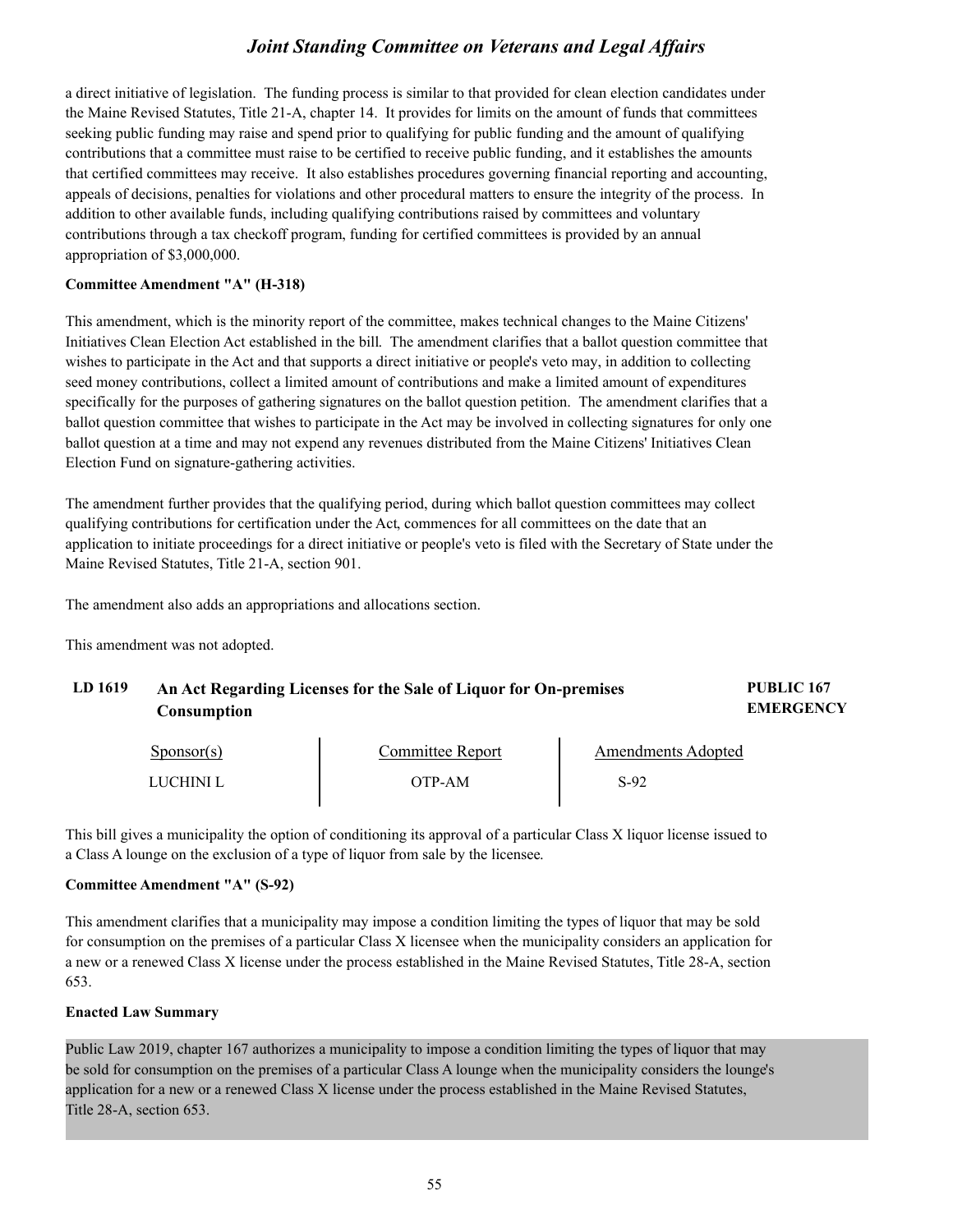Public Law 2019, chapter 167 was enacted as an emergency measure effective May 30, 2019.

### **LD 1621 An Act To Allow Delivery of Adult Use Marijuana and Adult Use CARRIED OVER Marijuana Products by an Approved Marijuana Store**

| Sponsor(s)                         | Committee Report | Amendments Adopted |  |
|------------------------------------|------------------|--------------------|--|
| <b>JACKSON T</b><br><b>HANDY J</b> |                  |                    |  |

This bill amends the Marijuana Legalization Act to allow delivery of adult use marijuana and adult use marijuana products by a marijuana store if the municipality or town, plantation or township in which the marijuana store is located authorizes the operation of delivery services and the marijuana store receives approval to operate the delivery service from the Department of Administrative and Financial Services. A marijuana store is allowed to maintain a separate storage facility approved by the department in which to store product or from which to conduct delivery service operations and which may be located in the same municipality as the retail facility of the marijuana store or another municipality subject to the approval of the other municipality. Delivery services are subject to the same testing, tracking, labeling and packaging requirements as retail sales of adult use marijuana and marijuana products, delivery service drivers are subject to the same requirements as the employees of a marijuana store, delivery recipients are subject to the same customer restrictions regarding age and state of intoxication as marijuana store customers and delivery service vehicles are subject to the same inspection requirements as the marijuana store's licensed premises and may not have an occupant under 21 years of age during the course of a delivery.

This bill was carried over to any special or regular session, or both, of the 129th Legislature by joint order, H.P. 1322.

#### **LD 1626 An Act To Implement a Presidential Primary System in Maine PUBLIC 445**

| $S_{\text{PON}(\text{S})}$ | Committee Report         | Amendments Adopted |  |
|----------------------------|--------------------------|--------------------|--|
| LUCHINI L<br>HICKMAN C-    | OTP-AM<br>ONTP<br>OTP-AM | S-186              |  |

This bill, which was submitted by the Secretary of State pursuant to Joint Rule 204, implements a presidential primary election to be held on the first Tuesday after the first Monday in March of the presidential election year, and provides a process for the parties to participate if they certify to the Secretary of State by Novembe year prior to the presidential election year that they have a contest among candidates for nomination.

#### **Committee Amendment "A" (S-186)**

This amendment, which is the majority report of the committee, strikes the provision of the bill mandating that each party's presidential primary elections are closed to any voter not enrolled in that party. Under the amendment, by December 1st of the year prior to a presidential election year, a party must notify the Secretary of State whether unenrolled voters are eligible to vote in the party's presidential primary election. The amendment also corrects cross-references in the bill.

#### **Committee Amendment "B" (S-187)**

This amendment, which is one of two minority reports of the committee, strikes the provision of the bill mandating that each party's presidential primary elections are closed to any voter not enrolled in that party. Under the amendment, an unenrolled voter may choose to vote in one party's presidential primary election. The amendment also corrects cross-references in the bill. This amendment was not adopted.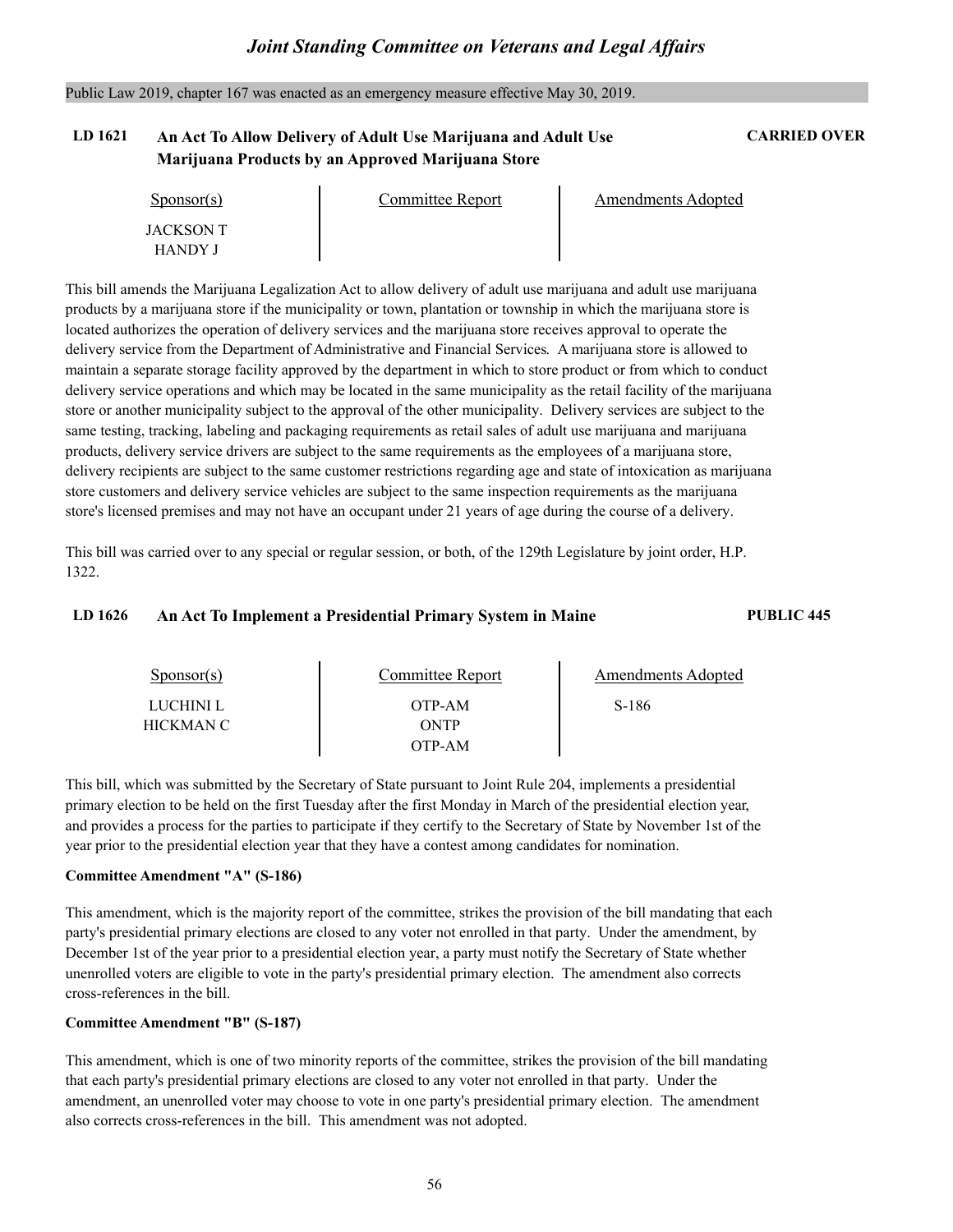#### **Enacted Law Summary**

Public Law 2019, chapter 445 implements a presidential primary election to be held on the first Tuesday after the first Monday in March of the presidential election year, and provides a process for the parties to participate if they certify to the Secretary of State by November 1st of the year prior to the presidential election year that they have a contest among candidates for nomination. By December 1st of the year prior to a presidential election year, a party must notify the Secretary of State whether unenrolled voters are eligible to vote in the party's presidential primary election.

### **LD 1631 RESOLUTION, Proposing an Amendment to the Constitution of Maine ONTP Concerning Early Voting, Voting by Absentee Ballot and Voting by Mail**

| Sponsor(s)       | Committee Report | Amendments Adopted |  |
|------------------|------------------|--------------------|--|
| <b>SCHNECK J</b> | ONTP             |                    |  |
| MIRAMANT D       |                  |                    |  |

This resolution, which was submitted by the Secretary of State pursuant to Joint Rule 204, proposes to amend the Constitution of Maine to allow the Legislature to authorize a process to allow early voting to occur in the same manner as on election day during a period immediately preceding an election. It also allows for voting by absentee ballot by citizens for reasons deemed sufficient without requiring in the Constitution of Maine that the citizens be absent or physically incapacitated. Additionally, this resolution allows the Legislature to authorize a process of voting by mail for all citizens of the State as an alternative to voting by absentee ballot. Compare LD 619.

#### LD 1633 An Act To Legalize Keno and Historical Instant Racing *Accepted Majority* Accepted Majority

**(ONTP) Report**

| $S_{\text{POD}S}$ (s) | Committee Report | Amendments Adopted |
|-----------------------|------------------|--------------------|
| <b>COLLINGS B</b>     | ONTP             |                    |
| DIAMOND B             | OTP-AM           |                    |

This bill establishes a framework for the regulation of historical instant racing and keno. The bill creates a single license for the operation of historical instant racing and keno. Casinos, commercial tracks, off-track betting facilities and high-stakes beano facilities are each eligible to apply for the license, issued by the Gambling Control Board.

The bill directs the board to adopt rules governing the conduct of historical instant racing and keno, including rules related to the prevention of fraud or deception, authorized wager amounts, the maximum percentage of all wagers that may be retained by the licensee and methods for verifying that a person who makes a historical instant racing wager or who plays keno is at least 21 years of age. The bill further requires that 1% of the net income from historical instant racing and keno be used for administrative expenses of the board and that 10% of the net revenue be distributed to the Treasurer of the State to be credited to the Department of Education for essential programs and services for kindergarten to grade 12.

#### **Committee Amendment "A" (H-535)**

This amendment is the minority report of the committee. Unlike the bill, which directs that 10% of the net income from historical instant racing and keno be remitted to the State and credited to the Department of Education for essential programs and services for kindergarten to grade 12, the amendment directs that this 10% of the net income from historical instant racing and keno be deposited to the General Fund.

This amendment also adds an appropriations and allocations section.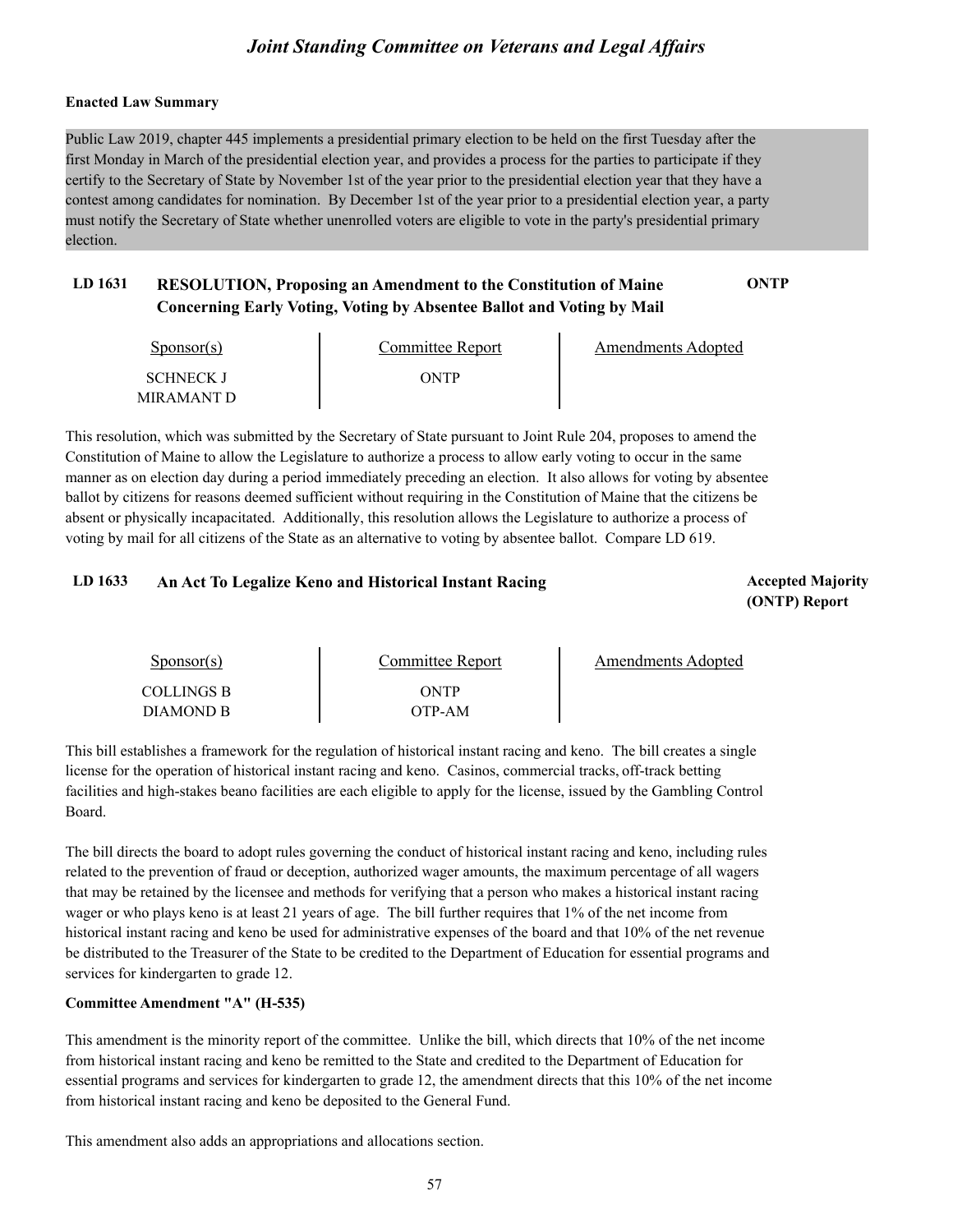This amendment was not adopted.

#### **LD 1642 An Act Regarding the Regulation of Sports Wagering ONTP**

| $S_{\text{ponsor}}(s)$ | Committee Report | Amendments Adopted |
|------------------------|------------------|--------------------|
| POULIOT M              | WTP              |                    |

This bill authorizes sports wagering regulated by the Department of Public Safety, Gambling Control Unit. The bill requires a person or entity offering sports wagering to hold an operator license. A gaming entity that offers sports wagering through mobile applications or digital platforms in any jurisdiction in the United States pursuant to a state regulatory structure and that meets certain requirements is eligible to receive an operator license. An operator license authorizes the operation of sports wagering through a mobile application or digital platform approved by the Gambling Control Unit. For the privilege of holding a license to operate sports wagering, the bill levies a tax of 10% of the licensee's adjusted gross sports wagering receipts from the operation of sports wagering. The bill allows the director of the Gambling Control Unit to enter into a sports wagering agreement between the director and one or more other governments whereby persons who are physically located in a signatory jurisdiction may participate in sports wagering conducted by one or more operators licensed by the signatory governments. The bill also allows a fantasy contest operator to offer a fantasy contest based on the performances of participants in collegiate athletic events.

Selected portions of this bill were incorporated in the committee amendments to LD 553.

#### **LD 1656 An Act To Provide for the Regulation of Sports Wagering ONTP**

| Sponsor(s) | Committee Report | Amendments Adopted |
|------------|------------------|--------------------|
| JACKSON T  | ONTP             |                    |
| COLLINGS B |                  |                    |

This bill authorizes sports wagering regulated by the Department of Public Safety, Gambling Control Unit. The bill requires a person or entity involved in sports wagering to hold a facility license, supplier license, management services license, mobile sports wagering license or occupational license. To be eligible to receive a facility license, a person or entity must also hold a license, or in the case of a beano operator, hold a license or be commercial track, off-track betting facility, slot machine facility, casino or beano operator. A mobile sports wagering license authorizes the operation of sports wagering through a mobile application or digital platform approved by the Gambling Control Unit. For the privilege of holding a mobile sports wagering license or a facility license to operate sports wagering, the bill levies a tax of 10% of the licensee's adjusted gross sports wagering receipts from the operation of sports wagering. The bill allows a fantasy contest operator to offer a fantasy contest based on the performances of participants in collegiate athletic events.

Selected portions of this bill were incorporated in the committee amendments to LD 553.

#### **LD 1657 An Act To Regulate Sports Wagering ONTP**

Sponsor(s)

JACKSON T ONTP

Committee Report Amendments Adopted

58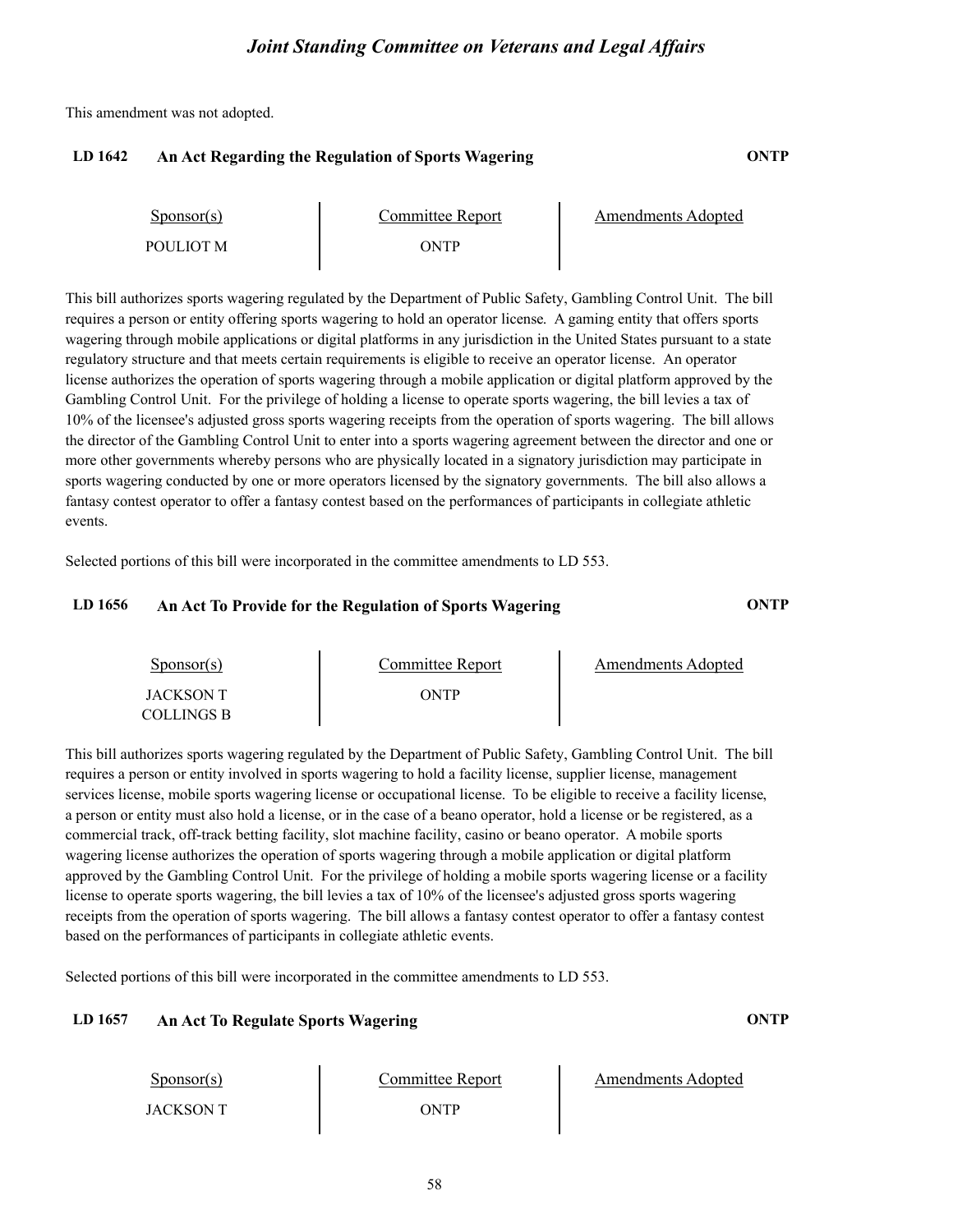This bill authorizes the Department of Public Safety, Gambling Control Board to regulate, supervise and exercise general control over sports wagering in the State. The bill authorizes the board to issue licenses to casinos, commercial tracks, off-track betting facilities and high-stakes beano facilities to conduct sports wagering. A licensee may either directly operate a sports wagering business or enter a written contract, approved by the board, with a licensed management services provider to conduct sports wagering on its behalf.

The bill directs the board to adopt rules governing the conduct of sports wagering, including rules defining permitted systems and methods of wagering on sports events, the adoption and posting of comprehensive house rules in every facility where sports wagers are accepted and on every electronic platform through which sports wagers are made, minimum design and security requirements for sports wagering facilities and electronic platforms and minimum internal control standards for the financial aspects of sports wagering operations.

The bill prohibits sports wagering operators, including management services providers, from accepting wagers on high school and minor league sports events as well as collegiate sports events in which any Maine college team participates. The bill also prohibits sports wagering operators from accepting wagers on a sports event from a person under 21 years of age, an athlete or official who participates in the sports event, an employee or owner of a team that is participating in the sports event, an employee of the sports wagering operator, the board or the Gambling Control Unit within the Department of Public Safety and a person who is on a list established by the board of persons prohibited from placing wagers on sports events.

The bill requires distribution of 5% of net sports wagering revenue to the General Fund. An additional 5% of net sports wagering revenue must be collected and distributed to support licensed commercial tracks, licensed off-track betting facilities, the Sire Stakes Fund, the Agricultural Fair Support Fund and the fund to supplement harness racing purses.

Finally, the bill provides that the laws governing unlawful gambling and games of chance do not apply to sports wagering operations that comply with the laws governing sports wagering.

Selected portions of this bill were incorporated in the committee amendments to LD 553.

#### **LD 1663 An Act To Clarify Ranked-choice Voting Laws PUBLIC 320**

| Sponsor(s) | Committee Report | Amendments Adopted |  |
|------------|------------------|--------------------|--|
| LUCHINI L  | OTP-AM           | S-194              |  |
| SCHNECK J  | ONTP             |                    |  |

This bill, which was submitted by the Secretary of State pursuant to Joint Rule 204, makes the following changes to the laws governing ranked-choice voting.

1. It clarifies that "elections determined by ranked-choice voting" only occur when there are three or more candidates for an office.<br>2. It requires that ranked-choice contests be grouped together on the ballot and separated from non-ranked-choice

contests either on one side of a ballot or on a separate ballot and requires that the ballot contain separate voting instructions above the first ranked-choice contest, the first non-ranked-choice contest and the first referendum question.

3. It provides that a voter may only include a write-in candidate on the ballot for a ranked-choice contest if that candidate is a declared write-in candidate.

4. It allows the Secretary of State to create a separate voter instruction poster for ranked-choice voting.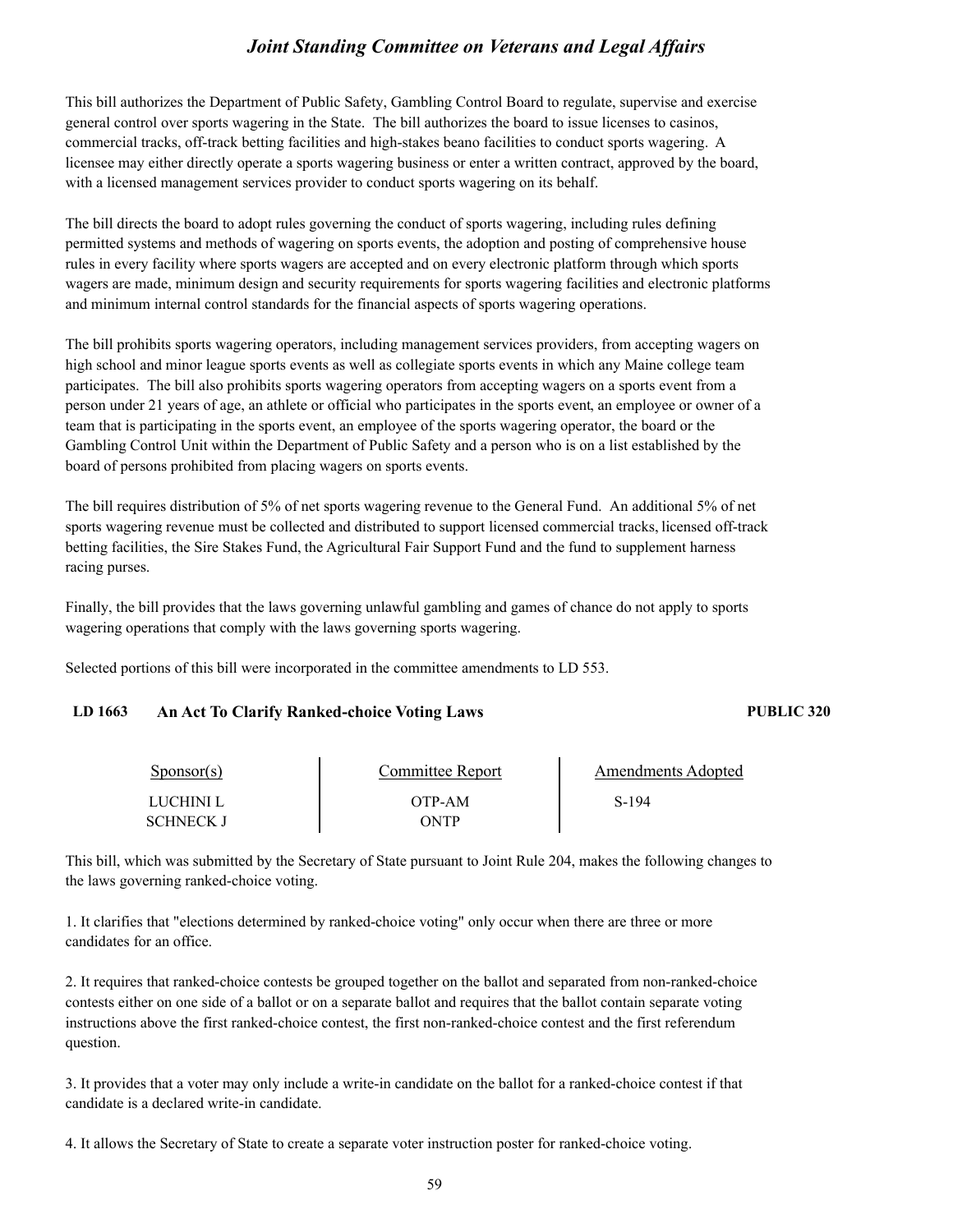5. It provides that municipalities count, report to the Secretary of State and post as the unofficial election results only the first choice votes cast for elections determined by ranked-choice voting.

6. It excepts elections determined by ranked-choice voting from the general rule that the person who receives a plurality of the votes cast is the winner of a primary election.

7. It substitutes the word "count" for the word "tabulate" in the laws governing the process for determining the winner of an election determined by ranked choice voting.

8. It clarifies that, unless the Constitution of Maine establishes the process for resolving a tie vote, ties in elections determined by ranked-choice voting are resolved by lot in primary elections and by a special election ordered by the Governor in general or special elections.

9. It authorizes the Secretary of State to limit to as low as five the number of rankings allowed on the ballot in a ranked-choice voting contest from.

10. It limits the candidates who can request a recount of a ranked-choice voting contest to those candidates receiving the top three rankings in the penultimate round of ranked-choice counting.

#### **Committee Amendment "A" (S-194)**

This amendment, which is the majority report of the committee, makes several technical changes to the bill and clarifies that the Secretary of State has discretion to determine whether ranked-choice contests should appear on the same ballot page as or on a different ballot page from contests that are not subject to ranked-choice voting. The amendment also clarifies that a voter's decision to rank more than one candidate for a single office does not render the voter's vote invalid in an election determined by ranked-choice voting. The amendment further requires that an election official post a paper copy of the results of the first choice votes cast in elections determined by ranked-choice voting, if a secure place is available at the voting place or municipal office where the public may view the election results.

#### **Enacted Law Summary**

Public Law 2019, chapter 320 makes the following changes to the laws governing ranked-choice voting.

1. It clarifies that "elections determined by ranked-choice voting" only occur when there are three or more

candidates for an office.<br>2. It requires that ranked-choice contests be grouped together on the ballot and authorizes, but does not require ranked-choice contests to be presented either on the same page of the ballot as non-ranked choice contests or on a separate ballot or ballot page. It also requires that the ballot contain separate voting instructions above the first ranked-choice contest, the first non-ranked-choice contest and the first referendum question.

3. It allows the Secretary of State to create a separate voter instruction poster for ranked-choice voting.

4. It clarifies that a voter's decision to rank more than one candidate for a single office does not render the voter's vote invalid in an election determined by ranked-choice voting.

5. It provides that municipalities count, report to the Secretary of State and post only the first choice votes cast for elections determined by ranked-choice voting.

6. It excepts elections determined by ranked-choice voting from the general rule that the person who receives a plurality of the votes cast is the winner of a primary election.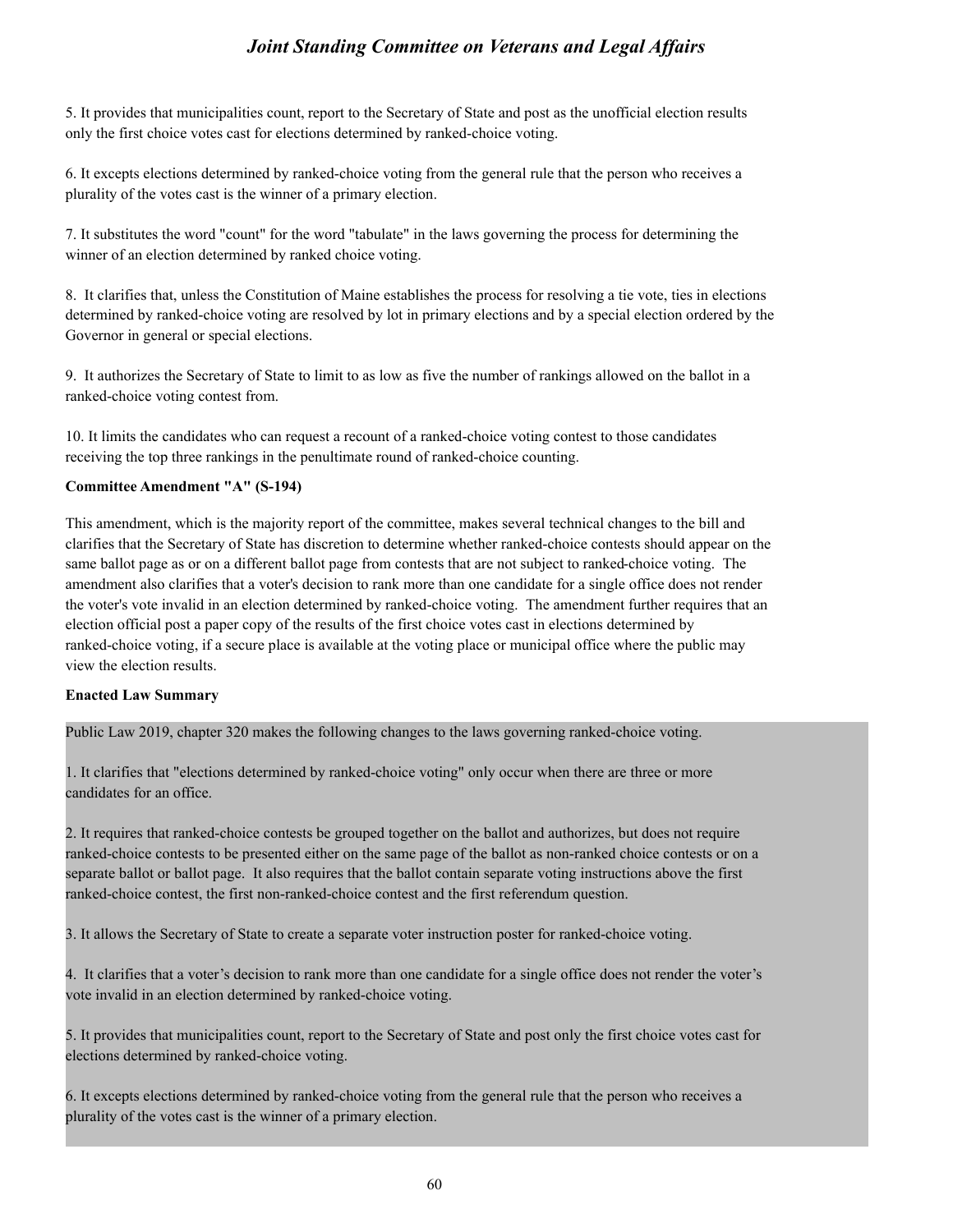7. It substitutes the word "count" for the word "tabulate" in the laws governing the process for determining the winner of an election determined by ranked choice voting.

8. It clarifies that, unless the Constitution of Maine establishes the process for resolving a tie vote, tie votes in elections determined by ranked-choice voting are resolved by lot in primary elections and by a special election ordered by the Governor in general or special elections.

9. It authorizes the Secretary of State to limit to as low as five the number of rankings allowed on the ballot in a ranked-choice voting contest from.

10. It limits the candidates who can request a recount of a ranked-choice voting contest to those candidates receiving the top three rankings in the penultimate round of ranked-choice counting.

### **LD 1665 An Act To Automatically Change a Voter Registration Address upon ONTP Change of Address for a Driver's License**

Sponsor(s) CHIPMAN B ONTP

Committee Report The Amendments Adopted

This bill requires the Secretary of State to review on a weekly basis changes of addresses of driver's licenses and, if a person who has changed an address is registered to vote in the State, to update the central voter registration system accordingly. Compare LD 1463.

### **LD 1669 Accepted Report A RESOLUTION, Proposing an Amendment to the Constitution of Maine To Help Ensure That Direct Initiatives of Legislation Are Compatible with the Constitution of Maine and Statutory Law**

**(ONTP)**

| $S_{\text{ponsor}}(s)$ | Committee Report | Amendments Adopted |
|------------------------|------------------|--------------------|
| O'CONNOR B             | ONTP             |                    |
| <b>FOLEY R</b>         | OTP-AM           |                    |
|                        | OTP-AM           |                    |

This resolution proposes to amend Article IV, part 3, section 20 of the Constitution of Maine to require that a person who requests a petition form for a direct initiative of legislation must submit a written application for a petition form to the office of the Secretary of State, the office of the Governor, the office of the Attorney General and the Legislature. The Secretary of State, the Governor, the Attorney General and the Legislature must review a direct initiative of legislation and determine whether it is compatible with the Constitution of Maine and statutory law. If the Secretary of State, the Governor, the Attorney General or the Legislature determines that the measure is not compatible with the Constitution of Maine or statutory law, the Secretary of State may not furnish or approve petition forms for the direct initiative of legislation.

#### **Committee Amendment "A" (H-600)**

This amendment, which is one of two minority reports of the committee, strikes the resolution and replaces it with a bill requiring the Secretary of State and the Attorney General to review the proposed law submitted with an application for a direct initiative of legislation to determine whether it conflicts with the Constitution of Maine or the United States Constitution. If the Secretary of State or the Attorney General determines that a conflict exists, that official must provide a written opinion describing the conflict to the applicant within 15 business direct initiative application was received by the Secretary of State. The applicant may submit a new draft of the proposed law to the Secretary of State in response to the written opinion.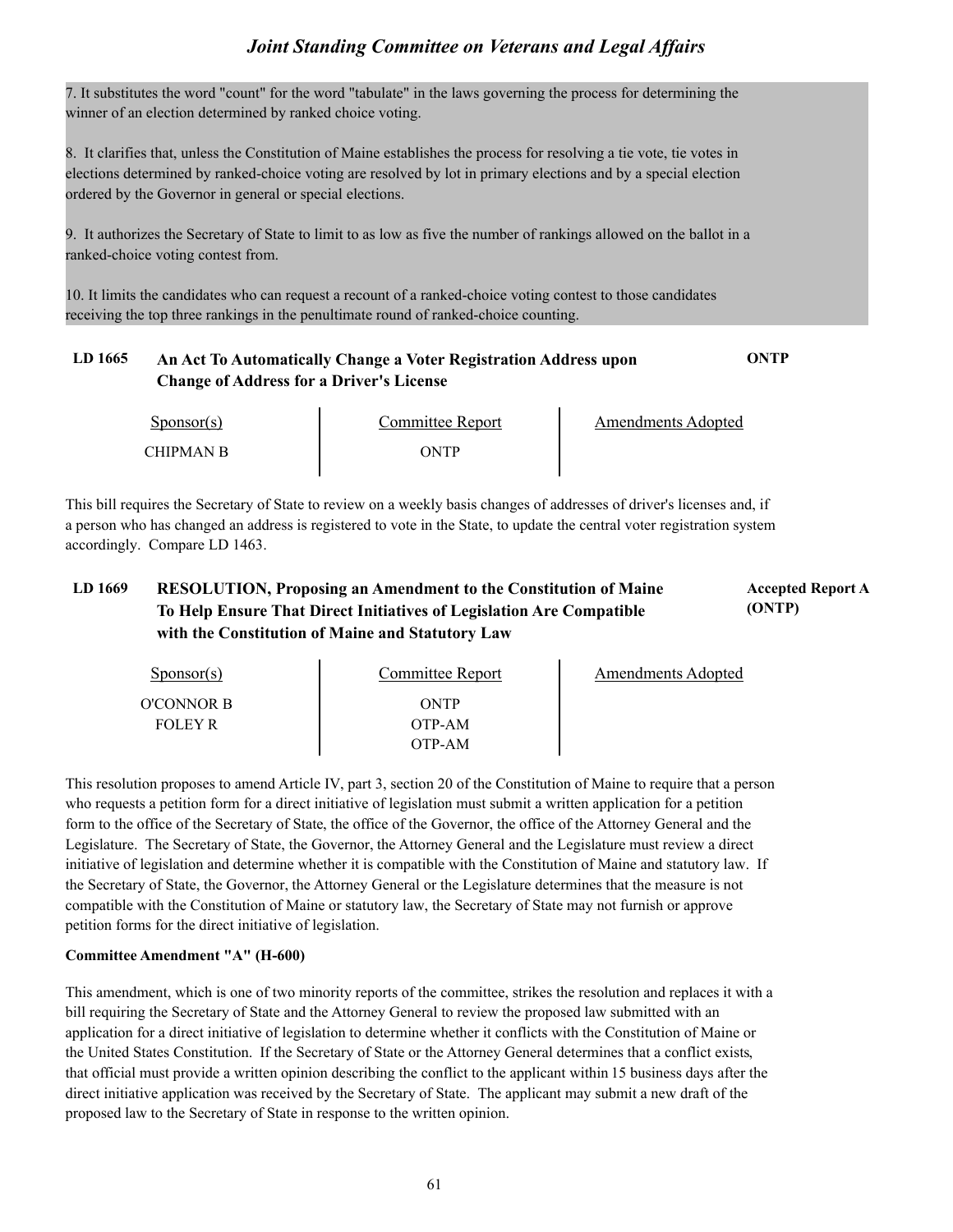This amendment was not adopted.

#### **Committee Amendment "B" (H-601)**

This amendment, which is one of two minority reports of the committee, strikes the resolution and replaces it with a bill enabling a voter who submits an application to initiate proceedings for the direct initiative of legislation to request in the application that the Attorney General review the proposed law submitted with the application to determine whether it conflicts with the Constitution of Maine or the United States Constitution. If the Attorney General determines that a conflict exists, the Attorney General must provide a written opinion describing the conflict to the applicant within 15 business days after the direct initiative application was received by the Secretary of State. The applicant may submit a new draft of the proposed law to the Secretary of State in response to the written opinion.

This amendment was not adopted.

### **LD 1680 An Act To Authorize Common Consumption Area Licenses for the PUBLIC 281 Consumption of Alcoholic Beverages within Designated Entertainment Districts**

Sponsor(s) SANBORN H OTP TEPLER D OTP-AM Committee Report Fig. 2. Amendments Adopted S-184

This bill authorizes the issuance of auxiliary liquor licenses for the consumption of spirits, wine and malt liquor within entertainment districts authorized by and located within municipalities or unincorporated places.

#### **Committee Amendment "A" (S-184)**

This amendment makes the following changes to the process established in the bill for the issuance of licenses for the consumption of alcoholic beverages in entertainment districts.

1. It provides that an entertainment district ordinance established by a municipal legislative body must describe the boundaries of the entertainment district as well as permissible hours of operation and maximum size of any common consumption area located within the entertainment district. The ordinance must also specify the maximum number of licensees that may operate a single common consumption area and whether a common consumption area located within the entertainment district may include public or private ways.

2. It clarifies that an auditorium, hotel, restaurant, Class A restaurant, Class A restaurant/lounge or Maine manufacturer licensed under the Maine Revised Statutes, Title 28-A to serve alcoholic beverages is eligible for a common consumption area license. An applicant's premises must be located both within the entertainment district and adjacent to the common consumption area.

3. It specifies that a common consumption area license does not permit the licensee to serve alcoholic beverages that the licensee is not authorized to serve pursuant to the licensee's underlying liquor license.

4. It clarifies that the customers of a common consumption area licensee may consume alcoholic beverages served by the licensee either on the licensee's premises or within the premises of the common consumption area, which must be controlled by barriers and by signs prohibiting consumption beyond the barriers.

#### **Enacted Law Summary**

Public Law 2019, chapter 281 authorizes the issuance of common consumption area licenses for the consumption of alcoholic beverages in entertainment districts located within municipalities that have adopted entertainment district ordinances. An entertainment district ordinance must describe the boundaries of the entertainment district as well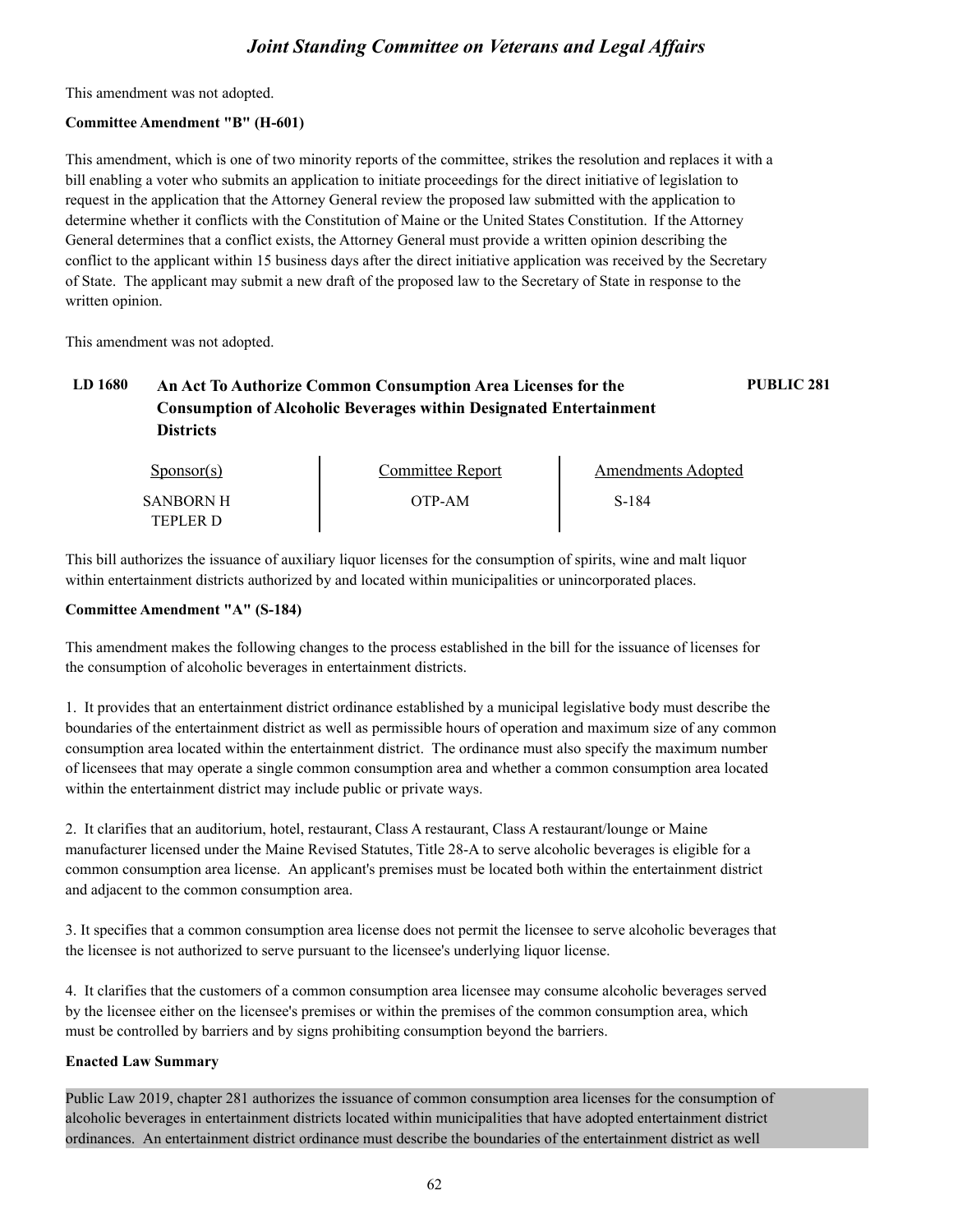as permissible hours of operation and maximum size of any common consumption area located within the entertainment district. The ordinance must also specify the maximum number of licensees that may operate a single common consumption area and whether a common consumption area located within the entertainment district may include public or private ways.

An auditorium, hotel, restaurant, Class A restaurant, Class A restaurant/lounge or Maine manufacturer that is licensed under the Maine Revised Statutes, Title 28-A to serve alcoholic beverages and that is located within the entertainment district and adjacent to the common consumption area is eligible for a common consumption area license. The process for review and approval of applications for licenses for the on-premises consumption of liquor by the municipal officers and by the Department of Administrative and Financial Services, Bureau of Alcoholic Beverages and Lottery Operations applies to applications for licenses for a common consumption area license.

The customers of a common consumption area licensee may consume alcoholic beverages served by the licensee either on the licensee's premises or within the premises of the common consumption area, which must be controlled by barriers and by signs prohibiting consumption beyond the barriers. A common consumption area license does not permit the licensee to serve any alcoholic beverages that the licensee is not authorized to serve pursuant to the licensee's underlying auditorium, hotel, restaurant, Class A restaurant, Class A restaurant/lounge or Maine manufacturer liquor license.

| LD 1686 | An Act To Allow Maine Clean Election Act Funds To Be Used for | <b>Accepted Majority</b> |
|---------|---------------------------------------------------------------|--------------------------|
|         | Election Recounts                                             | (ONTP) Report            |

| $S_{\text{PON}(\text{S})}$ | Committee Report | Amendments Adopted |  |
|----------------------------|------------------|--------------------|--|
| ACKLEY K                   | ONTP             |                    |  |
|                            | OTP-AM           |                    |  |

This bill allows a candidate to spend revenues received under the Maine Clean Election Act for election recount expenditures. Compare LD 411.

#### **Committee Amendment "A" (H-534)**

This amendment, which is the minority report of the committee, clarifies that a candidate may only spend revenues the candidate previously received under the Maine Clean Election Act for the cost of legal representation during a recount or subsequent court challenge if the recount is requested by the candidate's opponent. Maine Clean Election Act Fund revenues may not be used to pay the deposit due to the Secretary of State by a candidate who requests a recount.

This amendment was not adopted.

### **LD 1721 An Act To Amend the Campaign Reports and Finances Laws and the PUBLIC 323 Maine Clean Election Act**

| $S_{\text{PON}(\text{S})}$ | Committee Report      | <b>Amendments Adopted</b> |  |
|----------------------------|-----------------------|---------------------------|--|
|                            | OTP-AM<br><b>)NTP</b> | $S-195$                   |  |

This bill, which was submitted by the Commission on Governmental Ethics and Election Practices, specifies that appointees to the Commission on Governmental Ethics and Election Practices who fill an unexpired term on the commission for less than two years are eligible to be appointed to two consecutive full terms thereafter. It also authorizes disclosure of a memorandum or report prepared by commission staff on an audit or investigation at the time the memorandum or report is submitted to the commission, as long as the subject of the audit or investigation is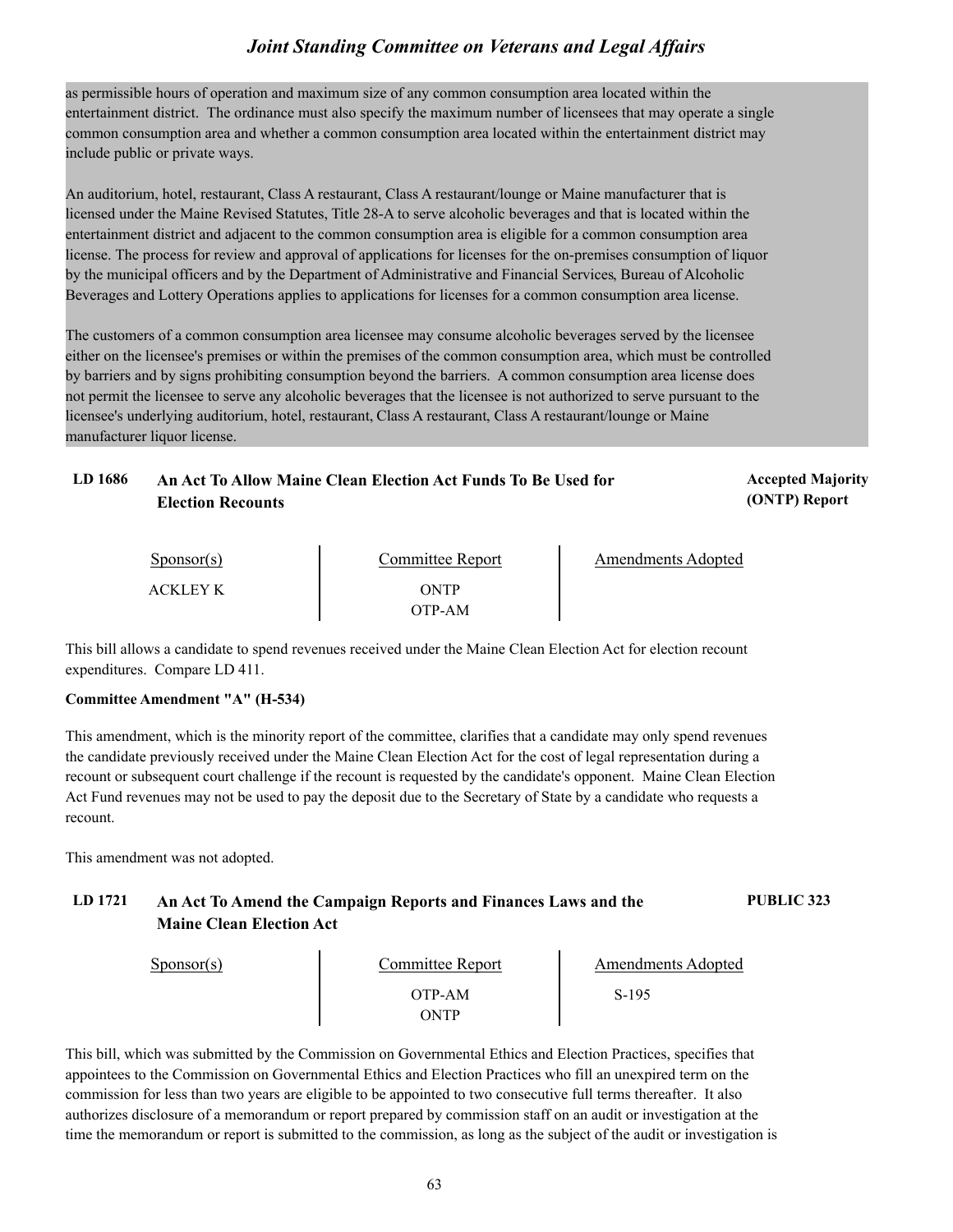provided a prior opportunity to review the memorand or report to identify confidential or privileged material.

The bill also makes a number of changes to the campaign reports and finances laws, including:

1. Expanding the time immediately preceding an election during which the name and address of the person who paid for a media communication that clearly identifies a candidate or the name of the person who paid for a prerecorded or scripted telephone call that clearly identifies a candidate must be disclosed and a statement must be made indicating whether the candidate authorized the media communication or telephone call. Under the bill, these disclosures are required if the communication is made during the 28 days preceding a primary election, the 35 days preceding a special election or from Labor Day to the date of a general election. Phone surveys that are not intended to change someone's vote are exempt from these disclosure requirements;

2. Creating a new requirement that, when a person expends more than \$500 on a prerecorded or scripted telephone call that expressly advocates for or against a referendum question, the name of the person who paid for the telephone call must be clearly stated. Phone surveys that are not intended to change someone's vote are exempt from this disclosure requirement;

3. Requiring that membership organizations and corporations report paid communications that expressly advocate the election or defeat of a candidate if the cost of those communications is in excess of \$100, rather than \$50 as in current law;

4. Waiving for unopposed candidates the requirement that a candidate for state or county office report to the commission and a candidate for municipal office report to the municipal clerk within 24 hours of receiving a single contribution or making a single expenditure of \$1,000 or more from the 13th day before an election to the day before an election;

5. Waiving for primary elections the requirement that municipal, district and county party committees report to the commission within 24 hours of receiving a single contribution of \$5,000 or more or making a single expenditure of \$1,000 or more from the 13th day before the election to the day before the election;

6. Authorizing traditionally financed candidates to use surplus campaign contributions for payment of expenses related to a recount;

7. Clarifying the dates that campaign finance reports are due and specifying that party committees, political action committees and ballot question committees need not file reports 11 days before an election and 42 days after an election in years when a primary and general election are not held, unless the committee received contributions or made expenditures for purposes of influencing a ballot question election, a special election or a municipal candidate or referendum election;

8. Amending the laws regarding reports by political action committees to make those laws apply to ballot question committees and amending the definition to ballot question committee to include persons who are not political action committees and receive contributions or make expenditures in excess of \$5,000 for the purpose of initiating or influencing a campaign for a ballot question unless the person only makes expenditures of the person's own money to political action committees or ballot question committees for this purpose; and

9. Increasing the penalty for candidates who fail to register with the commission from \$10 to \$100 and establishing the penalty for filing a campaign finance report that does not substantially conform to the reporting requiremets, when the dollar amount of the financial activity exceeds \$50,000, as 100% of the dollar amount of that financial activity.

It also makes changes to the Maine Clean Election Act in the provisions regarding terms of participation, including: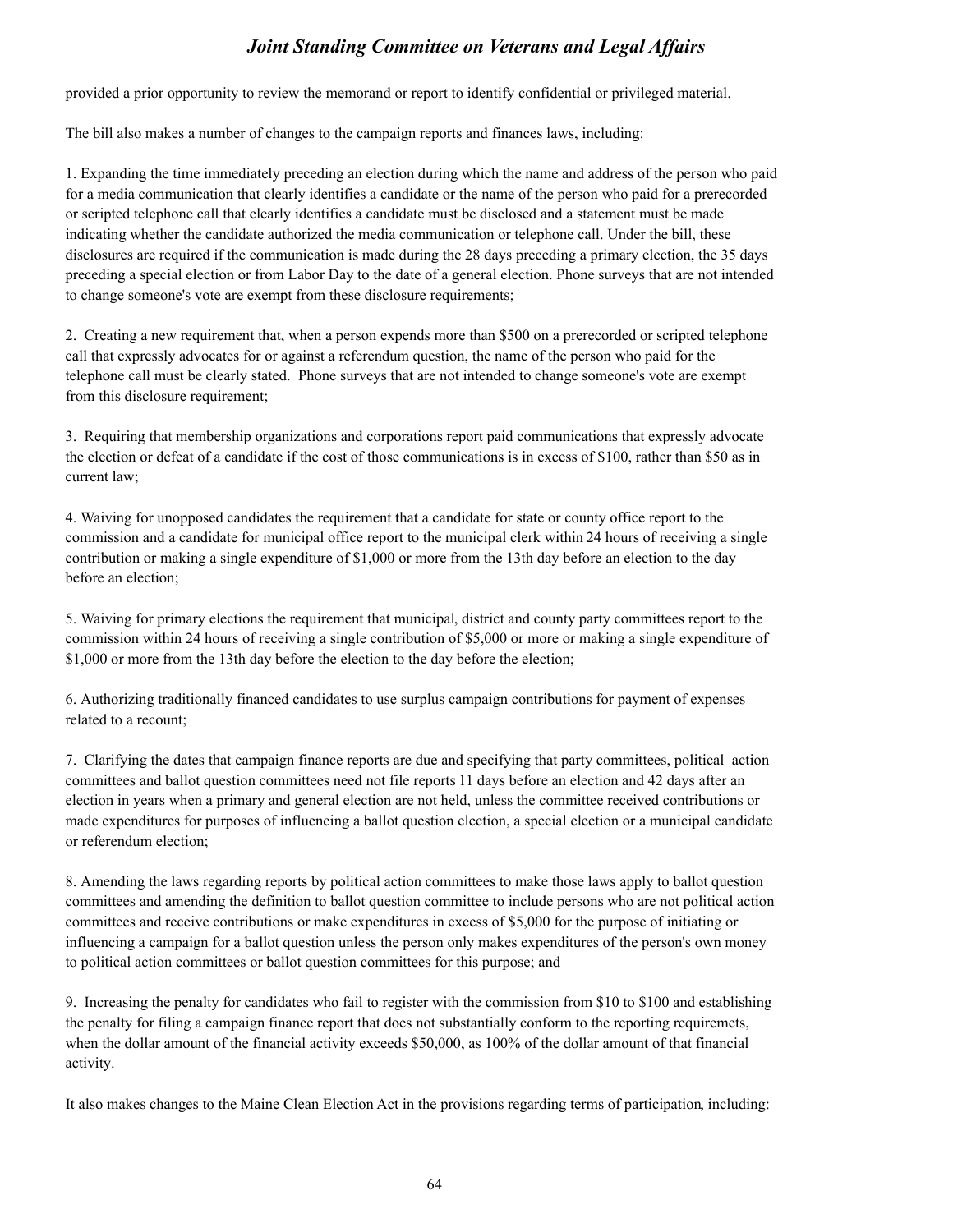1. Requiring a contributor making a qualifying contribution by check or money order to sign the check or money order and allowing the candidate to remedy an error on the check or money order by endorsing the check or money order to the Maine Clean Election Fund. It allows a contributor to make a qualifying contribution to a participating candidate in the form of cash as long as the contributor signs a form affirming the contribution was made with personal funds. It also allows a contributor to make a qualifying contribution with cash as long as the candidate submits a money order in the same amount to the commission. It specifies that if a participating candidate uses personal funds to pay fees for the purchase of a cashier's check or money order, those fees are not a contribution to the candidate and are not required to be disclosed in campaign finance reports and that the candidate must report any cashier's check or money order fees paid by anyone other than the candidate as an in-kind contribution subject to seed money limitations. It specifies that a payment, gift or anything of value may not be given in exchange for a qualifying contribution;

2. Specifying that a candidate must meet the qualifications for candidacy and for holding office, including residency requirements provided in the Constitution of Maine, and that the commission may consider a request to investigate a candidate's qualifications at any point prior to 6 months after the election for which the candidate received funding. It also provides that failure to meet the qualifications is grounds for revocation of certification under the Maine Clean Election Act; and

3. Prohibiting a candidate's using Maine Clean Election Fund revenues to pay or compensate, for campaign-related goods or services, the candidate or the candidate's spouse or domestic partner, a sole proprietorship of the candidate or the candidate's spouse or domestic partner, a business entity in which the candidate or the candidate's spouse or domestic partner holds a significant proprietary or financial interest or a nonprofit entity in which the candidate or the candidate's spouse or domestic partner is a director, officer, executive director or chief financial officer. It allows a candidate to make expenditures using fund revenues to pay a member of the candidate's immediate family or household, other than the candidate's spouse or domestic partner, a business entity in which a member of the candidate's immediate family or household, other than the candidate's spouse or domestic partner, holds a significant interest or a nonprofit entity in which a member of the candidate's immediate family or household, other than the candidate's spouse or domestic partner, is a director, officer, executive director or chief financial officer, as long as the expenditure is for a legitimate campaign-related purpose, to an individual or business engaged in the normal course of business and in a reasonable amount.

#### **Committee Amendment "A" (S-195)**

This amendment, which is the majority report of the committee, makes the following changes to the bill.

1. Under the bill, when prerecorded automated telephone calls and scripted live telephone calls that name a clearly identified candidate are made within 28 days before a primary election, within 35 days before a special election or between Labor Day and the date of a general election, the telephone calls must include information disclosing both the name of the person who paid for or financed the telephone call and whether the candidate authorized the telephone call. The amendment clarifies that surveys that meet generally accepted standards for polling research and that are not conducted for the purpose of influencing the voting position of call recipients are not required to include these disclosures.

2. Under the bill, when a person makes an expenditure exceeding \$500 that expressly advocates for or against an initiative or referendum on the ballot through prerecorded automated telephone calls or scripted live telephone calls, the telephone calls must clearly state the name of the person who made or financed the telephone calls. The amendment clarifies that surveys that meet generally accepted standards for polling research and that are not conducted for the purpose of influencing the voting position of call recipients are not required to include this disclosure.

3. It strikes the provision of the bill authorizing a traditionally financed candidate to expend surplus campaign funds on expenses related to a recount.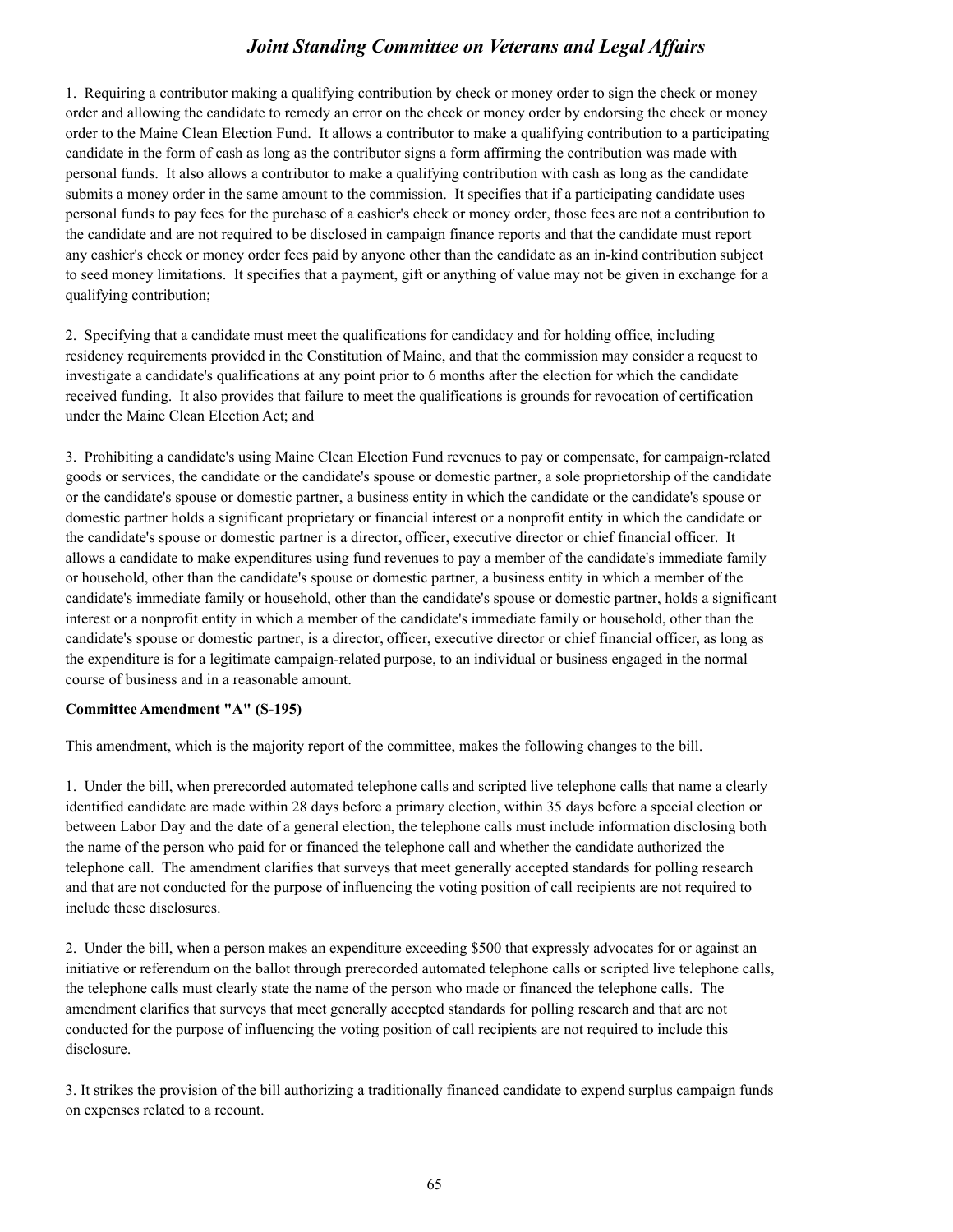4. The bill eliminates the requirement in current law that municipal, district and county party committees submit a campaign finance report within 24 hours of receiving a single contribution of \$5,000 or more or making any expenditure of \$1,000 or more, if that contribution or expenditure is made within the 13 days before a primary election. The amendment clarifies that these so-called 24-hour reports continue to be required when a municipal, district or county party committee receives a single contribution of \$5,000 or more or makes an expenditure of \$1,000 or more within the 13 days before a special election.

5. It removes the provisions of the bill authorizing the Commission on Governmental Ethics and Election Practices to investigate whether a candidate certified as a Maine Clean Election Act candidate meets the qualifications for candidacy and for holding office set forth in the Constitution of Maine.

6. It makes technical changes to the terminology used in several provisions of the campaign finance laws included in the bill.

#### **Enacted Law Summary**

Public Law 2019, chapter 323 specifies that appointees to the Commission on Governmental Ethics and Election Practices who fill an unexpired term on the commission for less than two years are eligible to be appointed to two consecutive full terms thereafter. It also authorizes disclosure of a memorandum or report prepared by commission staff on an audit or investigation at the time the memorandum or report is submitted to the commission, as long as the subject of the audit or investigation is provided a prior opportunity to review the memorand or report to identify confidential or privileged material.

Public Law 2019, chapter 323 also makes a number of changes to the campaign reports and finances laws, including:

1. Expanding the time immediately preceding an election during which the name and address of the person who paid for a media communication that clearly identifies a candidate or the name of the person who paid for a prerecorded or scripted telephone call that clearly identifies a candidate must be disclosed and a statement must be made indicating whether the candidate authorized the media communication or telephone call. Under chapter 323, these disclosures are required if the communication is made during the 28 days preceding a primary election, the 35 days preceding a special election or from Labor Day to the date of a general election. Phone surveys that are not intended to influence someone's vote are exempt from these disclosure requirements;

2. Creating a new requirement that, when a person expends more than \$500 on a prerecorded or scripted telephone call that expressly advocates for or against a referendum question, the name of the person who paid for the telephone call must be clearly stated. Phone surveys that are not intended to influence someone's vote are exempt from this disclosure requirement;

3. Requiring that membership organizations and corporations report paid communications that expressly advocate the election or defeat of a candidate if the cost of those communications is in excess of \$100, rather than \$50 as in current law;

4. Waiving for unopposed candidates the requirement that a candidate for state or county office report to the commission and a candidate for municipal office report to the municipal clerk within 24 hours of receiving a single contribution or making a single expenditure of \$1,000 or more from the 13th day before an election to the day before an election;

5. Waiving for primary elections the requirement that municipal, district and county party committees report to the commission within 24 hours of receiving a single contribution of \$5,000 or more or making a single expenditure of \$1,000 or more from the 13th day before the election to the day before the election;

6. Clarifying the dates that campaign finance reports are due and specifying that party committees, political action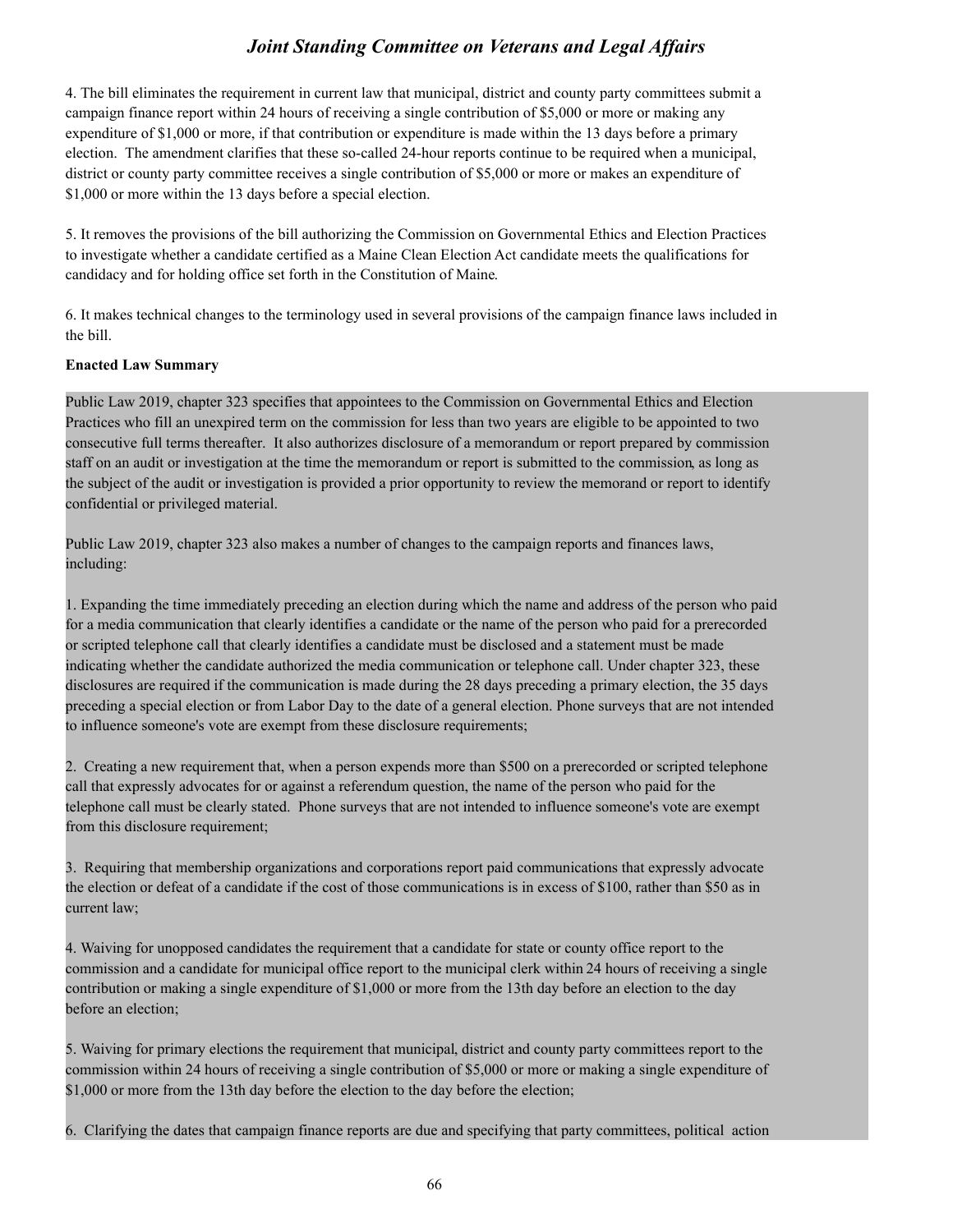committees and ballot question committees need not file reports 11 days before an election and 42 days after an election in years when a primary and general election are not held, unless the committee received contributions or made expenditures for purposes of influencing a ballot question election, a special election or a municipal candidate or referendum election;

7. Amending the laws regarding reports by political action committees to make those laws apply to ballot question committees and amending the definition to ballot question committee to include persons who are not political action committees and receive contributions or make expenditures in excess of \$5,000 for the purpose of initiating or influencing a campaign for a ballot question unless the person only makes expenditures of the person's own money to political action committees or ballot question committees for this purpose; and

8. Increasing the penalty for candidates who fail to register with the commission from \$10 to \$100 and establishing the penalty for filing a campaign finance report that does not substantially conform to the reporting requiremets, when the dollar amount of the financial activity exceeds \$50,000, as 100% of the dollar amount of that financial activity.

Public Law 2019, chapter 323 also makes changes to the Maine Clean Election Act in the provisions regarding terms of participation, including:

1. Requiring a contributor making a qualifying contribution by check or money order to sign the check or money order and allowing the candidate to remedy an error on the check or money order by endorsing the check or money order to the Maine Clean Election Fund. It allows a contributor to make a qualifying contribution to a participating candidate in the form of cash as long as the contributor signs a form affirming the contribution was made with personal funds. It also allows a contributor to make a qualifying contribution with cash as long as the candidate submits a money order in the same amount to the commission. It specifies that if a participating candidate uses personal funds to pay fees for the purchase of a cashier's check or money order, those fees are not a contribution to the candidate and are not required to be disclosed in campaign finance reports and that the candidate must report any cashier's check or money order fees paid by anyone other than the candidate as an in-kind contribution subject to seed money limitations. It specifies that a payment, gift or anything of value may not be given in exchange for a qualifying contribution; and

2. Prohibiting a candidate's using Maine Clean Election Fund revenues to pay or compensate, for campaign-related goods or services, the candidate or the candidate's spouse or domestic partner, a sole proprietorship of the candidate or the candidate's spouse or domestic partner, a business entity in which the candidate or the candidate's spouse or domestic partner holds a significant proprietary or financial interest or a nonprofit entity in which the candidate or the candidate's spouse or domestic partner is a director, officer, executive director or chief financial officer. It allows a candidate to make expenditures using fund revenues to pay a member of the candidate's immediate family or household, other than the candidate's spouse or domestic partner, a business entity in which a member of the candidate's immediate family or household, other than the candidate's spouse or domestic partner, holds a significant interest or a nonprofit entity in which a member of the candidate's immediate family or household, other than the candidate's spouse or domestic partner, is a director, officer, executive director or chief financial officer, as long as the expenditure is for a legitimate campaign-related purpose, to an individual or business engaged in the normal course of business and in a reasonable amount.

### **LD 1722 Resolve, Directing the Secretary of State To Develop a Plan for ONTP Implementation of Automatic Registration of Nonregistered Persons Qualified To Vote through Records of the Bureau of Motor Vehicles**

| Sponsor(s) | Committee Report | <b>Amendments Adopted</b> |  |
|------------|------------------|---------------------------|--|
| LUCHINI L  | ONTP             |                           |  |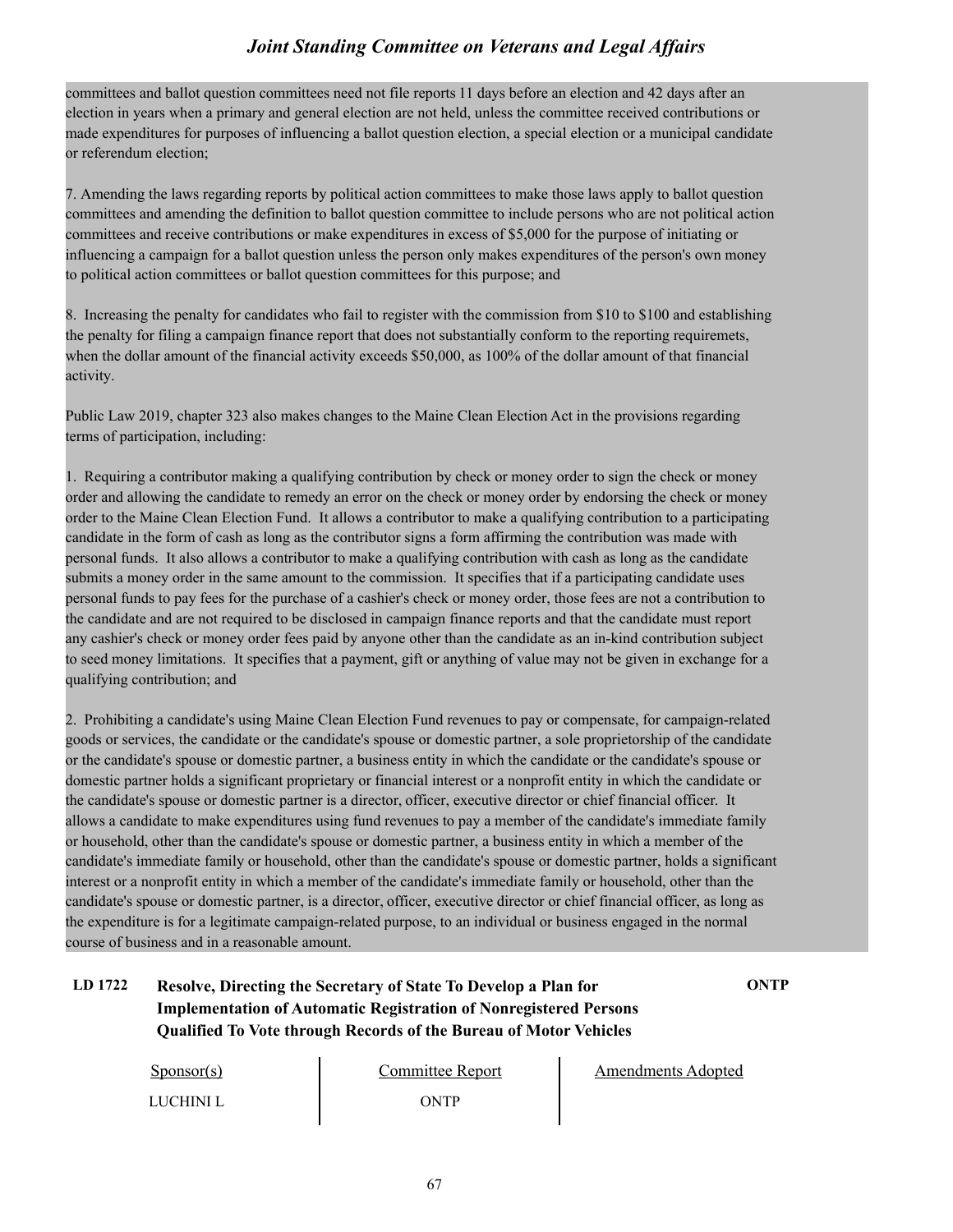This resolve, which was submitted by the Secretary of State pursuant to Joint Rule 204, directs the Secretary of State to study the implementation of automatic voter registration. The Secretary of State is required to submit a report to the Joint Standing Committee on Veterans and Legal Affairs by February 1, 2020.

A process for automatic voter registration was enacted through Public Law 2019, chapter 409 (LD 1463), rendering this bill unnecessary.

#### **LD 1730 An Act To Amend the Laws Governing Elections PUBLIC 371**

| $S_{\text{PON}(\text{S})}$ | Committee Report | Amendments Adopted |
|----------------------------|------------------|--------------------|
| <b>SCHNECK J</b>           | OTP-AM           | H-459              |
| LUCHINI L                  | ONTP             | H-525 SCHNECK J    |
|                            |                  | H-526 SCHNECK J    |
|                            |                  | H-555 SCHNECK J    |

This bill, which was submitted by the Secretary of State pursuant to Joint Rule 204, makes the following changes to the election laws.

1. It clarifies that ballots are not public records, regardless of whether they are in a paper format or in an electronic or image format.

2. It reduces the retention period for the receipt for certified copies of the incoming voting list from one year to six months.

3. It adds a retention period of six months for test ballots and documentation of preelection testing of tabulating or accessible voting devices.

4. It adds a deadline for an aggrieved person to appeal a decision of the registrar of voters regarding the person's voter registration.

5. It specifies that voters may enroll in a party by completing the approved state or national voter registration form.

6. It removes a requirement regarding the nomination of county commissioners that primary and nomination petitions must specify the term of office sought.

7. It clarifies that county committee members residing within county commissioner districts make choices for county commissioner nominations for vacancies.

8. It provides that when two United States Senators are to be elected, the term of office sought by each candidate must be specified on the ballot.

9. It provides that write-in spaces on a ballot are required to be provided only for offices in which candidates have declared their write-in candidacy according to the law.

10. It specifies acceptable formats for names of candidates for nomination to appear on a ballot.

11. It changes the description of an official ballot box to be more generic in terms of the security features and the opening for insertion of ballots.

12. It changes the description of ballot security containers to be more generic in terms of the methods used to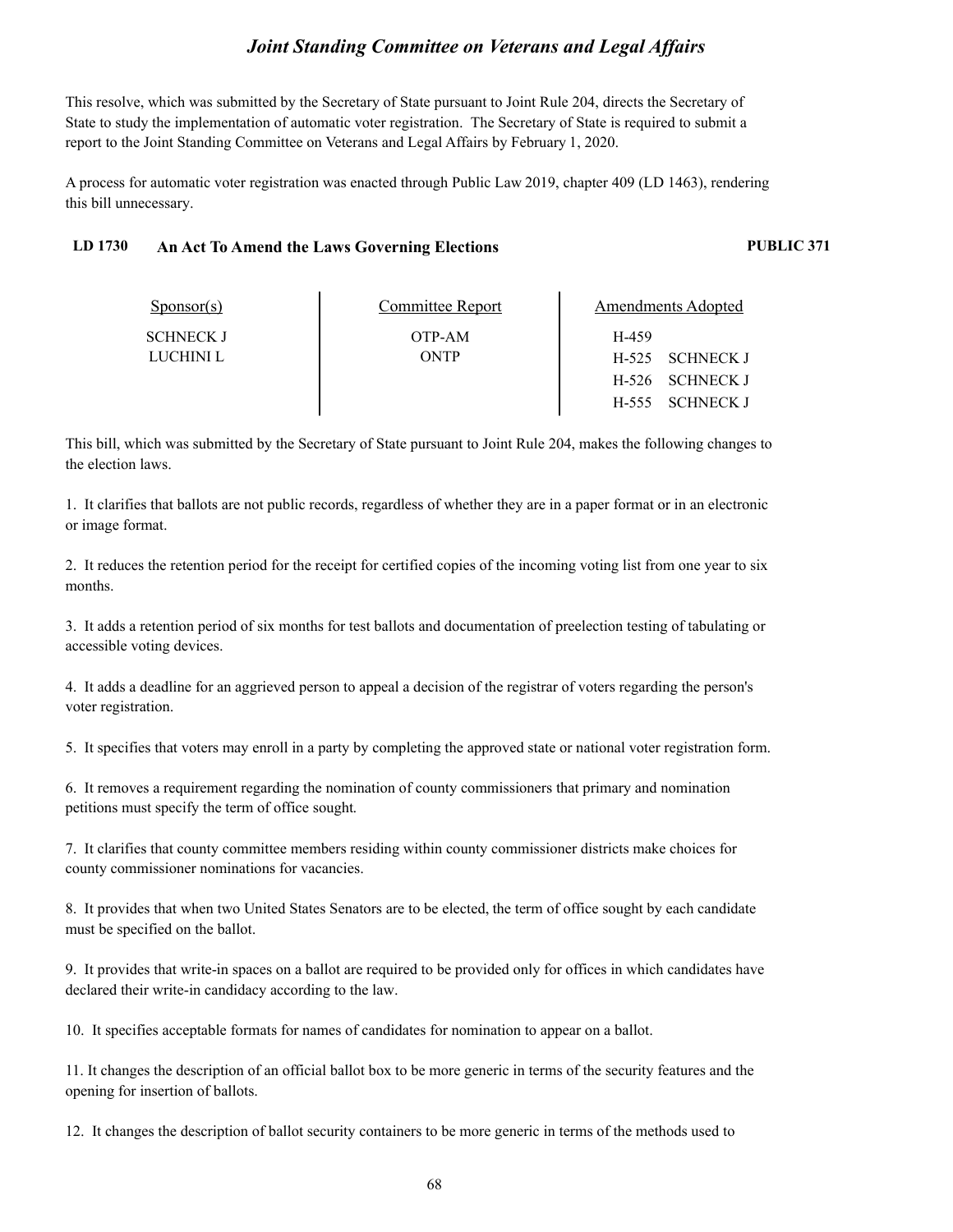secure them.

13. It allows the warden at the voting place to open the packages of ballots up to two hours before the polls open.

14. It shortens the time that municipalities have to submit their official return of votes to the Secretary of State from three business days to two business days after the election.

15. It clarifies that a candidate or referendum election tabulation is considered final on the date the Secretary of State submits the tabulation to the Governor.

16. It clarifies the circumstances in which the Governor must issue an election certificate.

17. It authorizes the use of a courier to retrieve ballots in the event of a recount and to deliver them to the recount facility.

18. It clarifies provisions pertaining to recounts of elections to the United States Congress.

19. It adds a new method for returning a voted absentee ballot to the municipal clerk.

20. It provides that municipalities may opt to process absentee ballots beginning on the fourth day before election day, including on a Sunday.

21. It changes the manner by which the municipal clerk must give notice of the municipality's intent to process absentee ballots prior to election day.

22. It removes an incorrect reference to a census block in Augusta that was included in State Representative District 80 that already was correctly included in State Representative District 85.

23. It repeals a provision of the Maine Revised Statutes, Title 30-A that addresses the nomination petitions for county commissioners.

24. It clarifies that the municipal treasurer's statement that must accompany a question for ratification of a municipal bond issue may either be printed on the ballot or printed as a separate document that is made available to voters.

25. It clarifies the election laws restricting certain activities at and around the polls on election day in order to comply with recent court decisions. It provides for an 8-foot-wide access corridor through which voters may pass without interference to the area behind the guardrail where voting takes place. It allows the warden to designate spaces inside the building, but outside the access corridor, where organizations may collect signatures on citizen initiative and people's veto petitions. It reduces the current protected zone from 250 feet to 100 feet outside the building and amends the list of campaign activities that are prohibited within that zone. Campaign activities related to a party or to a question or candidate for an office on the ballot for that election day are prohibited within that zone. It retains the current prohibitions on influencing or attempting to influence any voter but removes the criminal provisions and directs the Secretary of State to issue guidelines to assist local officials in interpreting and applying the law consistently and to inform candidates, campaigns and the public.

#### **Committee Amendment "A" (H-459)**

This amendment, which is the majority report of the committee, makes the following changes to the bill.

1. It removes the provisions of the bill that authorize the Secretary of State to omit the write-in space on a ballot for any office in which there is no declared write-in candidate.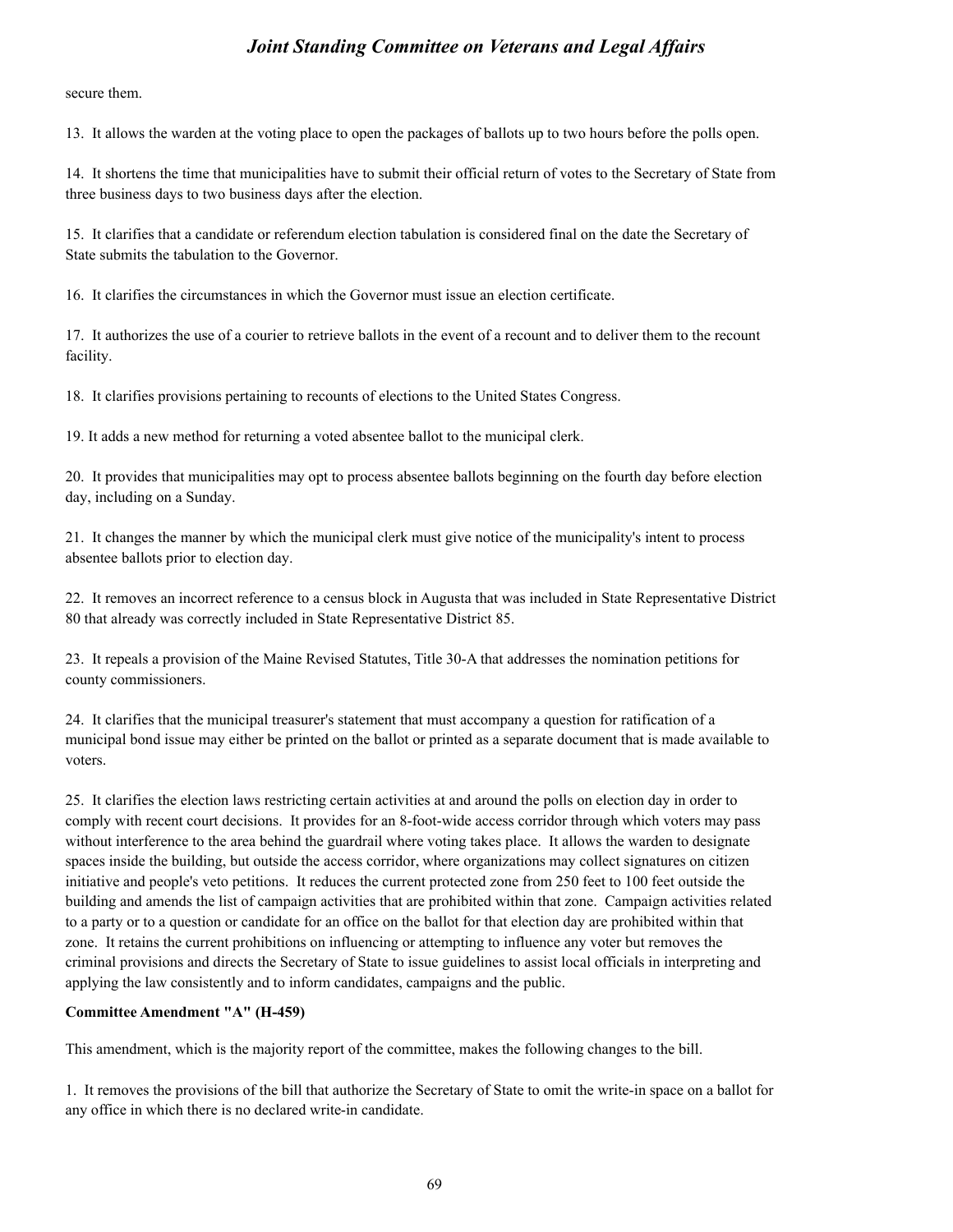2. It removes the provisions of the bill that change the laws restricting certain activities at and around the polls on election day.

3. It adds a provision to the bill clarifying the procedures used to collect signatures on petitions for local initiatives.

4. It makes several clarifying technical changes to the bill.

#### **House Amendment "A" To Committee Amendment "A" (H-525)**

This amendment strikes the provision of Committee Amendment "A" (H-525) amending the procedures used to collect signatures on petitions for local initiatives.

#### **House Amendment "A" (H-526)**

This amendment provides that an unenrolled candidate must remain unenrolled from March 1st until the general election in order to remain qualified as an unenrolled candidate for the office sought.

#### **House Amendment "C" To Committee Amendment "A" (H-555)**

This amendment clarifies that a person may not, within the voting place or on public property within 250 feet of the entrance to the voting place, influence or attempt to influence another person's decision regarding a candidate for an office that is on the ballot for the election being held that day.

#### **Enacted Law Summary**

Public Law 2019, chapter 371 makes the following changes to the election laws.

1. It clarifies that ballots are not public records, regardless of whether they are in a paper format or in an electronic or image format.

2. It reduces the retention period for the receipt for certified copies of the incoming voting list from one year to six months.

3. It adds a retention period of six months for test ballots and documentation of preelection testing of tabulating or accessible voting devices.

4. It adds a deadline for an aggrieved person to appeal a decision of the registrar of voters regarding the person's voter registration.

5. It specifies that voters may enroll in a party by completing the approved state or national voter registration form.

6. It removes a requirement regarding the nomination of county commissioners that primary and nomination petitions must specify the term of office sought.

7. It clarifies that county committee members residing within county commissioner districts make choices for county commissioner nominations for vacancies.

8. It provides that when two United States Senators are to be elected, the term of office sought by each candidate must be specified on the ballot.

9. It specifies acceptable formats for names of candidates for nomination to appear on a ballot.

10. It changes the description of an official ballot box to be more generic in terms of the security features and the opening for insertion of ballots.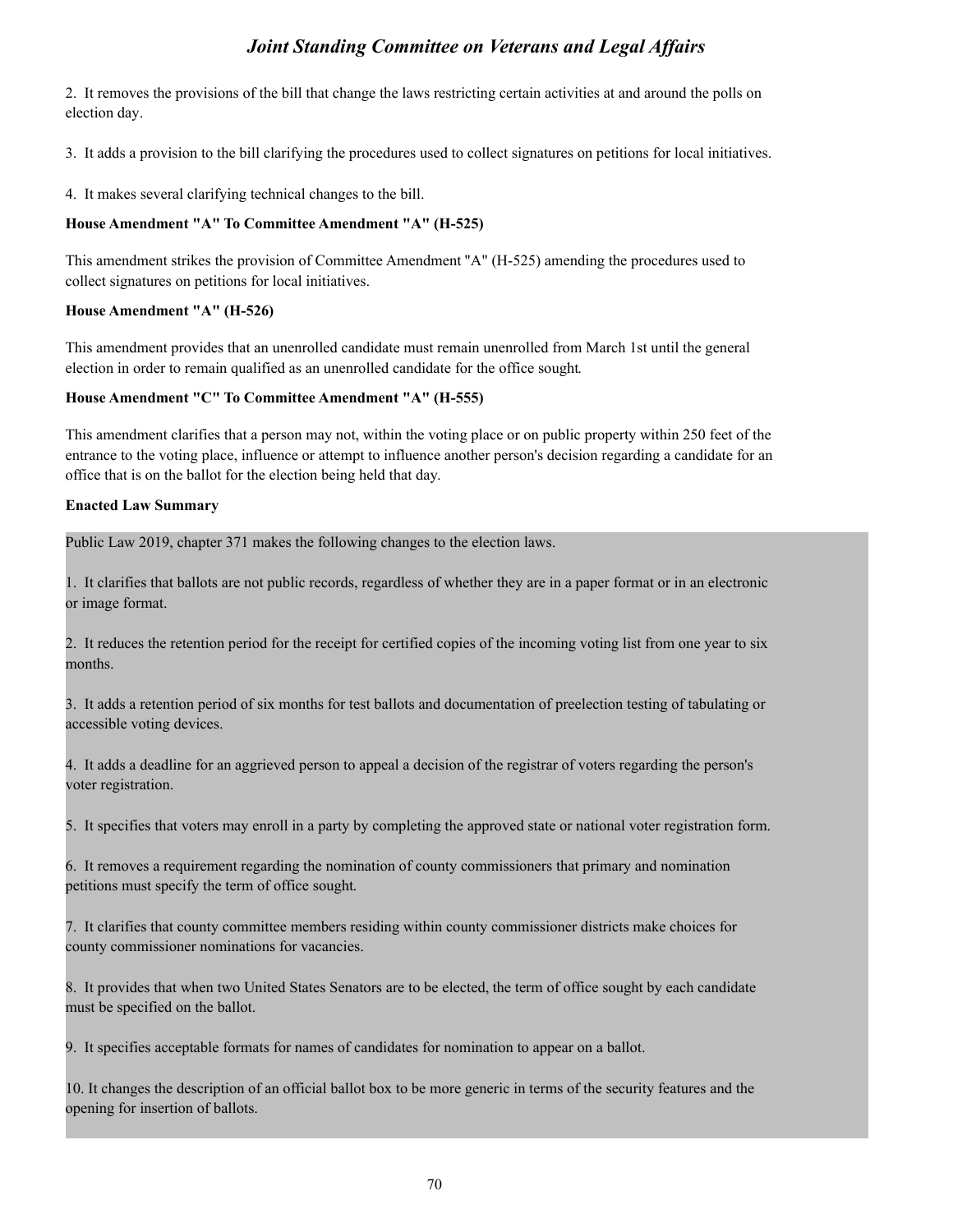11. It changes the description of ballot security containers to be more generic in terms of the methods used to secure them.

12. It allows the warden at the voting place to open the packages of ballots up to two hours before the polls open.

13. It shortens the time that municipalities have to submit their official return of votes to the Secretary of State from three business days to two business days after the election.

14. It clarifies that a candidate or referendum election tabulation is considered final on the date the Secretary of State submits the tabulation to the Governor.

15. It clarifies the circumstances in which the Governor must issue an election certificate.

16. It authorizes the use of a courier to retrieve ballots in the event of a recount and to deliver them to the recount facility.

17. It clarifies provisions pertaining to recounts of elections to the United States Congress.

18. It adds a new method for returning a voted absentee ballot to the municipal clerk.

19. It provides that municipalities may opt to process absentee ballots beginning on the fourth day before election day, including on a Sunday.

20. It changes the manner by which the municipal clerk must give notice of the municipality's intent to process absentee ballots prior to election day.

21. It removes an incorrect reference to a census block in Augusta that was included in State Representative District 80 that already was correctly included in State Representative District 85.

22. It repeals a provision of the Maine Revised Statutes, Title 30-A that addresses the nomination petitions for county commissioners.

23. It clarifies that the municipal treasurer's statement that must accompany a question for ratification of a municipal bond issue may either be printed on the ballot or printed as a separate document that is made available to voters.

24. It provides that an unenrolled candidate must remain unenrolled from March 1st until the general election in order to remain qualified as an unenrolled candidate for the office sought.

25. It clarifies that a person may not, within the voting place or on public property within 250 feet of the entrance to the voting place, influence or attempt to influence another person's decision regarding a candidate for an office that is on the ballot for the election being held that day.

### **LD 1734 An Act To Create a Postsecondary Educational Institution Sampling PUBLIC 282 License**

| $S_{\text{PON}(\text{S})}$ | Committee Report | Amendments Adopted |  |
|----------------------------|------------------|--------------------|--|
| LUCHINI L                  | OTP-AM           | S-185              |  |

This bill, which was submitted by the Department of Administrative and Financial Services pursuant to Joint Rule 204, creates a new license type for state-supported postsecondary educational institutions that offer a course or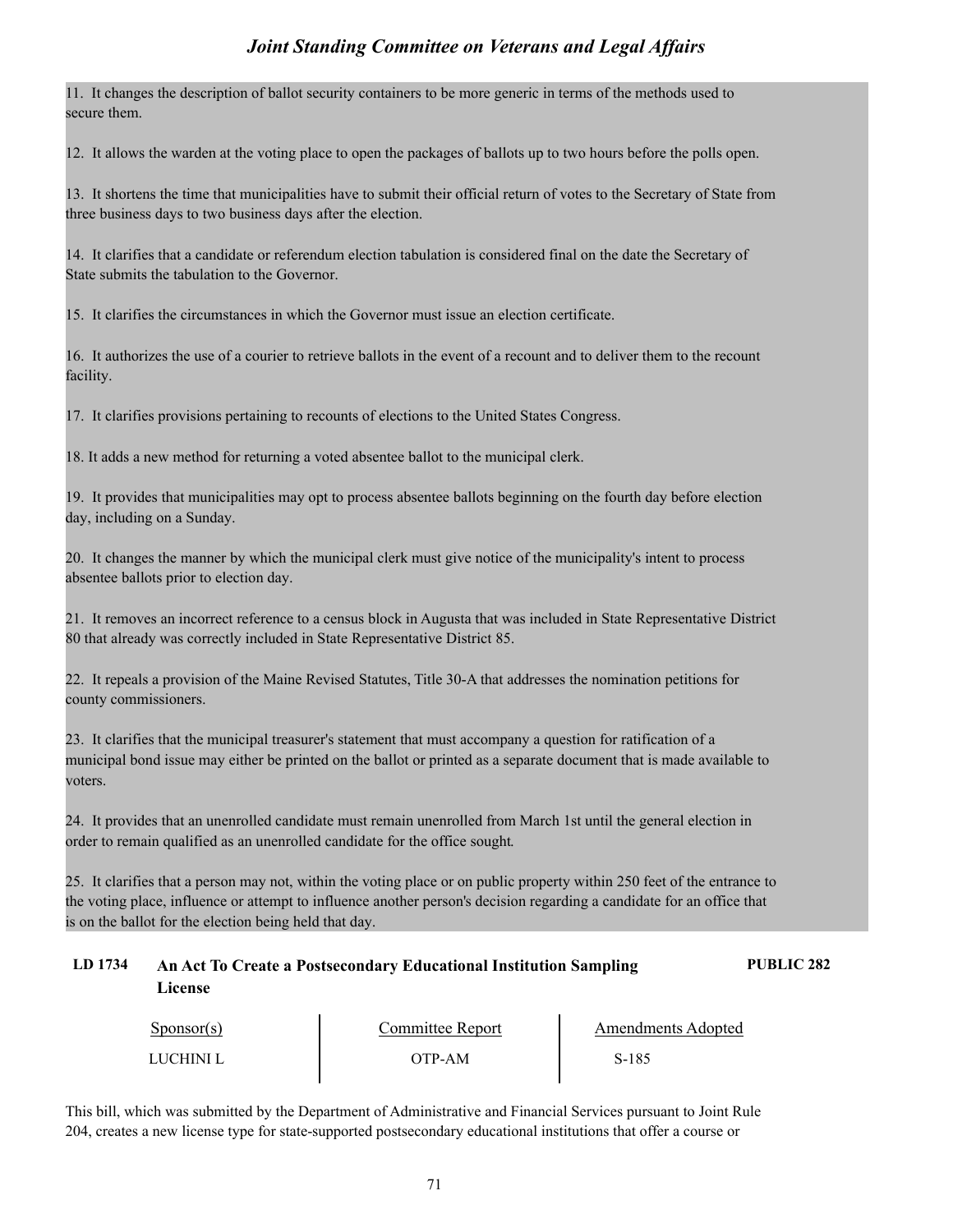courses for a degree program in the hospitality industry, culinary arts or food sciences. The license authorizes a state-supported postsecondary educational institution to purchase and permit sampling of liquor in conjunction with the educational institution's curriculum.

#### **Committee Amendment "A" (S-185)**

GIDEON S

This amendment changes the title of the bill and specifies that any accredited postsecondary educational institution in the State that offers a course or courses involving the hospitality industry, culinary arts or food sciences is eligible for a license to permit sampling of liquor by faculty and students who are at least 21 years of age and enrolled in the course or courses. All sampling of liquor must be conducted in accordance with the educational institution's alcohol safety procedures or guidelines.

#### **Enacted Law Summary**

Public Law 2019, chapter 282 provides that an accredited postsecondary educational institution in the State that offers a course or courses involving the hospitality industry, culinary arts or food sciences is eligible for a license to permit sampling of liquor by faculty and students who are at least 21 years of age and enrolled in the course or courses. All sampling of liquor must be conducted in accordance with the educational institution's alcohol safety procedures or guidelines.

| LD 1761 | <b>Manufacturers</b>   | An Act To Assist Small Beer Manufacturers and Small Hard Cider |                           | PUBLIC 529 |
|---------|------------------------|----------------------------------------------------------------|---------------------------|------------|
|         | $S_{\text{ponsor}}(s)$ | Committee Report                                               | <b>Amendments Adopted</b> |            |
|         | LUCHINI L              | OTP-AM                                                         | S-281                     |            |

This bill changes the definition of "small brewery" by increasing the amount of malt liquor a small brewery may brew from 50,000 gallons to 30,000 barrels per year.

The bill also defines a "small beer manufacturer" as a small brewery or out-of-state brewer that is brewing, lagering and kegging, bottling or packaging its own malt liquor, not to exceed 30,000 barrels per year. If a small beer manufacturer terminates its distribution relationship with a wholesale licensee, unless for good cause, causes a wholesale licensee to resign from an agreement, unless for good cause, or unreasonably withholds its consent to any assignment, transfer or sale of a wholesale licensee's business and that small beer manufacturer's brands make up no more than 3% of the wholesale licensee's business, the bill sets the maximum amount of the termination fee that the wholesale licensee is entitled to receive from that small beer manufacturer in connection with the termination.

The bill amends the laws governing certain notice requirements that the small beer manufacturer must satisfy in connection with the termination, provides expedited arbitration proceedings for a small beer manufacturer and a wholesale licensee in connection with a dispute regarding the amount of the termination fee and provides that, regardless of whether the terminated wholesale licensee has received payment of the termination fee from the small beer manufacturer, upon written notice of the termination to the wholesale licensee, the small beer manufacturer may appoint a new wholesale licensee to distribute the relevant products in the terminated wholesale licensee's territory or, if the small beer manufacturer is a small brewery, sell the terminated brand or brands of the small beer manufacturer directly to retail licensees in the terminated wholesale licensee's territory without selling the brand or brands to a wholesale licensee.

Lastly, this bill allows a wholesale licensee and a small beer manufacturer to agree upon or limit the amount of a termination fee pursuant to a distribution agreement as long as that termination fee does not exceed the maximum amount of the termination fee, as set forth in the bill.

#### **Committee Amendment "A" (S-281)**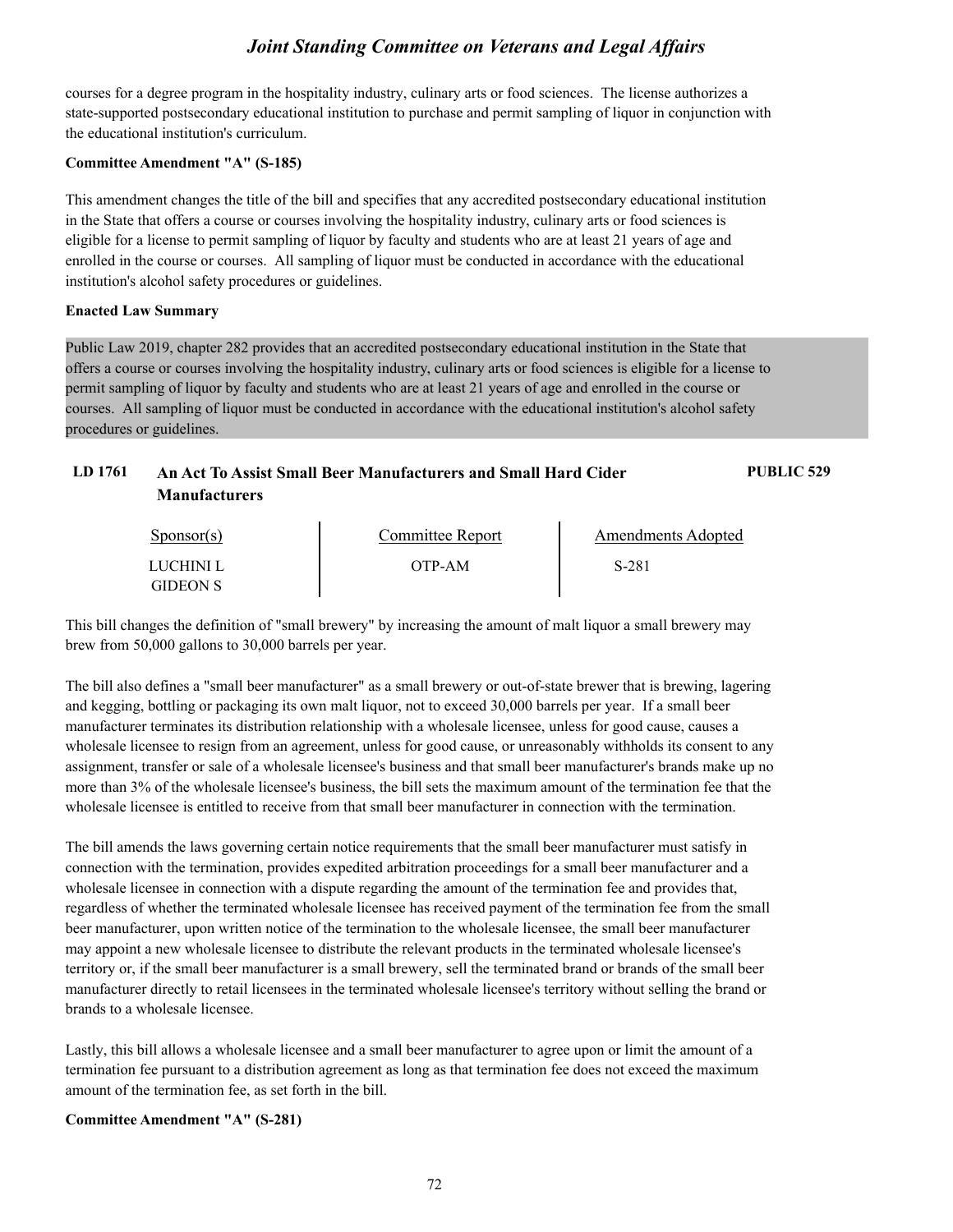This amendment makes the following changes to the bill.

1. It clarifies that only in-state entities are eligible for manufacturing licenses issued by the Department of Administrative and Financial Services, Bureau of Alcoholic Beverages and Lottery Operations under the Maine Revised Statutes, Title 28-A, section 1355-A.

2. Similar to the bill's provision regarding small breweries, it changes the definition of "small winery" by increasing the amount of wine that a small winery may produce. Under current law, a small winery may produce up to 50,000 gallons per year of wine, including hard cider. Under the amendment, a small winery may produce up to 50,000 gallons per year of wine that is not hard cider and may produce up to 3,000 barrels per year of wine that is hard cider.

3. Similar to the definition of "small beer manufacturer" in the bill, it defines "small hard cider manufacturer" as a licensed Maine small winery or out-of-state winery that ferments, ages or bottles any amount of wine, as long as it ferments, ages or bottles no more than 3,000 barrels per year of wine that is hard cider.

4. It applies the provisions of the bill that affect the relationship between a wholesale licensee and a small beer manufacturer to the relationship between a wholesale licensee and a small hard cider manufacturer, including by establishing the amount of reasonable compensation that a small hard cider manufacturer must pay to a wholesale licensee when it terminates the authority of the wholesale licensee to distribute its hard cider products and by authorizing the small hard cider manufacturer to continue selling its products during the arbitration of any dispute between the parties regarding the amount of reasonable compensation.

5. Under current law, when any manufacturer and wholesale licensee disagree over the amount of reasonable compensation due after the manufacturer amends or terminates the contract between the parties in a way that removes the wholesaler's authority to distribute one or more of the manufacturer's brands of liquor, the parties must submit the reasonable compensation question to arbitration. Under the amendment, the arbitrator is directed to issue a written decision on the matter no later than 45 days after the date of the commencement of the arbitration proceeding.

6. The amendment also makes several technical changes and reorganizes the structure of the bill.

#### **Enacted Law Summary**

Public Law 2019, chapter 529 makes the following changes to the laws governing the manufacture and distribution of malt liquor and wine, including hard cider, in the State.

1. It clarifies that only in-state entities are eligible for manufacturing licenses issued by the Department of Administrative and Financial Services, Bureau of Alcoholic Beverages and Lottery Operations under the Maine Revised Statutes, Title 28-A, section 1355-A.

2. It increases the amount of malt liquor a "small brewery" may brew from 50,000 gallons to 30,000 barrels per year. Similarly, it increases the amount of wine, including hard cider, that a "small winery" may ferment, age or bottle to 50,000 gallons per year of wine that is not hard cider and 3,000 barrels per year of wine that is hard cider;

3. It defines a "small beer manufacturer" as a licensed Maine small brewery or out-of-state brewer that is brewing, lagering and kegging, bottling or packaging its own malt liquor, not to exceed 30,000 barrels per year. Similarly, it defines a "small hard cider manufacturer" as a licensed Maine small winery or out-of-state winery that ferments, ages or bottles any amount of wine, as long as it ferments, ages or bottles no more than 3,000 barrels per year of wine that is hard cider;

4. It amends the laws governing the notices that a small beer manufacturer or small hard cider manufacturer must provide a wholesale licensee prior to the termination of a distribution agreement. It also establishes the amount of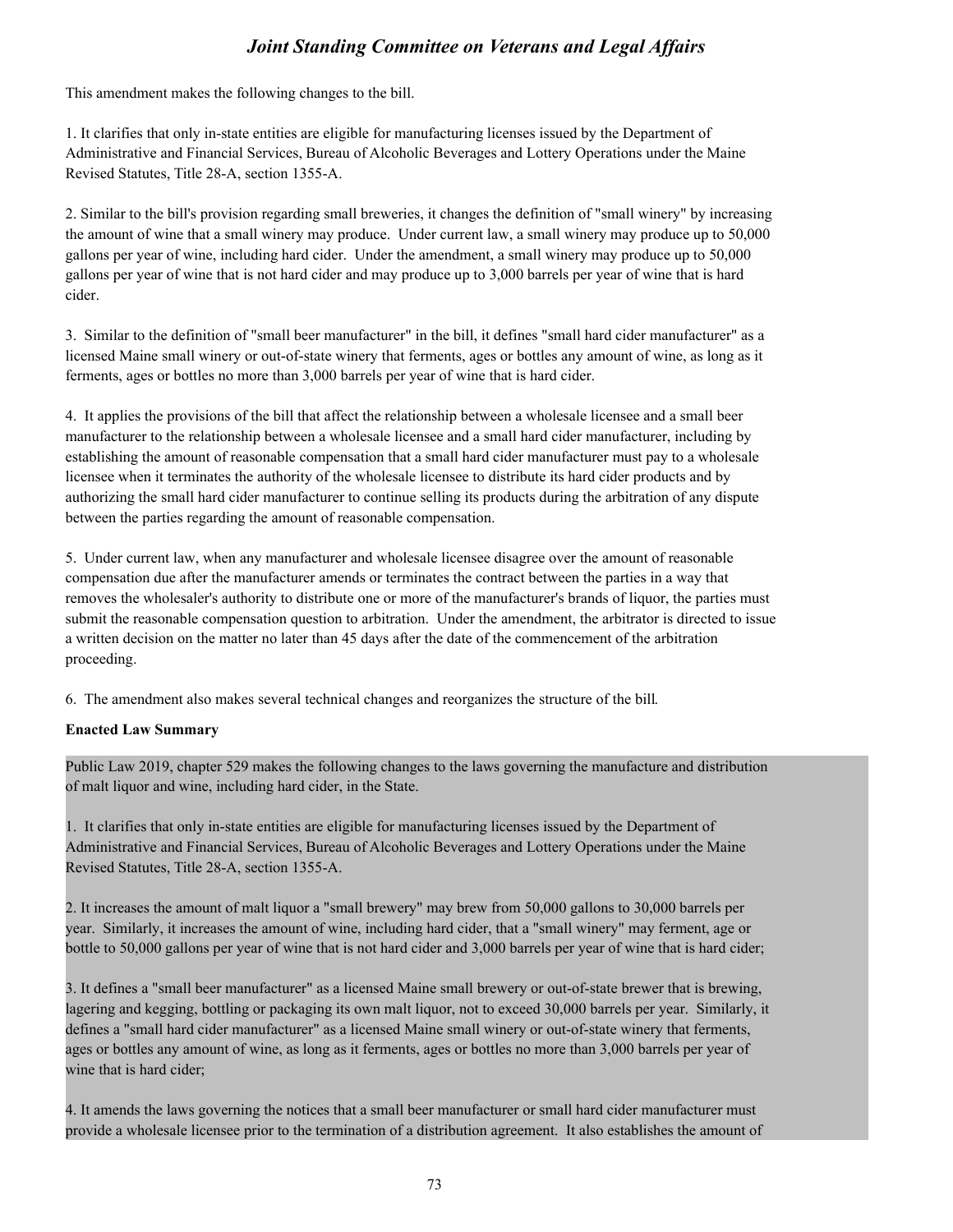reasonable compensation that a wholesale licensee is entitled to receive from a small beer manufacturer or small hard cider manufacturer if that manufacturer terminates its distribution agreement with the wholesale licensee without good cause, causes the wholesale licensee to resign from an agreement without good cause, or unreasonably withholds its consent to any assignment, transfer or sale of the wholesale licensee's business and if the affected brands of malt liquor or hard cider comprise no more than 3% of the wholesale licensee's business and no more than 10,0000 case equivalents in the preceding year. The wholesaler and small beer manufacturer or small hard cider manufacturer may, in the distribution agreement, limit the amount of reasonable compensation due in these circumstances, as long as agreed amount does not exceed the statutory amount of reasonable compensation.

5. It provides that, when any manufacturer and wholesale licensee disagree over the amount of reasonable compensation due after the manufacturer amends or terminates the distribution agreement in a way that removes the wholesaler's authority to distribute one or more of the manufacturer's brands of liquor, the neutral arbitrator selected to resolve the question shall issue a written decision on the matter no later than 45 days after the date of the commencement of the arbitration proceeding.

6. It provides that, regardless of whether reasonable compensation for termination of a distribution agreement has yet been paid by a small beer manufacturer or small hard cider manufacturer, upon written notice of the termination to the wholesale licensee, the small beer manufacturer or small hard cider manufacturer may appoint a new wholesale licensee to distribute the relevant products in the terminated wholesale licensee's territory or, if the small beer manufacturer is a small brewery or the small hard cider manufacturer is a small winery, it may sell the terminated brand or brands of malt liquor or hard cider directly to retail licensees in the terminated wholesale licensee's territory without selling the brand or brands to a wholesale licensee.

#### **LD 1797 An Act To Amend the Advance Deposit Wagering Laws CARRIED OVER**

| Sponsor(s)                | Committee Report   | Amendments Adopted            |  |
|---------------------------|--------------------|-------------------------------|--|
| DILLINGHAM K<br>LUCHINI L | OTP-AM-<br>OTP-AM- | H-635<br>S-361<br>– LUCHINI L |  |

This bill allows commercial tracks, off-track betting facilities and multijurisdictional account wagering providers to be licensed to participate in advance deposit wagering. It repeals the provision that directs the Department of Public Safety, Gambling Control Board, through a competitive bidding process, to award one bidder the privilege to be licensed to conduct advance deposit wagering. It requires the board to establish by rule the net commission that must be collected by a licensee for distribution by the board.

#### **Committee Amendment "A" (H-635)**

This amendment is the majority report of the committee. Like the bill, the amendment allows a commercial track, an off-track betting facility and a multijurisdictional account wagering provider to obtain a license to conduct advance deposit wagering. Unlike the bill, which requires the Department of Public Safety, Gambling Control Board to set the tax rate on advance deposit wagering by rule, the amendment requires advance deposit wagering licensees to remit 4% of the licensees' gross advance deposit wagering income to the Department of Public Safety, Gambling Control Board for distribution by the board.

The amendment also requires licensure of employees of advance deposit wagering licensees, makes several technical changes to add clarity to the bill and adds an appropriations and allocations section.

#### **Committee Amendment "B" (H-636)**

This amendment, which is the minority report of the committee, is identical to the majority report except that it requires advance deposit wagering licensees to remit 0.5% of the licensees' gross advance deposit wagering income to the Department of Public Safety, Gambling Control Board for distribution by the board and it prohibits an entity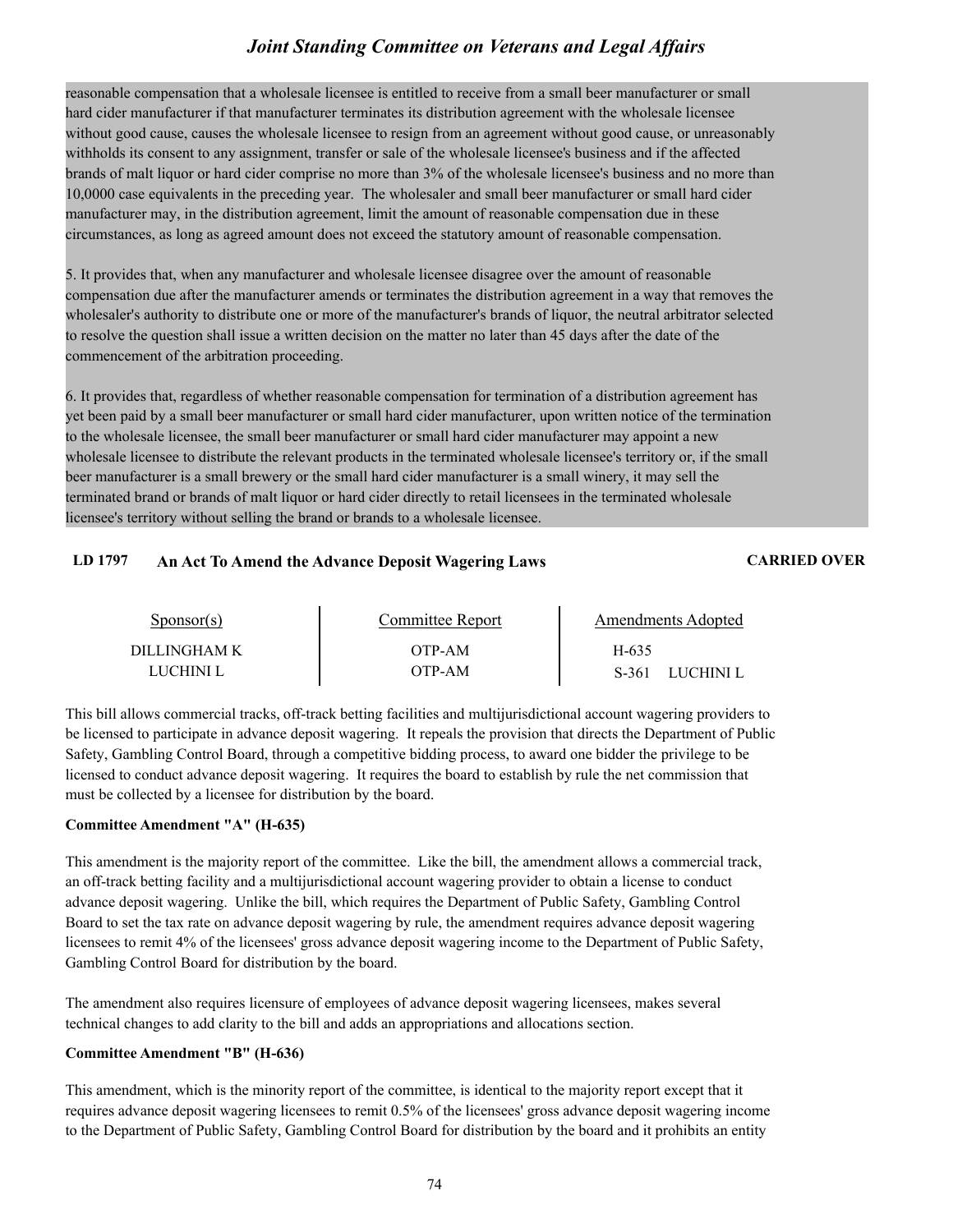that operates advance deposit wagering from receiving a distribution of gross advance deposit wagering income from the board.

This amendment was not adopted.

#### **Senate Amendment "A" To Committee Amendment "A" (S-361)**

This amendment defines "gross advance deposit wagering income" as the total amount of wagers placed by Maine residents via advance deposit wagering before payment of money to winning bettors.

This bill was reported out of committee and then carried over to any special or regular session, or both, of the 129th Legislature on the Special Appropriations Table by joint order, H.P. 1322.

## **LD 1805 Leave to Withdraw An Act To Amend the Laws Governing Military Leave for Officials and State Employees**

**Pursuant to Joint Rule**

| $S_{\text{PON}(\text{S})}$ | Committee Report | Amendments Adopted |  |
|----------------------------|------------------|--------------------|--|
| STEWART T<br>LUCHINI L     |                  |                    |  |

This bill, which was submitted by the Department of Defense, Veterans and Emergency Management, specifies that military leave given to state officials and employees who are members of the National Guard or Reserves of the United States Armed Forces may not exceed 17 days or 136 hours per calendar year. For full-time employees, military leave is based on an eight-hour work day, and military leave is prorated for part-time employees and employees on uncommon tours of duty. The bill also requires military leave to be charged by the hour and only in the amount necessary to cover the period of military duty.

#### **LD 1806 An Act To Amend the Laws Governing Veterans' Services PUBLIC 377**

| $S_{\text{DONSOT}}(s)$ | Committee Report | Amendments Adopted   |  |
|------------------------|------------------|----------------------|--|
| STEWART T              | OTP-AM-          | H-532                |  |
| LUCHINI L              |                  | S-279<br>- LUCHINI L |  |

This bill, which was submitted by the Department of Defense, Veterans and Emergency Management, changes the name of the Bureau of Maine Veterans' Services within the Department of Defense, Veterans and Emergency Management to the Maine Bureau of Veterans' Services. The bill also revises the laws governing monuments erected in the Maine Veterans' Memorial Cemetery System and adds provisions regarding requirements for burial in green burial sections. The bill allows the Director of the Maine Bureau of Veterans' Services to waive certain requirements in the laws governing educational benefits for children of veterans, expands the type of programs covered by educational benefits to include certificate programs and master's degree programs, allows a student 10 academic years to complete a program and removes the restriction on extending that time.

#### **Committee Amendment "A" (H-532)**

This amendment incorporates a fiscal note.

#### **Senate Amendment "A" (S-279)**

This amendment: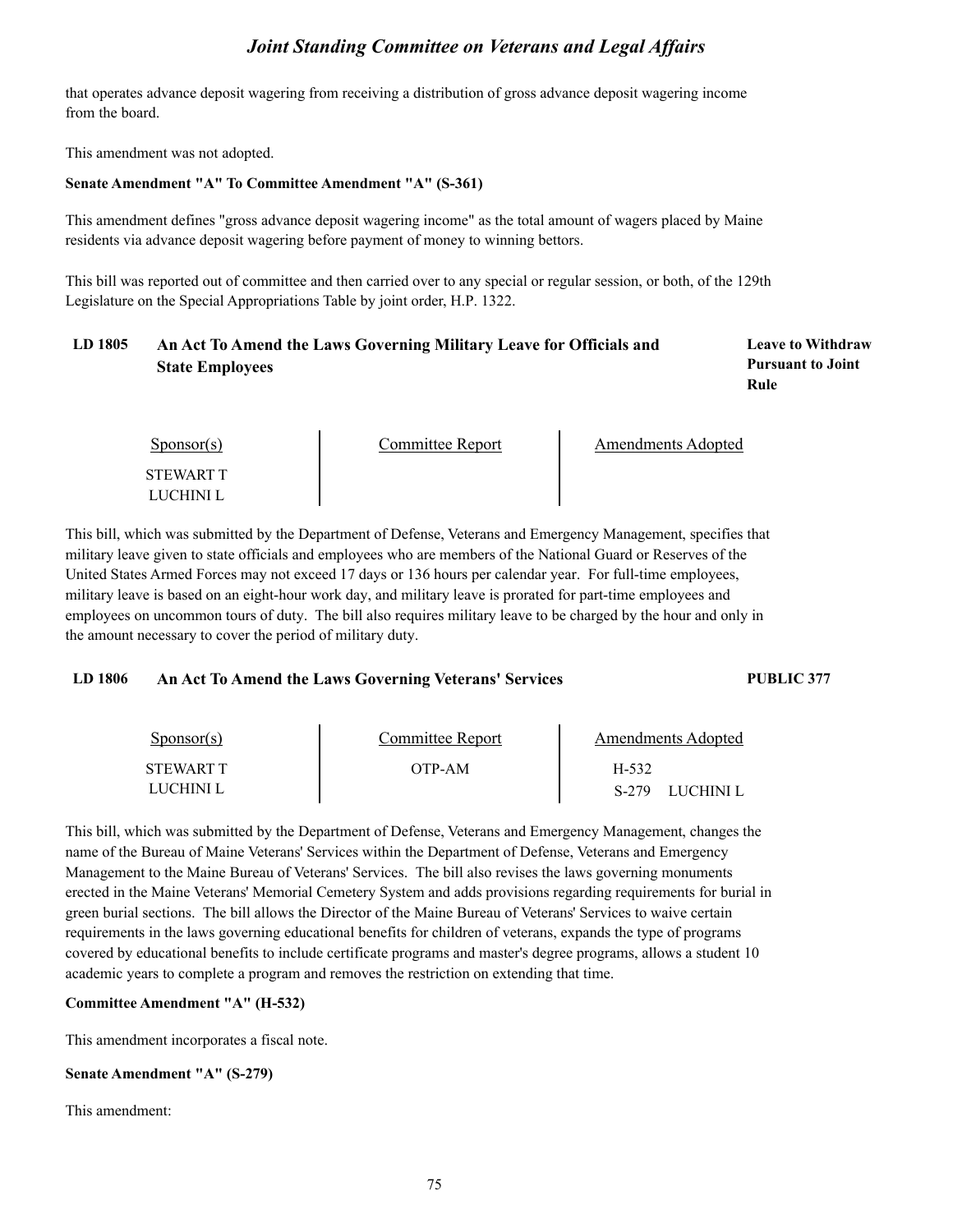1. Removes the requirement in the bill that free tuition be provided to the child of a veteran for a master's degree program; and

2. Provides that the tuition waiver may not exceed the cost of 120 undergraduate credit hours at the in-state tuition rate at the University of Maine campus located at Orono.

#### **Enacted Law Summary**

Public Law 2019, chapter 377 changes the name of the Bureau of Maine Veterans' Services within the Department of Defense, Veterans and Emergency Management to the Maine Bureau of Veterans' Services. It also revises the laws governing monuments erected in the Maine Veterans' Memorial Cemetery System and adds provisions regarding requirements for burial in green burial sections.

Public Law 2019, chapter 377 amends the law directing that the child of a veteran who is attending state-supported postsecondary colleges or postsecondary vocational schools must be admitted free of tuition by limiting the tuition waiver to no more than the cost of 120 undergraduate credit hours at the in-state tuition rate at the University of Maine campus located at Orono, expanding the type of programs covered to include not only associate and bachelor's degree programs but also certificate programs, allowing a student 10 academic years to complete a program rather than the six years allowed under current law and removing the two-year maximum on the amount of extended time that the Director of the Maine Bureau of Veterans' Services may grant a student when the student's education has been interrupted by severe medical disability, learning disability, illness or other hardship.

#### **LD 1807 An Act To Amend Certain Laws Related to Members of the Military and PUBLIC 341 the Maine National Guard**

| Sponsor(s)       | Committee Report | Amendments Adopted |
|------------------|------------------|--------------------|
| <b>STEWART T</b> | ЭTР              |                    |
| LUCHINI L        |                  |                    |

This bill, which was submitted by the Department of Defense, Veterans and Emergency Management, makes the following changes in the laws relating to the Department of Defense, Veterans and Emergency Management.

1. It moves the law relating to parental rights and responsibilities of active-duty parents from the laws pertaining to the Military Bureau to the laws governing domestic relations.

2. It limits the award, in any civil action brought under the laws regarding preservation of status and right to benefits of members of the Maine National Guard or the Reserves of the United States Armed Forces, of reasonable attorney's fees and costs to any prevailing member of the Maine National Guard or the Reserves of the United States Armed Forces.

3. It allows any federally recognized general officer currently serving in the Maine National Guard to be appointed Deputy Adjutant General.

4. It eliminates the requirement that a federally recognized officer must command the Joint Force Headquarters.

5. It moves the law relating to security at Maine National Guard military facilities and the real property of the department from the laws pertaining to the activation of state military forces to the laws governing the organization of state military forces. It also allows the provost marshal to receive confidential criminal history records and allows the Maine National Guard to use all means necessary to protect its assets that are inherently dangerous or vital to national security.

6. It repeals the law governing retired officers and the retired list and amends the laws governing the Governor's authority to activate state military forces to allow the Adjutant General or Deputy Adjutant General to call a member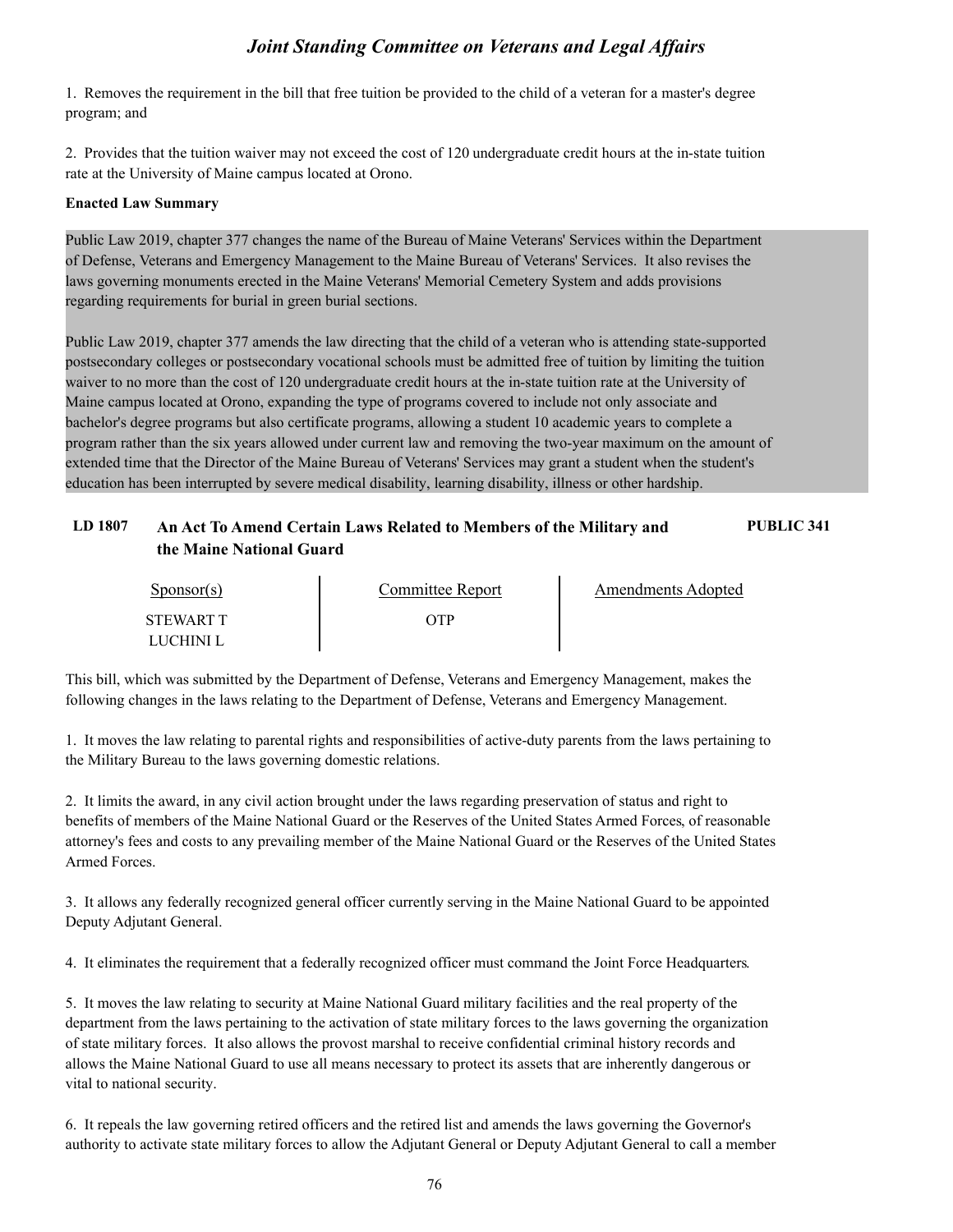or retired member of the Maine National Guard, with that member's consent, to perform active state service.

**3.** *Joint Standing Committee on Veterans and Legal Affairs* or retired member of the Maine National Guard, with that member's consent, to perform active state service.<br>T. It amends the law prohibiting any voluntary act specify that the active state service prohibited is service without pay. It also specifies that members and retired members of the Maine National Guard in active state service pursuant to a cooperative agreement with the Federal Government are entitled to the same pay as is received by persons from the United States Armed Forces, but that the pay may not be less than pay based upon a 12-hour day at the state minimum wage nor more than that allowed pursuant to the cooperative agreement. or retired member of the Maine National Guard, with that member's consent, to perform active state service.<br>
7. It amends the law prohibiting any voluntary active state service without the express order of the Governor to<br>

8. It allows the Adjutant General to sell the South Portland Air National Guard Station.

Maine Code of Military Justice.

#### **Enacted Law Summary**

Public Law 2019, chapter 341 makes the following changes in the laws relating to the Department of Defense,

For a 1. It allows the Adjutant General to sell the South Portland Air National Guard Station.<br>
1. It adds violations under the motor vehicle laws prohibiting operating under the influence as violations under the<br>
Maine Co the Military Bureau to the laws governing domestic relations.

9. It adds violations under the motor vehicle laws prohibiting operating under the influence as violations under the<br>Maine Code of Military Justice.<br> **Enacted Law Summary**<br>
Public Law 2019, chapter 341 makes the following benefits of members of the Maine National Guard or the Reserves of the United States Armed Forces, of reasonable attorney's fees and costs to any prevailing member of the Maine National Guard or the Reserves of the United States Armed Forces. Public Law 2019, chapter 341 makes the following changes in the laws relating to the Department of Defense,<br>Veterans and Emergency Management.<br>1. It moves the law relating to parental rights and responsibilities of active-1. It moves the law relating to parental rights and responsibilities of active-duty parents from the laws pertaining to<br>the Military Bureau to the laws governing domestic relations.<br>2. It limits the award, in any civil act 1. It limits the award, in any civil action brought under the laws regarding preservation of status and right to<br>benefits of members of the Maine National Guard or the Reserves of the United States Armed Forces, of reasona

Deputy Adjutant General.

department from the laws pertaining to the activation of state military forces to the laws governing the organization of state military forces. It also allows the provost marshal to receive confidential criminal history records and allows the Maine National Guard to use all means necessary to protect its assets that are inherently dangerous or vital to national security. 3. It allows any federally recognized general officer currently serving in the Maine National Guard to be appointed Deputy Adjutant General.<br>
4. It eliminates the requirement that a federally recognized officer must comman 7. It momantes the law prohibiting any voluntary active state methanic mast command the solid to the law property of the department from the laws pertaining to the activation of state military forces to the laws governing

authority to activate state military forces to allow the Adjutant General or Deputy Adjutant General to call a member or retired member of the Maine National Guard, with that member's consent, to perform active state service.

specify that the active state service prohibited is service without pay. It also specifies that members and retired members of the Maine National Guard in active state service pursuant to a cooperative agreement with the Federal Government are entitled to the same pay as is received by persons from the United States Armed Forces, but that the pay may not be less than pay based upon a 12-hour day at the state minimum wage nor more than that allowed pursuant to the cooperative agreement. 8. It repeals the law governing retired officers and the retired list and amends the laws governing the authority to activate state military forces to allow the Adjutant General or Deputy Adjutant General or retired member about the law of the Maine Sole and Evaluational Guard, with that member's consent, to perform active state service.<br>
7. It amends the law prohibiting any voluntary active state service without the express order of the Gov

Maine Code of Military Justice.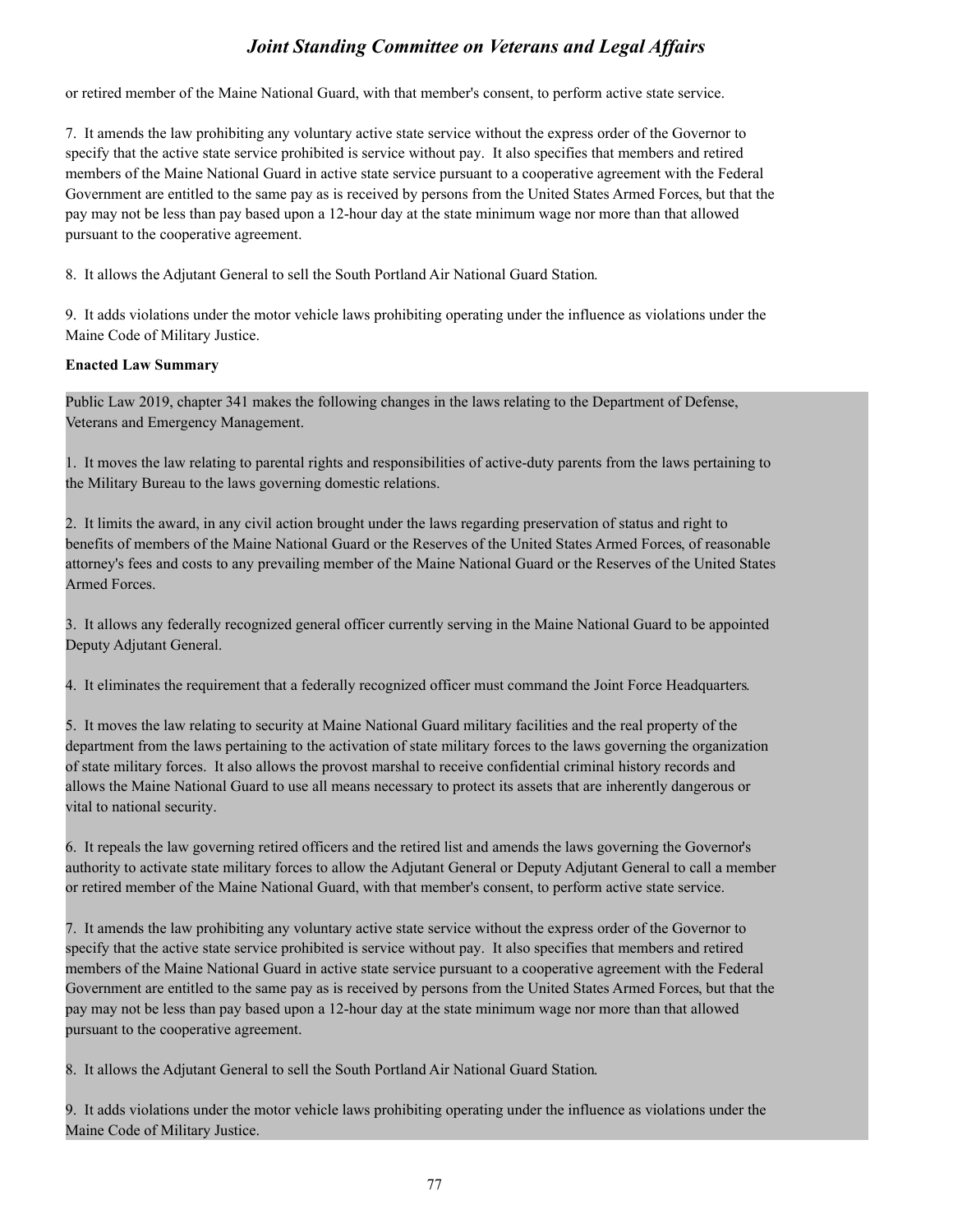#### **LD 1826 An Act To Update the Laws Relating to Liquor Licensing and PUBLIC 404 Enforcement**

| $S_{\text{ponsor}}(s)$ | Committee Report | Amendments Adopted |  |
|------------------------|------------------|--------------------|--|
| LUCHINI L              | OTP-AM           | $S-293$            |  |
|                        | ЭТР-АМ           |                    |  |

This bill, which was submitted by the Department of Administrative and Financial Services, makes technical changes and corrections to the laws governing liquor including by changing the phrase "distilled spirits" to "spirits" and the phrase "alcoholic beverages" to "liquor" to be consistent with defined terms; changing the phrase "list price" to "retail price" to refer to the price of spirits that is set by the State Liquor and Lottery Commission and paid by consumers; and changing the phrase "discounted list price" to "wholesale price" to describe the price below the retail price that is charged to a small distiller when it purchases its spirits from the State to sell directly to customers. The bill removes outdated language regarding the control of the spirits business by the bureau and the sale of fortified wines, corrects a reference to "agent" to read "sales representative" and corrects a reference regarding the issuance of licenses to manufacturers, bottlers and rectifiers to clarify that the bureau and not the commission issues those licenses.

The bill clarifies that a previous violation of either the laws or the rules governing liquor disqualifies an applicant from receiving an agency liquor store license if the violation has been adjudicated by the District Court.

The bill authorizes the Department of Administrative and Financial Services, Bureau of Alcoholic Beverages and Lottery Operations to offer instant redeemable coupons to consumers through the bureau's publicly accessible website and other digital media platforms; under current law, these coupons may only be offered by spirits manufacturers and suppliers. The bill removes the authority of reselling agents to offer instant redeemable coupons for the benefit of on-premises licensees.

The bill increases the number of allowable signs used by retail licensees from two to five and requires that agency liquor store licensees designate two of the five signs to advertise that the retail location is an agency liquor store.

The bill authorizes spirits "brokers," defined as persons who represent suppliers or manufacturers of spirits, to participate in up to 10 taste-testing events for the public per year.

The bill amends the law authorizing sales representatives of spirits manufacturers or suppliers to provide samples of spirits to retail licensees. It repeals the requirements that sales representatives purchase the samples from the State's wholesale liquor provider and pay taxes on the samples and enacts new language requiring the sales representative to take the samples from the bailment inventory of a supplier housed at the warehouse managed by the State's wholesale liquor provider. The bill also authorizes spirits manufacturers and suppliers to donate spirits to on-premises events in a similar manner as certificate of approval holders and wholesalers.

#### **Committee Amendment "A" (S-293)**

This amendment, which is the majority report of the committee, makes the following changes to the bill.

1. It makes technical changes to reflect the emergency enactment of Public Law 2019, chapter 79 and Public Law 2019, chapter 168.

2. It moves provisions of current law that authorize the Department of Administrative and Financial Services, Bureau of Alcoholic Beverages and Lottery Operations to, in special circumstances, set prices on spirits at different levels than those established by the State Liquor and Lottery Commission from a section of the Maine Revised Statutes, Title 28-A related to the state tax on spirits to a section of Title 28-A related to the administration of the spirits business by the bureau.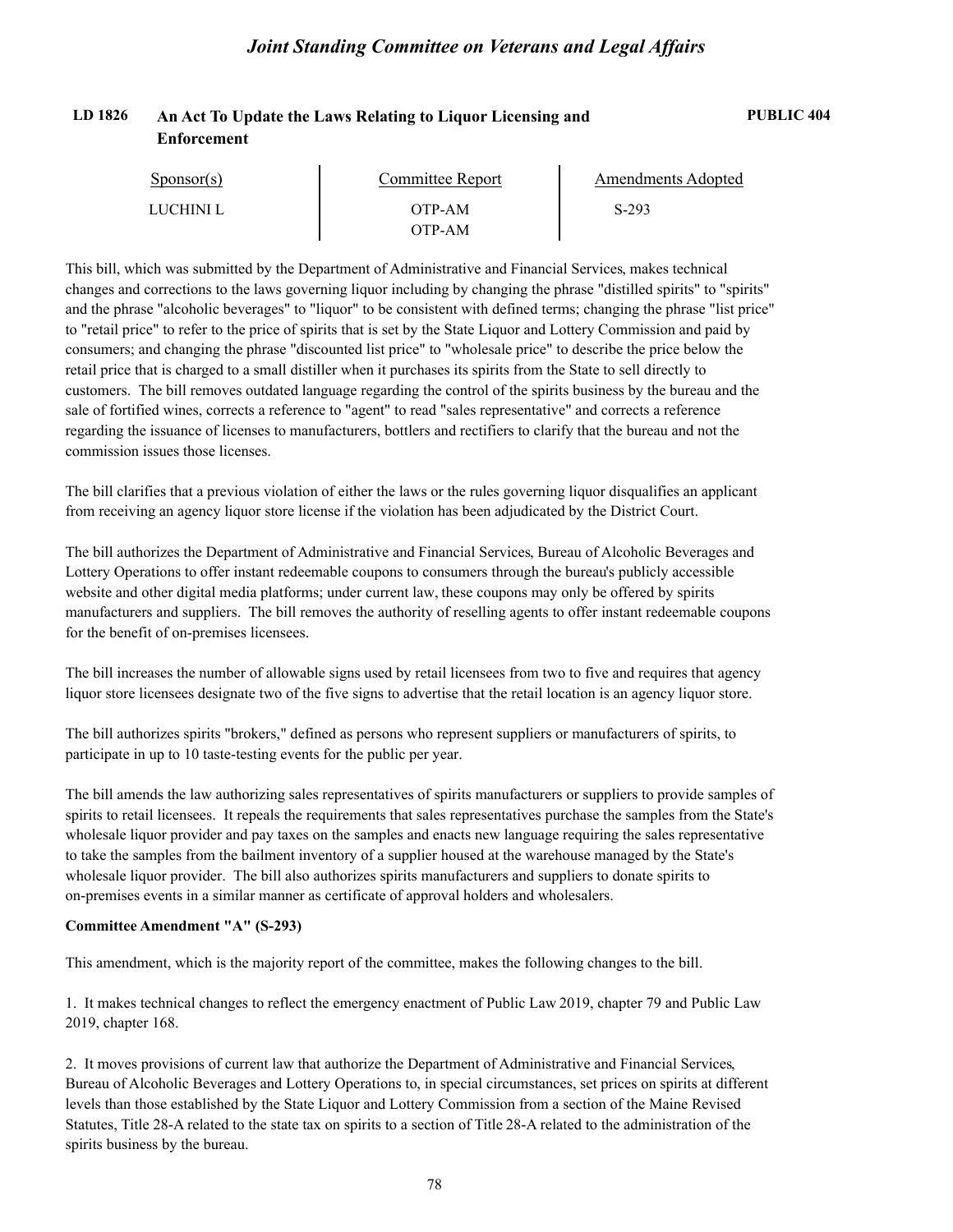**3.** It clarifies that an on-premises retail licensee must purchase spirits from an agency liquor store that is licensed as a reselling agent.<br>4. It authorizes the bureau or a manufacturer or sumplier of spirits to offer i a reselling agent.

4. It authorizes the bureau or a manufacturer or supplier of spirits to offer instant redeemable coupons to customers through a publicly accessible website, digital media platform or print media.

5. It expands the list of entities that may benefit from a donation of liquor to be auctioned or offered as a prize for fund-raising purposes or sold by a licensed on-premises retailer during a fund-raising event to include a county, city, town or municipal agency or department. Fraction and approaches a reselling agent.<br>
4. It authorizes the bureau or a manufacturer or supplier of spirits to offer instant redeemable coupons to customers<br>
4. It authorizes the bureau or a manufacturer or supplier o

of spirits to a person at one time.

1. It altion and the section of the bill that prohibits placing more than the section of Prendice compons to customers through a publicly accessible website, digital media platform or print media.<br>
1. It expands the list o outside of any licensed retail premises. Under the amendment, neither a sign in which the only reference to liquor is the name of the licensed premises or an image accompanying the name of the licensed premises nor a patio umbrella that bears the brand name or image of a liquor product and that is located in the outside seating area of a licensed premises counts as one of the five permitted signs. Fraction and the bill authorizes a "broker", which is defined as a person who ropresents suppliers and manufacturers of spirits to a person at one time.<br>
T. It clarifies the section of the bill that prohibits placing more 7. It clarifies the section of the bill that prohibits placing more than five signs advertising the sale of liquor on the outside of any licensed retail premises. Under the amendment, neither a sign in which the only refer

spirits, to conduct up to 10 spirits taste-testing events per year. The amendment further authorizes a spirits supplier or "foreign manufacturer", which is defined as a person who produces spirits outside of the State, to obtain a license to conduct up to 10 spirits taste-testing events per year.

established in Title 30-A, section 6054 and to the General Fund.

#### **Committee Amendment "B" (S-294)**

This amendment, which is the minority report of the committee, is identical to the majority report of the committee except that it removes the provisions of the bill authorizing the bureau to offer instant redeemable coupons to spirits customers through a publicly accessible website or digital media platform.

This amendment was not adopted.

#### **Enacted Law Summary**

Public Law 2019, chapter 404 makes the following changes to the liquor laws.

**Committee Amendment "B" (S-294)**<br>
This amendment, which is the minority report of the committee, is identical to the majority report of the committee<br>
except that it removes the provisions of the bill authorizing the bur phrase "alcoholic beverages" to "liquor" to be consistent with defined terms and changing the phrase "list price" to "retail price" to refer to the price of spirits that is set by the State Liquor and Lottery Commission and paid by consumers. It removes outdated language regarding the control of the spirits business by the bureau and the sale of fortified wines, corrects a reference to "agent" to read "sales representative" and corrects a reference regarding the issuance of licenses to manufacturers, bottlers and rectifiers to clarify that the bureau and not the commission issues those licenses.

2. It moves provisions of current law that authorize the Department of Administrative and Financial Services, Bureau of Alcoholic Beverages and Lottery Operations to, in special circumstances, set prices on spirits at different levels than those established by the State Liquor and Lottery Commission from a section of the Maine Revised Statutes, Title 28-A related to the state tax on spirits to a section of Title 28-A related to the administration of the spirits business by the bureau.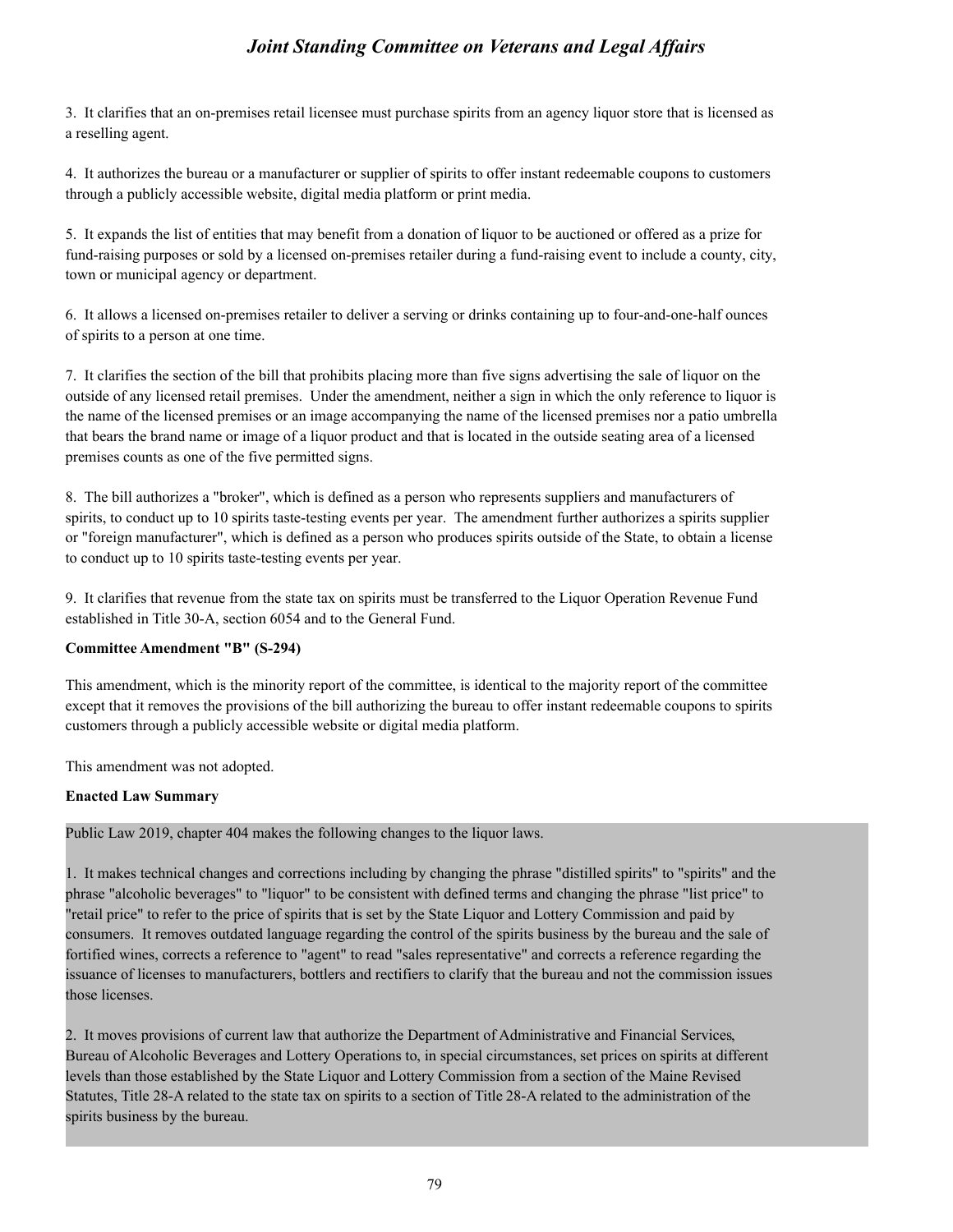3. It clarifies that a previous violation of either the laws or the rules governing liquor disqualifies an applicant from receiving an agency liquor store license if the violation has been adjudicated by the District Court.

4. It clarifies that an on-premises retail licensee must purchase spirits from an agency liquor store that is licensed as a reselling agent.

5. It authorizes the bureau or a manufacturer or supplier of spirits to offer instant redeemable coupons to customers through a publicly accessible website, digital media platform or print media. It removes the authority of reselling agents to offer instant redeemable coupons for the benefit of on-premises licensees.

6. It authorizes spirits manufacturers and suppliers to donate spirits to on-premises events in a similar manner as certificate of approval holders and wholesalers and expands the list of entities that may benefit from a donation of liquor to be auctioned or offered as a prize for fund-raising purposes or sold by a licensed on-premises retailer during a fund-raising event to include a county, city, town or municipal agency or department.

7. It allows a licensed on-premises retailer to deliver a serving or drinks containing up to four-and-one-half ounces of spirits to a person at one time.

8. It increases the number of allowable signs advertising the sale of liquor used by retail licensees from two to five and requires that agency liquor store licensees designate two of the five signs to advertise that the retail location is an agency liquor store. It clarifies that neither a sign in which the only reference to liquor is the name of the licensed premises or an image accompanying the name of the licensed premises nor a patio umbrella that bears the brand name or image of a liquor product and that is located in the outside seating area of a licensed premises count as one of the five allowable signs.

9. It authorizes a spirits supplier, foreign manufacturer of spirits or a spirits broker to conduct up to 10 spirits tastetesting events per year.

10. It repeals the requirements that sales representatives purchase from the State's wholesale liquor provider and pay taxes on spirits samples that the sales representative will provide to retail licensees and instead requires the sales representative obtain spirits that will be provided to retail licensees as samples from the bailment inventory of a supplier housed at the warehouse managed by the State's wholesale liquor provider.

11. It clarifies that revenue from the state tax on spirits must be transferred to the Liquor Operation Revenue Fund established in Title 30-A, section 6054 and to the General Fund.

# **LD 1837 Resolve, Regarding Legislative Review of Chapter 1: Adult Use CARRIED OVER Marijuana, a Late-filed Major Substantive Rule of the Department of Administrative and Financial Services, Office of Marijuana Policy**

Sponsor(s) Committee Report Amendments Adopted

This resolve provides for legislative review of Chapter 1: Adult Use Marijuana, a major substantive rule of the Department of Administrative and Financial Services, office of marijuana policy that was filed outside the legislative rule acceptance period.

The substance of this resolve was incorporated in Public Law 2019, chapter 491 (LD 719).

This resolve was carried over to any special or regular session, or both, of the 129th Legislature by joint order, H.P. 1322.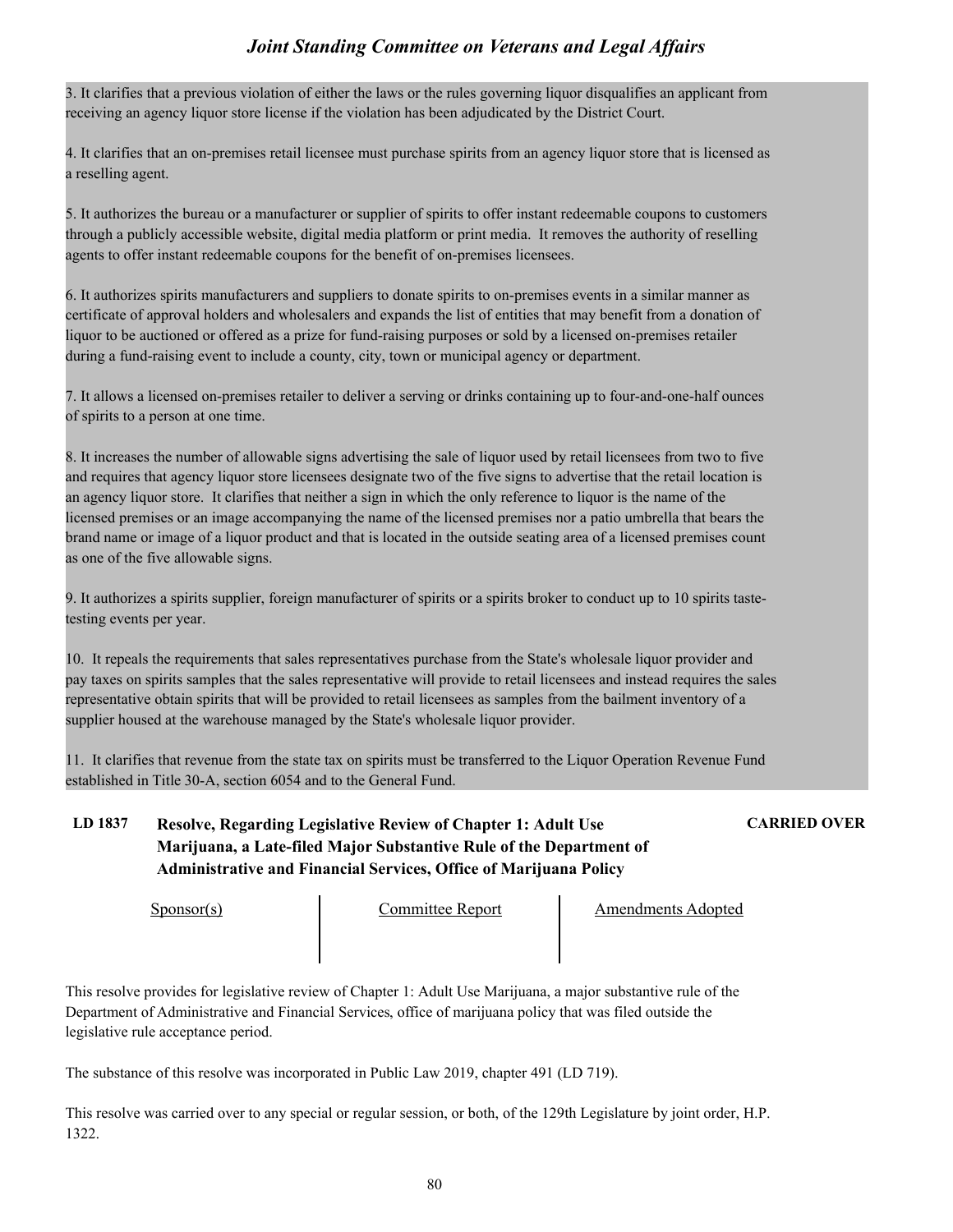# **SUBJECT INDEX**

# *Adult Use Marijuana*

| <b>Enacted</b>     |                                                                                                                                                                                                                         |                                       |
|--------------------|-------------------------------------------------------------------------------------------------------------------------------------------------------------------------------------------------------------------------|---------------------------------------|
| LD 719             | An Act Regarding Adult Use Marijuana                                                                                                                                                                                    | <b>PUBLIC 491</b>                     |
| <b>Not Enacted</b> |                                                                                                                                                                                                                         |                                       |
| LD 720             | An Act Regarding Maine's Adult Use Marijuana Law                                                                                                                                                                        | <b>CARRIED OVER</b>                   |
| LD 999             | An Act To Allow Medical and Adult Use Marijuana Stores To Share a<br><b>Common Space</b>                                                                                                                                | <b>CARRIED OVER</b>                   |
| LD 1081            | An Act To Impose Further Restrictions on where Marijuana May Be<br><b>Smoked</b>                                                                                                                                        | <b>CARRIED OVER</b>                   |
| LD 1432            | An Act To Improve the Adult Use Marijuana Laws                                                                                                                                                                          | <b>CARRIED OVER</b>                   |
| LD 1444            | An Act To Make the Distance to Schools for Marijuana Establishments<br><b>Consistent with the Liquor Laws</b>                                                                                                           | <b>CARRIED OVER</b>                   |
| LD 1545            | An Act Regarding the Testing of Adult Use Marijuana and Marijuana<br><b>Products</b>                                                                                                                                    | <b>CARRIED OVER</b>                   |
| LD 1621            | An Act To Allow Delivery of Adult Use Marijuana and Adult Use<br>Marijuana Products by an Approved Marijuana Store                                                                                                      | <b>CARRIED OVER</b>                   |
| LD 1837            | <b>Resolve, Regarding Legislative Review of Chapter 1: Adult Use</b><br>Marijuana, a Late-filed Major Substantive Rule of the Department of<br><b>Administrative and Financial Services, Office of Marijuana Policy</b> | <b>CARRIED OVER</b>                   |
|                    | <b>Alcoholic Beverages, Administration</b>                                                                                                                                                                              |                                       |
| <b>Enacted</b>     |                                                                                                                                                                                                                         |                                       |
| LD <sub>25</sub>   | An Act To Implement the Recommendations of the Government<br><b>Oversight Committee Regarding Bureau of Alcoholic Beverages and</b><br><b>Lottery Operations Reporting Requirements</b>                                 | <b>PUBLIC 13</b>                      |
| LD 1015            | <b>An Act To Support Maine Craft Distillers</b>                                                                                                                                                                         | <b>PUBLIC 168</b><br><b>EMERGENCY</b> |

*Veterans and Legal Affairs Subject Index* Page **1** of **11**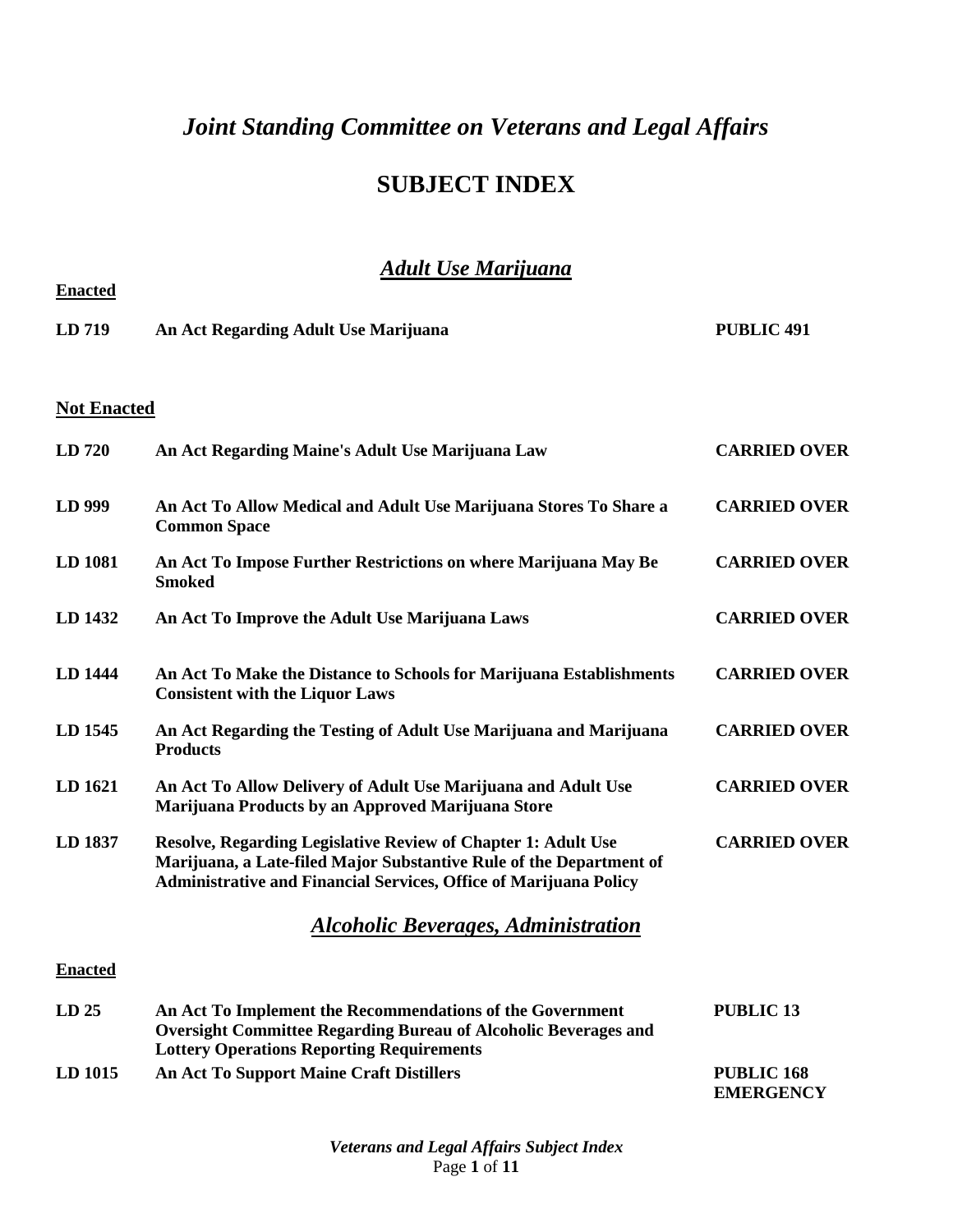**Enacted**

| LD702 | An Act Regarding the Pricing of Spirits | <b>Leave to Withdraw</b>   |
|-------|-----------------------------------------|----------------------------|
|       |                                         | <b>Pursuant to Joint R</b> |

**Pursuant to Joint Rule 310**

# *Alcoholic Beverages, Regulation*

| LD 116  | An Act To Extend the Duration of Temporary Licenses for Sale and<br><b>Consumption of Liquor</b>                                                                 | <b>PUBLIC 8</b><br><b>EMERGENCY</b>   |
|---------|------------------------------------------------------------------------------------------------------------------------------------------------------------------|---------------------------------------|
| LD 217  | An Act To Aid Certain Veterans' Organizations                                                                                                                    | <b>PUBLIC 44</b>                      |
| LD 254  | An Act To Clarify Liquor Label Approval and Registration Requirements                                                                                            | <b>PUBLIC 46</b>                      |
| LD 365  | An Act To Allow Flexible Business Hours for Certain Agency Liquor<br><b>Stores</b>                                                                               | <b>PUBLIC 48</b>                      |
| LD 737  | <b>An Act To Update Alcohol Taste-testing Requirements</b>                                                                                                       | <b>PUBLIC 79</b><br><b>EMERGENCY</b>  |
| LD 805  | An Act To Clarify the Laws Governing Taste Testing and Retail Sales of<br>Liquor at Farmers' Markets and To Allow Retail Sales at Other Taste-<br>testing Events | PUBLIC 360                            |
| LD 853  | An Act To Facilitate Weekend Malt Liquor Purchases by Licensed<br><b>Establishments</b>                                                                          | <b>PUBLIC 122</b>                     |
| LD 1078 | An Act Regarding the Number of Agency Liquor Store Licenses<br><b>Permitted in a Municipality</b>                                                                | <b>PUBLIC 74</b>                      |
| LD 1495 | Resolve, Regarding the Revision of Title 28-A of the Maine Revised<br><b>Statutes</b>                                                                            | <b>RESOLVE 15</b>                     |
| LD 1619 | An Act Regarding Licenses for the Sale of Liquor for On-premises<br>Consumption                                                                                  | <b>PUBLIC 167</b><br><b>EMERGENCY</b> |
| LD 1680 | An Act To Authorize Common Consumption Area Licenses for the<br><b>Consumption of Alcoholic Beverages within Designated Entertainment</b><br><b>Districts</b>    | <b>PUBLIC 281</b>                     |
| LD 1734 | An Act To Create a Postsecondary Educational Institution Sampling<br><b>License</b>                                                                              | <b>PUBLIC 282</b>                     |
| LD 1761 | An Act To Assist Small Beer Manufacturers and Small Hard Cider<br><b>Manufacturers</b>                                                                           | <b>PUBLIC 529</b>                     |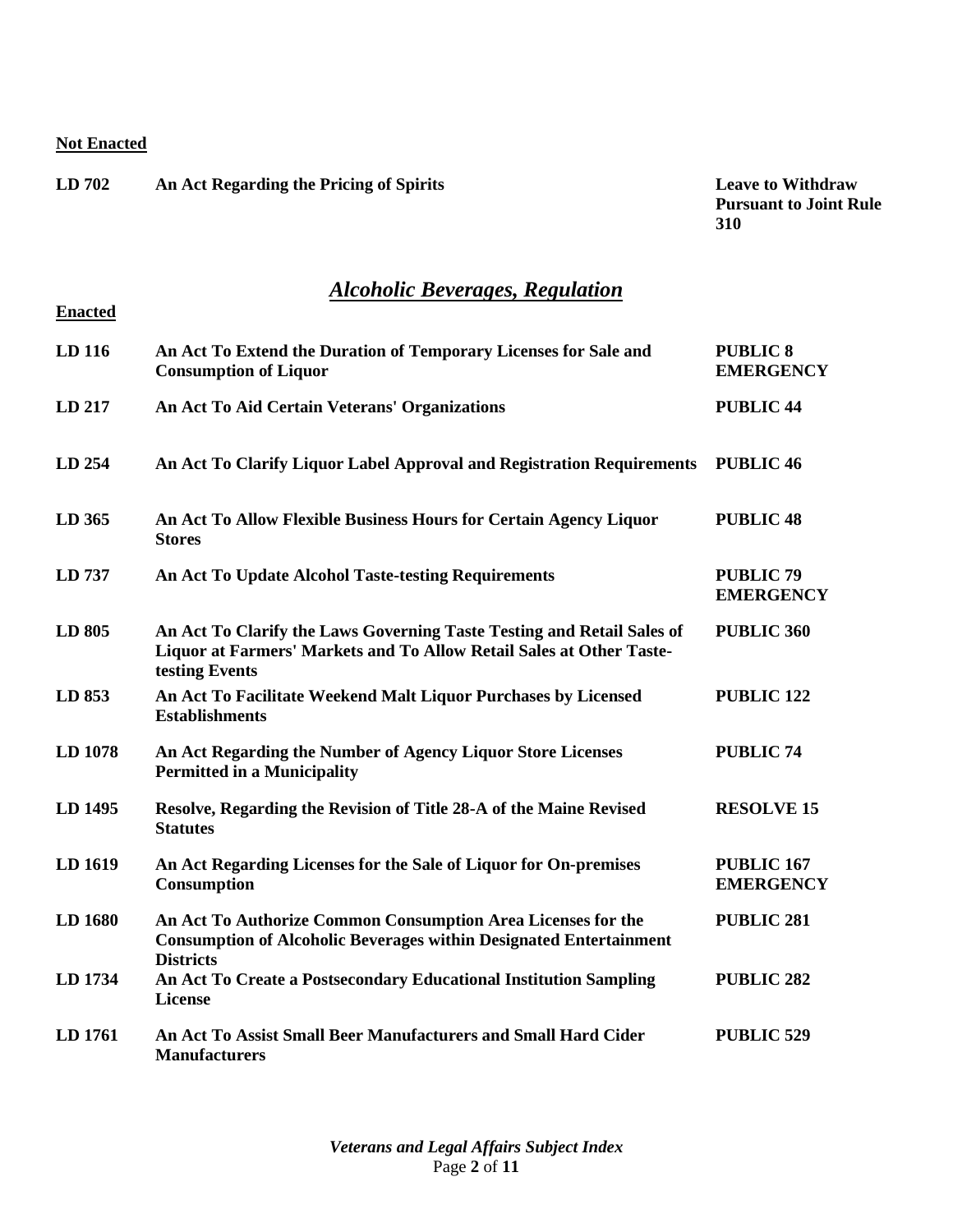| LD 1826            | An Act To Update the Laws Relating to Liquor Licensing and<br><b>Enforcement</b>                                       | <b>PUBLIC 404</b>                       |
|--------------------|------------------------------------------------------------------------------------------------------------------------|-----------------------------------------|
| <b>Not Enacted</b> |                                                                                                                        |                                         |
| LD 1020            | An Act to Modify the Number of Retail Liquor Licenses Allowed in<br><b>Certain Municipalities</b>                      | <b>ONTP</b>                             |
| LD 1068            | An Act To Increase the Number of Agency Liquor Stores Permitted in<br>Municipalities with 10,000 to 20,000 Residents   | <b>ONTP</b>                             |
| LD 1357            | An Act Regarding State Licensure for the Sale of Spirits for Off-premises<br>Consumption                               | <b>Majority (ONTP)</b><br><b>Report</b> |
| <b>Not Enacted</b> | <b>Ballot Qualifications</b>                                                                                           |                                         |
| LD <sub>95</sub>   | An Act To Clarify Residency Requirements for Legislative Candidates                                                    | <b>Majority (ONTP)</b><br><b>Report</b> |
| LD 517             | An Act To Facilitate Fair Ballot Representation for All Candidates                                                     | <b>HELD BY</b><br><b>GOVERNOR</b>       |
| LD 722             | An Act To Require Presidential and Vice-Presidential Candidates To<br><b>Disclose Their Federal Income Tax Returns</b> | <b>Majority (ONTP)</b><br><b>Report</b> |
| <b>Enacted</b>     | <b>Campaign Finance, Generally</b>                                                                                     |                                         |
| LD 256             | An Act To Ensure Responsible Operation of Political Action Committees                                                  | <b>PUBLIC 21</b>                        |
| LD 780             | An Act To Change Municipal Campaign Contribution Limits                                                                | <b>PUBLIC 51</b>                        |
| <b>Not Enacted</b> |                                                                                                                        |                                         |
| LD 361             | An Act To Amend the Laws Governing Political Action Committees                                                         | <b>Majority (ONTP)</b><br><b>Report</b> |
| LD 1187            | An Act To Apply the Same Auditing Standards to All Legislative<br><b>Candidates</b>                                    | <b>CARRIED OVER</b>                     |

*Veterans and Legal Affairs Subject Index* Page **3** of **11**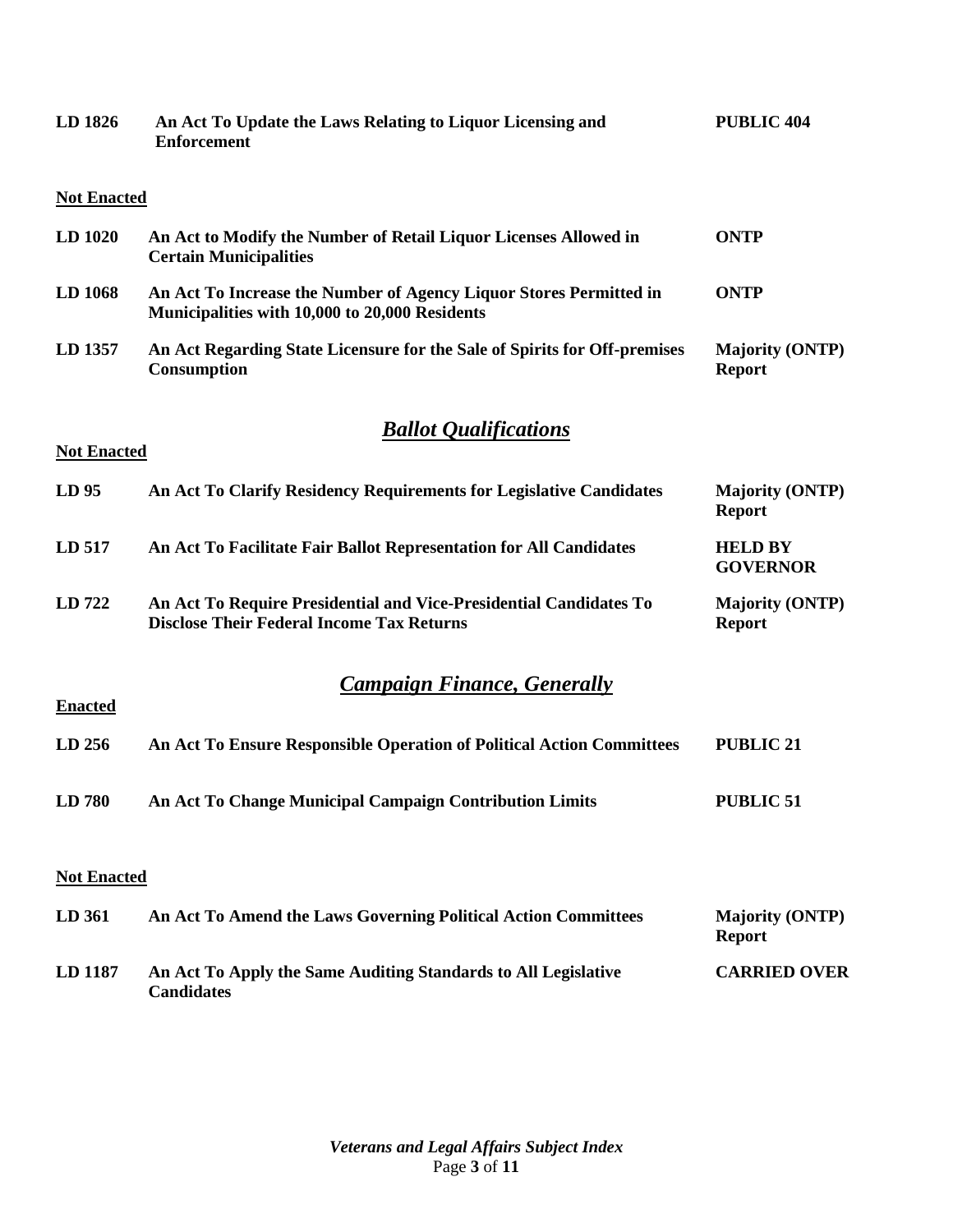# *Campaign Finance, Maine Clean Election Act*

| LD <sub>23</sub>   | Resolve, Regarding Legislative Review of Portions of Chapter 3: Maine<br>Clean Election Act and Related Provisions, a Major Substantive Rule of<br>the Commission on Governmental Ethics and Election Practices | <b>RESOLVE 6</b><br><b>EMERGENCY</b>    |
|--------------------|-----------------------------------------------------------------------------------------------------------------------------------------------------------------------------------------------------------------|-----------------------------------------|
| <b>Not Enacted</b> |                                                                                                                                                                                                                 |                                         |
| LD <sub>11</sub>   | An Act Regarding the Acceptance of Maine Clean Election Act Campaign<br><b>Contributions on State Websites</b>                                                                                                  | <b>Majority (ONTP)</b><br><b>Report</b> |
| LD 202             | An Act To Increase the Required Number of Qualifying Contributions<br>Gubernatorial Candidates Must Obtain To Qualify as Maine Clean<br><b>Election Act Candidates</b>                                          | <b>Majority (ONTP)</b><br><b>Report</b> |
| LD 218             | An Act To Prohibit a Person from Collecting Contributions under the<br><b>Maine Clean Election Act at a Polling Place</b>                                                                                       | <b>ONTP</b>                             |
| LD 411             | <b>Resolve, Directing the Commission on Governmental Ethics and Election</b><br><b>Practices To Allow Maine Clean Election Act Funds To Be Used for</b><br><b>Election Recounts</b>                             | <b>ONTP</b>                             |
| LD 874             | An Act To Conform the Clean Election Financing Laws to the Judicially<br><b>Determined Procedures</b>                                                                                                           | <b>ONTP</b>                             |
| LD 878             | An Act To Make Clean Election Filing Deadlines Consistent for All<br><b>Candidates</b>                                                                                                                          | <b>Majority (ONTP)</b><br><b>Report</b> |
| LD 929             | An Act Regarding the Use of Maine Clean Election Act Funds for Salaries                                                                                                                                         | <b>Majority (ONTP)</b><br><b>Report</b> |
| LD 1686            | An Act To Allow Maine Clean Election Act Funds To Be Used for Election<br><b>Recounts</b>                                                                                                                       | <b>Majority (ONTP)</b><br><b>Report</b> |
| <b>Enacted</b>     | <b>Commission on Governmental Ethics and Election Practices</b>                                                                                                                                                 |                                         |
| LD 1721            | An Act To Amend the Campaign Reports and Finances Laws and the<br><b>Maine Clean Election Act</b>                                                                                                               | <b>PUBLIC 323</b>                       |

# *Conduct of Elections*

**Enacted**

**LD 514 An Act To Amend the Laws Governing the Political Party Representation PUBLIC 64of Election Clerks**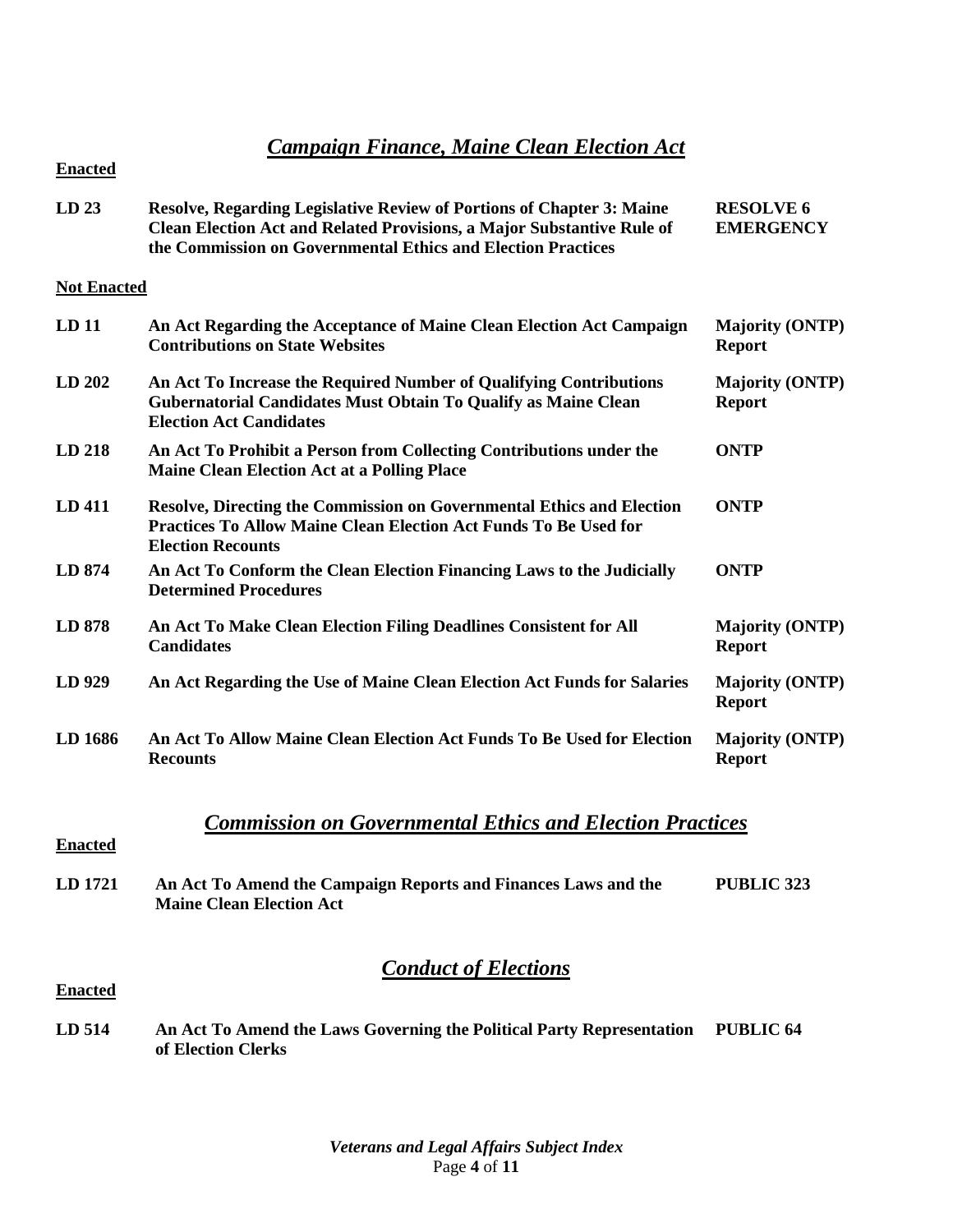| $LD$ 1026 | Resolve, Directing the Secretary of State To Examine Best Practices in<br><b>Elections</b> | <b>RESOLVE 48</b> |
|-----------|--------------------------------------------------------------------------------------------|-------------------|
| LD 1626   | An Act To Implement a Presidential Primary System in Maine                                 | PUBLIC 445        |
| LD 1663   | An Act To Clarify Ranked-choice Voting Laws                                                | PUBLIC 320        |
| LD 1730   | An Act To Amend the Laws Governing Elections                                               | PUBLIC 371        |

| LD 114  | An Act To Establish Open Primaries for Certain Federal and State Offices                                                             | <b>Majority (ONTP)</b><br><b>Report</b>                          |
|---------|--------------------------------------------------------------------------------------------------------------------------------------|------------------------------------------------------------------|
| LD 211  | An Act To Open Maine's Primaries and Permit Unenrolled Voters To Cast<br><b>Ballots in Primary Elections</b>                         | <b>Majority (ONTP)</b><br><b>Report</b>                          |
| LD 245  | An Act To Reestablish a Presidential Primary System in Maine                                                                         | <b>ONTP</b>                                                      |
| LD 272  | An Act To Allow Voting by Mail                                                                                                       | <b>ONTP</b>                                                      |
| LD293   | <b>An Act Regarding Early Voting in Person</b>                                                                                       | <b>ONTP</b>                                                      |
| LD 418  | An Act To Implement the National Popular Vote for President                                                                          | <b>ONTP</b>                                                      |
| LD 619  | <b>RESOLUTION, Proposing an Amendment to the Constitution of Maine</b><br><b>Regarding Early Voting</b>                              | <b>CARRIED OVER</b>                                              |
| LD 667  | <b>RESOLUTION, Proposing an Amendment to the Constitution of Maine To</b><br>Require That the Governor Be Elected by a Majority Vote | <b>ONTP</b>                                                      |
| LD 753  | An Act To Allow Voters To Choose Ongoing Absentee Voter Status                                                                       | <b>ONTP</b>                                                      |
| LD 816  | An Act To Implement the National Popular Vote for President of the<br><b>United States</b>                                           | <b>Died Between Houses</b>                                       |
| LD 845  | An Act To Secure the Integrity of Elections When the Secretary of State Is<br>a Candidate                                            | <b>Leave to Withdraw</b><br><b>Pursuant to Joint Rule</b><br>310 |
| LD 1083 | An Act To Implement Ranked-choice Voting for Presidential Primary and<br><b>General Elections in Maine</b>                           | <b>CARRIED OVER</b>                                              |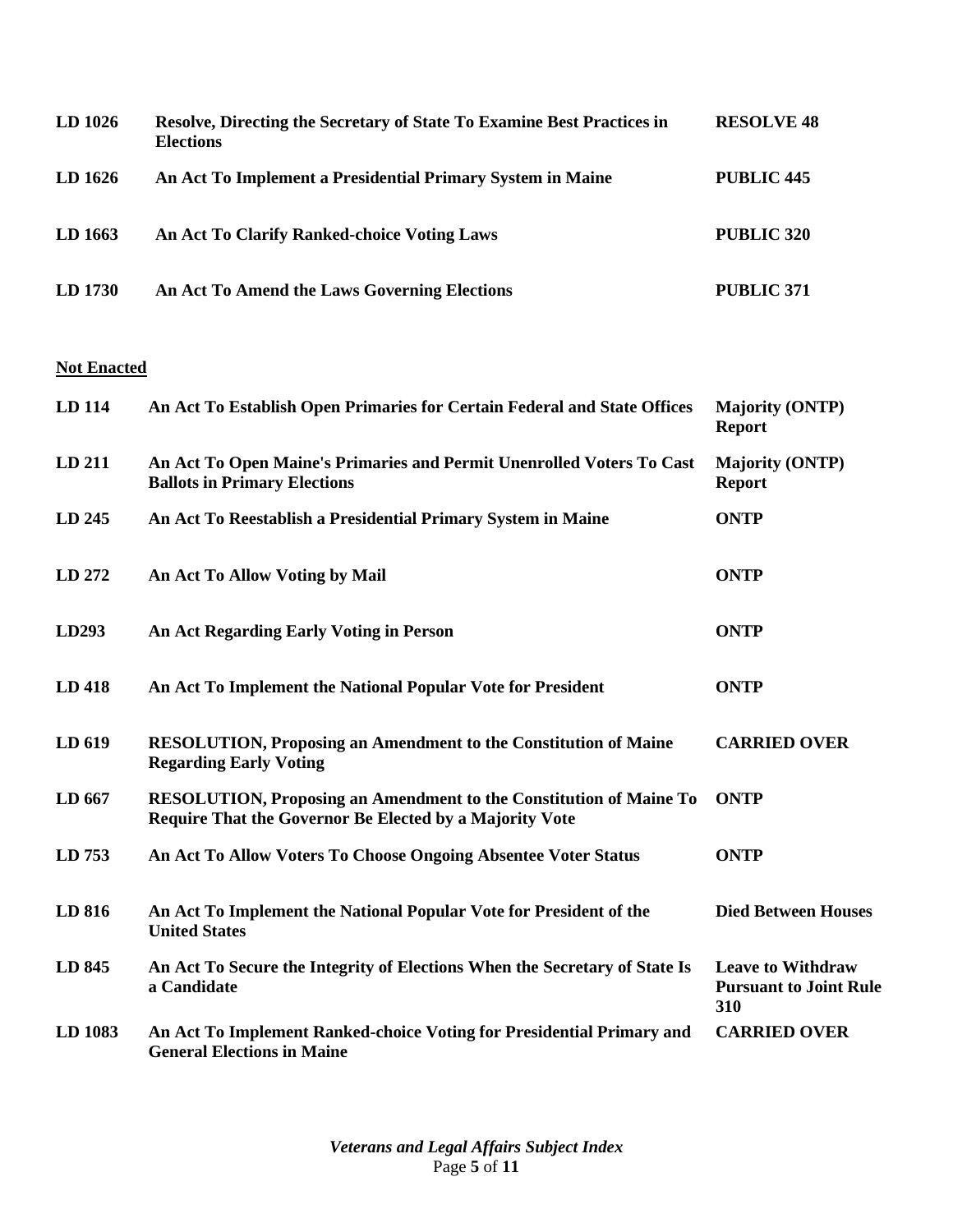| LD 1196          | RESOLUTION, Proposing an Amendment to the Constitution of Maine To<br><b>Implement Ranked-choice Voting</b>                                                                                        | <b>ONTP</b>                             |
|------------------|----------------------------------------------------------------------------------------------------------------------------------------------------------------------------------------------------|-----------------------------------------|
| LD 1213          | An Act To Repeal the Ranked-choice Voting Law                                                                                                                                                      | <b>Majority (ONTP)</b><br><b>Report</b> |
| LD 1332          | <b>RESOLUTION, Proposing an Amendment to the Constitution of Maine To</b><br>Require State and Congressional Elections To Be Decided by a Plurality of<br><b>Votes Cast</b>                        | <b>Majority (ONTP)</b><br><b>Report</b> |
| LD 1365          | <b>RESOLUTION, Proposing an Amendment to the Constitution of Maine To</b><br>Provide for the Election of the Governor by Majority Vote                                                             | <b>ONTP</b>                             |
| LD 1447          | An Act To Simplify Voting in Maine by Placing a Moratorium on Ranked-<br>choice Voting                                                                                                             | <b>Majority (ONTP)</b><br><b>Report</b> |
| LD 1454          | <b>An Act Concerning Elections in Maine Congressional Districts</b>                                                                                                                                | <b>Majority (ONTP)</b><br><b>Report</b> |
| LD 1477          | <b>RESOLUTION, Proposing an Amendment to the Constitution of Maine To</b><br>Facilitate the Use of Ranked-choice Voting for Governor and Members of<br>the Legislature                             | <b>CARRIED OVER</b>                     |
| LD 1631          | <b>RESOLUTION, Proposing an Amendment to the Constitution of Maine</b><br>Concerning Early Voting, Voting by Absentee Ballot and Voting by Mail                                                    | <b>ONTP</b>                             |
| <b>Enacted</b>   | <b>Defense, Veterans and Emergency Management</b>                                                                                                                                                  |                                         |
| LD 1806          | An Act To Amend the Laws Governing Veterans' Services                                                                                                                                              | <b>PUBLIC 377</b>                       |
| LD 1807          | An Act To Amend Certain Laws Related to Members of the Military and<br>the Maine National Guard                                                                                                    | <b>PUBLIC 341</b>                       |
| <b>Enacted</b>   | <b>Gambling, Beano and Games of Chance</b>                                                                                                                                                         |                                         |
| LD <sub>34</sub> | An Act To Clarify Game of Chance Licensing Requirements                                                                                                                                            | <b>PUBLIC 60</b>                        |
| LD 131           | An Act To Permit a Veterans Organization To Lease Its Facility to an<br><b>Organization That Is Registered To Operate Beano or Bingo Games</b><br>without Obtaining a Commercial Beano Hall Permit | <b>PUBLIC 24</b><br><b>EMERGENCY</b>    |
| LD 158           | An Act To Amend the Laws Governing Beano                                                                                                                                                           | <b>PUBLIC 56</b>                        |
| LD 253           | An Act To Clarify the Requirements for High-hand Competitions in<br><b>Games of Chance Tournament Games</b>                                                                                        | <b>PUBLIC 119</b>                       |

*Veterans and Legal Affairs Subject Index* Page **6** of **11**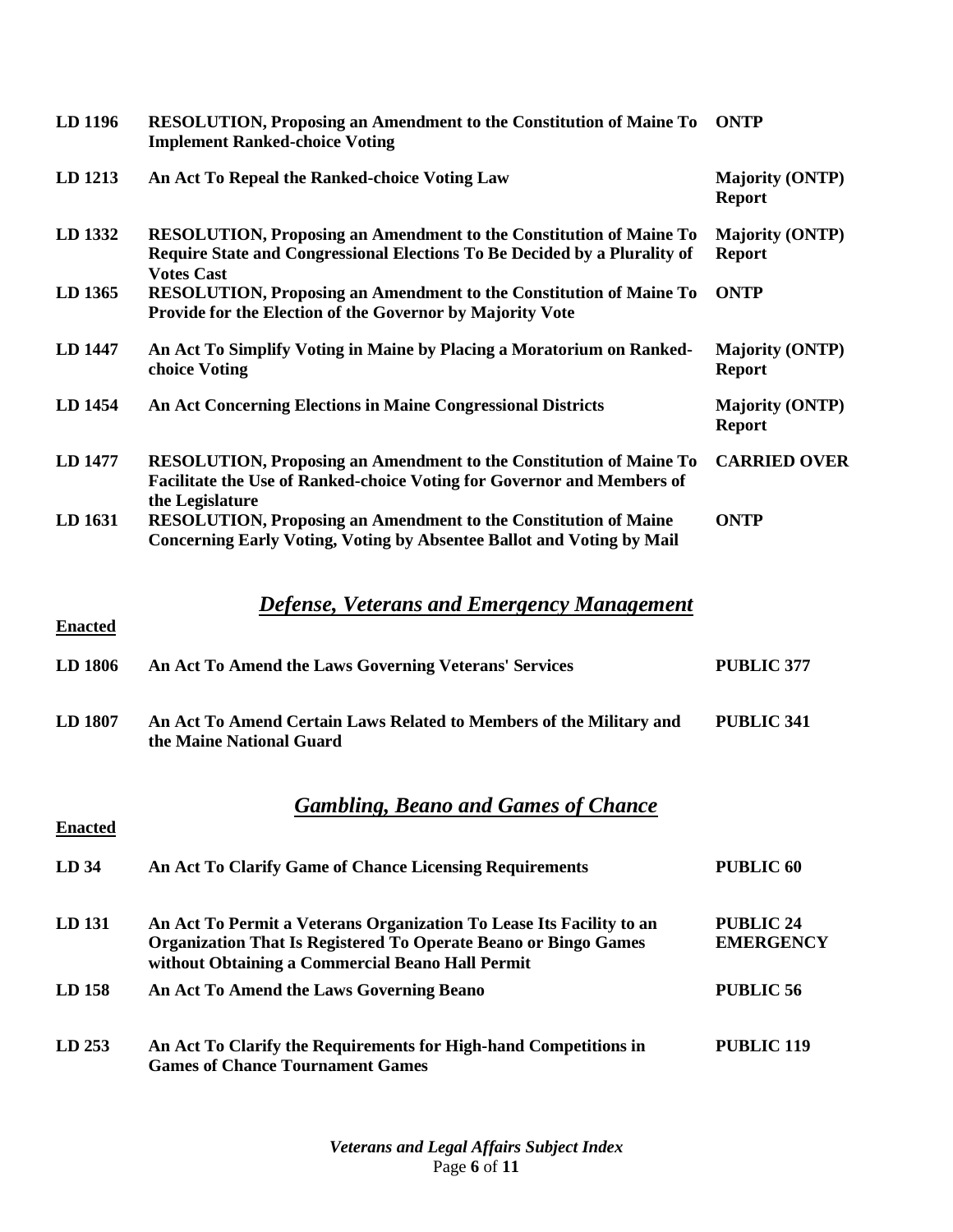| LD 352             | An Act Regarding Licensing Fees for Certain Tournament Games                                                                                                                     | <b>PUBLIC 63</b>                      |
|--------------------|----------------------------------------------------------------------------------------------------------------------------------------------------------------------------------|---------------------------------------|
| LD 1154            | An Act To Increase the Betting Limit on Games of Chance at Fairs and<br><b>Festivals and To Expand Allowed Operation</b>                                                         | <b>PUBLIC 117</b><br><b>EMERGENCY</b> |
| LD 1268            | An Act To Update and Clarify the Laws Governing Raffles                                                                                                                          | <b>PUBLIC 129</b>                     |
| <b>Not Enacted</b> |                                                                                                                                                                                  |                                       |
| LD 1456            | An Act To Amend the Laws Governing Raffles                                                                                                                                       | <b>ONTP</b>                           |
| LD 1493            | An Act To Exempt Cribbage and Other Card Games from Licensing and<br><b>Regulation When Conducted by Certain Organizations</b>                                                   | <b>ONTP</b>                           |
|                    | <b>Gambling, Casinos and Slot Machines</b>                                                                                                                                       |                                       |
| <b>Not Enacted</b> |                                                                                                                                                                                  |                                       |
| LD 661             | An Act To Increase Gaming Opportunities for Charitable Veterans'<br><b>Organizations</b>                                                                                         | <b>CARRIED OVER</b>                   |
| LD 715             | An Act To Change the Allocation Formula for Revenue from Slot<br><b>Machines</b>                                                                                                 | <b>ONTP</b>                           |
| LD 1144            | <b>An Act To Authorize Tribal Gaming</b>                                                                                                                                         | <b>CARRIED OVER</b>                   |
| LD 1244            | An Act To Authorize the Gambling Control Board To Accept an<br>Application from the Passamaquoddy Tribe To Operate 50 Slot Machines<br>in the Tribe's High-stakes Beano Facility | <b>CARRIED OVER</b>                   |
|                    | <b>Gambling, Generally</b>                                                                                                                                                       |                                       |

| LD 1633 | An Act To Legalize Keno and Historical Instant Racing | <b>Majority (ONTP)</b> |
|---------|-------------------------------------------------------|------------------------|
|         |                                                       | <b>Report</b>          |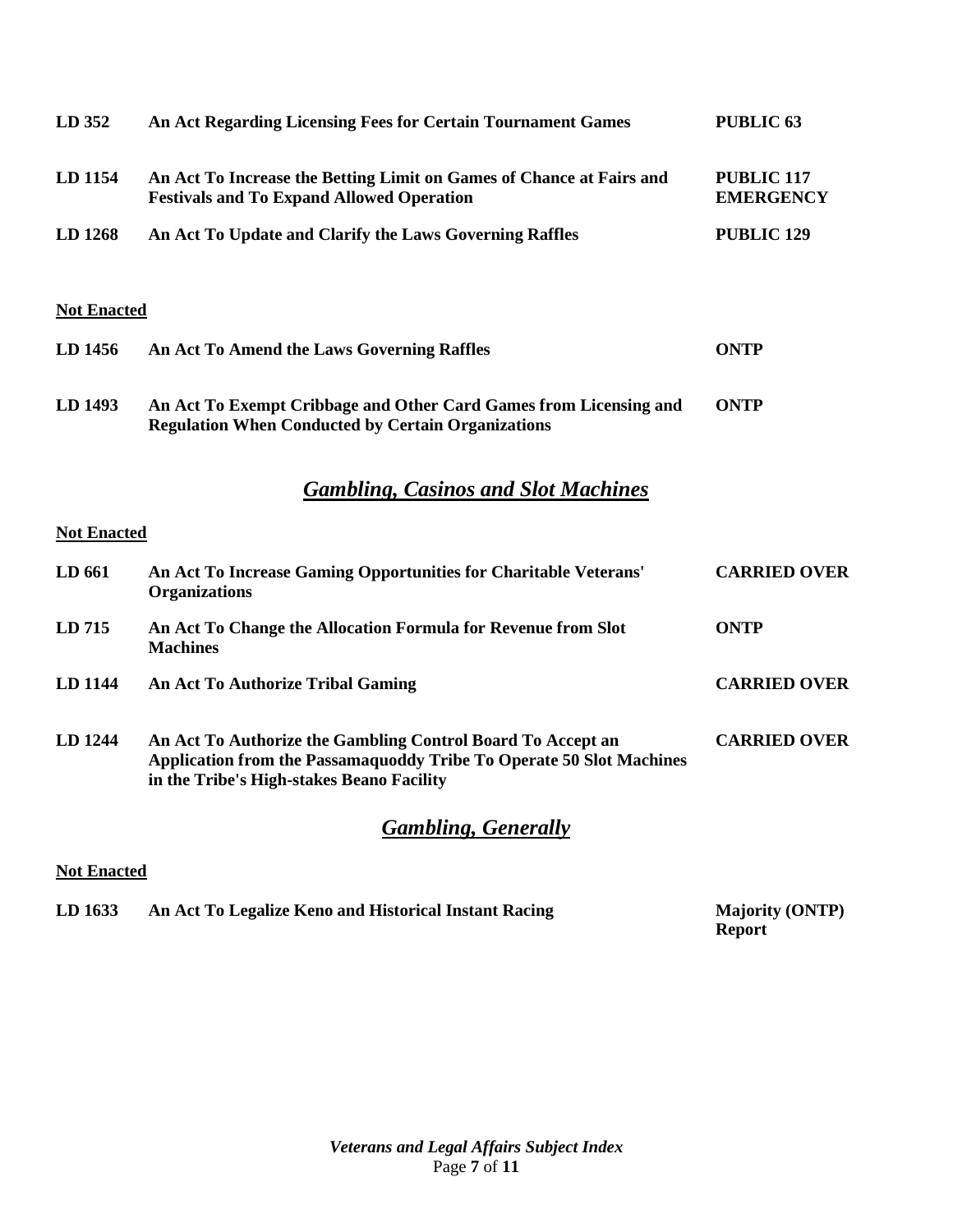# *Gambling, Lottery*

**Not Enacted**

**Enacted**

| <b>TWE LINGUOU</b> |                                                                                                                                                               |                                   |
|--------------------|---------------------------------------------------------------------------------------------------------------------------------------------------------------|-----------------------------------|
| LD 631             | An Act To Fund the Operations of the Tick Identification Laboratory in<br>the University of Maine Cooperative Extension Diagnostic and Research<br>Laboratory | <b>ONTP</b>                       |
| <b>Not Enacted</b> | <b>Gambling, Sports and Fantasy Contests</b>                                                                                                                  |                                   |
| LD 553             | An Act To Ensure Proper Oversight of Sports Betting in the State                                                                                              | <b>HELD BY</b><br><b>GOVERNOR</b> |
| LD 1348            | <b>An Act To Authorize Sports Wagering</b>                                                                                                                    | <b>ONTP</b>                       |
| LD 1515            | An Act To Allow Sports Wagering in Maine                                                                                                                      | <b>ONTP</b>                       |
| LD 1571            | An Act To Establish the Exclusive Right of the Federally Recognized<br>Indian Tribes in the State To Conduct All Sports Betting in Maine                      | <b>ONTP</b>                       |
| LD 1642            | An Act Regarding the Regulation of Sports Wagering                                                                                                            | <b>ONTP</b>                       |
| LD 1656            | An Act To Provide for the Regulation of Sports Wagering                                                                                                       | <b>ONTP</b>                       |
| LD 1657            | <b>An Act To Regulate Sports Wagering</b>                                                                                                                     | <b>ONTP</b>                       |

# *Harness Racing and Off-track Betting*

| <b>Not Enacted</b> |                                                   |                     |
|--------------------|---------------------------------------------------|---------------------|
| LD 1797            | An Act To Amend the Advance Deposit Wagering Laws | <b>CARRIED OVER</b> |

# *Initiatives and Referenda*

| LD 499 | An Act To Collect Data Regarding How Payment Is Made for Collection of PUBLIC 456<br><b>Signatures for Direct Initiatives and People's Veto Referendums</b> |                                |
|--------|-------------------------------------------------------------------------------------------------------------------------------------------------------------|--------------------------------|
| LD 534 | An Act To Make Ballot Questions Easier To Read and Understand for<br><b>Maine Voters</b>                                                                    | PUBLIC 414<br><b>EMERGENCY</b> |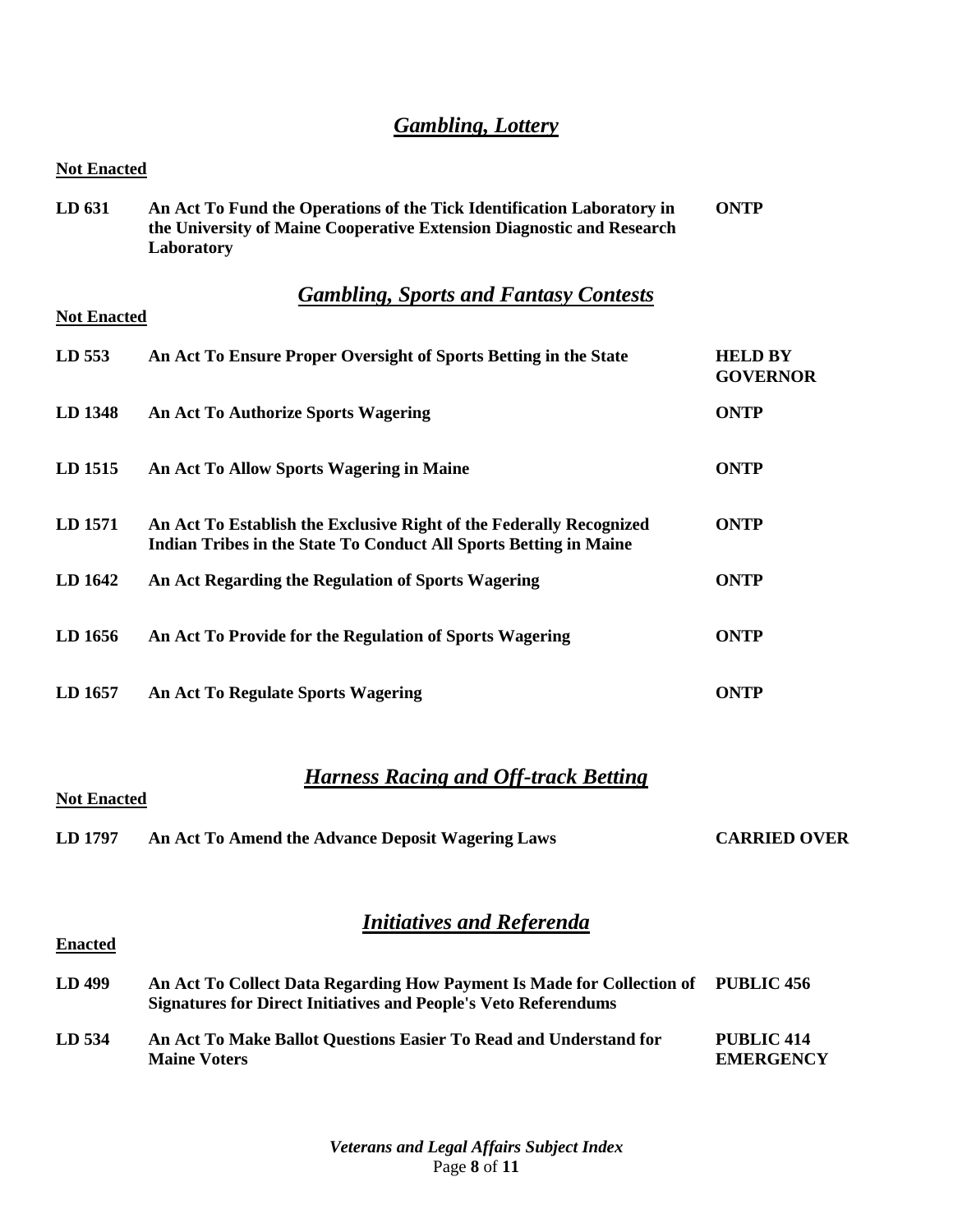| LD 1437 | <b>RESOLUTION, Proposing an Amendment to the Constitution of Maine</b>     | <b>CON RES 1</b> |
|---------|----------------------------------------------------------------------------|------------------|
|         | <b>Concerning Alternative Signatures Made by Persons with Disabilities</b> |                  |

| LD 252         | <b>RESOLUTION, Proposing an Amendment to the Constitution of Maine To</b><br>Prohibit New or Increased Fees or Taxes by Means of Direct Initiatives of<br>Legislation                                     | <b>Majority (ONTP)</b><br><b>Report</b> |
|----------------|-----------------------------------------------------------------------------------------------------------------------------------------------------------------------------------------------------------|-----------------------------------------|
| LD 255         | Resolution, Proposing an Amendment to the Constitution of Maine To<br>Require That Signatures on a Direct Initiative of Legislation Come from<br><b>Each Congressional District</b>                       | <b>Died Between Houses</b>              |
| LD 294         | An Act To Require the Fiscal Impact Estimate of a Direct Initiative of<br><b>Legislation To Be Included on the Ballot</b>                                                                                 | <b>ONTP</b>                             |
| LD 374         | <b>RESOLUTION, Proposing an Amendment to the Constitution of Maine To</b><br>Require That Signatures on a Direct Initiative of Legislation Come from<br><b>Each State Senatorial District</b>             | <b>Majority (ONTP)</b><br><b>Report</b> |
| LD 1255        | <b>RESOLUTION, Proposing an Amendment to the Constitution of Maine To</b><br>Require Referenda To Receive 60 Percent of the Vote To Become Law                                                            | <b>Majority (ONTP)</b><br><b>Report</b> |
| LD 1438        | An Act To Clarify the Intent of Referendum Questions for Voters                                                                                                                                           | <b>ONTP</b>                             |
| LD 1565        | <b>RESOLUTION, Proposing an Amendment to the Constitution of Maine To</b><br><b>Protect Voter-approved Measures</b>                                                                                       | <b>ONTP</b>                             |
| LD 1583        | An Act To Enact the Maine Citizens' Initiatives Clean Election Act                                                                                                                                        | <b>Majority (ONTP)</b><br><b>Report</b> |
| LD 1669        | <b>RESOLUTION, Proposing an Amendment to the Constitution of Maine To</b><br>Help Ensure That Direct Initiatives of Legislation Are Compatible with the<br><b>Constitution of Maine and Statutory Law</b> | <b>Report A (ONTP)</b>                  |
| <b>Enacted</b> | <b>Lobbying and Lobbyists</b>                                                                                                                                                                             |                                         |
| LD76           | An Act To Strengthen the Integrity of the Legislature                                                                                                                                                     | <b>PUBLIC 57</b>                        |
|                |                                                                                                                                                                                                           |                                         |

### **Not Enacted**

**LD 54 An Act To Limit the Influence of Lobbyists by Expanding the Prohibition on Accepting Political Contributions HELD BY GOVERNOR**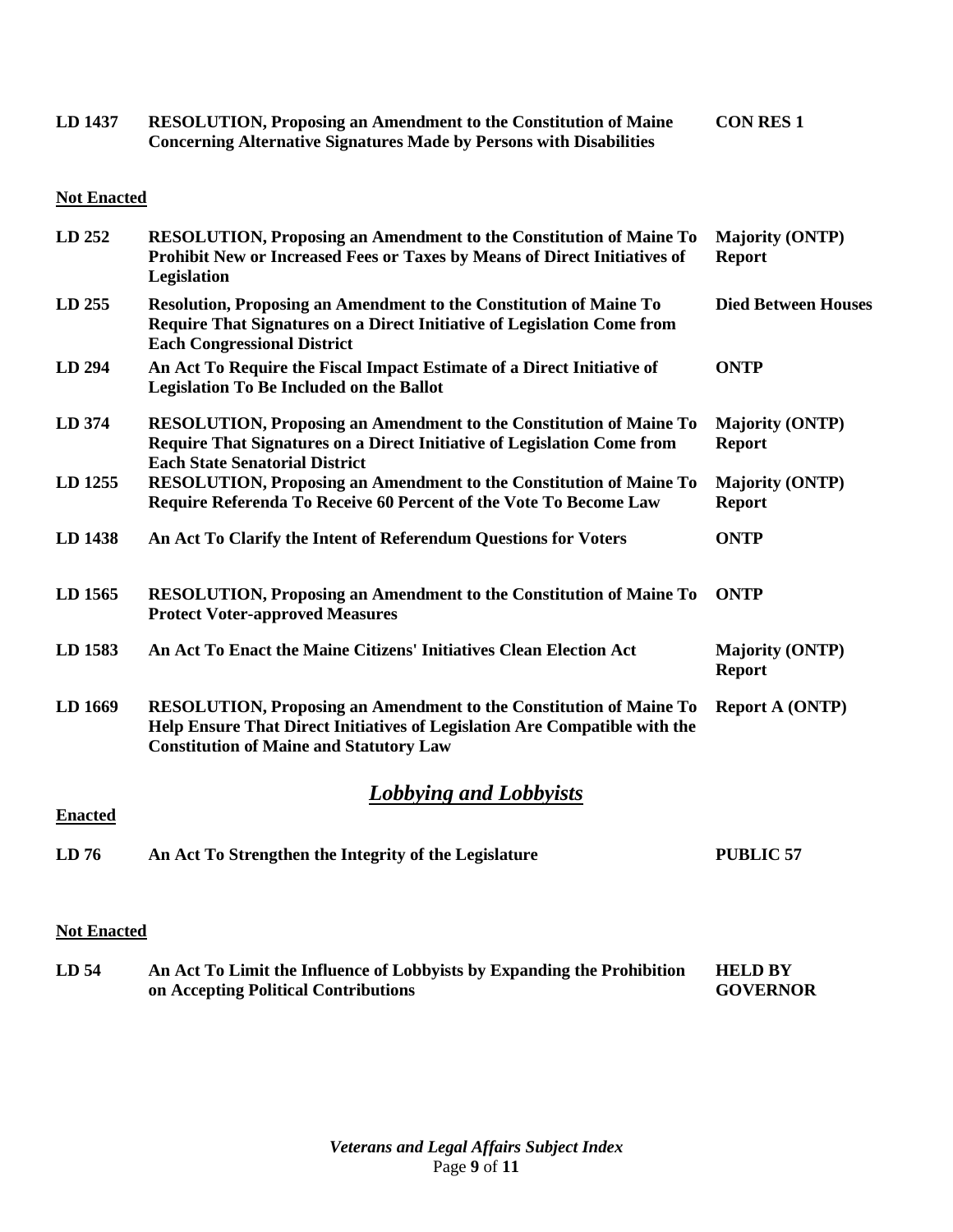# *Maine National Guard*

| <b>Not Enacted</b> |                                                                                                                                                                                       |                                                                  |  |
|--------------------|---------------------------------------------------------------------------------------------------------------------------------------------------------------------------------------|------------------------------------------------------------------|--|
| LD 1805            | An Act To Amend the Laws Governing Military Leave for Officials and<br><b>State Employees</b>                                                                                         | <b>Leave to Withdraw</b><br><b>Pursuant to Joint Rule</b><br>310 |  |
|                    | <b>Veterans</b>                                                                                                                                                                       |                                                                  |  |
| <b>Enacted</b>     |                                                                                                                                                                                       |                                                                  |  |
| LD 184             | An Act To Amend the Veterans' Homelessness Prevention Coordination<br>Program                                                                                                         | <b>PUBLIC 504</b><br><b>EMERGENCY</b>                            |  |
| <b>Not Enacted</b> |                                                                                                                                                                                       |                                                                  |  |
| LD 171             | Resolve, To Establish a Pilot Project To Evaluate and Address the<br><b>Transportation Needs of Maine's Veterans</b>                                                                  | <b>CARRIED OVER</b>                                              |  |
| LD 501             | An Act To Provide Funding for the Homeless Veterans Center in Caribou                                                                                                                 | <b>ONTP</b>                                                      |  |
| LD 510             | An Act To Authorize Funding for Transitional Housing for Women<br><b>Veterans and Their Families</b>                                                                                  | <b>CARRIED OVER</b>                                              |  |
| LD 835             | An Act To Increase Funding for Case Managers for Veterans                                                                                                                             | <b>CARRIED OVER</b>                                              |  |
| LD 1226            | An Act To Make Criteria for State Veterans' Benefits Consistent within the<br><b>Maine Revised Statutes</b>                                                                           | ONTP                                                             |  |
|                    | <u><b>Voter Qualifications and Registration</b></u>                                                                                                                                   |                                                                  |  |
| <b>Enacted</b>     |                                                                                                                                                                                       |                                                                  |  |
| LD 1463            | An Act To Create an Automatic Voter Registration System                                                                                                                               | <b>PUBLIC 409</b>                                                |  |
| <b>Not Enacted</b> |                                                                                                                                                                                       |                                                                  |  |
| LD 186             | RESOLUTION, Proposing an Amendment to the Constitution of Maine To Died Between Houses<br><b>Specify the Qualifications of Electors</b>                                               |                                                                  |  |
| LD 322             | An Act To Strengthen Maine's Election Laws by Requiring Photographic<br><b>Identification for the Purpose of Voting</b>                                                               | <b>Majority (ONTP)</b><br><b>Report</b>                          |  |
| LD 1372            | <b>RESOLUTION, Proposing an Amendment to the Constitution of Maine To</b><br><b>Ensure That Voting Rights Belong Only to Citizens in Municipal or Other</b><br><b>Local Elections</b> | <b>Died Between Houses</b>                                       |  |

*Veterans and Legal Affairs Subject Index* Page **10** of **11**